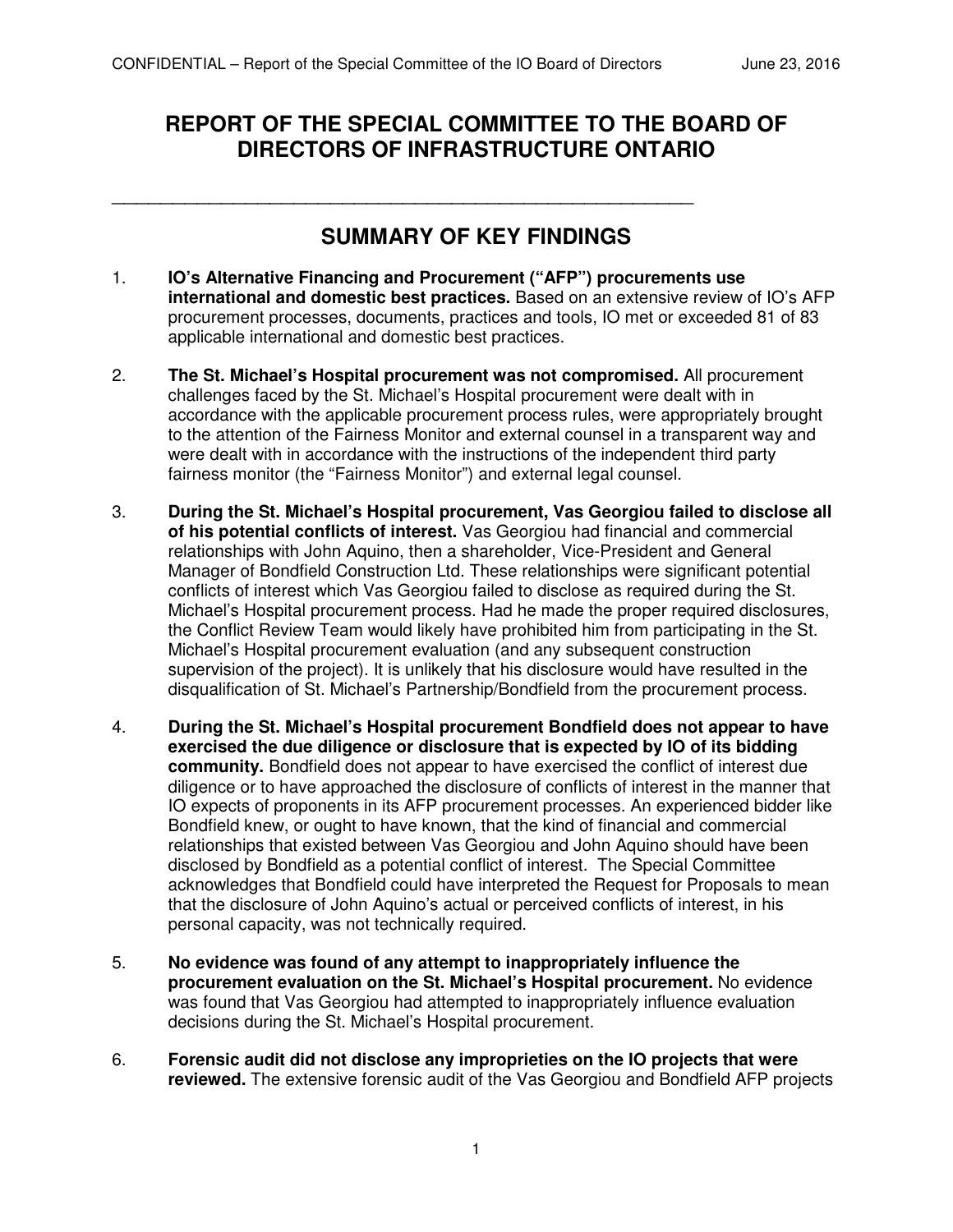did not find anything to suggest that any financial improprieties occurred with respect to expenditures on the 21 projects reviewed.

- 7. **IO's decision to terminate Vas Georgiou was appropriate but the failure to inform the IO Board of the actual circumstances of his departure was not appropriate.**  The decision to terminate Vas Georgiou was appropriate. However, the CEO at the time (i) failed to consult with or inform the IO Board of Directors and Audit Committee of the actual circumstances of Vas Georgiou's termination, and (ii) failed to note the circumstances of Vas Georgiou's termination in his employee file.
- 8. **Ongoing implementation of improvements.** The Blakes legal review of IO's AFP procurement practices identified a number of procurement changes (from "tweaks" to more detailed changes) that IO should consider implementing in its AFP program. Both the Special Committee and IO believed that there was no reason to delay the implementation of these suggested improvements. As a result, much of the Blakes advice has either already been implemented or is in the process of being implemented.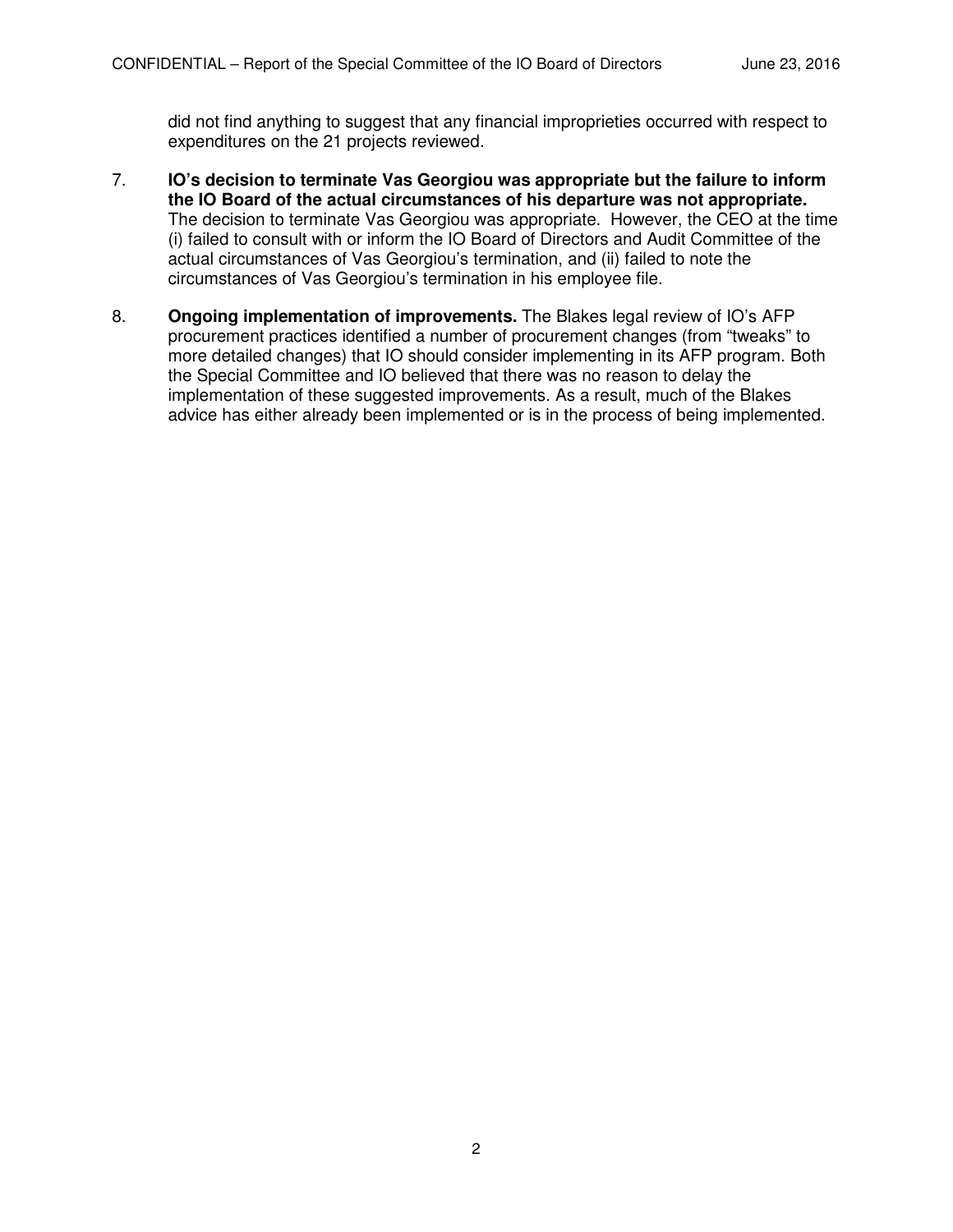# **SPECIAL COMMITTEE REPORT<sup>1</sup>**

# **A. BACKGROUND**

-

On September 9, 2015, reporters from the Globe and Mail ("Globe") met with Infrastructure Ontario ("IO") senior executives and the then Vice Chair of the IO Board of Directors ("IO Board"). The Globe revealed detailed information that was previously unknown to the senior executives and Vice Chair regarding, (i) the involvement of Vas Georgiou in a false invoicing scheme at York University, and (ii) connections between Vas Georgiou and John Aquino. Vas Georgiou was a senior executive at St. Michael's Hospital with responsibility for the St. Michael's Hospital redevelopment project ("SMH Project") and a former employee of IO. At the time of the St. Michael's Hospital procurement ("SMH Procurement"), John Aquino was then a shareholder and the Vice-President and General Manager of Bondfield Construction Company Ltd. ("Bondfield"), a proponent team member of St. Michael's Partnership, the successful proponent in the SMH Project. The Globe also asserted that Vas Georgiou and John Aquino had failed to disclose their respective conflicts of interest during the SMH Procurement, which was completed earlier in the year (in January, 2015).

Subsequent investigations by the senior executives at IO revealed that Vas Georgiou had been terminated from his position at IO because the organization became aware of Vas Georgiou's participation in the York University false invoicing scheme.

Neither the senior executives at IO nor the Vice Chair were aware, at the time of the September 15 meeting with the Globe, that Vas Georgiou had been terminated by IO, nor of the role that the York University false invoicing scheme played in Vas Georgiou's departure from IO. All were under the impression that Vas Georgiou had resigned from IO for personal reasons.

# **(i) Establishment of the Special Committee and Mandate**

The IO Board and the Ministry of Economic Development, Employment and Infrastructure considered the Globe's allegations to be sufficiently serious as to warrant review. The IO Board appointed a committee of three directors as a Special Committee with a mandate to direct the review of:

<sup>&</sup>lt;sup>1</sup> This Special Committee Report, including the "Key Findings", sets out the findings of the Special *Committee of the Board of Directors of Infrastructure Ontario regarding the subjects noted in the report and has been prepared by the Special Committee for the sole use and benefit of the IO Board and, upon request, the Minister of Economic Development, Employment and Infrastructure and the Minister's advisors. It is being provided to the IO Board at this time in fulfilment of the Terms of Reference for the Special Committee as set out in the Board's resolution dated September 17, 2015, and for no other purpose. This Report is not intended to be relied upon, nor may it be relied upon by any other person or entity (a "Third Party") without the express written consent of the IO Board. To the extent the content of this Special Committee Report and the findings and recommendations of the Special Committee are based upon the opinions, views, communications with, findings and information obtained, collected and received from outside legal counsel and experts retained by the Special Committee in furtherance of its mandate, including advice received from Blake, Cassels & Graydon LLP ("Blakes") and Cohen, Hamilton Steger & Co ("CHS"), disclosure of this Special Committee Report to any Third Party who may gain access to this Special Committee Report, either on consent or otherwise, shall not constitute a waiver of any legal privilege existing in the advice of Blakes and CHS, and such privilege is expressly preserved.*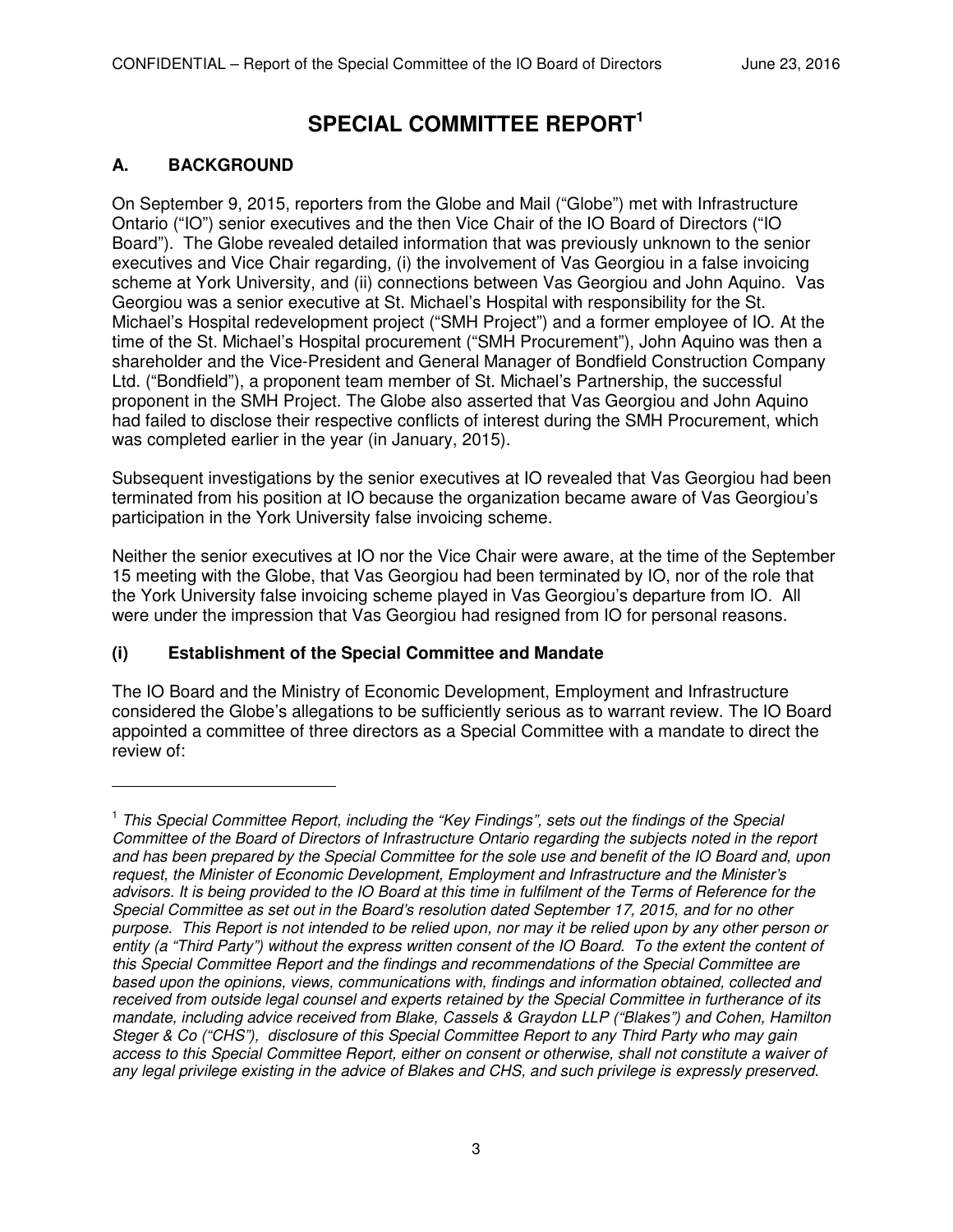- *1. the activities and conduct of Vasos Georgiou during his tenure at Infrastructure Ontario with a view to determining if he was engaged, directly or indirectly, in improper or unauthorized activity including any communication to unauthorized persons about confidential Infrastructure Ontario business information or any financial malfeasance; and*
- *2. the St. Michael's Hospital procurement and other Infrastructure Ontario projects in which Vasos Georgiou has been involved; and*
- *3. the circumstances relating to Vasos Georgiou's departure from Infrastructure Ontario; and*
- *4. Such other related or ancillary matters as the Special Committee in its discretion considers necessary or desirable or is requested by the Minister of Economic Development, Employment and Infrastructure (the "Minister") or his representative to take into account.*

The IO Board established the three-member Special Committee from among the IO Board members (Linda Robinson, John Swinden and Vito Sgro). The three members of the Special Committee have an expertise in law, forensic accounting and accounting.

#### **(ii) Advisors to the Special Committee**

In order to ensure the objectivity and comprehensiveness of the review process and obtain advice with respect to any issues identified, the Special Committee retained Blake, Cassels and Graydon, LLP ("Blakes") as its legal counsel to oversee the review and to provide legal advice to the Special Committee and IO Board. Blakes subsequently retained Cohen Hamilton Steger & Co. ("CHS") to carry out all forensic audit responsibilities in the review. Blakes is regarded by many international legal rating services as the leading firm in the country in the field of procurement. The team was led by Judy Wilson, a senior leading Canadian practitioner in the field of procurement. CHS's principals have been retained on some of Canada's largest financial disputes and investigations and were led by Peter Steger, an experienced Canadian forensic auditor.

#### **(iii) Review Process**

To begin the review process, Blakes and CHS, under the supervision of the Special Committee, developed a work plan for the advisory team. Throughout the period of review the Special Committee met with Blakes regularly to give instructions with respect to the scope of the review, monitor the status of the review, and to receive preliminary advice and conclusions.

The Blakes/CHS review included: (i) preliminary interviews conducted with key individuals, (ii) interviews with a broader group of individuals (including existing and former employees of IO, existing employees of St. Michael's Hospital, and third parties), (iii) extensive review of documentation by Blakes and CHS, (iv) review of e-mails based on a pre-established protocol identifying key custodians and key search terms, and (v) public searches conducted to identify and investigate various corporations (for example, Vas Georgiou's family companies – Arsenal Facilities Consultants Inc. and Toronto Engineering Company). The Special Committee also conducted interviews with firms that often participate in AFP processes to obtain an "industry perspective".

A few key statistics: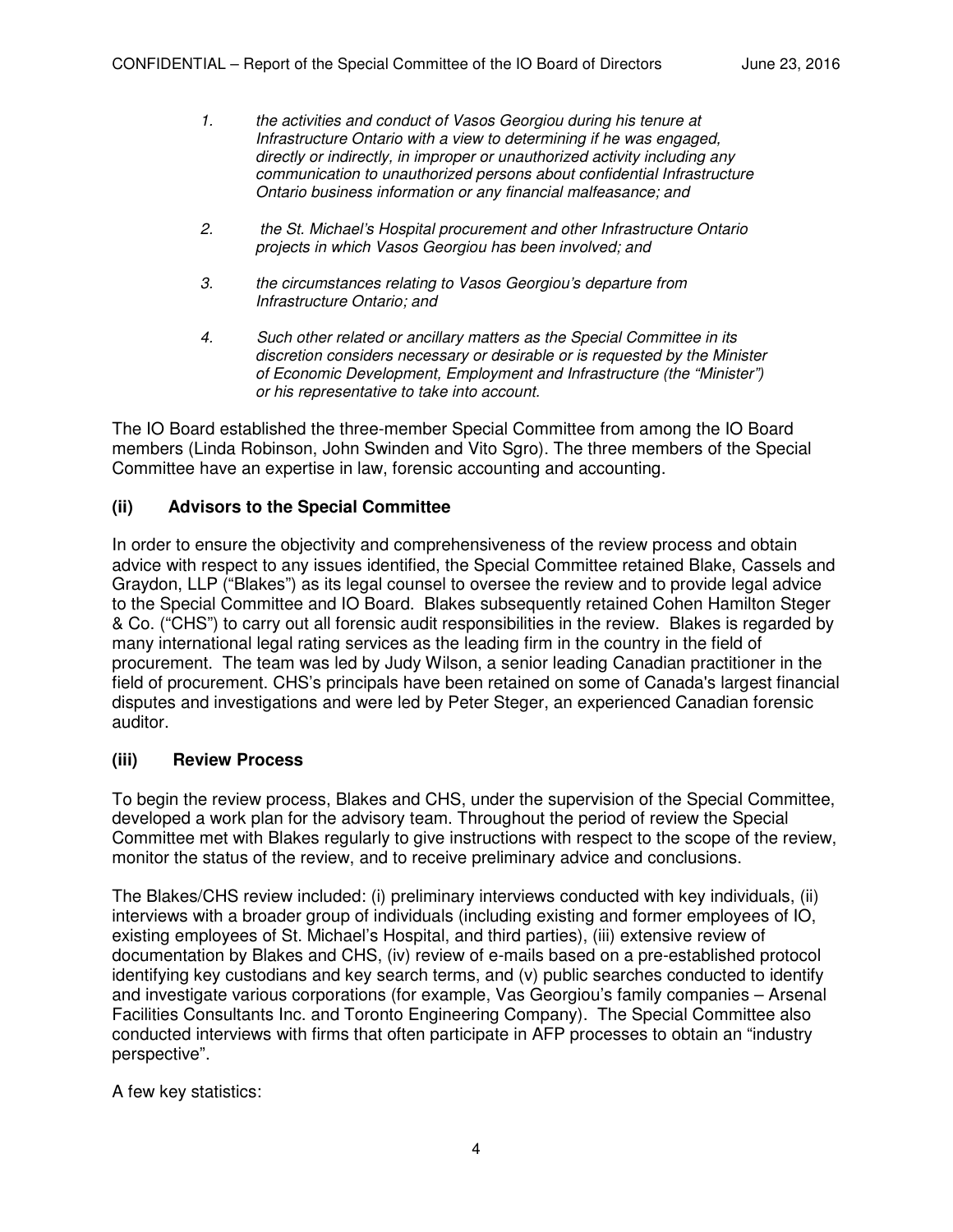- Blakes and CHS conducted approximately144 hours of interviews;
- Blakes and CHS reviewed approximately 3,785 documents; and
- Blakes reviewed approximately 10,000 e-mails from 24 custodians.

With respect to terminology used in this report, when the term "Sponsors" is used it means IO and the entity for which the project is being constructed. In the SMH Procurement the Sponsors were IO and St. Michael's Hospital. The term "proponent" is the term that the AFP procurement processes use to refer to "bidders". Finally, the term "Evaluation Team" is the team of individuals that evaluates the proponents' submissions in the first instance and the "Evaluation Committee" is the overall supervising authority in the evaluation process. Vas Georgiou was an Evaluation Committee member and not on the Evaluation Team.

## **B. IO'S PROCUREMENT APPROACH AND PROCUREMENT BEST PRACTICES**

#### **(i) Background and Methodology**

In establishing the Blakes/CHS work plan, the Special Committee determined that the detailed procurement review of the SMH Procurement should be extended to include a comprehensive review of IO's AFP processes on an enterprise-wide basis. Accordingly, the Special Committee instructed Blakes to carry out a review of the procurement procedures, practices, template documents, procurement policies, and procurement tools used by IO in its AFP program and to assess this body of information against international and domestic best practices, including legal obligations.

Using both domestic and international sources, Blakes developed a consolidated set of 90 assessment criteria or benchmarks against which IO's AFP procurement practices were measured. The Blakes benchmark chart, including the assessment of IO's AFP procurement practices, is attached to this report as Appendix A.

#### **(ii) Findings**

Blakes found that IO's processes, procedures and template documentation were consistent with, or exceeded, the standard of best practices on 81 of 83 applicable benchmarks and "mostly compliant" on the remaining two. Seven additional benchmarks were considered not applicable to IO either because Canadian law superseded the benchmark or because of the lack of relevance to the IO AFP program. The two benchmarks on which IO received a "mostly compliant" assessment were not relevant to and had no impact on the SMH Procurement.

IO meets (and in some cases exceeds) international best practices standards of integrity (multiple safeguard in its procurements), transparency (using online tools to keep the bidding community informed of projects and of project information), accountability (the tiered approval process for evaluation of bids), and fairness (the monitoring of procurements by a third party fairness monitor) in its procurement processes.

The Special Committee also instructed Blakes to provide advice on improvements that IO could make to its AFP procurements in order to follow IO's "continuous improvement" management practice. As a result, Blakes has made recommendations for ongoing improvements to a few of IO's procurement practices and has suggested amendments to some of the provisions of the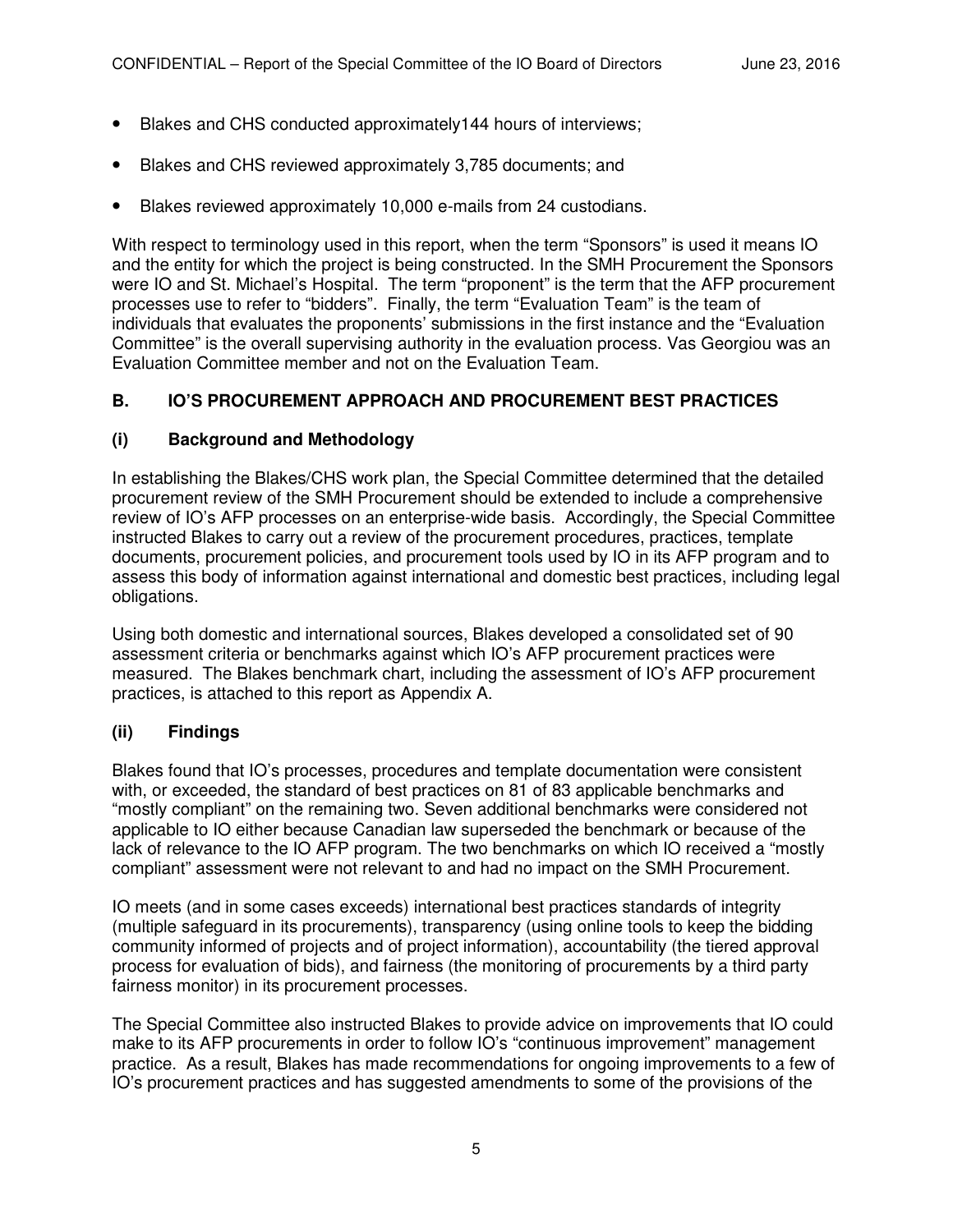template procurement documents. These are included in the list of recommendations contained in Appendix B.

As the Blakes review of best practices progressed, both IO staff and Blakes identified a number of procurement changes (from "tweaks" to more detailed changes) that IO should consider implementing in its AFP program. Both the Special Committee and IO believed that there was no reason to delay the implementation of these suggested improvements. As a result, the IO initiated changes and much of Blakes' advice has either already been implemented or is in the process of being implemented.

# **C. VAS GEORGIOU AND BONDFIELD PROJECTS FORENSIC AUDIT**

#### **(i) Identification of the Projects for Review**

Given Vas Georgiou's participation in the York University false invoicing scheme and the Globe allegations of conflict of interest with respect to Vas Georgiou and John Aquino/Bondfield, the Special Committee instructed Blakes and CHS to conduct a forensic audit into whether there were any financial improprieties in certain projects carried out at IO during the period of Vas Georgiou's employment with IO. Specifically, the forensic audit examined whether there were any financial improprieties evident in three types of projects carried out during that period:

- projects in which Vas Georgiou had a significant procurement evaluation role (but the Bondfield proponent team was not the successful proponent) (10 projects);
- projects in which (i) Vas Georgiou had a significant procurement evaluation role, and (ii) the Bondfield proponent team was the successful proponent (3 projects); and
- projects in which the Bondfield proponent team was the successful proponent (but Vas Georgiou did not have a significant role) (8 projects).

It is important to note that there were only three projects during Vas Georgiou's tenure at IO in which Vas Georgiou played a significant procurement evaluation role and the Bondfield proponent team was the successful proponent. In total, CHS reviewed 21 IO AFP projects.

#### **(ii) CHS Methodology (Overview)**

CHS conducted an extensive forensic audit of the 21 projects in accordance with the following methodology:

• **Analytical Review of Overall Project Costs**: The objective of the analytical review was to examine, in an overall manner, certain components of the total cost of implementing the projects in order to identify any anomalous trends suggesting that financial improprieties may have occurred, thereby warranting further investigation.

As part of the analytical review, CHS obtained data from IO for each of the projects analyzed and compared budget versus actual amounts for the following components, noting any excess over budget and the reasons for the same:

- base contract amount:
- post-contract contingencies;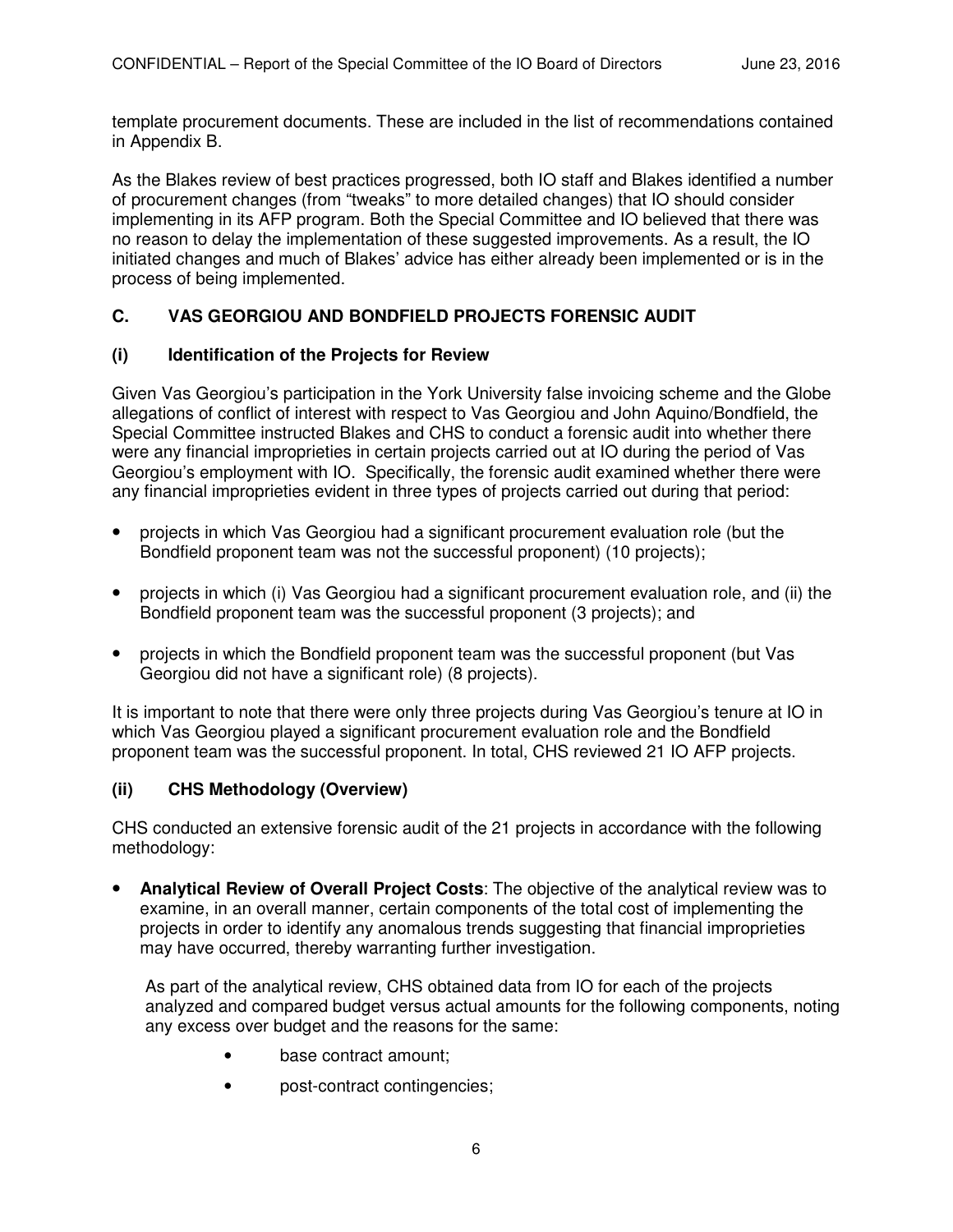- variations;
- soft costs;
- cash allowances; and
- total project costs.
- **Substantive Testing of Post-contract Contingencies, Variations and Cash Allowances**: The objective of the substantial testing was to select individual cost items chosen from the total amounts for post-contract contingencies, variations and cash allowances and then to verify that the selected cost items agreed to supporting documentation and were properly authorized.
- **Analytical and Substantive Review of Soft Costs:** The objective of the analytical review of soft costs was to understand the composition, nature and context of individual components of soft costs (where such details were available or known to IO) and to verify, from discussions with IO personnel, that such soft costs were reasonable in amount and incurred in the normal course of business.
- **Internal Controls Review**: The objective of the internal controls review was to understand IO's internal controls relevant to the input of vendor names into IO's accounting system, the approval of vendor invoices for payment and IO's internal testing of such controls in order to assess the likelihood of financial improprieties occurring.
- **Supplementary Reports Review**: The objective of the supplementary reports review was to analyze the findings and conclusions reached in various oversight reports prepared by external third parties and the findings in respect of IO contained in the 2014 Annual Report of the Office of the Auditor General of Ontario.
- **Check of Vendor Names**: The objective of the check of vendor names was to verify that none of the parties or entities that IO was aware Vas Georgiou was connected to were set up in IO's vendor master file, and to verify that vendors or subcontractors used in the 21 projects provided services in the normal course of business.

# **(iii) CHS Findings**

Based on the CHS analysis and substantial testing as described above, CHS did not find any information that suggested any financial improprieties occurred with respect to expenditures on the 21 projects reviewed. CHS did have three project tracking recommendations which are included in Appendix B.

# **D. ST. MICHAEL'S HOSPITAL REDEVELOPMENT PROJECT PROCUREMENT**

# **(i) Background**

The SMH Project is currently in construction. It involves the redevelopment of St. Michael's Hospital through a design-build-finance method pursuant to IO's AFP model. The SMH Project was co-sponsored by IO and St. Michael's Hospital and includes the construction of a 17-storey patient care tower (approximately 250,000 gross square feet) at the corner of Queen Street and Victoria Street in Toronto that connects the existing wings, creating a unified and more efficient hospital campus. The SMH Project also includes work related to the current Shuter Wing on the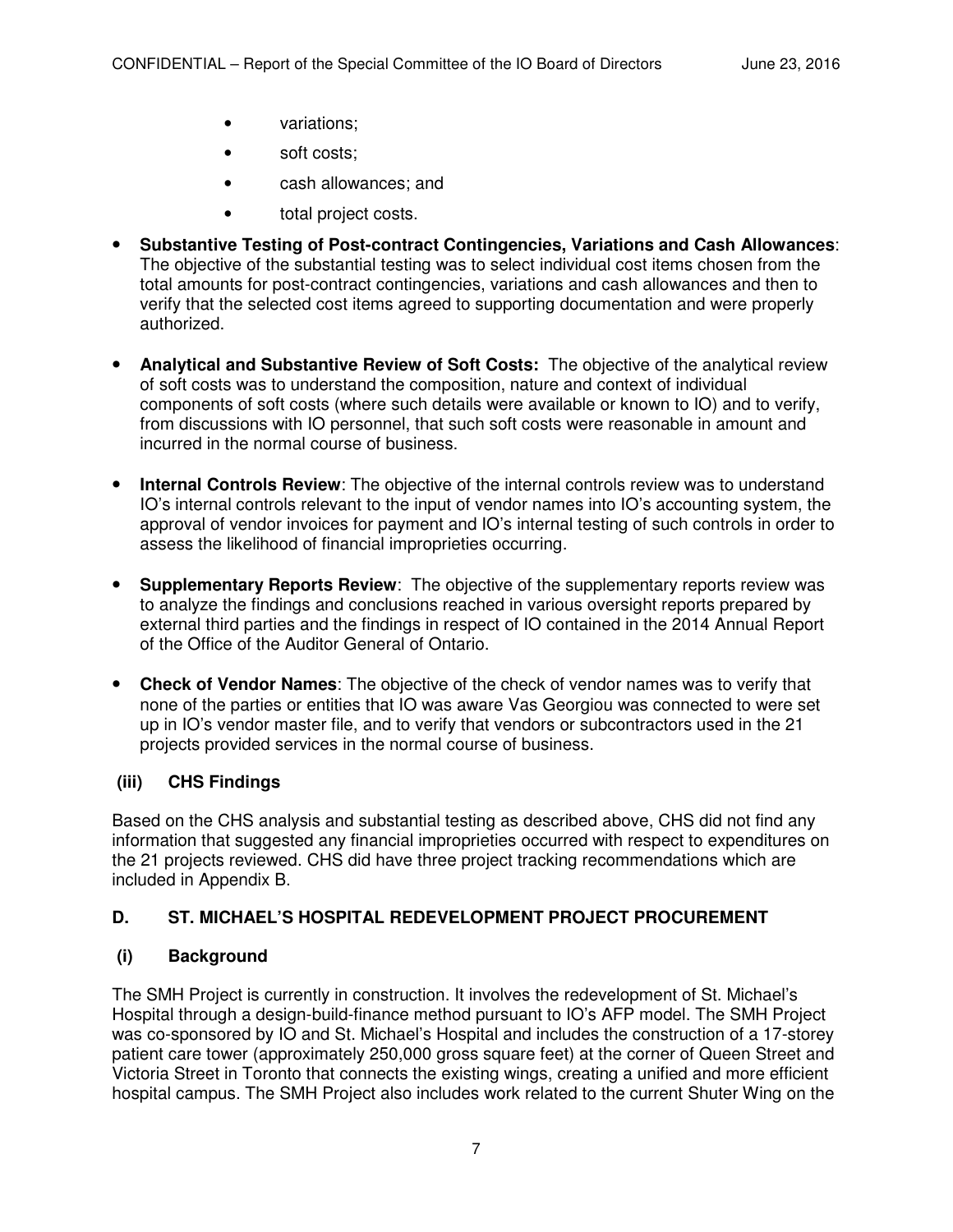St. Michael's campus. Once the new tower is completed, the Shuter Wing is to be demolished and re-built into a two-story building.

The procurement process to select a consortium to carry out the SMH Project was carried out in accordance with IO's standard AFP Request for Qualifications (RFQ) and Request for Proposals (RFP) documents and procedures and in accordance with IO's usual practices. The SMH Procurement commenced in December 2012 with the issuance of the RFQ which resulted in the selection of prequalified proponents in May 2013. It then proceeded through the standard RFP process which began in August 2013 and, in November 2014, resulted in the selection of St. Michael's Partnership/Bondfield as the preferred proponent. The SMH Procurement was overseen by an experienced Fairness Monitor.

## **(ii) Basic Principles of the Review of the St. Michael's Hospital Procurement**

Blakes undertook an intense legal review of all steps and all aspects of the SMH Procurement process. A significant percentage of all interviews, document review and email review efforts during the Blakes/CHS review process focused on the SMH Procurement and whether the integrity of the SMH Procurement had been compromised in any way.

Based on its procurement law experience, Blakes identified the three most likely ways in which the SMH Procurement could have been compromised and, as a result, paid particular attention to the following: (i) breach of confidentiality (resulting in an advantage given to one proponent over its competitors), (ii) the presence of conflicts of interest during the SMH Procurement process with a particular focus on the evaluation processes (resulting in bias or favoritism during the evaluation processes), and (iii) significant concessions during the negotiations process with the winning proponent (for example, evidence that a proponent might have submitted a low price because it had been promised future concessions).

Blakes did not discover (i) any indication that confidential information was intentionally provided to one proponent and not to the remaining proponents during the SMH Procurement, or (ii) any unusual concessions during the negotiations process with St. Michael's Partnership/Bondfield. Blakes did determine, however, that there were undisclosed conflicts of interest in the SMH Procurement and much of the Blakes review focused thereafter on whether the undisclosed conflicts of interest compromised the integrity of the SMH Procurement. As discussed in the Conflict of Interest section below, Blakes concluded that notwithstanding the undisclosed conflicts of interest, the SMH Procurement had not been compromised.

While much of the Blakes review focused on the integrity of the SMH Procurement from the perspective of the three most likely ways the SMH Procurement could have been compromised, the Special Committee also instructed Blakes to review any events during the SMH Procurement that presented a challenge to the SMH Procurement process. Since high-value procurements involving sophisticated financing and complex construction projects are inherently complicated, neither Blakes nor the Special Committee was surprised to find that the SMH Procurement had faced other types of challenges. For example, (i) there was an administrative error in the online data room that resulted in the confidential information of one proponent being provided to another proponent (the information was removed quickly, the incident was reported to affected proponents, and the issue resolved under the supervision of the Fairness Monitor), (ii) there was a significant re-scoping of the project during the SMH Procurement process (regarding the Shuter wing), leading to a concern about the sufficiency of the budget available to the SMH Project (resulting in a decision by IO to disclose the budget to all of the proponents), and (iii) there was a difference of opinion during the evaluation process over the scoring of the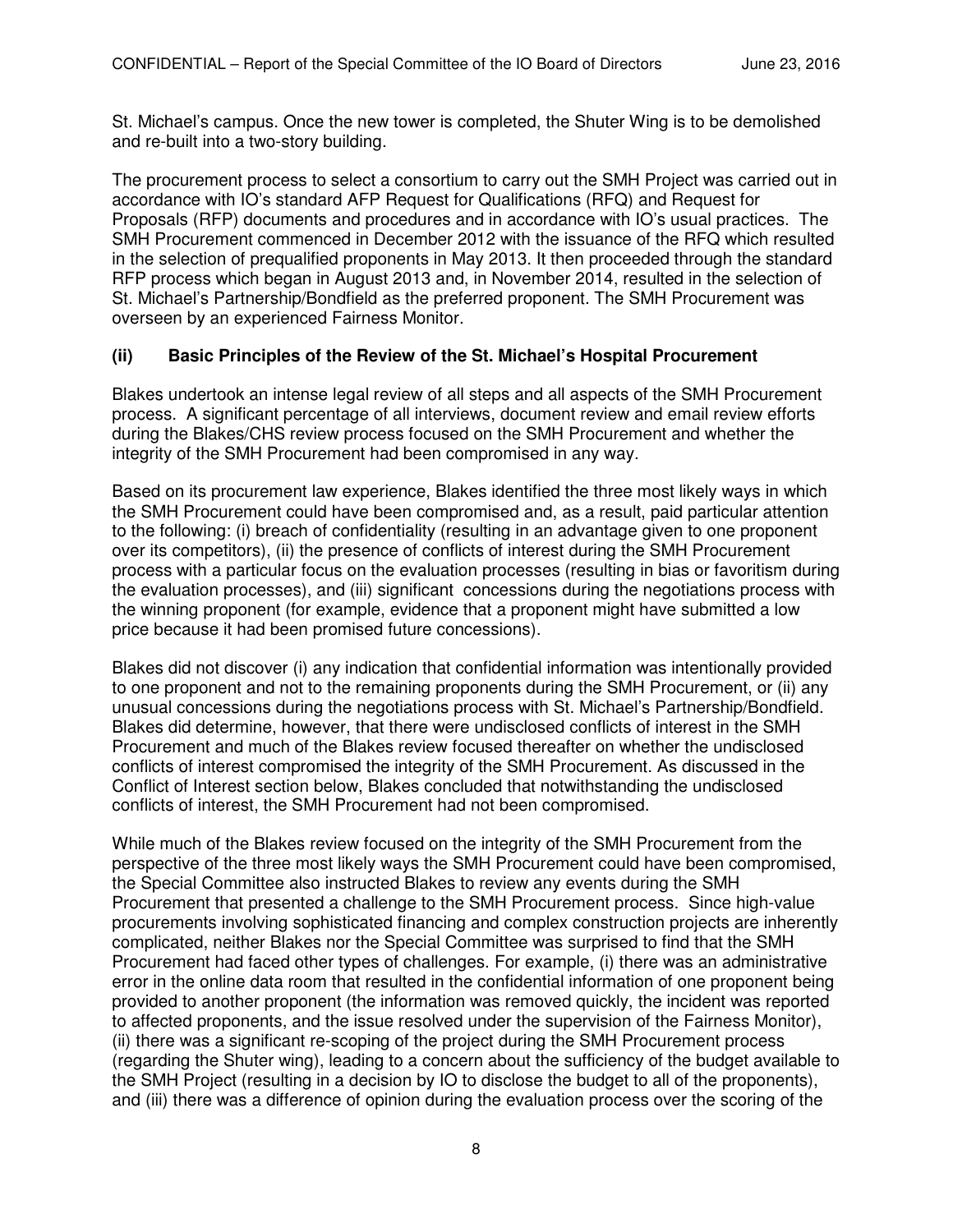Bondfield technical/design submission (resulting in the Sponsors' retention of an independent third party who subsequently reached a conclusion consistent with the original technical/design evaluation).

#### (iii) **Findings**

Blakes followed up on each of the SMH Procurement challenges that became apparent during the review and ultimately concluded that all of these challenges were: (i) dealt with in accordance with the SMH Procurement process rules set out in the Request for Qualifications, the Request for Proposals, and the applicable Evaluation Frameworks, (ii) appropriately brought to the attention of the Fairness Monitor and external counsel in a transparent way, and (iii) dealt with in accordance with the instructions of the Fairness Monitor and external legal counsel. Further, Blakes concluded that none of these matters compromised the SMH Procurement.

#### **(iii) Conflict of Interest – Disclosure Obligations**

#### Required Disclosures by "Sponsors" Employees and Participants in Evaluation

The employees of IO and St. Michael's Hospital who were involved in the SMH Procurement had two types of obligations to disclose their conflicts of interest. First, each individual was obliged to comply with the conflict of interest obligations imposed by either IO or St. Michael's Hospital as his or her employer. This would include, for example, compliance with the employer's codes of conduct as they relate to conflicts of interest.

Second, additional and more specific conflict of interest disclosures were required of all individuals who were participants in the evaluation processes conducted during the SMH Procurement (irrespective of his or her employer). This is consistent with the Sponsors' obligations to ensure that the evaluation process is conducted free of bias.

As is the case with AFP procurements generally, the SMH Procurement evaluation process began with training for all participants in the evaluation process, including training on the disclosure of conflicts of interest. It is a general theme of that training that when in doubt, all participants should err on the side of disclosure.

At the outset of the evaluation process, all participants in RFQ and RFP evaluation processes are obliged to execute individual Conflict of Interest Agreements and Undertakings (each, a "COI Agreement") that state:

- *I understand that the Applicants/Proponents listed in the attached Schedule A have responded to the RFQ/RFP.*
- *I represent and warrant that I do not have any interests, activities or relationships, financial or otherwise with any of those entities, nor am I providing any services to those entities listed in Schedule A, that create an actual or potential conflict of interest with completing the tasks that I may be asked to perform as a Participant. For greater certainty, I understand and agree that a financial interest may include employment, stock ownership, a creditor or debtor relationship or a prospective employee / employer relationship with any of the entities in Schedule A.*
- *I have listed on Schedule B all of the relationships that either I have or my spouse, partner or children have with the entities listed in Schedule A, each of which may be*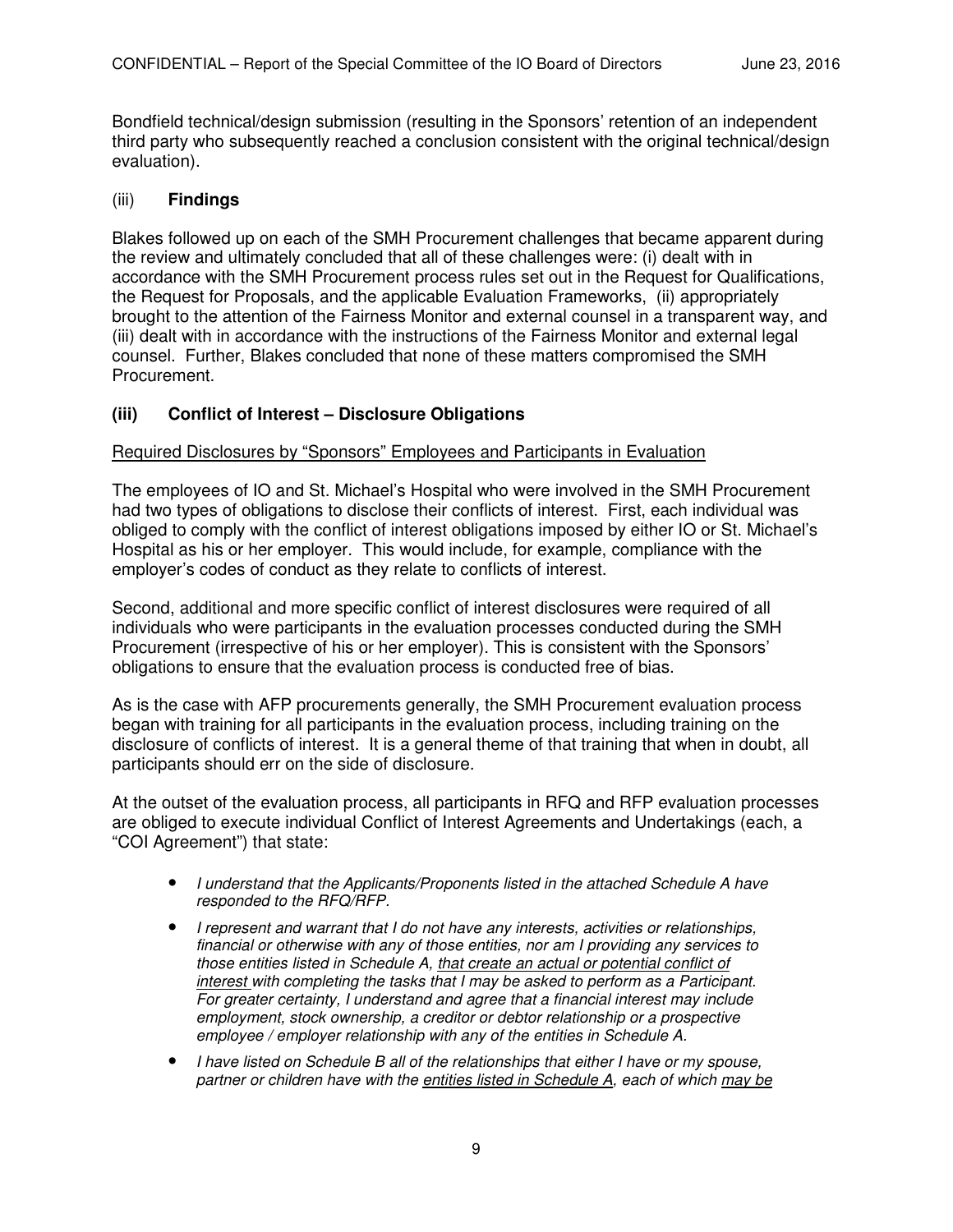*a conflict of interest or appears as a potential conflict of interest with completing the tasks that I may be asked to perform as a Participant.* 

- *I understand that Schedule B will be reviewed by the Sponsor and that the Sponsor may prescribe certain requirements to resolve any situations that the Sponsor determine, in their sole and absolute discretion, create an actual or potential conflict of interest and/or exclude me from the Evaluation Process.*
- *I understand that it shall also be a conflict of interest for me to use information where the Sponsors have not specifically authorized such use and agree and undertake that I* shall not use any information acquired through participation in the Evaluation *Process for my personal gain, the personal gain of any member of my immediate*  family, or in a manner that would result in a benefit to any third party.
- *I understand that I may be provided with an updated Schedule A from time to time by the Sponsors.*
- *I agree to immediately disclose in writing to the Sponsors any actual or potential situation that may be reasonably construed as constituting an actual or potential conflict of interest in connection with the Evaluation Process, including a situation arising from the updated Schedule A, and to comply with any requirements prescribed by the Sponsors to resolve such conflict of interest. I understand that the Sponsors may, in their respective sole and absolute discretion, exclude me from the Evaluation Process." [Emphasis added.]*

The "Schedule A" that is referenced in the COI Agreement is a list of individuals and entities that is compiled by the IO procurement team (right after the proponents' submissions are opened) setting out the individuals and entities that are named in the proponents' submissions. The list is compiled before the evaluation process starts. In the SMH Procurement, John Aquino was a listed individual in Schedule A to the COI Agreements. The Evaluation Framework provides that all conflicts of interest that are declared in the COI Agreements are referred to a pre-established Conflict Review Team.

#### Required Disclosures by Proponents

IO also imposes an obligation on proponents and proponent team members to disclose their conflicts of interest. The AFP template procurement documents (which were used in the SMH Procurement) establish the conflict of interest rules that apply to proponents.

The definition of "Conflict of Interest" is basically the same in the RFQ as in the RFP and is as follows:

*"(7) For the purposes of this RFP Process "***Conflict of Interest***" includes any situation or circumstance where, in relation to the Project, a Proponent or any Proponent Team Member or any Proponent Advisor: [emphasis added]* 

- *(a) has commitments, relationships or financial interests or involvement in ongoing litigation that:* 
	- *(i) could or could be seen to exercise an improper influence over the objective, unbiased and impartial exercise of the independent judgment by any personnel of the Sponsors or their Advisors; or*
	- *(ii) could or could be seen to compromise, impair or be incompatible with the effective performance of a Proponent's obligations under the*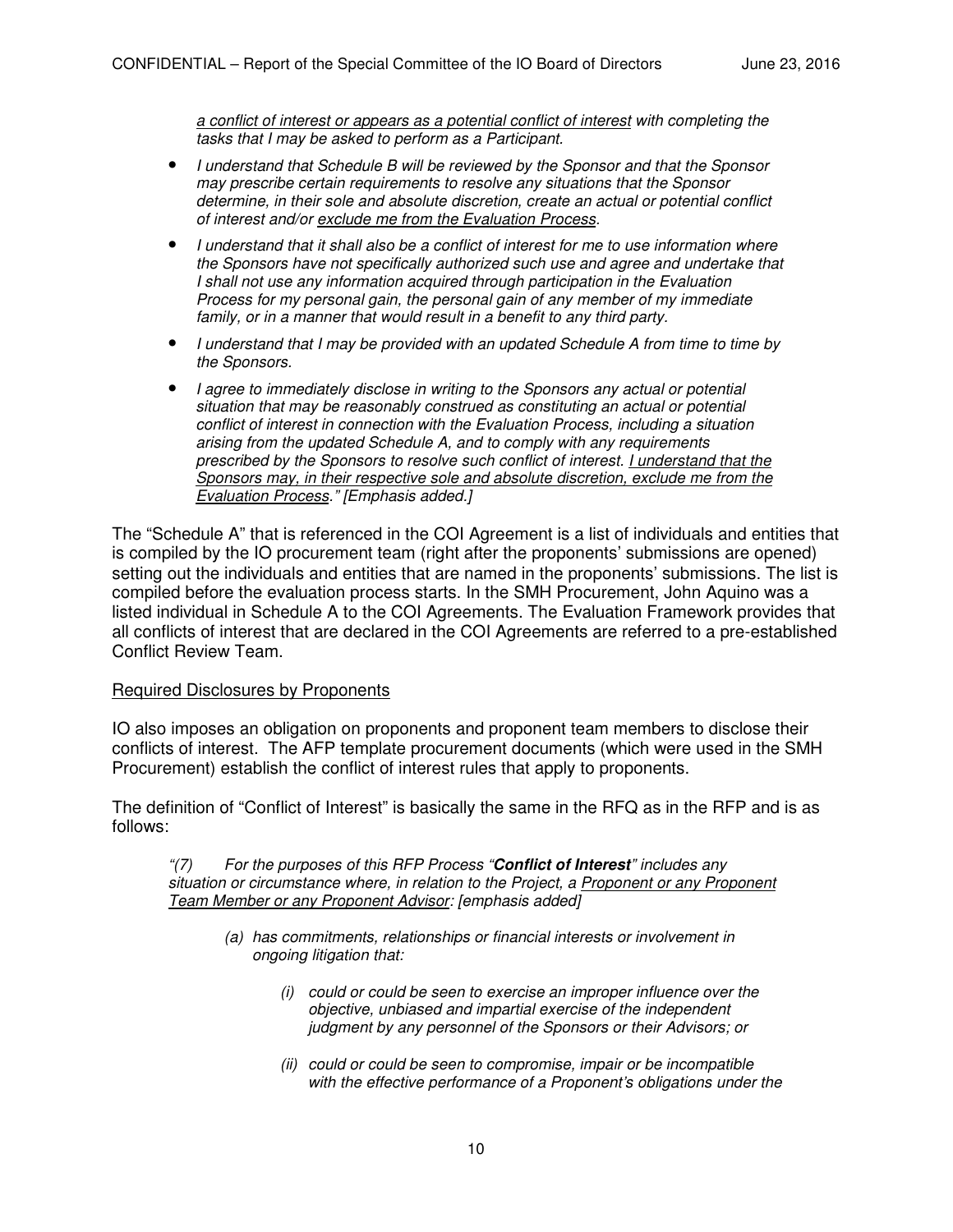*Project Agreement if that Proponent was determined to be the Preferred Proponent under the RFP Process;* 

- *(b) has contractual or other obligations to any of the Sponsors that could or could be seen to have been compromised or impaired as a result of its participation in the RFP Process or the Project; or*
- *(c) has knowledge of confidential information (other than Confidential Information disclosed by the Sponsors in the normal course of the RFP Process) of strategic and/or material relevance to the RFP Process or to the Project that is not available to other Proponents and that could or could be seen to give the Proponent an unfair competitive advantage.*

*The final determination of whether a perceived, potential or actual Conflict of Interest exists shall be made by the Sponsors in their sole discretion."*

The proponent (RFP stage) makes its conflict of interest declaration in a document called the "Proposal Submission Form," where the proponent makes the following statement: *"[e]xcept as listed in Section 5.0 of this Proposal Submission Form, we…do not have an actual or perceived Conflict of Interest in respect of this Project".* 

Individual members of the proponent team make their conflict of interest declarations in a "Proponent Team Member Declaration" by making the following declaration: "*[e]xcept as listed in Section 4.0 of this Proponent Team Member Declaration, we…do not have an actual or perceived Conflict of Interest in respect of this Project."*

#### **(iv) Conflict of Interest – Vas Georgiou**

As an employee of St. Michael's Hospital during the SMH Procurement and as a participant in the RFQ and RFP evaluation processes, Vas Georgiou was subject to (i) his employment obligations, including compliance with any applicable conflict of interest codes of conduct of St. Michael's Hospital, and (ii) all conflict of interest rules that applied to participants in the RFQ and RFP evaluation processes as set out above.

Vas Georgiou executed a COI Agreement for each of the RFQ and RFP processes for the SMH Procurement (dated February 19, 2013 and June 10, 2014 respectively) in which no conflicts of interest or potential conflicts of interest were disclosed. Vas Georgiou did make an apparently selective disclosure of a potential conflict of interest (verbally and by e-mail) to IO (as discussed below). However, Vas Georgiou failed to make full, complete and accurate disclosure, either in his COI Agreement or his verbal/e-mail disclosure of all of his conflicts of interest or potential conflicts of interest.

The Vas Georgiou conflict of interest issues that were examined during Blakes' review revolved around his relationship with John Aquino. John Aquino is a major shareholder of Bondfield (a proponent team member of St. Michael's Partnership, the successful proponent in the SMH Procurement). Importantly, John Aquino was a listed individual in the list that was presented to each participant in the RFQ and RFP evaluation processes (including Vas Georgiou) for the purpose of checking conflicts (referred to as "Schedule A" to the COI Agreement).

Notwithstanding the appearance of John Aquino's name on Schedule A to the COI Agreement, Blakes found no record of Vas Georgiou having disclosed the following, each of which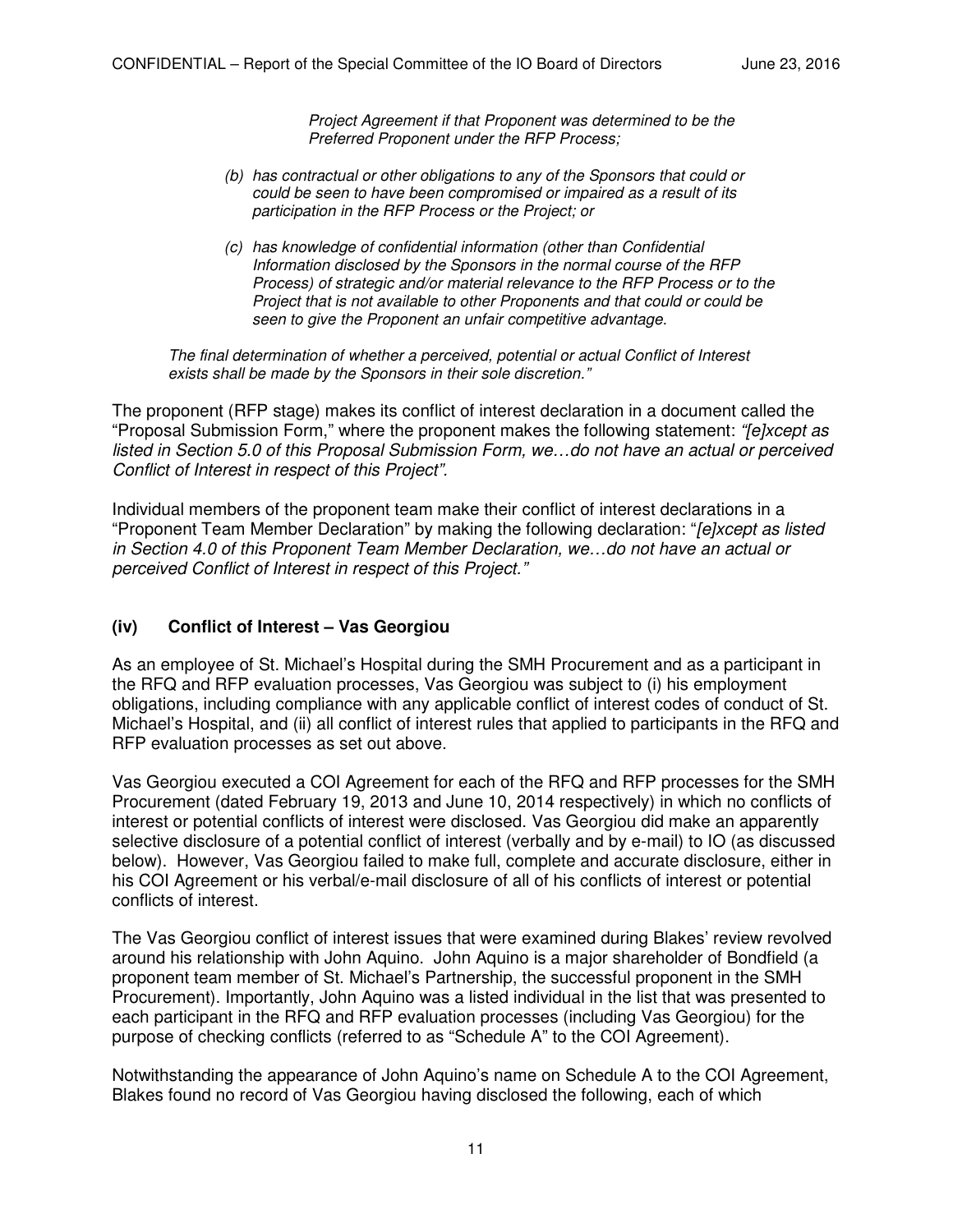represent, in the view of the Special Committee, a significant potential conflict of interest which required disclosure in the COI Agreements:

- Vas Georgiou had done work for property management companies in which John Aquino had an ownership interest, and was President (Gervais Property Management Corp. and 1870475 Ontario Inc.). There is some ambiguity as to whether such work was completed prior to Vas Georgiou joining St. Michael's Hospital. Vas Georgiou continues to assert that no work was done after the commencement of his employment at St. Michael's Hospital, although this is inconsistent with what we understand from St. Michael's Hospital and other sources. While Vas Georgiou did disclose (as noted below) work for "developers" and a small commercial property company, Blakes found no written record of any explicit disclosure of his relationship with Gervais Property Management Corp., 1870475 Ontario Inc., and/or John Aquino.
- Vas Georgiou had a minority interest and investment in OTEC Research Limited ("OTEC"), a company in which John Aquino also has a minority interest. Vas Georgiou has stated that in late 2011 (after Vas Georgiou's initial investment in OTEC), he learned that John Aquino had also become a shareholder in OTEC. Further, in 2012, Vas Georgiou loaned money to OTEC through Arsenal Facilities Consultants Inc. (a family company) in the amount of \$102,639. In June of 2013 this loan was registered as a promissory note financing. Blakes found no indication that the Vas Georgiou/John Aquino relationship in OTEC, or the Arsenal Facilities Consultants Inc. loan to OTEC was declared verbally or in writing by either Vas Georgiou (or John Aquino) during the SMH Procurement.
- Vas Georgiou has also stated that he provided unremunerated services to OTEC related to OTEC's move to the Gervais properties, as a favour to OTEC.

Vas Georgiou did disclose verbally and by e-mail (but after the date of execution of his COI Agreements) that he did work for "...*three different developers (a Casino Developer, a retail/Entertainment/Residential Developer and a small Commercial Property Company)..."* that involved interacting with general contractors who routinely bid in IO procurements. Vas Georgiou also reported to IO that, *"as discussed, these were projects that I was an Advisor on after I left IO and before I joined St. Michael's Hospital",* and that *"none of the projects became live"*. Based on Vas Georgiou's description of this relationship with the general contractors, IO staff concluded that the particular relationships that were described by Vas Georgiou did not constitute a potential conflict of interest.

The Special Committee notes that the verbal and e-mail process that was followed by Vas Georgiou and IO staff to consider the potential conflicts of interest was informal and done without referral to the Conflict Review Team. In the future, the formal process for dealing with conflicts of interest as set out in the Evaluation Framework should always be followed.

The Special Committee has concluded that there was a failure by Vas Georgiou during the SMH Procurement process to disclose all of his potential conflicts of interest. As a former IO employee and senior experienced bureaucrat, Vas Georgiou knew as well as anyone what the IO conflict of interest procedures required. The generic conflict of interest that Vas Georgiou disclosed verbally and by e-mail failed to identify the full suite of relationships which ought to have been disclosed, each of which constituted a potential conflict of interest requiring disclosure in the proper form in order to allow the Conflict Review Team to evaluate them.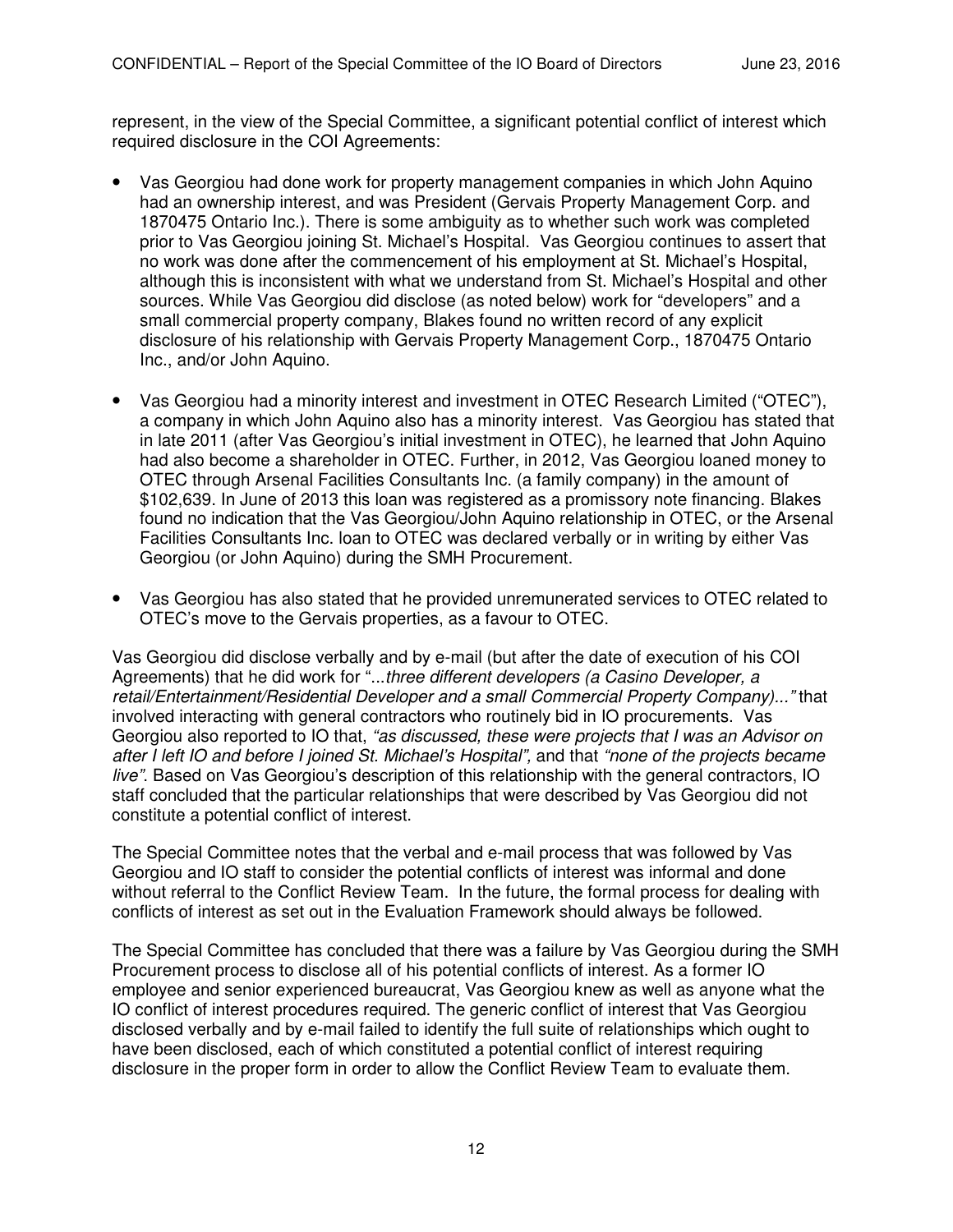#### **(v) Conflict of Interest – Bondfield Construction Company Ltd. and John Aquino**

In its response to the RFP, neither St. Michael's Partnership (the proponent) nor Bondfield (a proponent team member) disclosed a potential conflict of interest in respect of Vas Georgiou.

The Special Committee is of the view that an experienced bidder like Bondfield, knew, or ought to have known, that the kind of financial and commercial relationships that existed between Vas Georgiou and John Aquino should have been disclosed by Bondfield as potential conflicts of interest.

IO's expectation is that experienced bidders will err on the side of full disclosure concerning potential conflicts of interest and the Special Committee supports this expectation. Further, IO believes that each proponent and proponent team member ought to conduct appropriate due diligence to investigate, and then disclose, any potential conflicts of interest, particularly as they relate to key individuals on the Sponsors' project team. The Special Committee supports this perspective. In the Special Committee's view, the procurement documents clearly require proponents and proponent team members to disclose all real and perceived conflicts of interest.

However, the Special Committee is aware that the determination of whether a proponent or proponent team member is in breach of its legal obligation to disclose conflicts of interest must be based on an interpretation of the language of the RFQ and RFP documents. This legal determination is a complex process of contractual interpretation. The Special Committee acknowledges that a proponent team member could have interpreted the RFP to mean that Bondfield was obliged to disclose only the conflicts of interest of Bondfield itself (as a legal entity and as a proponent team member) and not of John Aquino, in his personal capacity. The AFP RFP documents are being revised by IO staff to clarify this.

#### **(vi) Findings – Failure to Disclose the Conflicts of Interest Did Not Compromise the SMH Procurement**

The principal risk of an undeclared conflict of interest is that the failure to disclose was deliberate and done in order to conceal a bias or an intention to engage in favoritism, particularly in the evaluation process. As a result, it was a priority for the Blakes team to examine whether the SMH Procurement exhibited any pattern of bias in favour of St. Michael's Partnership/Bondfield.

The Special Committee has concluded that no such pattern of bias in favour of St. Michael's Partnership/Bondfield was evident in the SMH Procurement process. Fundamentally, the numerous safeguards built into the standard IO procurement process, the template procurement documents, and the Evaluation Framework are designed to protect an AFP procurement (including the SMH Procurement) from the risks associated with an undisclosed conflict of interest and other inappropriate behaviour. More specifically:

- **No single person can unilaterally determine the outcome of a procurement**. There are a sufficient number of participants in each procurement process such that no single individual or sub-group of individuals is in a position to unilaterally determine the outcome.
- **No single evaluator can determine the score of a proponent's submission.** The Evaluation Teams are comprised of multiple evaluators from different organizations. In the SMH Procurement, the number of Evaluation Team members meant that as a practical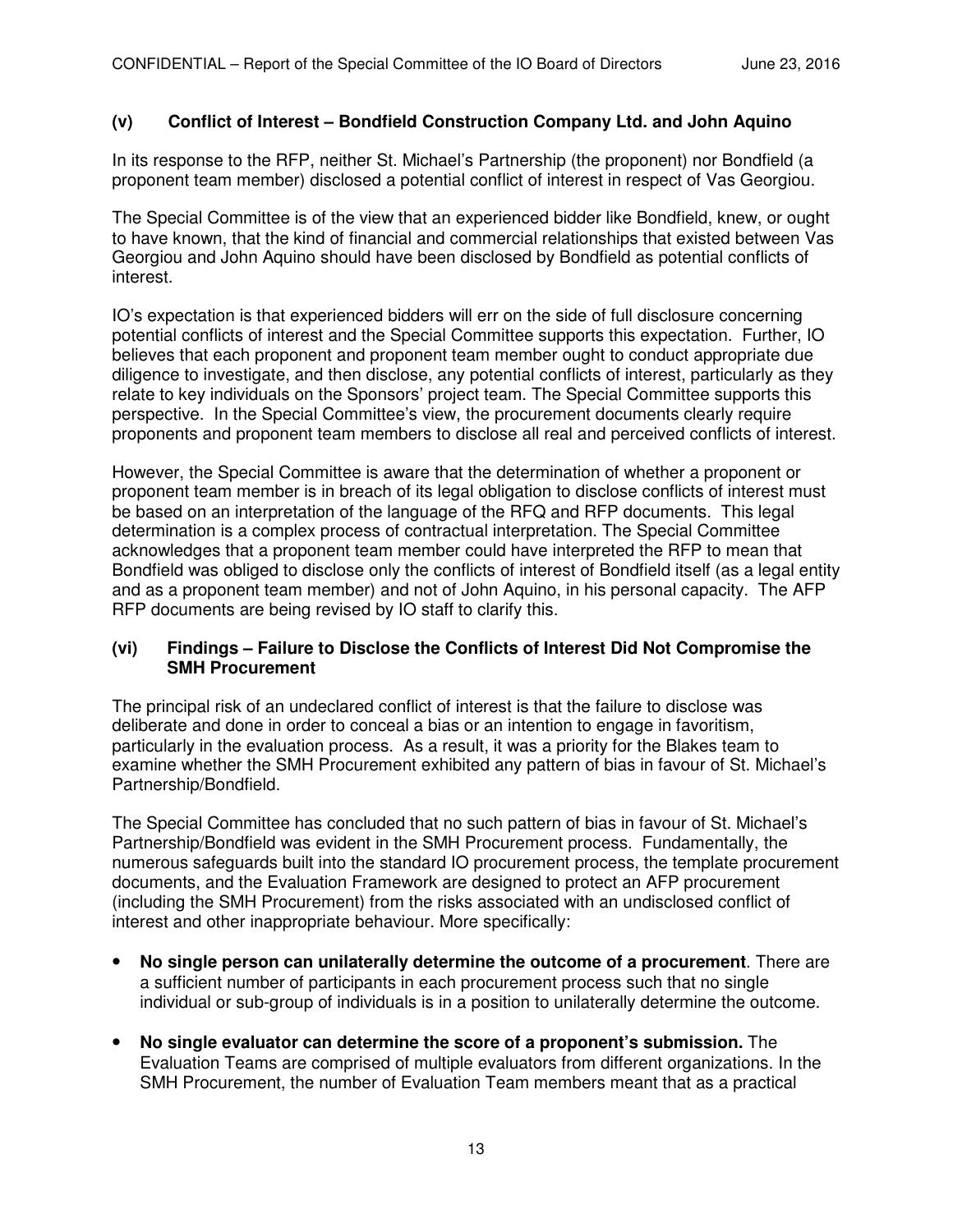matter, Vas Georgiou would have had to have significant and controlling influence over at least twelve individuals.

- **Evaluation Teams have representatives of more than one organization which makes it difficult for an executive of one organization to influence or pressure the entire Evaluation Team.** Even if Vas Georgiou had attempted to influence the Evaluation Team members who were employees of St. Michael's Hospital, those Evaluation Team members did not have the authority to determine the final results of scoring. The Evaluation Teams were well-populated with employees of both Sponsors and were advised by third party subject matter experts.
- **Blakes discovered no evidence that Vas Georgiou had actually attempted to influence the scores of the proponents by pressuring the evaluators.** Evaluation Team members were asked during the review process whether Vas Georgiou had attempted to influence the Evaluation Team members as they were marking the proposals and no instances of such attempts were reported.
- **Evaluators score individually first then go through a consensus-building exercise monitored by the Fairness Monitor.** Evaluation Team members score proposals independently and then engage in a consensus-building exercise. In the SMH Procurement, Evaluation Teams reached consensus on their scoring of proponents under the scrutiny of the Fairness Monitor and before meeting with the Evaluation Committee (of which Vas Georgiou was a member).
- **Evaluation Teams gave Bondfield a passing grade on its Technical Submission (before Vas Georgiou's evaluation involvement).** While Vas Georgiou was a member of the Evaluation Committee, the original recommendations by the Evaluation Team members (who report to the Evaluation Committee), before Vas Georgiou's involvement in the process and before the evaluation of the Financial Submissions, determined that St. Michael's Partnership/Bondfield should receive a passing score on both the technical and design portions of its Technical Submission.
- **An independent third party confirmed the evaluation results of the Evaluation Team.** When a difference of opinion arose at the Evaluation Committee as to the scoring and design compliance of St. Michael's Partnership/Bondfield's Technical Submission, the Sponsors obtained an independent third party review of the findings. The third party review was consistent with the Evaluation Team's original evaluation.
- **St. Michael's Partnership/Bondfield bid the best price.** As in most AFP procurements, in the SMH Procurement price was a significant factor in the evaluation of submissions. St. Michael's Partnership/Bondfield consortium submitted a significantly lower price than its competitors.

Finally, had the facts relating to the relationship between John Aquino and Vas Georgiou been disclosed, in all likelihood, the Conflict Review Team would have concluded that the circumstances were not sufficient to disqualify Bondfield from bidding but Vas Georgiou would have been prohibited from participating in the SMH Procurement Evaluation Committee and prohibited from acting as St. Michael's Hospital's representative in approving any change orders or variations as the construction progressed (since the St. Michael's Partnership/Bondfield team was the successful proponent). If Vas Georgiou had ceased to be involved in the SMH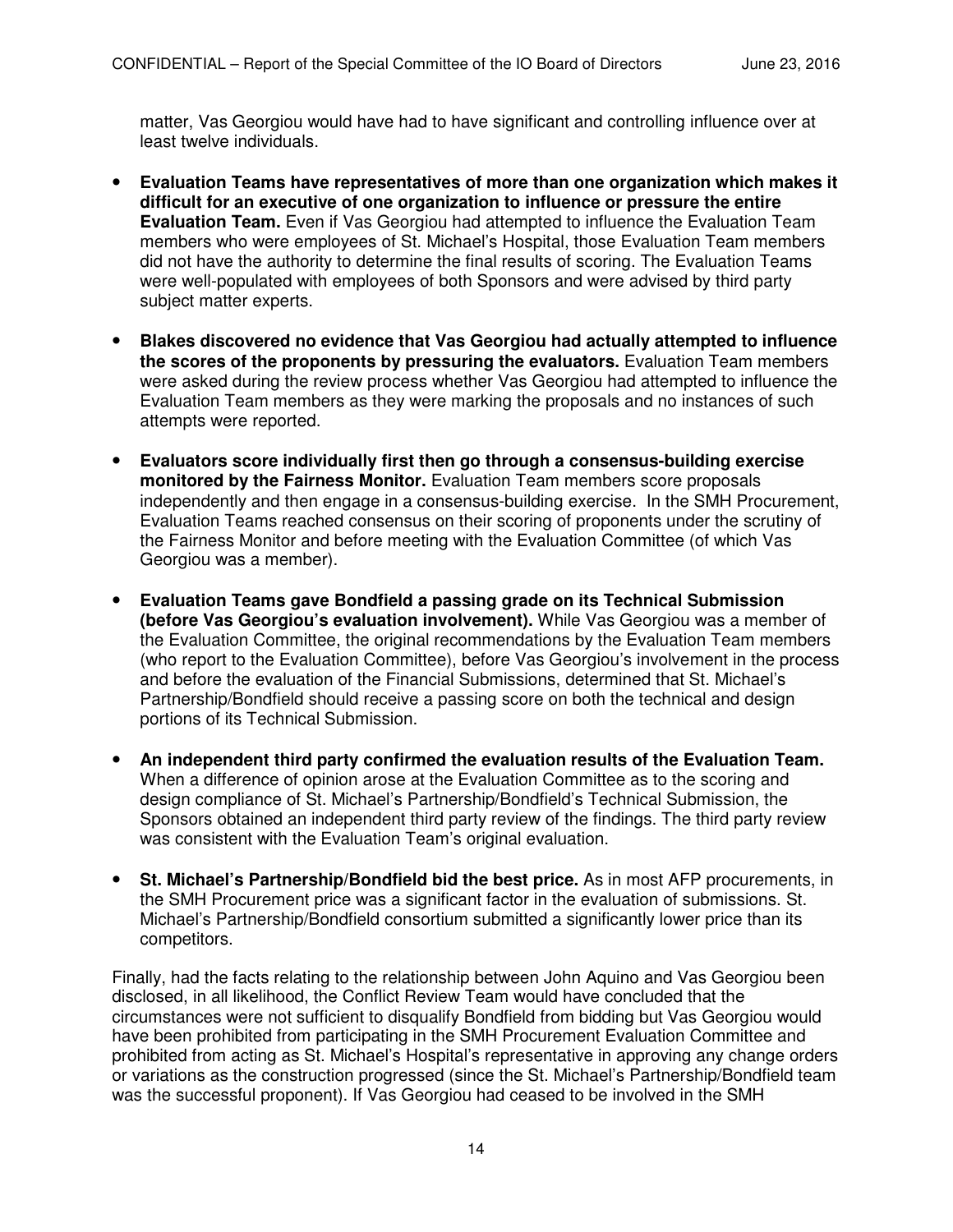Procurement or the SMH Project, any potential conflict of Bondfield or John Aquino would have disappeared.

## **E. VAS GEORGIOU'S DEPARTURE FROM INFRASTRUCTURE ONTARIO**

#### **(i) Background**

Vas Georgiou was an employee of IO for six years. He was hired by IO as a Vice President of Project Delivery in 2006, was promoted to Senior Vice President, Project Delivery in November, 2007, and promoted again to Chief Administrative Officer in May 2011. His employment at IO ended in February of 2012.

To assess the circumstances of Vas Georgiou's departure from IO, Blakes reviewed available documentation (including the Vas Georgiou employee file and relevant e-mails). It is important to note that Vas Georgiou's employment file included a letter of termination and a full and final release but did not include any further details of his termination or any reference to the role the York University false invoicing scheme played in Vas Georgiou's termination.

Blakes also conducted interviews regarding the circumstances surrounding Vas Georgiou's departure from IO and the subsequent provision of references to St. Michael's Hospital by IO personnel. The interviewees included relevant current and former employees (including David Livingston, the President and CEO at the relevant time, and Bill Ralph, the Chief Risk Officer at the relevant time), the Chair and directors of the IO Board at the relevant time, IO's external employment counsel and the General Counsel of York University. Vas Georgiou declined an interview but provided responses to written questions through his legal counsel.

#### **(ii) Termination**

Vas Georgiou's departure from IO was precipitated by a telephone call in early 2012 from the General Counsel of York University to Bill Ralph requesting a meeting. At the meeting, which took place late January 2012, the General Counsel provided Bill Ralph with a draft Statement of Claim of York University against Vas Georgiou, among others, which the General Counsel advised York University was planning to issue in the near future. The Statement of Claim alleged that in late 2007 and early 2008, Vas Georgiou had participated in a scheme to defraud York University in connection with York University's procurement services department under which Vas Georgiou invoiced and received payment from York for work allegedly performed by his family companies which was not done either by his family companies or anyone else. The York University accusations were unrelated to Vas Georgiou's employment at IO.

Bill Ralph reports that he advised David Livingston, the President and CEO at that time, of the substance of the meeting with the General Counsel of York University. Immediately thereafter, David Livingston contacted Vas Georgiou (who was on leave for personal reasons) and told him not to return to the office until further notice. David Livingston then consulted with IO's external legal counsel on employment matters. Following this consultation, a meeting was scheduled with Vas Georgiou. On February 1, 2012, David Livingston and Bill Ralph met with Vas Georgiou who, according to David Livingston and Bill Ralph, acknowledged the existence of the York University false invoicing scheme and that he and his family companies had played a role in that scheme. At that meeting, Vas Georgiou characterized his participation as an "error in judgment" which was done "as a favour to a friend".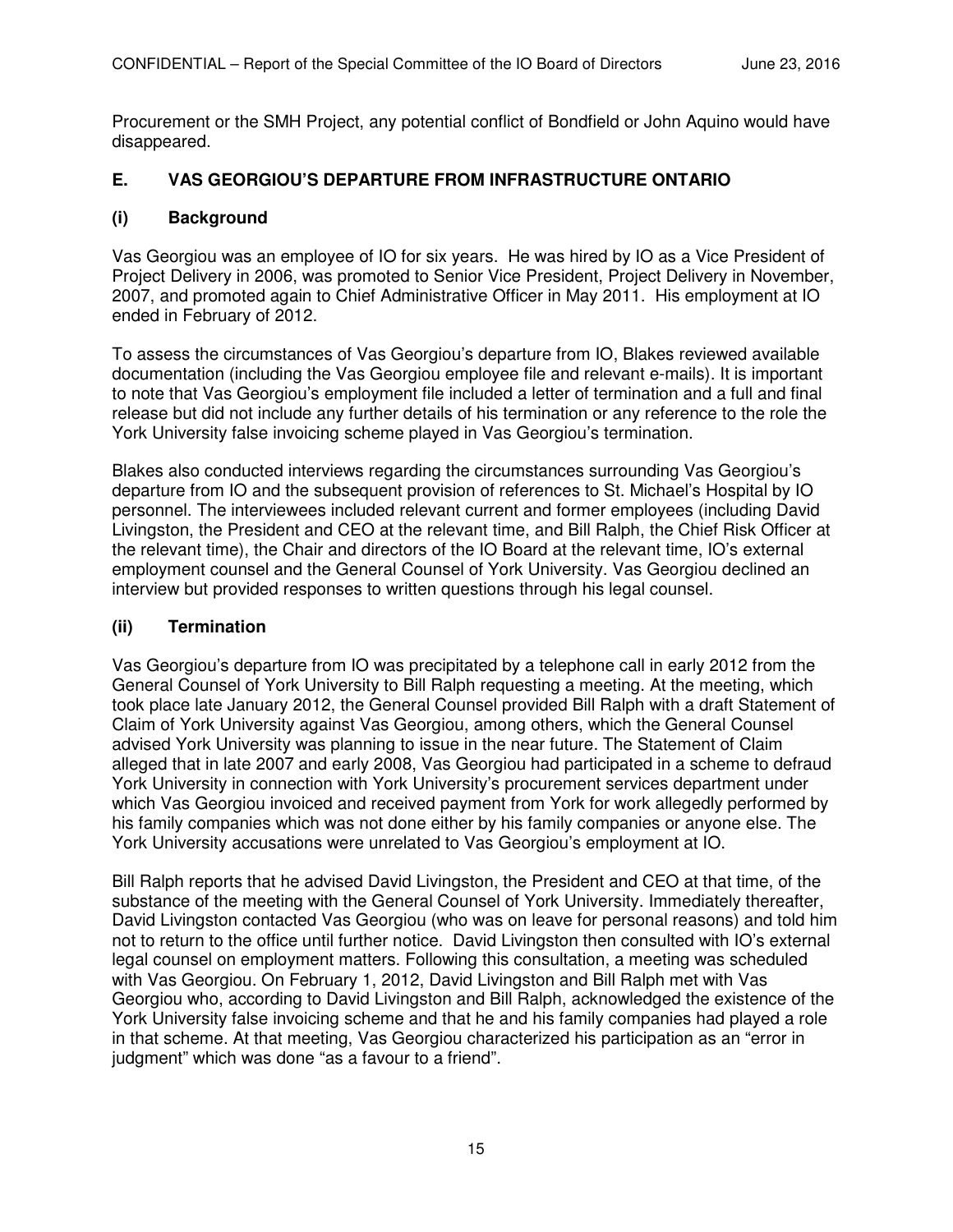After receiving further legal advice from external counsel, David Livingston concluded that the reputational risk of having a senior IO employee implicated in the York University false invoicing scheme made Vas Georgiou's departure from IO necessary, even though there was no evidence that Vas Georgiou had engaged in any inappropriate conduct related to his IO responsibilities. Vas Georgiou was formally terminated on February 8, 2012 on terms consistent with the contractual termination requirements under his employment agreement in the event of a termination without cause.

David Livingston then described to IO staff and to the IO Board Vas Georgiou's departure from IO as a resignation for personal reasons.

The IO Board was not advised that Vas Georgiou had been terminated nor of the underlying reasons for his departure. No record of the reasons for Vas Georgiou's termination was placed in his employee file, contrary to the requirements of normal IO procedures.

The IO Board and the IO staff were advised only that Vas Georgiou's resignation was for personal reasons to deal with family matters. This explanation appears to have been readily accepted by those who worked closely with Vas Georgiou, knowing that he had been away from the office for periods of time dealing with two separate family emergencies.

#### **(iii) Provision of References for Vas Georgiou**

Nine months after the termination of Vas Georgiou, two IO employees and the then Chair of the IO Board provided references in respect of Vas Georgiou's application for employment with St. Michael's Hospital. There has been some discussion as to the knowledge of the then Chair of the IO Board of the underlying reasons for the departure of Vas Georgiou from IO and there are factual inconsistencies and differences in the recollections of the relevant parties on the matter. The then Chair of the IO Board recalls only that he understood Vas Georgiou had resigned for personal reasons. However, the failure on the part of the then President and CEO of IO to make known generally the true reasons for Vas Georgiou's departure allowed two IO employees to unwittingly provide positive references (i.e. without reference to the false invoicing scheme at York University) in response to inquiries made by a search firm acting for St. Michael's Hospital in connection with Vas Georgiou's potential employment with St. Michael's Hospital.

There appears to have been a lack of awareness, on the part of the IO employees who provided references, that IO had a policy with respect to providing employment references (Infrastructure Ontario Providing Employment References Policy 2.10 dated June 6, 2011). The policy set out that IO did not provide references for departing employees without advance approval by Human Resources, and states the following:

*"From time to time, Employees may receive a reference request for a past or current Employee of IO. This individual may be someone that the IO Employee may have managed or worked with in the past or present.* 

*Due to the high sensitivity and possible legal ramifications associated with reference checks, all work-related reference checks for past Employees, must be given in consultation with the Human Resources Department.* 

*Employees and managers must consult with Human Resources prior to providing references for current or past IO Employees."*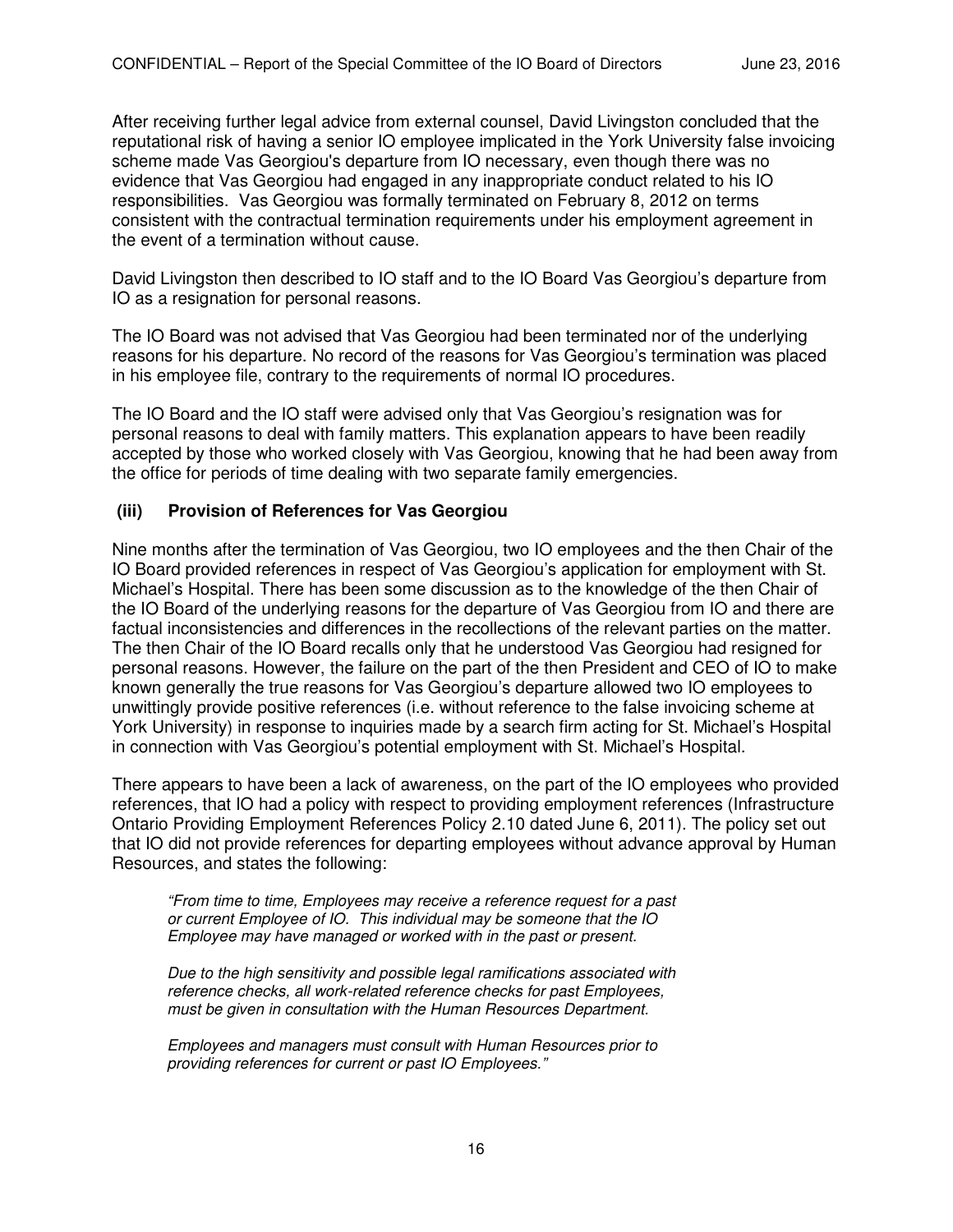# **(iv) Findings**

The Special Committee is of the view that the IO Board should have been formally briefed and fully informed of Vas Georgiou's termination, and the specific circumstances of the termination, by the former President and CEO. Further, either the former President and CEO or the former Chief Risk Office ought to have consulted with or fully informed the Audit Committee of the IO Board (as the committee charged with overseeing risk to the organization) of the actual circumstances relating to the termination of the second most senior employee in the organization.

The Special Committee is also of the view that IO's policy regarding references for former employees was and continues to be appropriate. The Special Committee believes that awareness of the policy was lacking. IO has amended its policies and practices to ensure employees are made aware of the need to consult with the head of Human Resources and receive approval for any reference for a former employee.

# **F. SPECIAL COMMITTEE CONCLUSIONS AND RECOMMENDATIONS**

In addition to the conclusions expressed with respect to the individual issues throughout the report, the Special Committee notes that it,

- (i) agrees with the recommendations of Blakes and CHS and recommends the adoption of such recommendations; and
- (ii) recommends that the President and CEO report back to the IO Board in six months on the progress IO has achieved in implementing the recommendations.

Respectfully submitted by the Special Committee of the IO Board of Directors

Appendix A – AFP Procurement Practices Best Practices Review Chart

Appendix B – Blakes' and CHS Recommendations

22926124.17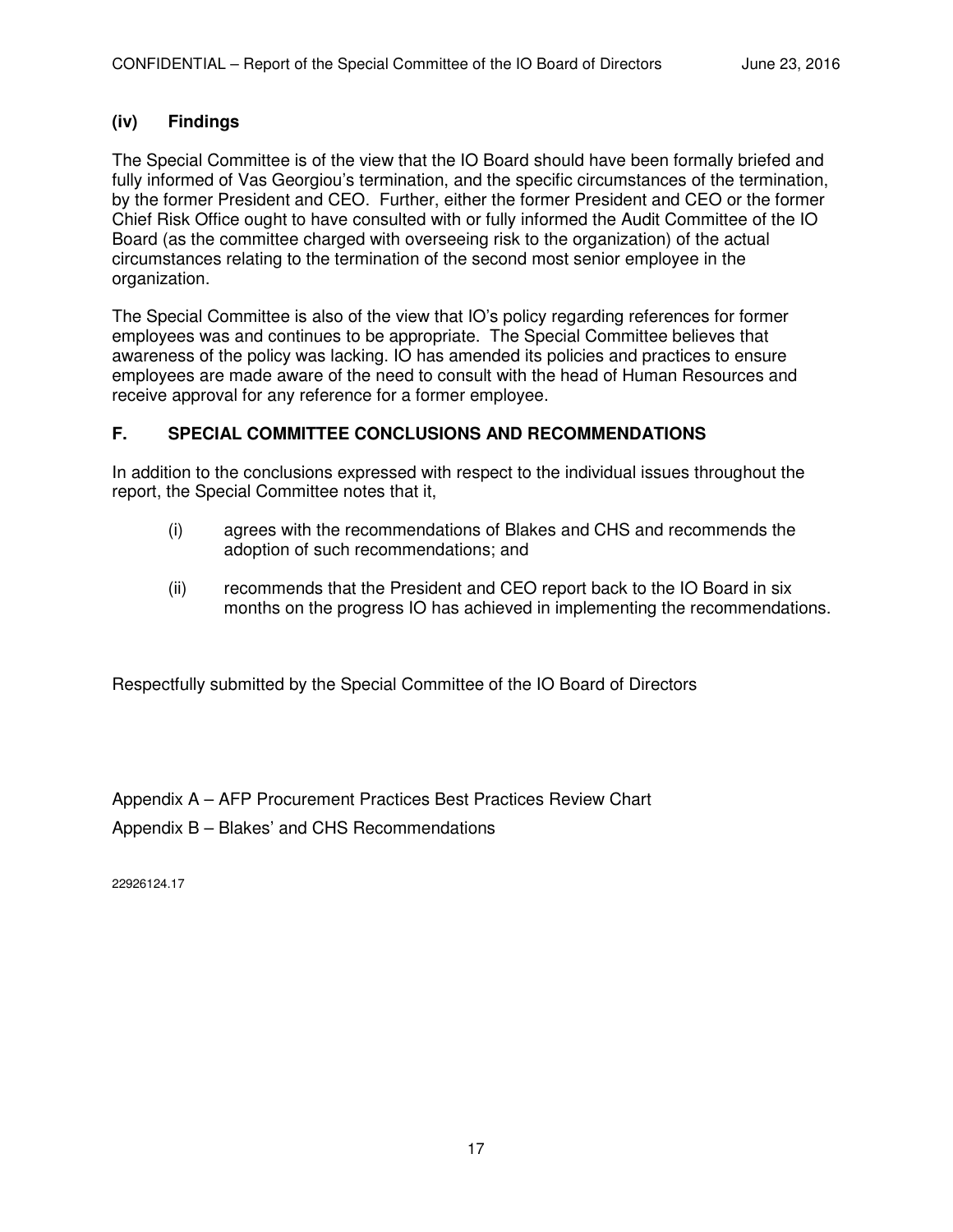CONFIDENTIAL

# **APPENDIX A TO THE SPECIAL COMMITTEE REPORT**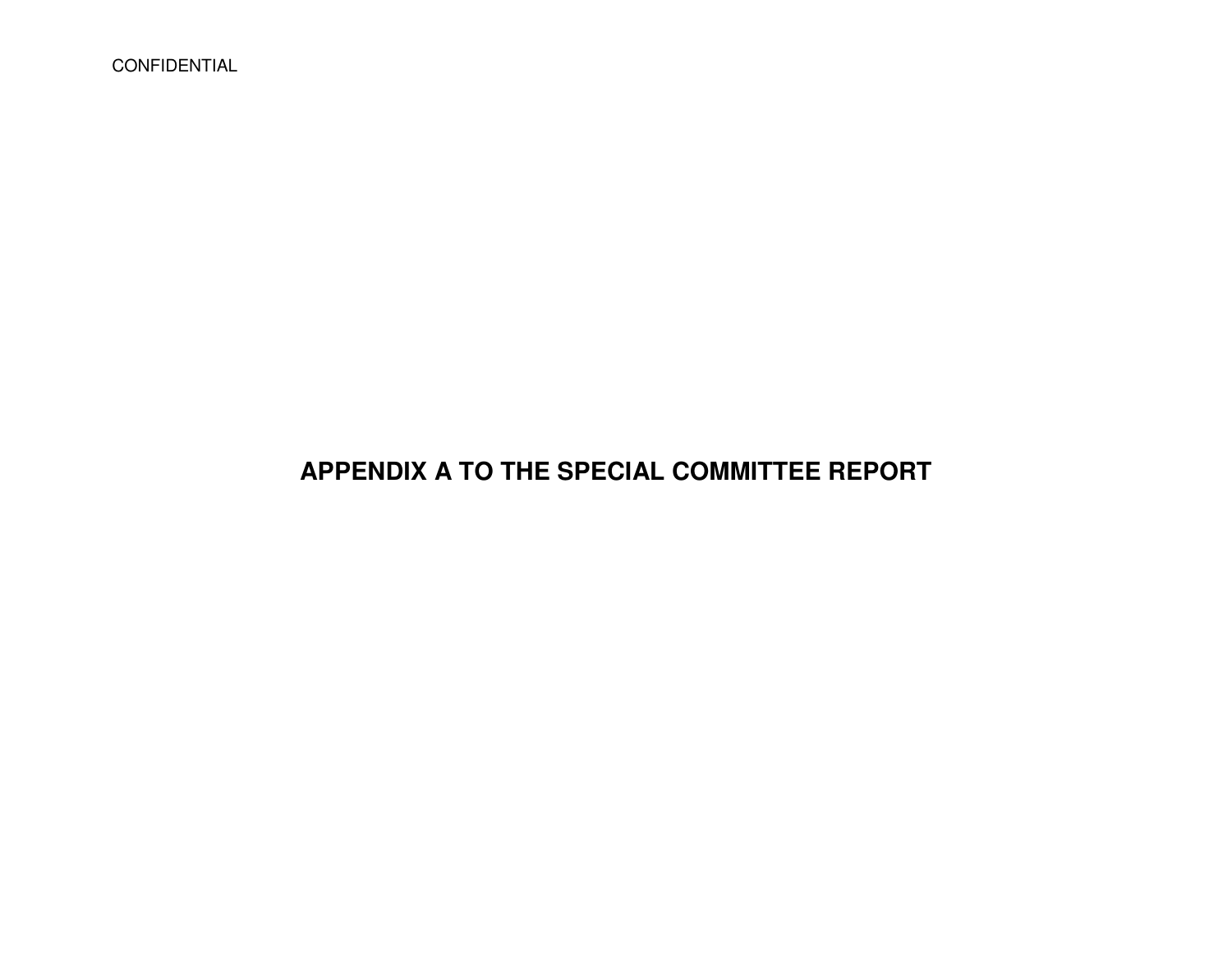#### **APPENDIX A TO THE SPECIAL COMMITTEE REPORT**

#### **AFP PROCUREMENT BEST PRACTICES REVIEW CHART**

Note that we have been asked by Infrastructure Ontario ("IO") to make "continuous improvement" comments where there are improvements that<br>could be made in the AFP Procurement Practices. These suggestions for continuous im column.

| <b>Assessment Criteria</b>                                                                                                                    | <b>Assessment of Infrastructure Ontario</b>                                                                                                                                                                                                                                                                                                                                                                                                                                                                                                                                                                                                                                                                                                                                                                                                                                                                                                                                                                                                                                                                                                                                                                                                                                                                                                                                                                                                                                                                                                                                                                                                                                                                                                                                                                                                                                                                                                                                                                                                                                                                            | <b>Conclusion/Recommendation</b>         |
|-----------------------------------------------------------------------------------------------------------------------------------------------|------------------------------------------------------------------------------------------------------------------------------------------------------------------------------------------------------------------------------------------------------------------------------------------------------------------------------------------------------------------------------------------------------------------------------------------------------------------------------------------------------------------------------------------------------------------------------------------------------------------------------------------------------------------------------------------------------------------------------------------------------------------------------------------------------------------------------------------------------------------------------------------------------------------------------------------------------------------------------------------------------------------------------------------------------------------------------------------------------------------------------------------------------------------------------------------------------------------------------------------------------------------------------------------------------------------------------------------------------------------------------------------------------------------------------------------------------------------------------------------------------------------------------------------------------------------------------------------------------------------------------------------------------------------------------------------------------------------------------------------------------------------------------------------------------------------------------------------------------------------------------------------------------------------------------------------------------------------------------------------------------------------------------------------------------------------------------------------------------------------------|------------------------------------------|
| Fundamental Best Practices Principles                                                                                                         |                                                                                                                                                                                                                                                                                                                                                                                                                                                                                                                                                                                                                                                                                                                                                                                                                                                                                                                                                                                                                                                                                                                                                                                                                                                                                                                                                                                                                                                                                                                                                                                                                                                                                                                                                                                                                                                                                                                                                                                                                                                                                                                        |                                          |
| 1. Has the procuring<br>authority established the<br>fundamental procurement<br>principles that will govern<br>the organization? <sup>1</sup> | IO has established a procurement policy that sets out the fundamental principles that will govern<br>the organization.<br>The IO Procurement Policy is updated regularly and is currently in the process of being revised<br>and updated and applies to the procurement of all goods and services, except advertising, public<br>relations, media relations, creative services, the acquisition and disposition of real property and<br>the retention of outside legal services.<br>The IO Procurement Policy conforms to the following principles: (i) vendor access, transparency<br>and fairness, (ii) value for money, (iii) responsible management and (iv) geographic neutrality<br>and reciprocal non-discrimination. <sup>2</sup> These principles are consistent with the Ontario Public<br>Sector Procurement Directive, issued by the Management Board of Cabinet, December 2014<br>which is applicable to IO as an "Other Included Entity".<br>As set out in both the IO Procurement Policy and the Ontario Public Sector Procurement<br>Directive, procurement processes must allow access for qualified vendors to compete for IO's<br>business in a fair, transparent and efficient process that provides equal treatment to Vendors.<br>Goods and services must be procured only after consideration of IO's business requirements,<br>alternatives, timing, supply strategy, and procurement method. The procurement of goods and<br>services must be responsibly and effectively managed through appropriate organizational<br>structures, systems, policies, processes and procedures. <sup>3</sup><br>IO is also required by the IO Procurement Policy to apply the principles contained in the<br>framework for alternative finance and procurement projects released by the Government of<br>Ontario in July 2004 entitled "Building a Better Tomorrow: An Infrastructure Planning, Financing<br>and Procurement Framework for Ontario's Public Sector" to all infrastructure projects in which<br>the province of Ontario makes a material investment. IO is required by this framework and the | $\boxdot$ Consistent with best practice. |
|                                                                                                                                               | IO Procurement Policy to pursue a balanced, pragmatic approach to infrastructure renewal<br>guided by five fundamental principles: (i) protection of the public interest, (ii) value for money, (iii)<br>appropriate public control/ownership, (iv) accountability, and (v) fair, transparent and efficient<br>processes.                                                                                                                                                                                                                                                                                                                                                                                                                                                                                                                                                                                                                                                                                                                                                                                                                                                                                                                                                                                                                                                                                                                                                                                                                                                                                                                                                                                                                                                                                                                                                                                                                                                                                                                                                                                              |                                          |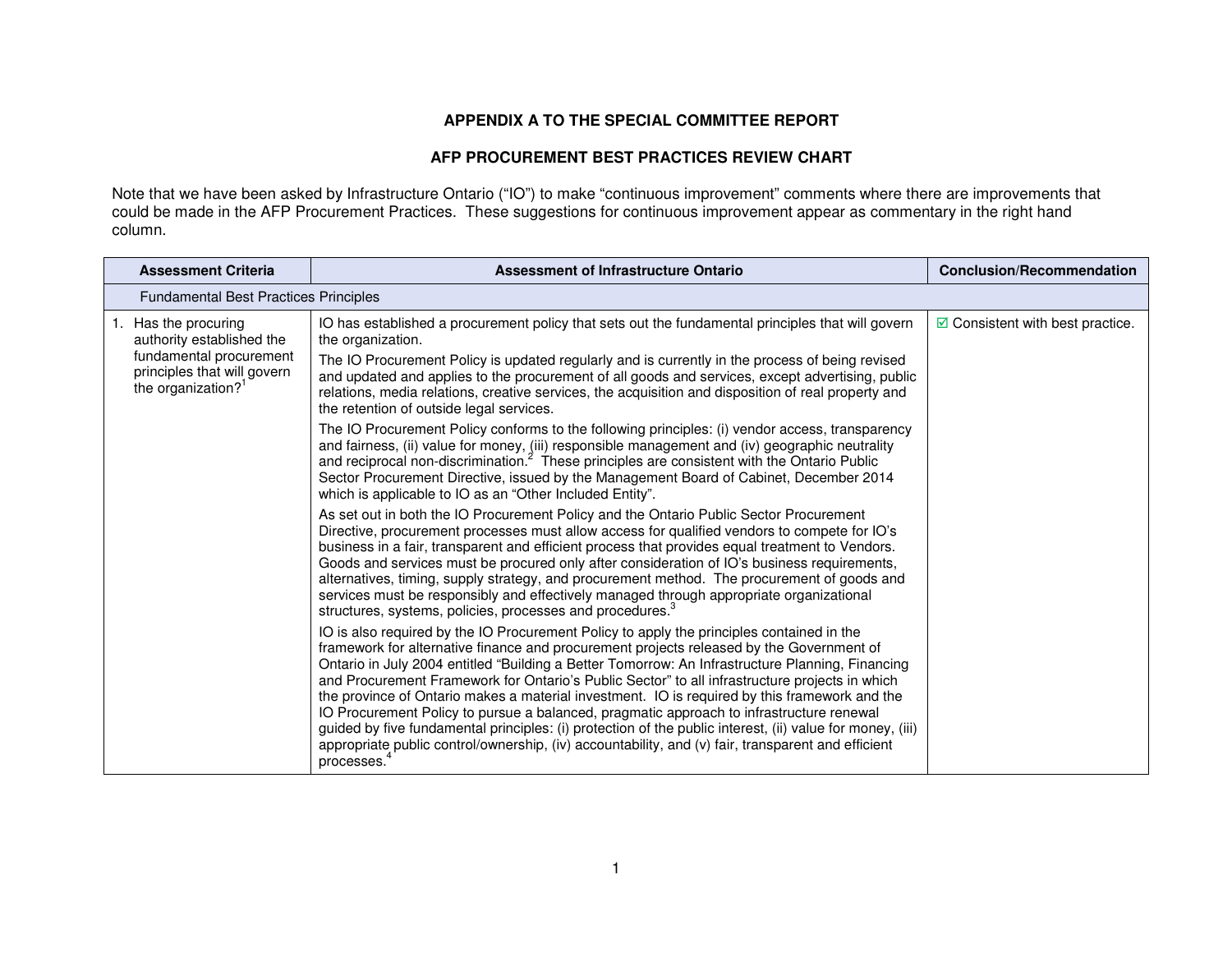| <b>Assessment Criteria</b>                                                                                                                                                                        | <b>Assessment of Infrastructure Ontario</b>                                                                                                                                                                                                                                                                                                                                                                                                                                                                                                                                                                                                                                                                                                                                                                                                                                                                                                                                                                                                                                                                                                                                                                                                                                                                                                                                                                                                                                                                                                                                                                                                                                                                                                                                                                                                                                                                                                                                                                                                                                                                                                                                                                                                                                                                                                                    | <b>Conclusion/Recommendation</b>                                                                                                                 |
|---------------------------------------------------------------------------------------------------------------------------------------------------------------------------------------------------|----------------------------------------------------------------------------------------------------------------------------------------------------------------------------------------------------------------------------------------------------------------------------------------------------------------------------------------------------------------------------------------------------------------------------------------------------------------------------------------------------------------------------------------------------------------------------------------------------------------------------------------------------------------------------------------------------------------------------------------------------------------------------------------------------------------------------------------------------------------------------------------------------------------------------------------------------------------------------------------------------------------------------------------------------------------------------------------------------------------------------------------------------------------------------------------------------------------------------------------------------------------------------------------------------------------------------------------------------------------------------------------------------------------------------------------------------------------------------------------------------------------------------------------------------------------------------------------------------------------------------------------------------------------------------------------------------------------------------------------------------------------------------------------------------------------------------------------------------------------------------------------------------------------------------------------------------------------------------------------------------------------------------------------------------------------------------------------------------------------------------------------------------------------------------------------------------------------------------------------------------------------------------------------------------------------------------------------------------------------|--------------------------------------------------------------------------------------------------------------------------------------------------|
| 2. Have the fundamental<br>procurement principles<br>been disclosed to the<br>procuring authority's<br>"bidding market"?                                                                          | The IO Procurement Policy is not published and is not available on its website, however it does<br>indicate on its website that "IO is committed to an open, fair and competitive procurement<br>process".<br>IO is subject to the Ontario Public Sector Procurement Directive, issued by Management Board<br>of Cabinet, December, 2014, as an "Other Included Entity" and the Ontario Public Sector<br>Procurement Directive is available as a public document.                                                                                                                                                                                                                                                                                                                                                                                                                                                                                                                                                                                                                                                                                                                                                                                                                                                                                                                                                                                                                                                                                                                                                                                                                                                                                                                                                                                                                                                                                                                                                                                                                                                                                                                                                                                                                                                                                              | <b>Recommendation</b><br>The IO Procurement Policy<br>should be posted on the website<br>or at least made available to<br>IO's "bidding market". |
| 3. Does the organization's<br>procurement policy include<br>a commitment to<br>integrity;<br>transparency;<br>accountability;<br>fairness and efficiency;<br>and<br>professionalism? <sup>5</sup> | The IO Procurement Policy is based on a number of key principles including (i) vendor access,<br>transparency, and fairness, (ii) value for money, (iii) responsible management, (iv) geographical<br>neutrality, and (v) reciprocal non-discrimination.<br>The principles of vendor access, transparency and fairness are aimed at ensuring that IO's<br>procurement is open to qualified vendors and conducted in a fair, transparent and efficient<br>manner that provides equal treatment to all participants in the procurement process and ensures<br>integrity of its procurement processes<br>The IO Procurement Policy defines vendor access, transparency, and fairness as follows:<br>"Access for qualified Vendors to compete for OILC's business must be open and the<br>procurement process must be conducted in a fair, transparent and efficient process that provides<br>equal treatment to Vendors. OILC will be responsive to its Vendors and potential Vendors,<br>including by ensuring that Vendors have reasonable notice and opportunity to compete in the<br>procurement process and through consultations with the Vendors and potential Vendors<br>regarding our procurement processes. Conflicts of interest, both real and perceived, must be<br>avoided during the procurement process and the ensuing Agreement; and relationships must not<br>be created which result in continuous reliance on a particular Vendor for a particular kind of<br>work. $\overline{N}$<br>Responsible Management is defined in the IO Procurement Policy as the "procurement of goods"<br>and services must be responsibly and effectively managed through appropriate organizational<br>structures, systems, policies, processes, and procedures." <sup>8</sup> A related principle is "value for<br>money" which means the procurement of goods and services "only after consideration of OILC<br>business requirements, alternatives, timing, supply, strategy, and procurement method". <sup>9</sup><br>IO's policy is also guided by the principles in Building a Better Tomorrow: Protection of the Public<br>Interest, Value for Money, Appropriate Public Control/Ownership, Accountability, and Fair,<br>Transparent and Efficient Processes. <sup>10</sup> The IO Procurement Policy incorporates the principles<br>of this framework. | $\boxdot$ Consistent with best practice.                                                                                                         |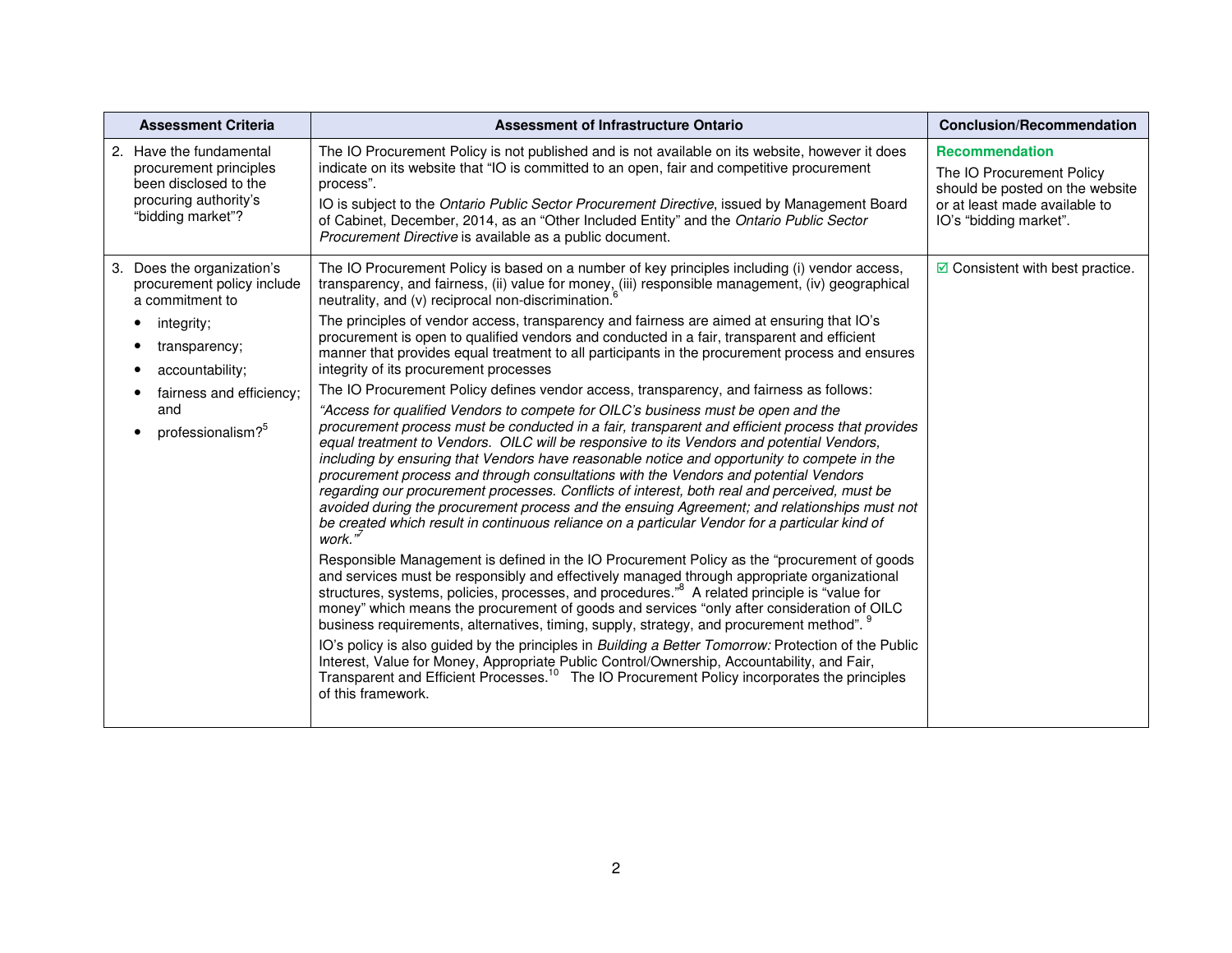| <b>Assessment Criteria</b>                                                                                                            | <b>Assessment of Infrastructure Ontario</b>                                                                                                                                                                                                                                                                                                                                                                                                                                                                                                                                                                                        | <b>Conclusion/Recommendation</b>         |
|---------------------------------------------------------------------------------------------------------------------------------------|------------------------------------------------------------------------------------------------------------------------------------------------------------------------------------------------------------------------------------------------------------------------------------------------------------------------------------------------------------------------------------------------------------------------------------------------------------------------------------------------------------------------------------------------------------------------------------------------------------------------------------|------------------------------------------|
| 4. Are the fundamental<br>procurement principles                                                                                      | IO's key procurement documents are clearly guided by the principles of integrity, transparency,<br>accountability, fairness and efficiency.                                                                                                                                                                                                                                                                                                                                                                                                                                                                                        | $\boxdot$ Consistent with best practice. |
| and the IO Procurement<br>Policy reflected in the<br>organization's standard<br>procurement<br>documentation used in<br>AFP projects? | The template RFQ and RFP documents used for AFP projects are designed to ensure that the<br>principles of the IO procurement are reflected in the procurement processes governed by those<br>documents. For example, to ensure fairness and equal access to information, the template<br>documents require that all communications from applicants in the case of the RFQ and<br>proponents in the case of the RFP must be to specified points of contact at IO, and there are<br>strict rules against communicating with or lobbying IO, its advisors, co-sponsors, government<br>and others involved in the procurement process. |                                          |
|                                                                                                                                       | Applicants and proponents are given the opportunity to seek clarification or request information<br>regarding the procurement process, and other than inquiries that are deemed commercially<br>confidential, the responses to all such requests for information or clarification are distributed "to<br>all prospective applicants through the MERX system" in the case of the template RFQ, and to all<br>proponents in the case of the template RFP.                                                                                                                                                                            |                                          |
|                                                                                                                                       | The template RFQ and RFP documents, as well as all addenda and responses to questions, are<br>typically distributed either using an e-bidding platform such as MERX (in the case of the RFQ) or<br>using an electronic data site (in the case of the RFP) to ensure that all participants have access<br>to the same information at the same time, ensuring fairness and transparency.                                                                                                                                                                                                                                             |                                          |
|                                                                                                                                       | To ensure the integrity of the procurement processes, the template documents require applicants<br>or proponents to disclose any actual, potential or perceived conflicts of interest to IO immediately<br>upon becoming aware of such conflict so that appropriate mitigation measures can be put in<br>place, which may include the exclusion of a participant from the process if the conflict of interest<br>cannot be mitigated. <sup>13</sup>                                                                                                                                                                                |                                          |
|                                                                                                                                       | The template RFQ and RFP documents are structured such that evaluation criteria must be set<br>out in advance, including the relative weighting of criteria, ensuring the transparency of the<br>evaluation process. For example, the template RFQ documents contain evaluation criteria in<br>Section 6. <sup>14</sup> Applicants are ranked based on these evaluation criteria. <sup>15</sup> Similarly, the template<br>RFP documents set out the evaluation criteria, evaluation categories to which such criteria are<br>applied and the scoring process, including applicable minimum score requirements. <sup>16</sup>      |                                          |
|                                                                                                                                       | Additionally, during the RFQ and RFP processes, IO reserves itself the right in its template RFQ<br>and RFP documents to impose additional conditions, measures, or requirements on all<br>applicants at any time in the interest of ensuring the integrity, openness and transparency of the<br>process. $17$                                                                                                                                                                                                                                                                                                                     |                                          |
|                                                                                                                                       | Finally, in both the template RFQ and RFP documents, proponents are informed of the existence<br>and role of the fairness monitor.                                                                                                                                                                                                                                                                                                                                                                                                                                                                                                 |                                          |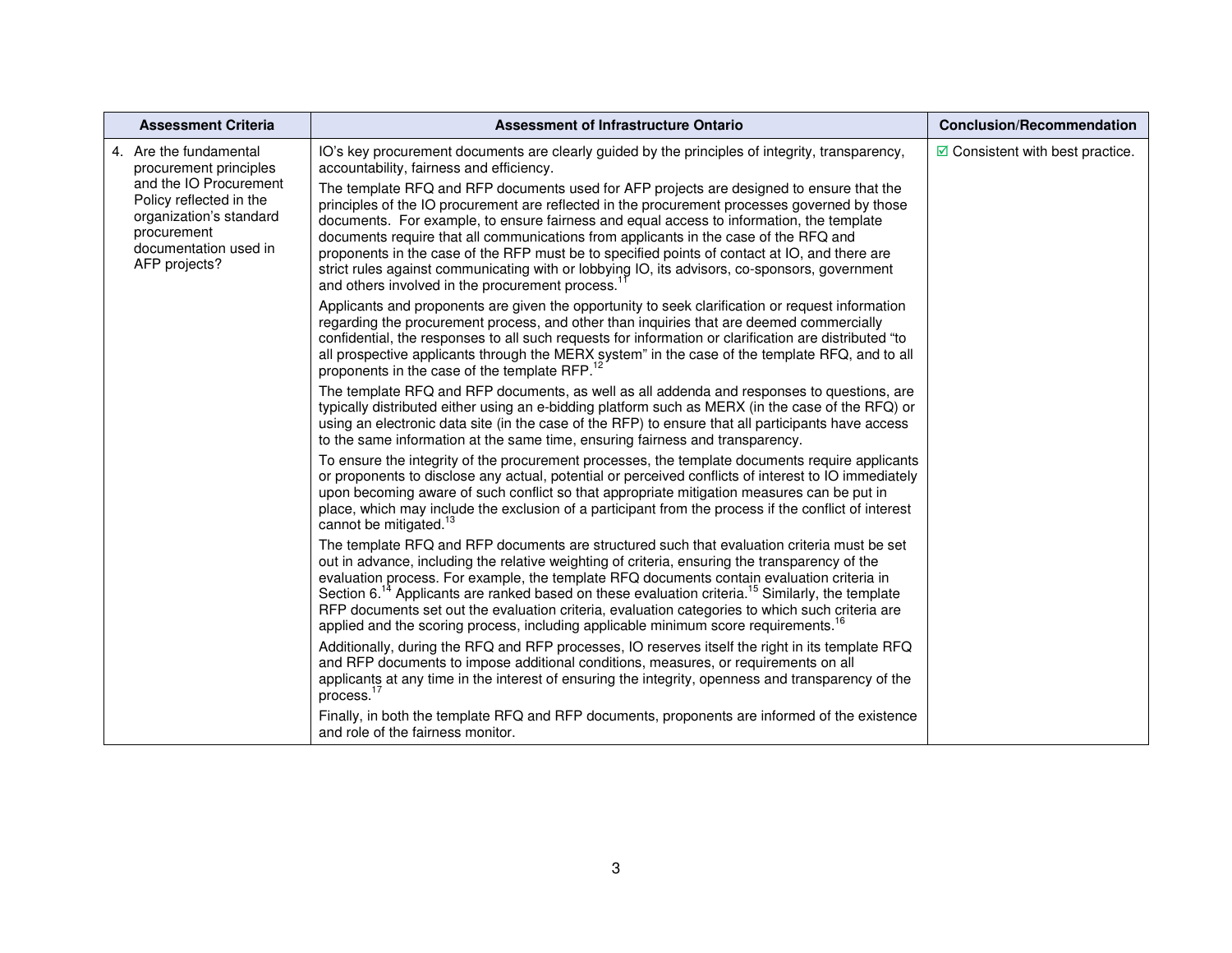| <b>Assessment Criteria</b>                                                                                                                                                                      | <b>Assessment of Infrastructure Ontario</b>                                                                                                                                                                                                                                                                                                                                                                                                                                                                                                                                                                                                                                                                                                                                                                                                                           | <b>Conclusion/Recommendation</b>         |
|-------------------------------------------------------------------------------------------------------------------------------------------------------------------------------------------------|-----------------------------------------------------------------------------------------------------------------------------------------------------------------------------------------------------------------------------------------------------------------------------------------------------------------------------------------------------------------------------------------------------------------------------------------------------------------------------------------------------------------------------------------------------------------------------------------------------------------------------------------------------------------------------------------------------------------------------------------------------------------------------------------------------------------------------------------------------------------------|------------------------------------------|
| 5. Are the fundamental<br>procurement principles<br>and the IO Procurement<br>Policy reflected in the<br>organization's approach to<br>the evaluation of<br>prequalification<br>submissions and | The template RFQ and RFP Evaluation Frameworks (each an "Evaluation Framework") are<br>designed to ensure that the evaluation process is conducted in a manner that is fair, open,<br>transparent, free from conflicts of interest, and respectful of commercially confidential information<br>submitted by the proponents. <sup>18</sup> The Evaluation Frameworks contain numerous provisions<br>designed to ensure the integrity of the evaluation and procurement process.<br>Each Evaluation Framework outlines the roles and responsibilities for various participants in the<br>procurement process and defines the decision making process and reporting structure<br>associated with the evaluation process which promotes accountability. <sup>19</sup> The Evaluation                                                                                      | $\boxdot$ Consistent with best practice. |
| proposals?                                                                                                                                                                                      | Frameworks also include requirements regarding the training of participants and the use of<br>subject matter experts, strict confidentiality and document security provisions, and a mechanism<br>for the identification of conflicts of interest of participants in the evaluation which involves<br>presenting each participant with a list of individuals involved in preparing each proponent's<br>proposal. <sup>20</sup> The RFP Evaluation Framework also provides for sequential evaluation. <sup>21</sup> The<br>purpose of the sequential evaluation is to ensure that decisions pertaining to the evaluation of<br>the technical merit of a proposal are made without knowledge of the price.                                                                                                                                                              |                                          |
|                                                                                                                                                                                                 | Before participating in the evaluation process, including receipt of proposals, each participant<br>must execute a "Participant Agreement and Undertaking" to ensure that each participant has<br>attended or received or undertaken to attend or receive evaluator training, covenants to be<br>bound by the confidentiality obligations and conflict of interest requirements set out in such<br>agreement and undertaking, and covenants to be bound by specific document security<br>requirements in respect of electronic or offsite evaluation of proposals. <sup>22</sup>                                                                                                                                                                                                                                                                                      |                                          |
|                                                                                                                                                                                                 | Both Evaluation Frameworks include safeguards to ensure that only the criteria that were<br>disclosed in the RFQ and RFP documents respectively are applied during evaluation. For<br>example, the template RFQ Evaluation Framework specifies that if the evaluation committee<br>believes that an "undisclosed evaluation criterion has been applied" or that "an evaluation team<br>has failed to apply (or has incorrectly or inconsistently applied) evaluation criteria in accordance<br>with the RFQ and/or Evaluation Framework", the evaluation committee may "refer the evaluation<br>back to the evaluation team for reconsideration in accordance with the correct or proper<br>principle". <sup>23</sup> The template RFP Evaluation Framework contains nearly identical provisions<br>regarding undisclosed or incorrectly applied evaluation criteria. |                                          |
|                                                                                                                                                                                                 | Evaluation at both the RFQ and RFP stage is monitored by a fairness monitor whose role is to<br>observe the process, report to the evaluation committee as required, ensure the provisions of the<br>Evaluation Frameworks "allow for the fair, open and transparent conduct of the evaluation<br>process", and confirm that the evaluation process has been conducted in accordance with the<br>RFQ or RFP, as applicable, the applicable Evaluation Framework and in a fair, open and<br>transparent manner. <sup>24</sup>                                                                                                                                                                                                                                                                                                                                          |                                          |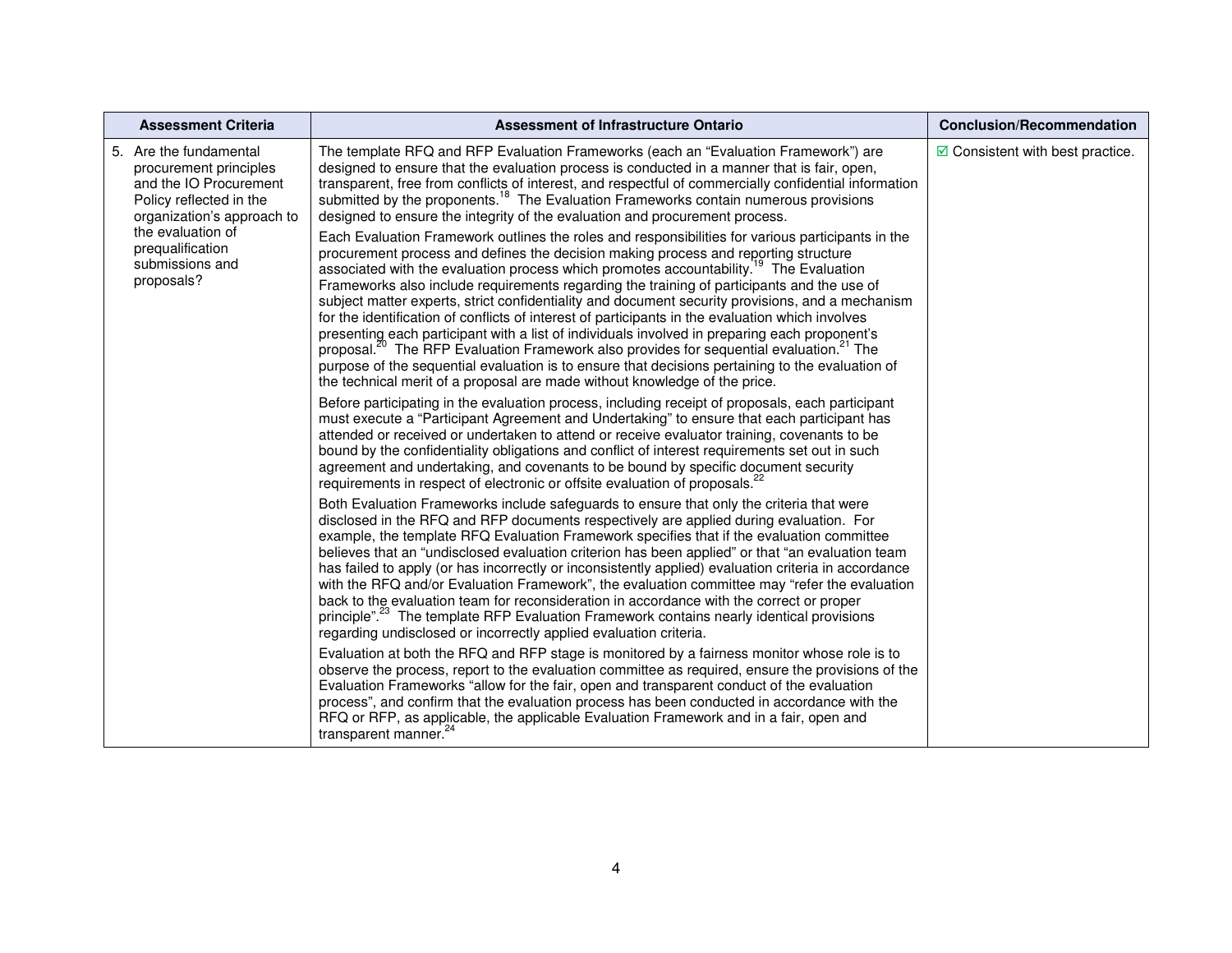| <b>Assessment Criteria</b>                                                                                                                                                                                                       | <b>Assessment of Infrastructure Ontario</b>                                                                                                                                                                                                                                                                                                                                                                                                                                                                                                                                                                                                                                                                                                                                                                                                                                                                                                                                                                                                                                       | <b>Conclusion/Recommendation</b>                                                                                                                                                         |
|----------------------------------------------------------------------------------------------------------------------------------------------------------------------------------------------------------------------------------|-----------------------------------------------------------------------------------------------------------------------------------------------------------------------------------------------------------------------------------------------------------------------------------------------------------------------------------------------------------------------------------------------------------------------------------------------------------------------------------------------------------------------------------------------------------------------------------------------------------------------------------------------------------------------------------------------------------------------------------------------------------------------------------------------------------------------------------------------------------------------------------------------------------------------------------------------------------------------------------------------------------------------------------------------------------------------------------|------------------------------------------------------------------------------------------------------------------------------------------------------------------------------------------|
| Fairness and Integrity                                                                                                                                                                                                           |                                                                                                                                                                                                                                                                                                                                                                                                                                                                                                                                                                                                                                                                                                                                                                                                                                                                                                                                                                                                                                                                                   |                                                                                                                                                                                          |
| Choice of Procurement Methodology - Competition versus Sole or Single Sourcing                                                                                                                                                   |                                                                                                                                                                                                                                                                                                                                                                                                                                                                                                                                                                                                                                                                                                                                                                                                                                                                                                                                                                                                                                                                                   |                                                                                                                                                                                          |
| 6. Does the organization<br>have rules that require<br>competitive procurement<br>(subject only to articulated<br>exceptions)? Does the<br>structure of the bidding<br>process maximize<br>competition and<br>transparency? $25$ | IO's Procurement Policy requires it to select the appropriate procurement approval authority and<br>procurement method taking into account the value of the procurement. <sup>26</sup> Alternative, non-<br>competitive procurement methods can only be used if: (i) the circumstances of the case fall<br>within one of the allowable listed exceptions, (ii) a business case supports the non-competitive<br>procurement, and (iii) proper advance approvals have been obtained. <sup>2</sup><br>Open competitive processes are required for all procurements with a value of \$100,000 or<br>more. <sup>28</sup> While requests for proposals in these processes may only be released to pre-qualified<br>parties, any preceding RFQ process is an open process. <sup>29</sup><br>The IO Procurement Policy restricts IO from taking any actions that reduce the value of<br>procurements to avoid any requirements regarding competition, approvals or reporting. <sup>30</sup> The<br>award of multiple consecutive contracts to the same vendor can only be made where each | $\boxdot$ Consistent with best practice.                                                                                                                                                 |
|                                                                                                                                                                                                                                  | assignment is unique or where prior approval of a consulting service follow-on has been received<br>which safeguards against the possibility of subdividing a large project into several smaller<br>projects in order to circumvent internal thresholds for initiating an open procurement process. <sup>31</sup><br>A competitive process must be used for all consulting services, irrespective of the value of the<br>contract. <sup>32</sup><br>We note that as of the date of the Review and Investigation, IO has begun every traditional AFP<br>project that it has carried out with an open RFQ process.                                                                                                                                                                                                                                                                                                                                                                                                                                                                  |                                                                                                                                                                                          |
| 7. Is the use of processes<br>that are alternatives to<br>competitive procurement<br>restricted or limited? Does<br>such a use have to be<br>justified to a more senior<br>authority? <sup>33</sup>                              | Alternative, non-competitive procurement methods can only be used if: (i) the circumstances of<br>the case fall within one of the allowable listed exceptions, (ii) a business case supports the non-<br>competitive procurement, and (iii) proper advance approvals have been obtained. <sup>34</sup> The IO<br>Procurement Policy also requires that procurement approvals follow IO's Delegations of<br>Authority which sets out the approval framework for all activities and transactions by applicable<br>legislation and government policies, ensuring senior management oversight of these decisions. <sup>35</sup>                                                                                                                                                                                                                                                                                                                                                                                                                                                       | $\boxdot$ Consistent with best practice.                                                                                                                                                 |
| 8. Are alternatives to<br>competitive procurement<br>to be used in limited<br>circumstances and under<br>strictly regulated<br>conditions, with increased<br>transparency? <sup>36</sup>                                         | The non-competitive procurement of goods and services is only permitted under limited,<br>enumerated circumstances and requires appropriate approvals pursuant to the Delegations of<br>Authority. <sup>37</sup><br>With respect to the AFP projects, this issue is not applicable because AFP projects are not<br>procured in non-competitive processes.                                                                                                                                                                                                                                                                                                                                                                                                                                                                                                                                                                                                                                                                                                                         | $\boxdot$ Consistent with best practice.<br>In general, this assessment<br>criterion is not applicable to AFP<br>projects because they are<br>always procured on a<br>competitive basis. |
| 9. Are sham "urgent<br>purchases" regulated and<br>avoided. <sup>38</sup>                                                                                                                                                        | One listed exception where non-competitive procurement methods are permitted is in an<br>unforeseen situation of urgency, however, the IO Procurement Policy specifies that such a<br>situation does not occur where IO has failed to allow sufficient time to conduct a competitive<br>procurement process. <sup>39</sup>                                                                                                                                                                                                                                                                                                                                                                                                                                                                                                                                                                                                                                                                                                                                                        | ☑ Consistent with best practice.                                                                                                                                                         |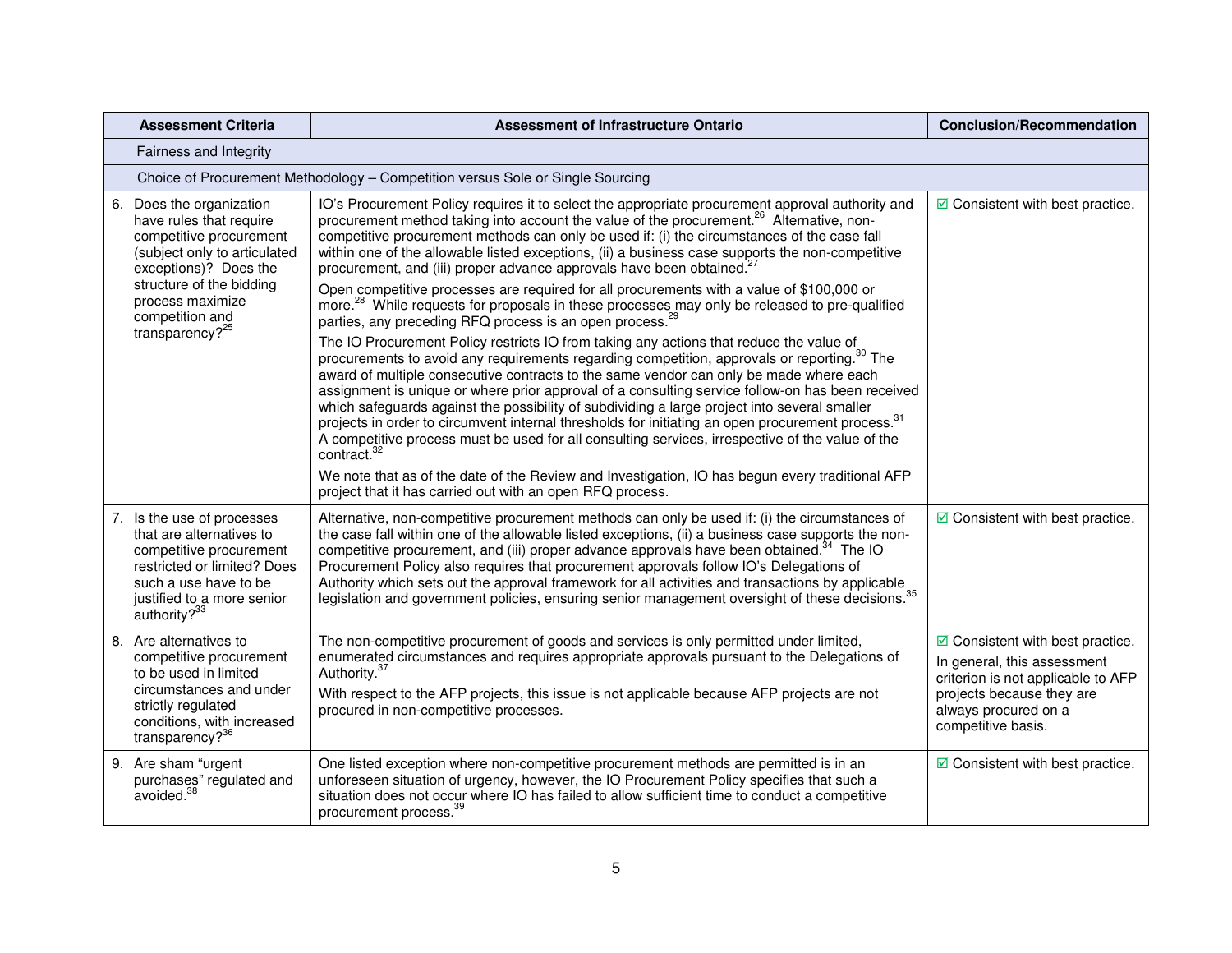| <b>Assessment Criteria</b>                                                                                              | Assessment of Infrastructure Ontario                                                                                                                                                                                                                                                                                                                                                                                                                                                                                                                                                                                                                                                                                                                                                                                         | <b>Conclusion/Recommendation</b>                                                                                                                                                                                                                                                                                                                                                                                                                                                                                                                                                                                                                                                                                |  |  |
|-------------------------------------------------------------------------------------------------------------------------|------------------------------------------------------------------------------------------------------------------------------------------------------------------------------------------------------------------------------------------------------------------------------------------------------------------------------------------------------------------------------------------------------------------------------------------------------------------------------------------------------------------------------------------------------------------------------------------------------------------------------------------------------------------------------------------------------------------------------------------------------------------------------------------------------------------------------|-----------------------------------------------------------------------------------------------------------------------------------------------------------------------------------------------------------------------------------------------------------------------------------------------------------------------------------------------------------------------------------------------------------------------------------------------------------------------------------------------------------------------------------------------------------------------------------------------------------------------------------------------------------------------------------------------------------------|--|--|
|                                                                                                                         | Fair and Open Prequalification Processes                                                                                                                                                                                                                                                                                                                                                                                                                                                                                                                                                                                                                                                                                                                                                                                     |                                                                                                                                                                                                                                                                                                                                                                                                                                                                                                                                                                                                                                                                                                                 |  |  |
| 10. Is prequalification carried<br>out against an exhaustive                                                            | IO must evaluate the bid responses received consistently and in accordance with the evaluation<br>criteria, rating and methodology set out in the procurement documents. <sup>41</sup>                                                                                                                                                                                                                                                                                                                                                                                                                                                                                                                                                                                                                                       | $\blacksquare$ Consistent with best practice.<br><b>Commentary: While IO AFP</b><br><b>Procurement Practices are</b><br>consistent with best practice<br>generally, there are an<br>increasing number of procuring<br>authorities in Canada providing<br>(i) more detail about how the of<br>evaluation criteria will be applied<br>to the applicants/bidders'<br>submissions, and (ii) a more<br>detailed breakdown of high level<br>evaluation criteria when<br>compared with the evaluation<br>information routinely provided by<br>IO in its AFP procurements. IO<br>should consider whether there is<br>merit in pursuing a higher level<br>of disclosure of evaluation<br>criteria and their application. |  |  |
| list of evaluation criteria<br>that are relevant to an<br>applicant's ability and<br>capacity to perform? <sup>40</sup> | The template RFQ documents set out the evaluation criteria used to assess prequalification<br>applications. <sup>42</sup> The evaluation criteria, including financial strength, experience and composition of<br>the applicant teams, relate to ability and capacity of the applicant to perform the work for the<br>specified project. Applicants are required to demonstrate their ability to meet the needs of the<br>specified project with reference to their experience and expertise.                                                                                                                                                                                                                                                                                                                                |                                                                                                                                                                                                                                                                                                                                                                                                                                                                                                                                                                                                                                                                                                                 |  |  |
|                                                                                                                         | The template RFQ documents indicate that "generally, scores will be informed by a consideration<br>of the Applicant's demonstrated prior experience, demonstrated capability for best practices,<br>demonstrated understanding of the project's needs and demonstrated ability to meet those<br>needs". <sup>43</sup>                                                                                                                                                                                                                                                                                                                                                                                                                                                                                                        |                                                                                                                                                                                                                                                                                                                                                                                                                                                                                                                                                                                                                                                                                                                 |  |  |
|                                                                                                                         | The RFQ Data Sheet in the template RFQ documents sets out each evaluation criteria category<br>and its relative weighting for scoring purposes. Appendix B - Prequalification Submission<br>Requirements of the template RFQ documents sets out the Technical Information Package and<br>Financial Information Package requirements in "Table 1".                                                                                                                                                                                                                                                                                                                                                                                                                                                                            |                                                                                                                                                                                                                                                                                                                                                                                                                                                                                                                                                                                                                                                                                                                 |  |  |
|                                                                                                                         | In addition to setting out details of the submission requirements, the table also indicates the<br>"criteria score" for each element and further details regarding evaluation criteria where<br>appropriate. For example, under the heading "Applicant Lead's Experience", applicants are<br>required to provide resumes for all "key individuals" who are nominated as the project executives<br>and the content requirements for each resume, such as title, company of employment and<br>project examples, are also set out. In addition, the template RFQ documents include an<br>indication that "scoring preference will be given if it is demonstrated that the Key Individuals<br>participated in one or more of the project examples submitted in response to this Section 2.3.1 of<br>this Table 1 to Appendix B." |                                                                                                                                                                                                                                                                                                                                                                                                                                                                                                                                                                                                                                                                                                                 |  |  |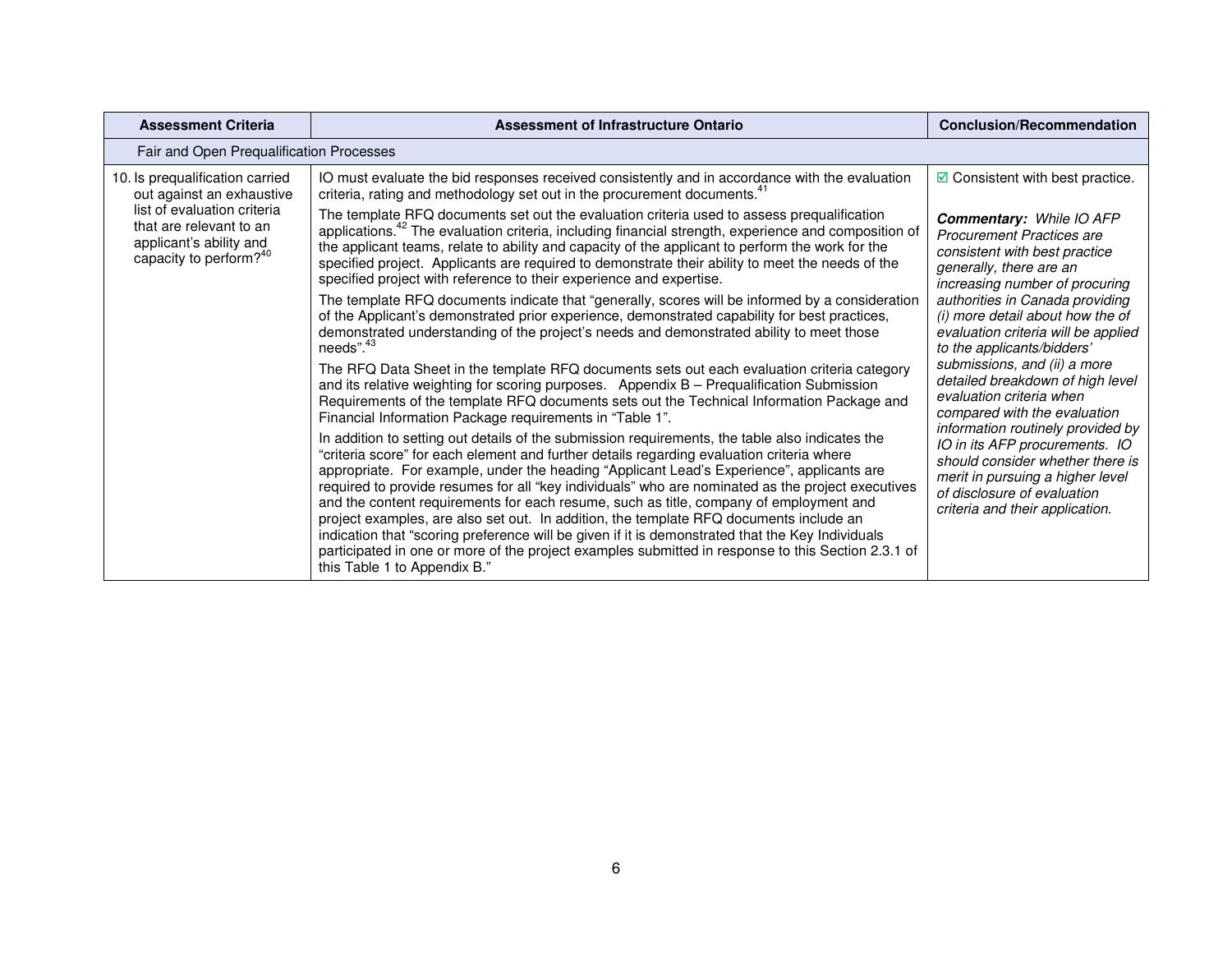| <b>Assessment Criteria</b>                                                                                                                         | <b>Assessment of Infrastructure Ontario</b>                                                                                                                                                                                                                                                                                                                                                                                                                                                                                                                                                                                                                                                                                                                                                                                                                                                                                                                                                                                                                                                                                                                                                                                                                                                                                                                                                                                                                                                                                                                                                                                                                                                                                                                                                                                                                                                                                                                                                                                                                                                                                                                                                                                                                                                                                                                                                                                                                                                                                                                                                                                                                                                                                                                                                                                                                                                                                                                                                                                                                                                                                                                                                                                                                                                                                                                        | <b>Conclusion/Recommendation</b>                                                                                                                                                                                                                                                                                                                                                                                                                                                                                                                                                                                 |
|----------------------------------------------------------------------------------------------------------------------------------------------------|--------------------------------------------------------------------------------------------------------------------------------------------------------------------------------------------------------------------------------------------------------------------------------------------------------------------------------------------------------------------------------------------------------------------------------------------------------------------------------------------------------------------------------------------------------------------------------------------------------------------------------------------------------------------------------------------------------------------------------------------------------------------------------------------------------------------------------------------------------------------------------------------------------------------------------------------------------------------------------------------------------------------------------------------------------------------------------------------------------------------------------------------------------------------------------------------------------------------------------------------------------------------------------------------------------------------------------------------------------------------------------------------------------------------------------------------------------------------------------------------------------------------------------------------------------------------------------------------------------------------------------------------------------------------------------------------------------------------------------------------------------------------------------------------------------------------------------------------------------------------------------------------------------------------------------------------------------------------------------------------------------------------------------------------------------------------------------------------------------------------------------------------------------------------------------------------------------------------------------------------------------------------------------------------------------------------------------------------------------------------------------------------------------------------------------------------------------------------------------------------------------------------------------------------------------------------------------------------------------------------------------------------------------------------------------------------------------------------------------------------------------------------------------------------------------------------------------------------------------------------------------------------------------------------------------------------------------------------------------------------------------------------------------------------------------------------------------------------------------------------------------------------------------------------------------------------------------------------------------------------------------------------------------------------------------------------------------------------------------------------|------------------------------------------------------------------------------------------------------------------------------------------------------------------------------------------------------------------------------------------------------------------------------------------------------------------------------------------------------------------------------------------------------------------------------------------------------------------------------------------------------------------------------------------------------------------------------------------------------------------|
| 11. Are the evaluation criteria<br>and the rules governing<br>the RFQ evaluation<br>process published, explicit<br>and clear? <sup>44</sup>        | The template RFQ documents set out both the general criteria used to assess each<br>prequalification application, as well as the relative weighting of each evaluation category. This<br>provides transparency to applicants of the relative importance of each evaluation category to<br>their overall score. The template RFQ documents indicate that "generally, scores will be<br>informed by a consideration of the Applicant's demonstrated prior experience, demonstrated<br>capability for best practices, demonstrated understanding of the Project's needs and<br>demonstrated ability to meet those needs". <sup>45</sup> The RFQ Data Sheet in the template RFQ<br>documents sets out each evaluation criteria category and its relative weighting for scoring<br>purposes.<br>The RFQ Evaluation Framework includes a Technical Evaluation Worksheet and a Financial<br>Evaluation Worksheet, attached as part of Appendices 5 and 6 respectively. Each of these<br>charts sets out "desirable characteristics/considerations" for each evaluation criterion. For<br>example, where a responsibility matrix is required to be submitted (such as in criterion 4.1.3 as<br>set out in Appendix B to the RFQ), the key considerations in the evaluation of that matrix are<br>"comprehensiveness of the matrix, clarity of responsibility allocation and relevance and<br>responsibilities identified". Within this "desirable characteristics/considerations" column, these<br>considerations are generally further broken down to indicate what would constitute a<br>"satisfactory", "good" and "very good" response for such criterion. The worksheets each include<br>a "grade-to-score" matrix indicating the low/mid/high score that should be awarded based on an<br>assessment of "satisfactory", "good", "very good", etc. The Technical Evaluation Worksheet<br>notes that "except to the extent set out in the RFQ, the desirable characteristics/considerations<br>set out below do not constitute minimum or mandatory requirements and have been inserted to<br>provide guidance as appropriate to Participants in analyzing and applying the relevant criteria." <sup>46</sup><br>It is noted that while each individual evaluation criterion and the general approach to awarding<br>scores is disclosed by IO, this detailed breakdown of considerations and grade-to-score<br>conversion used in the evaluation and scoring of each criterion is not.<br>With respect to undisclosed criteria, IO's template RFQ Evaluation Framework specifies that if<br>the evaluation committee believes that an undisclosed criterion has been applied or the criteria<br>have not been applied in accordance with the Evaluation Framework, they can refer the<br>evaluation back to the evaluation team for reconsideration. <sup>47</sup> This is a safeguard to ensure that<br>only the criteria that were disclosed in the RFQ documents can be applied during evaluation.<br>Furthermore, IO is required by Canadian procurement law to disclose the criteria on which<br>prequalification submissions or proposals, as applicable, will be evaluated and is precluded from<br>applying undisclosed criteria during its evaluation process.<br>Finally, the fairness monitor reviews the Evaluation Framework developed for each project. | $\boxdot$ Consistent with best practice.<br><b>Commentary: While IO AFP</b><br><b>Procurement Practices are</b><br>consistent with best practice<br>generally, there are an<br>increasing number of procuring<br>authorities in Canada providing<br>(i) more detail about how the of<br>evaluation criteria will be applied<br>to the applicants/bidders'<br>submissions, and (ii) a more<br>detailed breakdown of high level<br>evaluation criteria when<br>compared with the evaluation<br>information routinely provided by<br>IO in its AFP procurements. IO<br>should consider this issue in the<br>future. |
| 12. Do applicants provide<br>sufficient information to<br>make their ownership<br>structures apparent to the<br>procuring authority? <sup>48</sup> | The submission requirements of the template RFQ documents include submission of the<br>applicant lead's organizational structure at the bid stage as well as the organization chart of the<br>ownership and control structure planned for Project Co for each stage of the project. <sup>49</sup><br>Given that AFP projects are carried out by special purpose vehicles created solely for the<br>purposes of the project by a winning consortium, ownership information at the RFQ stage relates<br>to the key team members and not the special purpose vehicle.                                                                                                                                                                                                                                                                                                                                                                                                                                                                                                                                                                                                                                                                                                                                                                                                                                                                                                                                                                                                                                                                                                                                                                                                                                                                                                                                                                                                                                                                                                                                                                                                                                                                                                                                                                                                                                                                                                                                                                                                                                                                                                                                                                                                                                                                                                                                                                                                                                                                                                                                                                                                                                                                                                                                                                                                 | $\boxdot$ Consistent with best practice.                                                                                                                                                                                                                                                                                                                                                                                                                                                                                                                                                                         |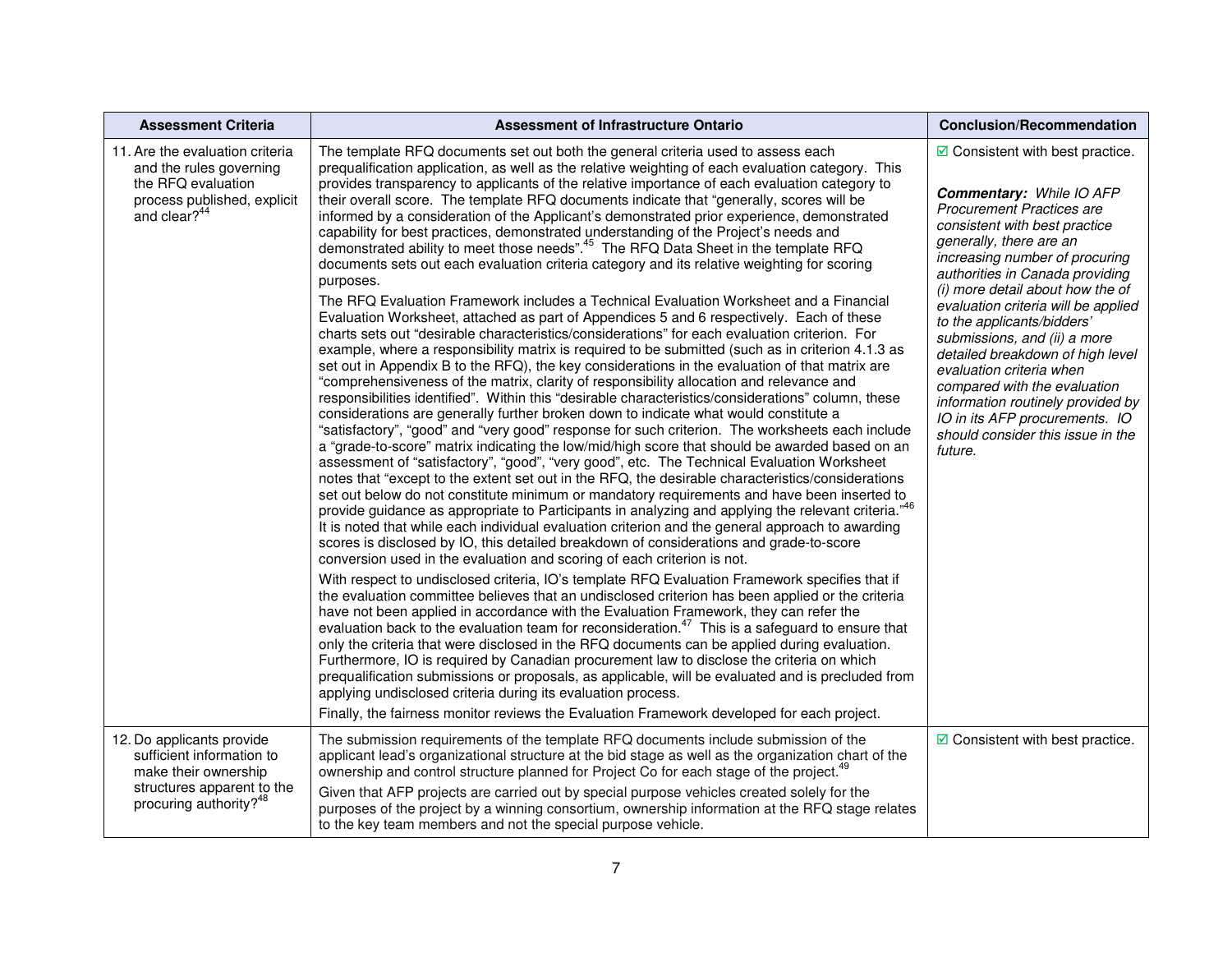| <b>Assessment Criteria</b>                                                                                                                         | Assessment of Infrastructure Ontario                                                                                                                                                                                                                                                                                                                                                                                                                                                                                                                                                                                                                                                                                                                                                                                                                                                                                                                                                                                                                           | <b>Conclusion/Recommendation</b>         |
|----------------------------------------------------------------------------------------------------------------------------------------------------|----------------------------------------------------------------------------------------------------------------------------------------------------------------------------------------------------------------------------------------------------------------------------------------------------------------------------------------------------------------------------------------------------------------------------------------------------------------------------------------------------------------------------------------------------------------------------------------------------------------------------------------------------------------------------------------------------------------------------------------------------------------------------------------------------------------------------------------------------------------------------------------------------------------------------------------------------------------------------------------------------------------------------------------------------------------|------------------------------------------|
| Use of Standardized Procurement Documents                                                                                                          |                                                                                                                                                                                                                                                                                                                                                                                                                                                                                                                                                                                                                                                                                                                                                                                                                                                                                                                                                                                                                                                                |                                          |
| 13. Does the procuring<br>authority use standard<br>procurement<br>documents? <sup>50</sup>                                                        | Yes. IO uses template RFQ and RFP documents and standard project agreements. The project<br>agreements are customized for large, complex projects, <sup>51</sup> but standard provisions in the RFQ<br>and RFP documents are normally the same for all projects. These templates have been<br>developed over the course of a number of years and many projects and are subject to continual<br>refinement. IO has also developed building systems design guides to standardize the design,<br>construction objectives and technical requirements for IO's portfolio of buildings. <sup>52</sup><br>IO also provides information and links to commonly used standards on its website and will<br>incorporate many of them into its procurement documents, as applicable. For example, where<br>applicable, well-established technical standards, such as the Canadian Handbook of Practice for<br>Architects <sup>53</sup> and LEED best practices <sup>54</sup> are used.                                                                                      | $\boxdot$ Consistent with best practice. |
| 14. Do the RFQ template<br>procurement documents<br>include all requirements<br>that a bidder must meet in<br>order to be evaluated? <sup>55</sup> | The template RFP documents set out the technical and financial submission requirement for<br>proposals as well as all required forms and documents that a proponent must submit in RFP<br>Schedule 3 - Submission Requirements and Evaluation Criteria.<br>In order to be evaluated, a proposal must conform to the requirements of the RFP without<br>material deviation. The template RFP documents define a material deviation as a failure to<br>comply with an RFP document requirement that: (i) impedes, in any material way, the ability of<br>IO to evaluate a proposal, (ii) affects IO's ability to enforce a proponent's obligations pursuant to<br>the RFP document, or (iii) constitutes an attempt by a proponent to revise IO's or a proponent's<br>rights or obligations under the RFP documents in a way not permitted by the RFP. <sup>56</sup><br>The template RFP Evaluation Framework provides that senior representatives of legal and<br>procurement from IO must approve any waiver of a failure to comply with the RFP requirements. | $\boxdot$ Consistent with best practice. |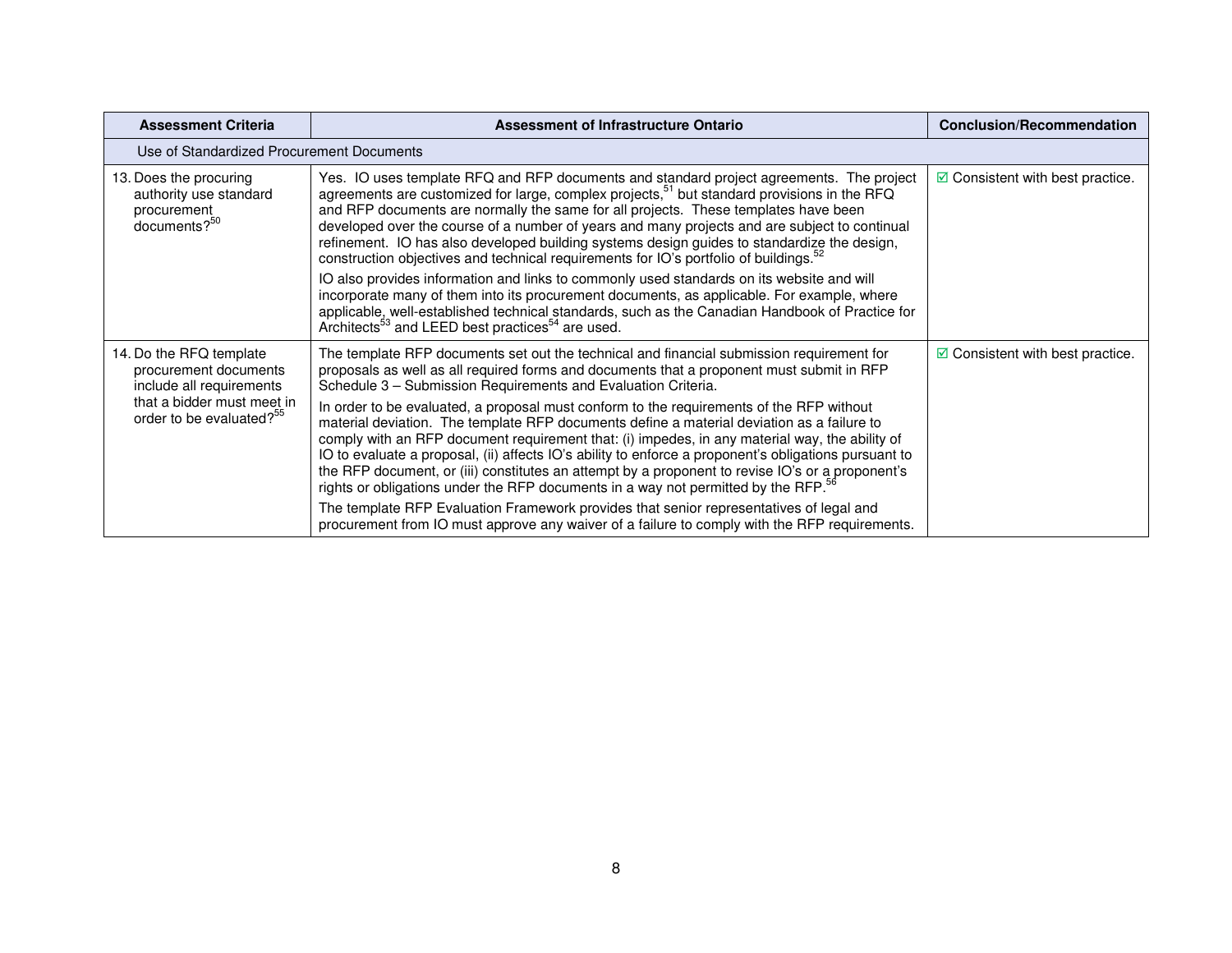| <b>Assessment Criteria</b>                                                                                                                                                                                   | Assessment of Infrastructure Ontario                                                                                                                                                                                                                                                                                                                                                                                                                                                                                                                                                                                                                                                                                                                                                                                                                                                                                                                                                                                                                                                                                                                                                                                                                                                                                                                                                                                                                                                                                                                                                                                                                                                                                                                                                                                                                                                                                                                                                                                                                                                                                                                                                                                                                                                                                                                                                                                                                                                                                                                                                                                                                                                                                                                                                                                                                                                                                                                                                                                                                                                               | <b>Conclusion/Recommendation</b>           |
|--------------------------------------------------------------------------------------------------------------------------------------------------------------------------------------------------------------|----------------------------------------------------------------------------------------------------------------------------------------------------------------------------------------------------------------------------------------------------------------------------------------------------------------------------------------------------------------------------------------------------------------------------------------------------------------------------------------------------------------------------------------------------------------------------------------------------------------------------------------------------------------------------------------------------------------------------------------------------------------------------------------------------------------------------------------------------------------------------------------------------------------------------------------------------------------------------------------------------------------------------------------------------------------------------------------------------------------------------------------------------------------------------------------------------------------------------------------------------------------------------------------------------------------------------------------------------------------------------------------------------------------------------------------------------------------------------------------------------------------------------------------------------------------------------------------------------------------------------------------------------------------------------------------------------------------------------------------------------------------------------------------------------------------------------------------------------------------------------------------------------------------------------------------------------------------------------------------------------------------------------------------------------------------------------------------------------------------------------------------------------------------------------------------------------------------------------------------------------------------------------------------------------------------------------------------------------------------------------------------------------------------------------------------------------------------------------------------------------------------------------------------------------------------------------------------------------------------------------------------------------------------------------------------------------------------------------------------------------------------------------------------------------------------------------------------------------------------------------------------------------------------------------------------------------------------------------------------------------------------------------------------------------------------------------------------------------|--------------------------------------------|
| 15. Do the procurement<br>documents include:<br>(a) timeframes for the<br>procurement, the stages in<br>the process and the<br>means of communicating<br>between the procuring<br>authority and the bidders? | The template RFQ documents contain the terms and conditions of the RFQ process, the<br>communications process, the name of the contact person, information on where to obtain the<br>documents, the submission deadline and other important information with respect to the<br>prequalification process. A timetable is included in the template RFQ Data Sheet and the<br>template RFQ document notes that "all dates and times listed in the Timetable may be subject to<br>change in the discretion of the Sponsors. Any change to a date or time set out in the Timetable<br>with respect to the RFQ Process will be issued by addendum through MERX. Any change to<br>any other dates shall be provided only to Prequalified Parties and only through the RFP<br>Process." <sup>57</sup><br>Similarly, the template RFP documents contain the terms and conditions of the RFP process,<br>including the timeframes for the procurement, stages of the process and means of<br>communicating between the procuring authority and the bidders. In addition, the template RFP<br>documents provide an overview of the procurement process, set out important dates in a<br>timetable in the RFP Data Sheet, identify the sole point(s) of contact with IO and the restrictions<br>on communications with IO and any related owner parties, and provide information on the<br>required form of the proposal. The template RFP documents also set out the legal terms and<br>conditions that will govern the RFP process, including IO's rights with respect to the clarification<br>and verification of proposals, anti-lobbying provisions, disqualification rights and limitations of<br>liability. <sup>58</sup><br>With respect to communication between IO and applicants during the RFQ process and<br>proponents during the RFP process, both processes follow strict protocols with respect to<br>communication, restricting applicants or proponents, as applicable, to single points of contact at<br>IO to ensure that information is communicated in a fair and transparent manner and as an anti-<br>lobbying strategy. The template RFQ advises applicants to obtain the RFQ documents directly<br>from MERX to ensure the applicant receives all issued communications from IO. During the RFP<br>process, information is provided to prequalified parties using an electronic data site which<br>ensures the consistent dissemination of information to all prequalified parties at the same time<br>and allows for tracking and organization of information which is critical during a complex<br>procurement process.<br>With respect to communications between IO and the potential applicants, the RFQ is clear that<br>"Applicants may make inquiries only by submitting questions or requests for clarification to the<br>Contact Person by e-mail" and that "questions submitted to anyone other than the Contact<br>Person or by any means other than e-mail will not be answered." <sup>59</sup> The template RFP<br>documents contain similar provisions. <sup>60</sup> | $\boxtimes$ Consistent with best practice. |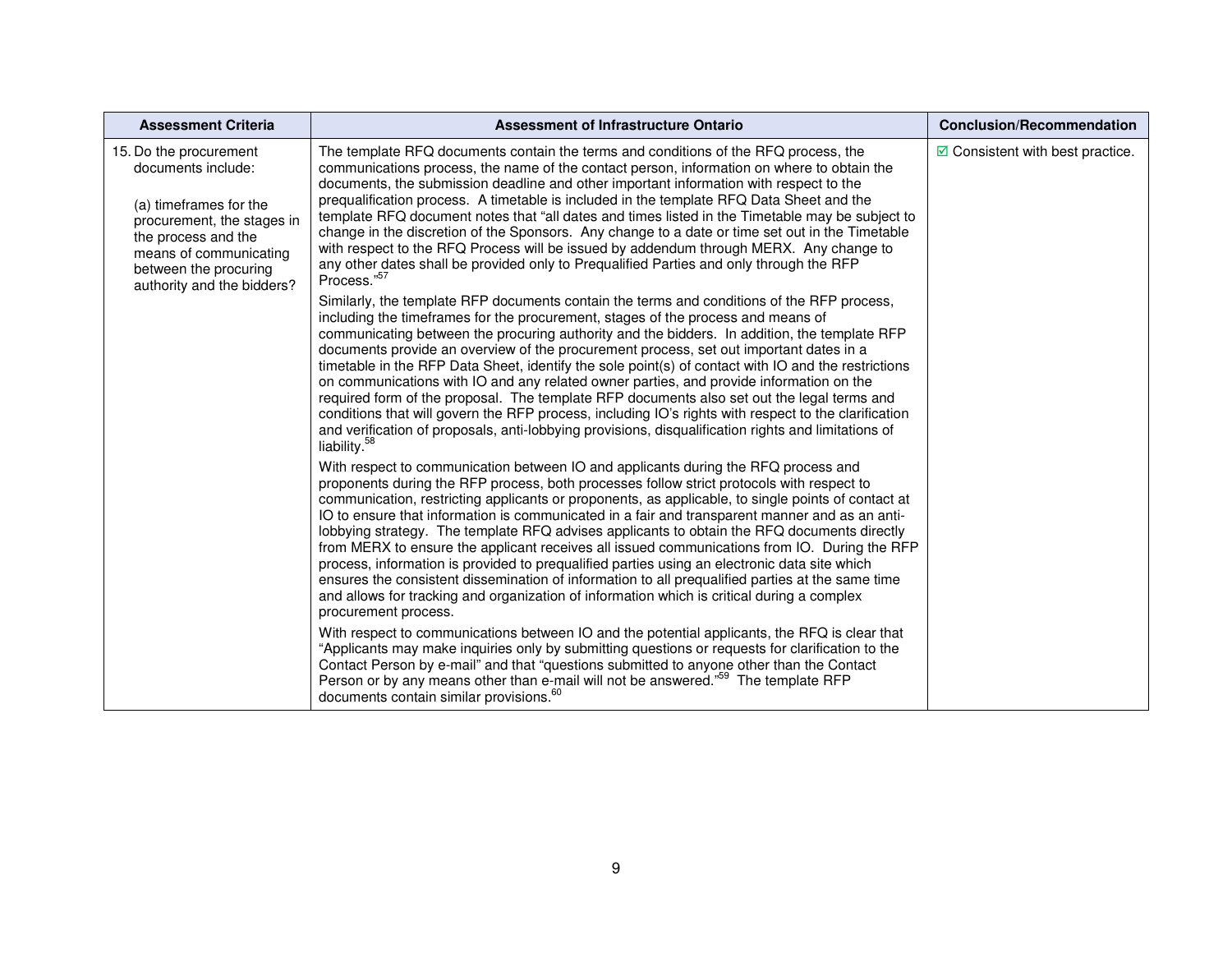| <b>Assessment Criteria</b>                                                                                                            | Assessment of Infrastructure Ontario                                                                                                                                                                                                                                                                                                                                                                                                                                                                                                                                                                                                                                                                                                                                                                                                                                                                                                                                                                                                                                                                                                                                                                                                                                                                                                                                                                                                                                                              | <b>Conclusion/Recommendation</b>                                                                                                                                                                                                                                                                                                                                                                                                                                                                                                                                                                                 |
|---------------------------------------------------------------------------------------------------------------------------------------|---------------------------------------------------------------------------------------------------------------------------------------------------------------------------------------------------------------------------------------------------------------------------------------------------------------------------------------------------------------------------------------------------------------------------------------------------------------------------------------------------------------------------------------------------------------------------------------------------------------------------------------------------------------------------------------------------------------------------------------------------------------------------------------------------------------------------------------------------------------------------------------------------------------------------------------------------------------------------------------------------------------------------------------------------------------------------------------------------------------------------------------------------------------------------------------------------------------------------------------------------------------------------------------------------------------------------------------------------------------------------------------------------------------------------------------------------------------------------------------------------|------------------------------------------------------------------------------------------------------------------------------------------------------------------------------------------------------------------------------------------------------------------------------------------------------------------------------------------------------------------------------------------------------------------------------------------------------------------------------------------------------------------------------------------------------------------------------------------------------------------|
| (b) criteria regarding<br>eligibility of companies,<br>technical specifications<br>and selection and award<br>criteria? <sup>61</sup> | The template RFQ documents set out the evaluation criteria that will be used in prequalifying<br>applicants (for example, the applicant's organization and experience, the applicant lead's project<br>management approach, etc.), the evaluation process and information regarding how scoring will<br>be determined. The template RFQ documents state that "generally, scores will be informed by a<br>consideration of the Applicant's demonstrated prior experience, demonstrated capability for best<br>practices, demonstrated understanding of the Project's needs and demonstrated ability to meet<br>those needs. <sup>"62</sup> With respect to eligibility, the template RFQ documents set out rules regarding<br>the participation of a company on multiple teams (a prime team member of one applicant or any<br>person related thereto may not be a team member, except as a lender in a non-financial advisory<br>role, or otherwise participate in the prequalification submission of any other applicant, however a<br>team member of one applicant can also be a team member of another applicant if it is not a<br>prime team member/related to a prime team member or otherwise ineligible). <sup>63</sup> The template<br>RFQ documents also set out the maximum number of prequalified parties IO intends to<br>prequalify, though it reserves the right for IO to increase the number of prequalified parties prior<br>to the issuance of the RFP documents. <sup>64</sup> | $\boxdot$ Consistent with best practice.<br><b>Commentary: While IO AFP</b><br><b>Procurement Practices are</b><br>consistent with best practice<br>generally, there are an<br>increasing number of procuring<br>authorities in Canada providing<br>(i) more detail about (how the of<br>evaluation criteria will be applied<br>to the applicants/bidders<br>submissions, and (ii) a more<br>detailed breakdown of high level<br>evaluation criteria when<br>compared with the evaluation<br>information routinely provided by<br>IO in its AFP procurements. IO<br>should consider this issue in the<br>future. |
|                                                                                                                                       | The template RFP documents identify all pre-qualified parties and set out the submission<br>requirements and the evaluation criteria that will be used in determining the successful<br>proponent, including the relative weighting of each evaluation category and the relative<br>proportion of quality and price. The technical specifications for the project are attached as a<br>schedule to the project agreement which is provided to all proponents.                                                                                                                                                                                                                                                                                                                                                                                                                                                                                                                                                                                                                                                                                                                                                                                                                                                                                                                                                                                                                                     |                                                                                                                                                                                                                                                                                                                                                                                                                                                                                                                                                                                                                  |
|                                                                                                                                       | The template RFP documents also include restrictions regarding changes to prequalified teams:<br>"Proponents shall not change their shareholders (unless the Proponent is a company whose<br>equity securities are listed on a recognized stock exchange), Proponent Team Members,<br>proposed subcontractors, Key Individuals, or other parties identified in the Proponent's<br>Prequalification Submissions without the prior written consent of the Sponsors." <sup>65</sup> The provision<br>goes on to specify a process for requesting such changes and obtaining IO's consent, which it<br>may withhold in its sole discretion.                                                                                                                                                                                                                                                                                                                                                                                                                                                                                                                                                                                                                                                                                                                                                                                                                                                           |                                                                                                                                                                                                                                                                                                                                                                                                                                                                                                                                                                                                                  |
|                                                                                                                                       | There are also "change in control" provisions in the template RFP documents for where there is<br>a change in control of a proponent or proponent team member as a result of an acquisition by<br>one of the other proponents or one of the other proponent's proponent team members. <sup>66</sup>                                                                                                                                                                                                                                                                                                                                                                                                                                                                                                                                                                                                                                                                                                                                                                                                                                                                                                                                                                                                                                                                                                                                                                                               |                                                                                                                                                                                                                                                                                                                                                                                                                                                                                                                                                                                                                  |
|                                                                                                                                       | With respect to the award, IO reserves its right to either identify the highest ranked proponent as<br>the "preferred proponent" and either negotiate with such proponent or accept such proponent's<br>proposal as submitted, or identify the two highest ranking proponents as "negotiations"<br>proponents" and enter into negotiations either contemporaneously, or sequentially if negotiations<br>with the first ranked proponent are unsuccessful. <sup>67</sup>                                                                                                                                                                                                                                                                                                                                                                                                                                                                                                                                                                                                                                                                                                                                                                                                                                                                                                                                                                                                                           |                                                                                                                                                                                                                                                                                                                                                                                                                                                                                                                                                                                                                  |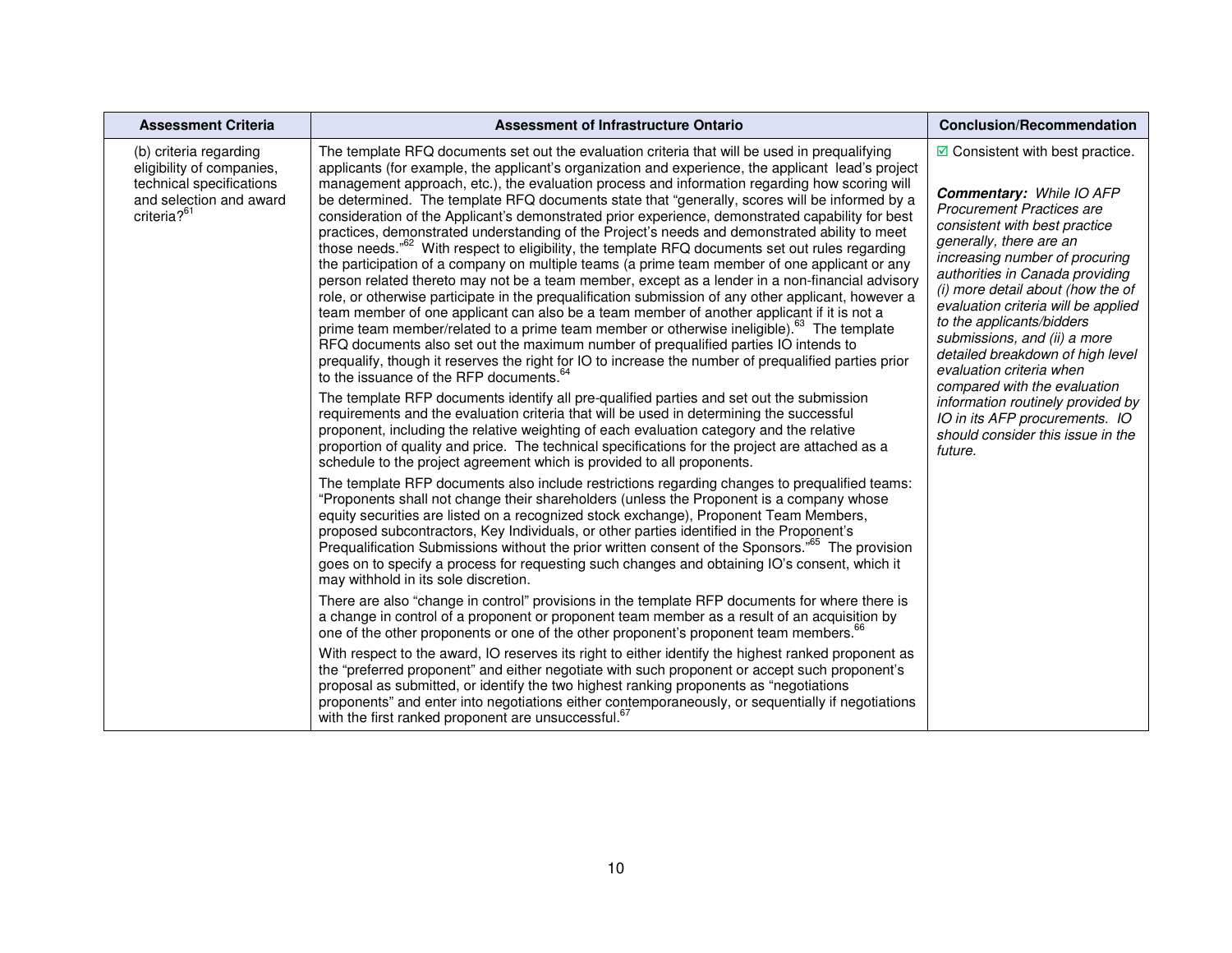| <b>Assessment Criteria</b>                                                                                                     | Assessment of Infrastructure Ontario                                                                                                                                                                                                                                                                                                                                                                                                                                                                                                                                                                                                                                                                                                                         | <b>Conclusion/Recommendation</b>           |
|--------------------------------------------------------------------------------------------------------------------------------|--------------------------------------------------------------------------------------------------------------------------------------------------------------------------------------------------------------------------------------------------------------------------------------------------------------------------------------------------------------------------------------------------------------------------------------------------------------------------------------------------------------------------------------------------------------------------------------------------------------------------------------------------------------------------------------------------------------------------------------------------------------|--------------------------------------------|
| (c) criteria for<br>disqualification or rejection<br>of a bidder, legal terms<br>and conditions? <sup>68</sup>                 | Both the template RFQ and RFP documents set out the legal terms and conditions that will<br>govern the prequalification process and the procurement process, including IO's rights with<br>respect to the right to disqualify a proposed prequalified party or proponent or reject a<br>prequalification submission or proposal. <sup>69</sup> Other legal terms and conditions included in each of<br>the template RFQ and RFP documents include provisions related to applicable law, conflicts of<br>interest, unethical behaviour or inappropriate bidding practices, confidential information, freedom<br>of information legislation, proponent costs and limitation of liability (in the RFP only) and other<br>legal matters. <sup>70</sup>           | $\boxtimes$ Consistent with best practice. |
| 16. Do the procurement<br>documents use<br>internationally accepted<br>technical standards<br>whenever possible? <sup>71</sup> | In addition to project-specific technical standards which are often internationally recognized (or at<br>least federally or provincially recognized), the template RFP documents and attached project<br>agreement reference the Canadian Standards Association standards, developed by the<br>internationally recognized Canadian-based organization, the CSA Group. Furthermore, IO also<br>provides information and links to commonly used standards on its website and will incorporate<br>many of them into its procurement documents, as applicable. For example, where applicable,<br>well-established technical standards, such as the Canadian Handbook of Practice for<br>Architects <sup>72</sup> and LEED best practices <sup>73</sup> are used. | $\boxtimes$ Consistent with best practice. |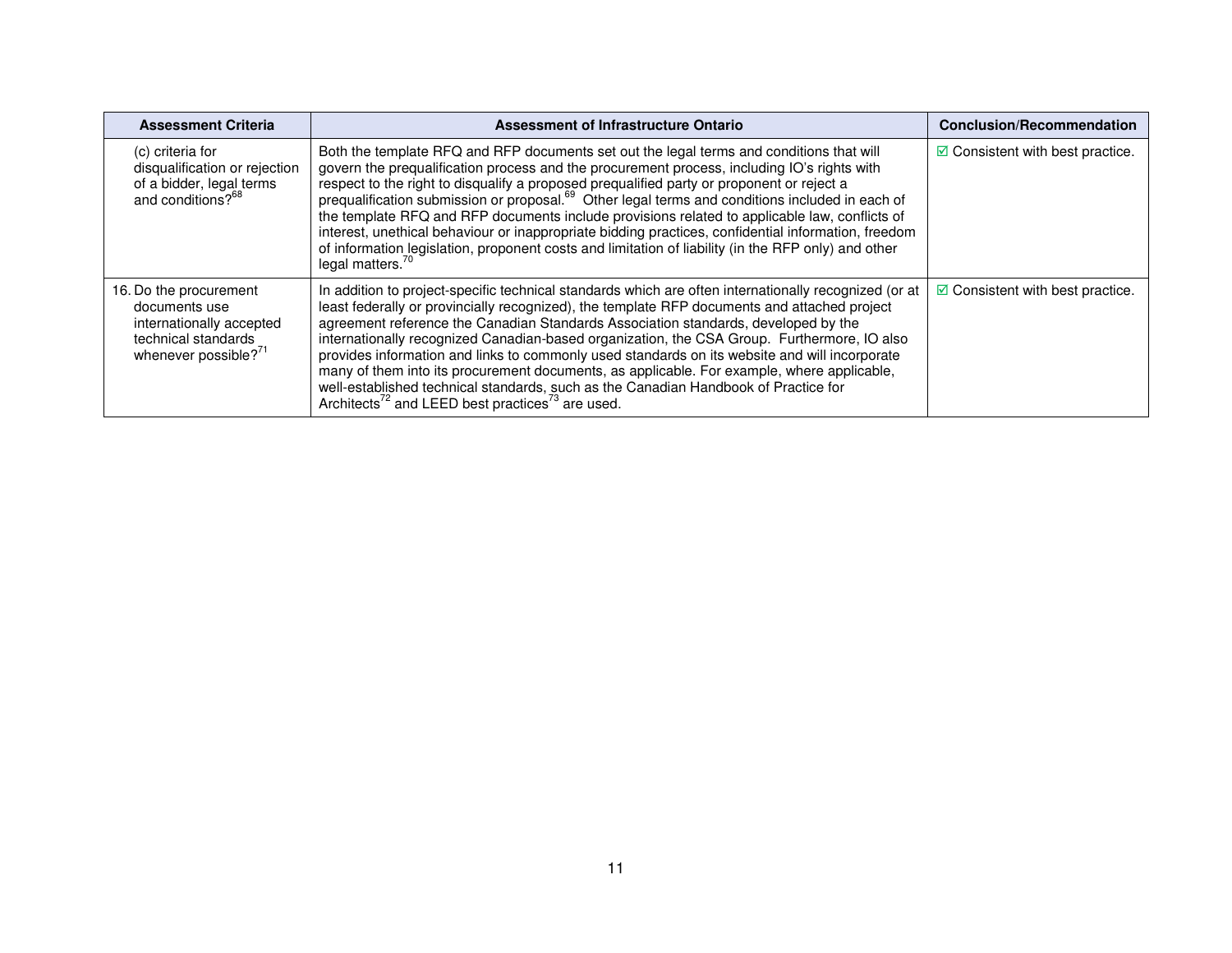| <b>Assessment Criteria</b>                                                                                                                                                       | <b>Assessment of Infrastructure Ontario</b>                                                                                                                                                                                                                                                                                                                                                                                                                                                                                                                                                                                                                                                                                                                                                                                                                                                                                                                                                                                                                                                 | <b>Conclusion/Recommendation</b>         |
|----------------------------------------------------------------------------------------------------------------------------------------------------------------------------------|---------------------------------------------------------------------------------------------------------------------------------------------------------------------------------------------------------------------------------------------------------------------------------------------------------------------------------------------------------------------------------------------------------------------------------------------------------------------------------------------------------------------------------------------------------------------------------------------------------------------------------------------------------------------------------------------------------------------------------------------------------------------------------------------------------------------------------------------------------------------------------------------------------------------------------------------------------------------------------------------------------------------------------------------------------------------------------------------|------------------------------------------|
| 17. Is the procurement<br>governed by a clearly<br>defined set of rules and, to<br>the extent possible, is<br>decision making a process<br>based on objective<br>criteria? $7^4$ | In accordance with the IO Procurement Policy, IO must evaluate prequalification applications<br>and RFP proposals consistently and in accordance with the evaluation criteria, rating and<br>methodology set out in the relevant procurement documents. <sup>75</sup> Furthermore, the template<br>procurement documents are structured such that evaluation criteria must be set out in advance,<br>including the relative weighting of criteria. For example, the template RFQ documents contain<br>evaluation criteria in Section 6. <sup>76</sup> Applicants are ranked based on these evaluation criteria. <sup>77</sup><br>Similarly, the template RFP documents set out the evaluation criteria, evaluation categories to<br>which such criteria are applied, and the scoring process, including applicable minimum score<br>requirements. <sup>78</sup>                                                                                                                                                                                                                             | $\boxdot$ Consistent with best practice. |
|                                                                                                                                                                                  | The requirement to make procurement decisions on the basis of clearly defined rules is<br>consistent with IO's obligations under Canadian procurement law which requires a procuring<br>authority to evaluate submissions solely on the basis of evaluation criteria that have been<br>disclosed during the procurement process: a procuring authority is precluded by Canadian law<br>from evaluating based on undisclosed criteria.                                                                                                                                                                                                                                                                                                                                                                                                                                                                                                                                                                                                                                                       |                                          |
|                                                                                                                                                                                  | With respect to decisions in relation to procurement method, the IO Procurement Policy requires<br>that IO select the appropriate procurement approval authority and procurement method taking<br>into account the value of the procurement. <sup>79</sup> The IO Procurement Policy prohibits taking any<br>actions that reduce the value of procurements in order to avoid any requirements regarding<br>competition, approvals or reporting. <sup>80</sup> Alternative, non-competitive procurement methods can<br>only be used if: (i) the circumstances of the case fall within one of the allowable listed<br>exceptions, (ii) a business case supports the non-competitive procurement, and (iii) proper<br>advance approvals have been obtained. <sup>81</sup> The IO Procurement Policy also requires that<br>procurement approvals follow IO's Delegations of Authority which sets out the approval<br>framework for all activities and transactions by applicable legislation and government policies,<br>ensuring senior management oversight of these decisions. <sup>87</sup> |                                          |
|                                                                                                                                                                                  | Finally, the Evaluation Framework contains processes and safeguards to prevent the<br>inappropriate introduction of bias or subjectivity (for example, multiple evaluators from different<br>organizations, subject matter expert reports, and consensus scoring).                                                                                                                                                                                                                                                                                                                                                                                                                                                                                                                                                                                                                                                                                                                                                                                                                          |                                          |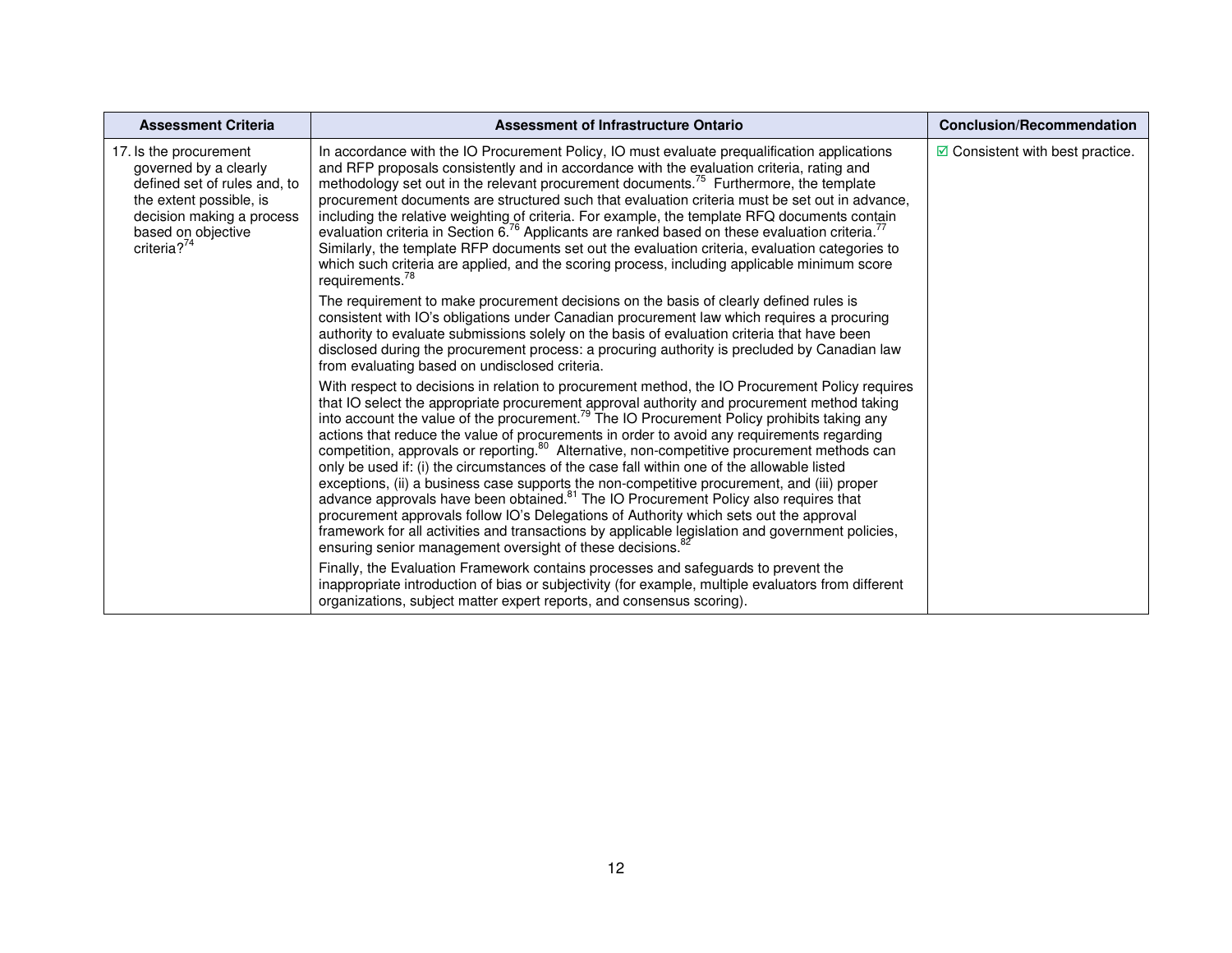| <b>Assessment Criteria</b>                                                                                                                                      | Assessment of Infrastructure Ontario                                                                                                                                                                                                                                                                                                                                                                                                                                                                                                                                                                                                                                                                                                                                                                                  | <b>Conclusion/Recommendation</b>              |
|-----------------------------------------------------------------------------------------------------------------------------------------------------------------|-----------------------------------------------------------------------------------------------------------------------------------------------------------------------------------------------------------------------------------------------------------------------------------------------------------------------------------------------------------------------------------------------------------------------------------------------------------------------------------------------------------------------------------------------------------------------------------------------------------------------------------------------------------------------------------------------------------------------------------------------------------------------------------------------------------------------|-----------------------------------------------|
| 18. Do the procurement rules<br>allow only limited<br>discretionary decision-<br>making (with adequate<br>checks and balances and<br>monitoring)? <sup>83</sup> | The IO Procurement Policy permits IO to exercise discretion in the selection of the appropriate<br>procurement method based on procurement category (goods, services or consulting services)<br>and the value of the procurement. <sup>84</sup> The discretion to select methodology is constrained by the<br>category of goods and/or services and the procurement value, and there is senior oversight on<br>the selection, providing checks and balances to ensure compliance with the policy.                                                                                                                                                                                                                                                                                                                     | $\blacksquare$ Consistent with best practice. |
|                                                                                                                                                                 | In addition, the IO Procurement Policy permits the use of non-competitive procurement methods<br>provided that the conditions are met and appropriate approvals are obtained. <sup>85</sup> Similarly, senior<br>oversight over the discretion to not competitively procure certain goods and services is provided<br>through the approval process, thereby validating that there is a business case to support the<br>non-competitive procurement and ensuring that an appropriate allowable exemption listed in the<br>IO Procurement Policy is applicable under the circumstances.                                                                                                                                                                                                                                 |                                               |
|                                                                                                                                                                 | In relation to the AFP RFQ and RFP processes, IO has reserved itself discretion in relation to a<br>number of issues, including disqualification of proponents, awarding of the work and cancellation<br>of the process. However, IO is limited in its exercise of discretion by its obligations under<br>Canadian procurement law. In the RFP process in particular, IO's decision making is subject to<br>certain legal obligations, notwithstanding discretion that IO has reserved for itself. For example,<br>IO has reserved its right to "reject any or all" proposals received under an RFP, however under<br>Canadian procurement law IO has an obligation to award to the highest ranked and compliant<br>proponent, which limits its ability to exercise the discretion to reject proposals. <sup>86</sup> |                                               |
|                                                                                                                                                                 | Similarly, IO has reserved the right to cancel the RFP process in its sole discretion <sup>87</sup> but the<br>exercise of discretion to cancel an RFP process is subject Canadian procurement law.<br>Canadian procurement law imposes an obligation to exercise a cancellation right only in good<br>faith which will limit IO's ability to cancel the RFP process.                                                                                                                                                                                                                                                                                                                                                                                                                                                 |                                               |
|                                                                                                                                                                 | Finally, the Evaluation Framework divides the technical evaluation process into sub-groups of<br>evaluation teams that work independently and are accountable to a supervising evaluation<br>committee.                                                                                                                                                                                                                                                                                                                                                                                                                                                                                                                                                                                                               |                                               |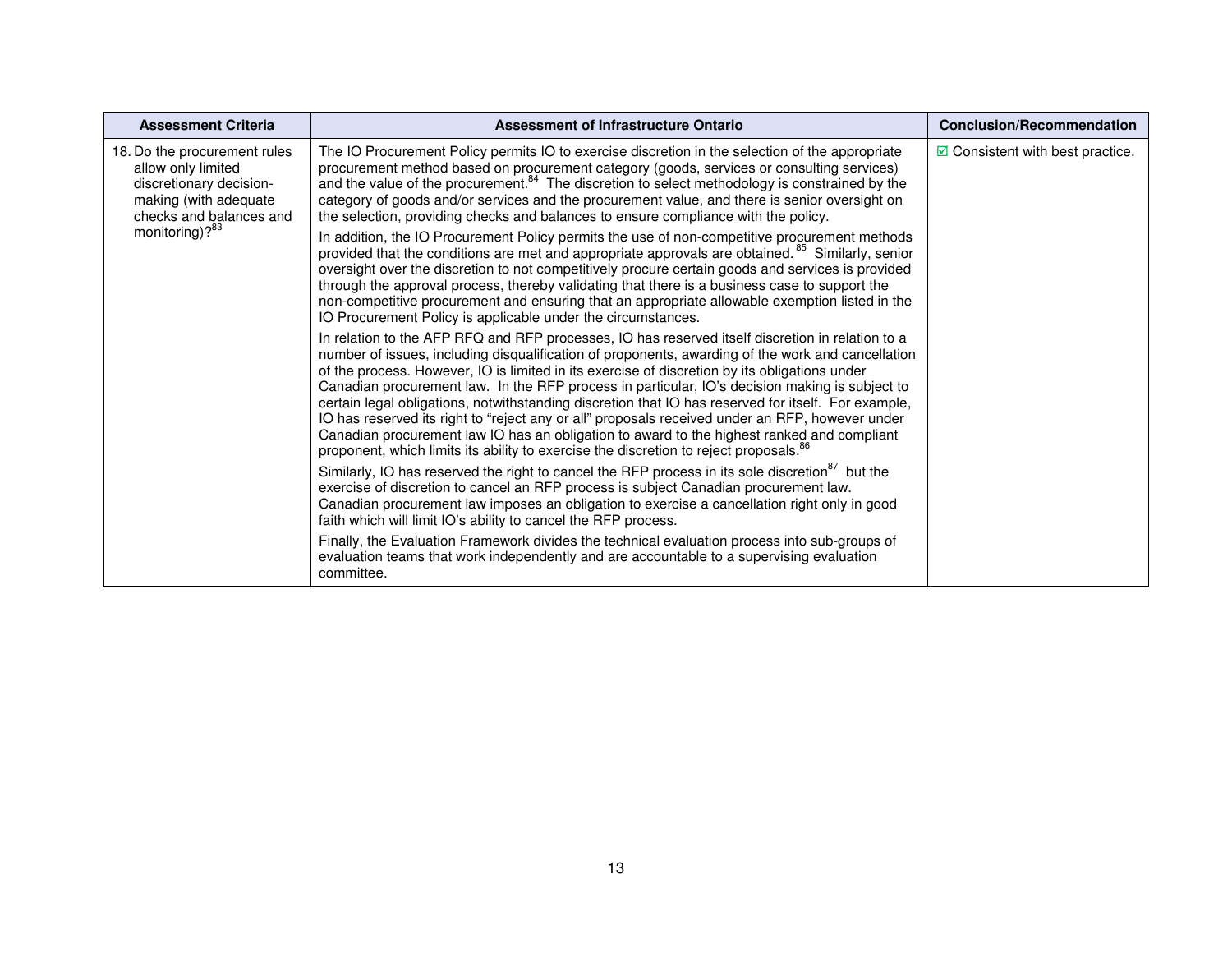| <b>Assessment Criteria</b>                                                                                               | <b>Assessment of Infrastructure Ontario</b>                                                                                                                                                                                                                                                                                                                                                                                                                                                                                                                                                                                                                                                                                                                                                                                                                                                                                                                                                                 | <b>Conclusion/Recommendation</b>         |  |
|--------------------------------------------------------------------------------------------------------------------------|-------------------------------------------------------------------------------------------------------------------------------------------------------------------------------------------------------------------------------------------------------------------------------------------------------------------------------------------------------------------------------------------------------------------------------------------------------------------------------------------------------------------------------------------------------------------------------------------------------------------------------------------------------------------------------------------------------------------------------------------------------------------------------------------------------------------------------------------------------------------------------------------------------------------------------------------------------------------------------------------------------------|------------------------------------------|--|
| Equal Access to Project Information                                                                                      |                                                                                                                                                                                                                                                                                                                                                                                                                                                                                                                                                                                                                                                                                                                                                                                                                                                                                                                                                                                                             |                                          |  |
| 19. Do bidders have equal<br>access to project<br>information?                                                           | IO ensures applicants/proponents have equal access to project information on AFP projects in<br>several ways. For example, in accordance with the IO Procurement Policy, any additional<br>information, clarification or modification of the procurement documents is provided in the same<br>manner as the procurement documents themselves, usually through an electronic tendering<br>system or data site. <sup>88</sup> This ensures that such information is provided to all applicants or<br>proponents at the same time.<br>The IO Procurement Policy also provides that communications from bidders received by<br>employees of IO must be avoided and summarily directed to the contact person identified in the<br>procurement documents in order to ensure that all bidders are provided with consistent<br>information. <sup>89</sup> By ensuring a single point of contact at IO, the organization is able to effectively<br>manage the dissemination of information to applicants/proponents. | $\boxdot$ Consistent with best practice. |  |
| 20. Do all applicants,<br>proponents, or bidders<br>have access to the same<br>level of information at the<br>same time? | Communication with applicants/proponents is through a single point of contact to ensure that all<br>applicants/proponents are provided with information at the same time and to ensure that the<br>information given does not change the intended meaning of the procurement document or any<br>part therein. <sup>90</sup> Similarly, all commercially confidential meetings with bidders or proponents are<br>held on the same day, or over two to three days, and all addenda and responses to questions<br>are submitted electronically to a data room that all bidders can access at the same time.                                                                                                                                                                                                                                                                                                                                                                                                    | $\boxdot$ Consistent with best practice. |  |
| Rejecting Non-Compliant Bids and Proposals                                                                               |                                                                                                                                                                                                                                                                                                                                                                                                                                                                                                                                                                                                                                                                                                                                                                                                                                                                                                                                                                                                             |                                          |  |
| 21. Are non-compliant bids<br>rejected?                                                                                  | IO is required by Canadian procurement law to reject a bid if such bid is substantially non-<br>compliant with the requirements of the procurement documents. In the template RFP<br>documents, IO has defined the standard of material compliance, providing transparency to<br>applicants/proponents of the basis on which IO will determine materiality for the purposes of<br>rejecting a proposal.<br>"Compliance" is defined as a proposal that conforms to the requirements of the RFP without<br>material deviation. A "material deviation" in a proposal is any failure to comply with an RFP<br>requirement that, in the sole discretion of IO: (a) impedes in any material way, the ability of IO to<br>evaluate the proposal, (b) affects IO's ability to enforce the proponent's obligations pursuant to<br>the RFP, or (c) constitutes an attempt by a proponent to revise IO's or the proponents' rights or<br>obligations under the RFP documents in any way not permitted by the RFP.      | $\boxdot$ Consistent with best practice. |  |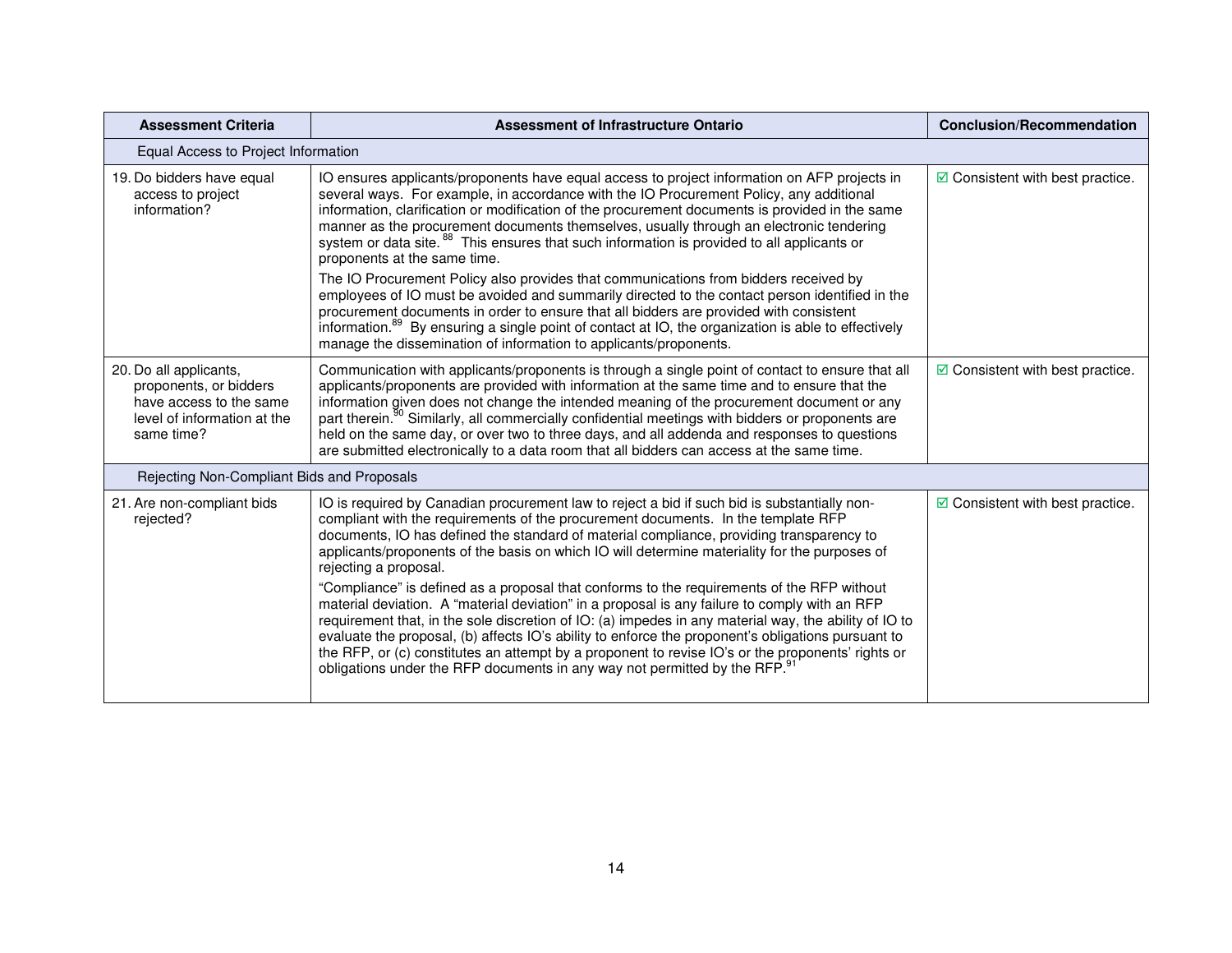| <b>Assessment Criteria</b>                                                                                                                                                                                                                                            | <b>Assessment of Infrastructure Ontario</b>                                                                                                                                                                                                                                                                                                                                                                                                                                                                                                                                                                                                                                                                                                                                                                                                              | <b>Conclusion/Recommendation</b>         |
|-----------------------------------------------------------------------------------------------------------------------------------------------------------------------------------------------------------------------------------------------------------------------|----------------------------------------------------------------------------------------------------------------------------------------------------------------------------------------------------------------------------------------------------------------------------------------------------------------------------------------------------------------------------------------------------------------------------------------------------------------------------------------------------------------------------------------------------------------------------------------------------------------------------------------------------------------------------------------------------------------------------------------------------------------------------------------------------------------------------------------------------------|------------------------------------------|
| 22. Does the procuring<br>authority have the right to<br>ask the bidder for<br>clarification in a<br>transparent and non-<br>discriminatory manner? <sup>92</sup>                                                                                                     | The procedure for a "Request for Clarification" (RFC) during the template RFP evaluation<br>process requires the evaluation coordinator, the fairness monitor, and IO legal counsel (if<br>necessary) to review the request to determine whether the evaluation process can proceed in<br>the absence of a response using reasonable judgment and assumptions, and if not, ensuring<br>that the request is not intended to obtain new information or to correct deficiencies. <sup>93</sup> This<br>supports a non-discriminatory approach to clarification which does not allow a proponent to<br>correct deficiencies or otherwise improve its proposal by way of the clarification.                                                                                                                                                                   | $\boxdot$ Consistent with best practice. |
|                                                                                                                                                                                                                                                                       | Furthermore, IO is prohibited by Canadian procurement law from using the clarification process<br>to permit a proponent to correct a material non-compliance with the requirements of the RFP<br>documents.                                                                                                                                                                                                                                                                                                                                                                                                                                                                                                                                                                                                                                              |                                          |
| 23. Are bid repairs and<br>changes to the bid<br>prohibited after the<br>submission deadline? <sup>94</sup>                                                                                                                                                           | Bid repair is not permitted by Canadian procurement law and is not permitted under the template<br>RFP process.                                                                                                                                                                                                                                                                                                                                                                                                                                                                                                                                                                                                                                                                                                                                          | $\boxdot$ Consistent with best practice. |
|                                                                                                                                                                                                                                                                       | The IO procurement process only allows the revision of submissions before the submission<br>deadline which prevents proponents from changing their proposals following the submission<br>deadline. <sup>95</sup>                                                                                                                                                                                                                                                                                                                                                                                                                                                                                                                                                                                                                                         |                                          |
| 24. Does the procuring<br>authority reserve the right<br>to ask for clarifications<br>when a bidder submits an<br>abnormally low price? <sup>96</sup>                                                                                                                 | IO has the capability to ask for clarifications throughout the RFP process. <sup>97</sup> Should the<br>clarification reveal material issues with the bid, IO may then disqualify the bid for material non-<br>compliance. <sup>98</sup> IO is also entitled to disqualify any bid that contains false or misleading<br>information. <sup>99</sup><br>Under Canadian procurement law, IO cannot use the clarification process where there is not a<br>genuine ambiguity in a proposal. Therefore, if there is no ambiguity about the price that is<br>submitted, even if it is abnormally low, IO is precluded from asking a clarification in relation to the<br>price.                                                                                                                                                                                  | Not Applicable.                          |
| 25. Does the procuring<br>authority reserve the right<br>to reject a bid if the price is<br>abnormally low in relation<br>to the subject matter of the<br>procurement (and raises<br>concerns about the ability<br>of the supplier to perform<br>the contract)? $100$ | Under Canadian procurement law, in a binding RFP process, which is the process used in IO's<br>AFP RFPs, IO is legally obligated to award the contract to the highest ranked proponent,<br>whether or not IO is of the opinion that the price of such proponent's proposal is abnormally low.<br>To mitigate against the potential for a proponent submitting a poor technical submission and a<br>low price as a bidding strategy, IO uses a minimum passing threshold in relation to compliance<br>of the proponent's design as well as design consultation during the RFP period to ensure that<br>proponents submit compliant designs. Further, the ability of each proponent to perform the<br>contract is assessed at the request for qualifications stage and only parties which meet the<br>requirements set out in the RFQ may be prequalified. | Not Applicable.                          |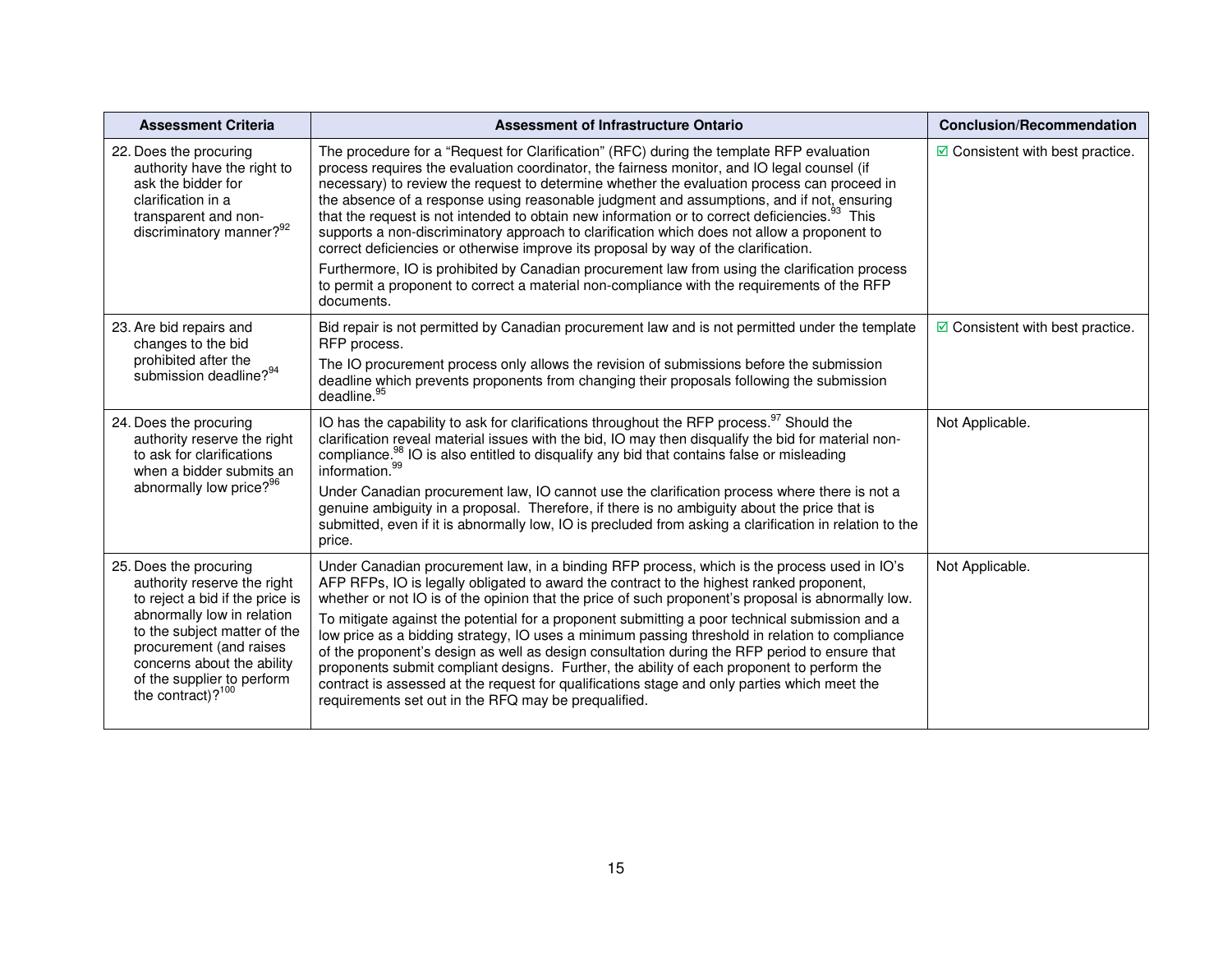| <b>Assessment Criteria</b>                                                                                                                             | <b>Assessment of Infrastructure Ontario</b>                                                                                                                                                                                                                                                                                                                                                                                                                                                                                                                                                                                                                                                                                                                                                                                                                                                                                                                                                                                                                                                                                                                                                                                                                                                                                                                                                                                                                                  | <b>Conclusion/Recommendation</b>                                                                                                                                                                                                                                                                                                                                                     |
|--------------------------------------------------------------------------------------------------------------------------------------------------------|------------------------------------------------------------------------------------------------------------------------------------------------------------------------------------------------------------------------------------------------------------------------------------------------------------------------------------------------------------------------------------------------------------------------------------------------------------------------------------------------------------------------------------------------------------------------------------------------------------------------------------------------------------------------------------------------------------------------------------------------------------------------------------------------------------------------------------------------------------------------------------------------------------------------------------------------------------------------------------------------------------------------------------------------------------------------------------------------------------------------------------------------------------------------------------------------------------------------------------------------------------------------------------------------------------------------------------------------------------------------------------------------------------------------------------------------------------------------------|--------------------------------------------------------------------------------------------------------------------------------------------------------------------------------------------------------------------------------------------------------------------------------------------------------------------------------------------------------------------------------------|
| <b>Fair Evaluation Process</b>                                                                                                                         |                                                                                                                                                                                                                                                                                                                                                                                                                                                                                                                                                                                                                                                                                                                                                                                                                                                                                                                                                                                                                                                                                                                                                                                                                                                                                                                                                                                                                                                                              |                                                                                                                                                                                                                                                                                                                                                                                      |
| 26. Is the evaluation of the<br>bids objective and in<br>accordance with pre-<br>disclosed criteria outlined<br>in the procurement<br>documents? $101$ | The IO Procurement Policy requires IO to evaluate submissions received consistently and in<br>accordance with the evaluation criteria, rating and methodology set out in the procurement<br>documents. <sup>102</sup> The template RFQ documents contain evaluation criteria in Section 6. Applicants<br>are ranked based on these evaluation criteria. <sup>103</sup> The template RFP documents set out technical<br>and financial evaluation categories and the scoring process, including the maximum and<br>minimum points available for each category, as applicable. <sup>104</sup> The organization and structure of<br>the evaluation categories are intended to correspond with the structure of the submission<br>requirements.<br>The template RFP documents also set out the method of scoring the financial submission which<br>is based on the net present value of the proposal, the quality of the proposed financing plan and<br>the incorporation of a held pricing facility into the financing plan. <sup>105</sup> The template RFP<br>documents specify that if any one of the minimum scores for the technical or financial<br>submission evaluation categories is not achieved by a proponent, IO may in its sole discretion<br>determine whether such proposal will continue to be considered in the RFP process. The<br>template RFP documents set out the considerations IO may take into account in making such<br>determination. <sup>106</sup> | $\boxdot$ Consistent with best practice.<br><b>Commentary: While IO AFP</b><br><b>Procurement Practices are</b><br>consistent with best practice<br>generally, there are an<br>increasing number of procuring<br>authorities providing much more<br>detail about the application of<br>evaluation criteria than the<br>information provided by IO. IO<br>should consider this issue. |
|                                                                                                                                                        | All evaluators at the RFP stage are required to attend an evaluator training, abide by strict<br>conflict of interest rules, and complete their individual evaluation without discussion or sharing of<br>ideas or information with other evaluators during the individual review phase of the evaluation<br>process other than in certain specified circumstances where verification or clarification are<br>required. If it is determined that any evaluator has been inappropriately biased in his or her<br>evaluation, such evaluator may be removed or substituted in the process in accordance with the<br>Evaluation Framework. <sup>107</sup>                                                                                                                                                                                                                                                                                                                                                                                                                                                                                                                                                                                                                                                                                                                                                                                                                       |                                                                                                                                                                                                                                                                                                                                                                                      |
|                                                                                                                                                        | The template RFQ Evaluation Framework and the template RFP Evaluation Framework both<br>specify that if the evaluation committee believes that an undisclosed criterion has been applied<br>or the criteria have not been applied in accordance with the Evaluation Framework, they can<br>refer the evaluation back to the evaluation team for reconsideration, thus ensuring a fair<br>evaluation process. <sup>108</sup>                                                                                                                                                                                                                                                                                                                                                                                                                                                                                                                                                                                                                                                                                                                                                                                                                                                                                                                                                                                                                                                  |                                                                                                                                                                                                                                                                                                                                                                                      |
|                                                                                                                                                        | In addition, both the RFQ and RFP evaluation is conducted in a segregated manner such that<br>the technical and financial evaluators do not overlap. In 2015, IO adopted sequential evaluation<br>in its AFP RFP processes such that financial evaluations are not conducted until after technical<br>evaluations have concluded.                                                                                                                                                                                                                                                                                                                                                                                                                                                                                                                                                                                                                                                                                                                                                                                                                                                                                                                                                                                                                                                                                                                                            |                                                                                                                                                                                                                                                                                                                                                                                      |
|                                                                                                                                                        | Furthermore, IO is required by Canadian procurement law to disclose the criteria on which<br>prequalification submissions or proposals, as applicable, will be evaluated and is precluded from<br>applying undisclosed criteria during its evaluation process.                                                                                                                                                                                                                                                                                                                                                                                                                                                                                                                                                                                                                                                                                                                                                                                                                                                                                                                                                                                                                                                                                                                                                                                                               |                                                                                                                                                                                                                                                                                                                                                                                      |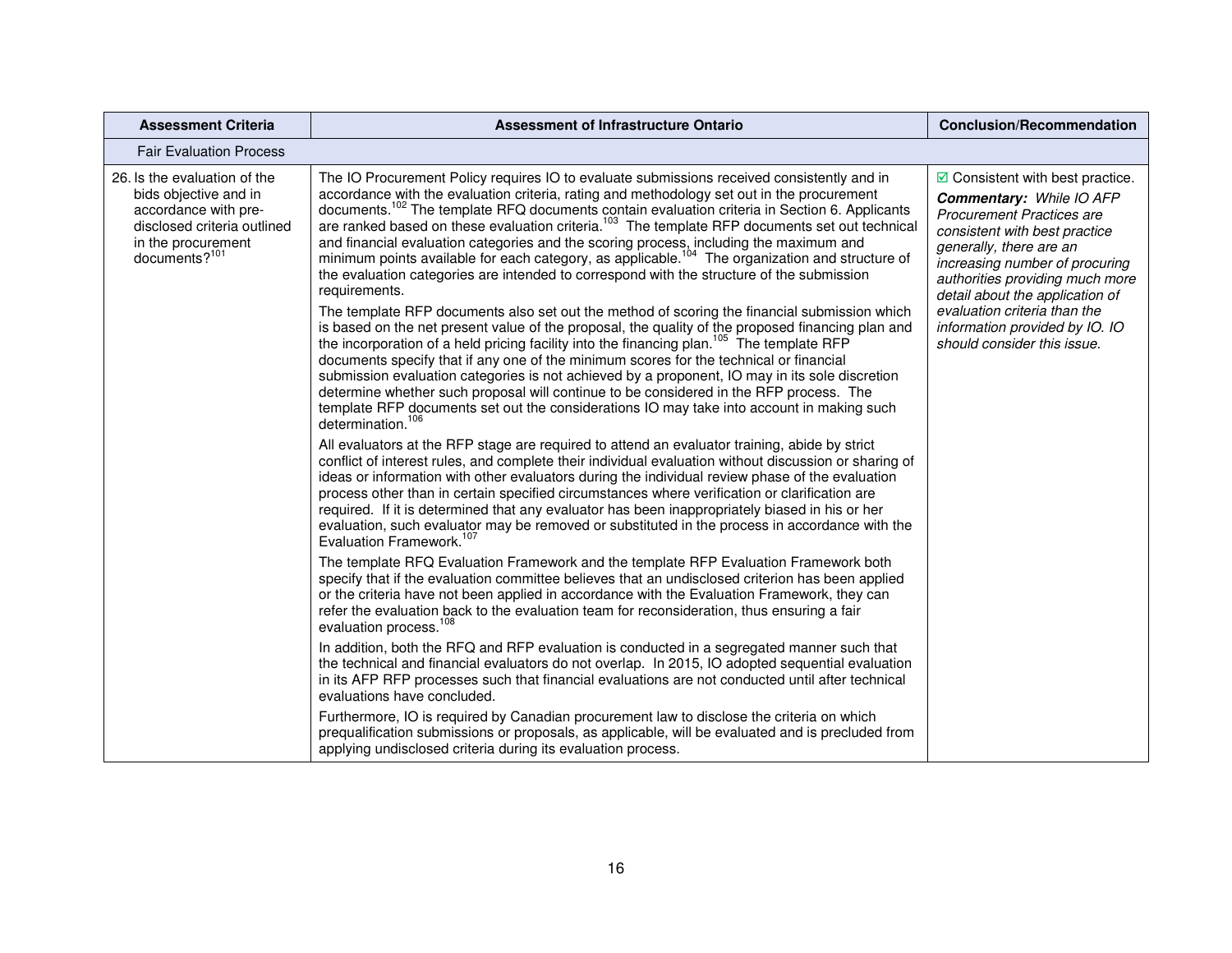| <b>Assessment Criteria</b>                                                                                                                                                                                                                                                                                                                                   | <b>Assessment of Infrastructure Ontario</b>                                                                                                                                                                                                                                                                                                                                                                                                                                                                                                                                                                                                                                                                                                                                                                                                                                                                                                                                                                                                                                                                                                                                                                                                                                                                                                                                                                                                                                                                                                                                                                                                                                                                                                                                                                                                      | <b>Conclusion/Recommendation</b>         |  |  |
|--------------------------------------------------------------------------------------------------------------------------------------------------------------------------------------------------------------------------------------------------------------------------------------------------------------------------------------------------------------|--------------------------------------------------------------------------------------------------------------------------------------------------------------------------------------------------------------------------------------------------------------------------------------------------------------------------------------------------------------------------------------------------------------------------------------------------------------------------------------------------------------------------------------------------------------------------------------------------------------------------------------------------------------------------------------------------------------------------------------------------------------------------------------------------------------------------------------------------------------------------------------------------------------------------------------------------------------------------------------------------------------------------------------------------------------------------------------------------------------------------------------------------------------------------------------------------------------------------------------------------------------------------------------------------------------------------------------------------------------------------------------------------------------------------------------------------------------------------------------------------------------------------------------------------------------------------------------------------------------------------------------------------------------------------------------------------------------------------------------------------------------------------------------------------------------------------------------------------|------------------------------------------|--|--|
|                                                                                                                                                                                                                                                                                                                                                              | <b>Evaluators and Evaluation Committees</b>                                                                                                                                                                                                                                                                                                                                                                                                                                                                                                                                                                                                                                                                                                                                                                                                                                                                                                                                                                                                                                                                                                                                                                                                                                                                                                                                                                                                                                                                                                                                                                                                                                                                                                                                                                                                      |                                          |  |  |
| 27. Do the evaluation teams<br>have the necessary<br>technical expertise to<br>evaluate the bids? <sup>109</sup>                                                                                                                                                                                                                                             | The template RFQ Evaluation Framework and the template RFP Evaluation Framework both<br>provide that participants in the evaluation process are selected based on relevant competencies<br>and experience, and also receive training through the organization.<br>The evaluation of prequalification submissions in the template RFQ Evaluation Framework and<br>the evaluation of proposals in the template RFP Evaluation Framework each involve several<br>concurrent individual reviews. <sup>110</sup> No discussion or sharing of ideas or information regarding the<br>content of the submissions is permitted by either Evaluation Framework among members of the<br>evaluation teams, with the exception of matters where verification or clarification is required in<br>connection with a request for clarification or pursuant to the engagement of a subject matter<br>expert. <sup>111</sup><br>The use of subject matter experts is allowed by both the template RFQ Evaluation Framework and the template RFP Evaluation Framework. <sup>112</sup> Subject matter experts are participants in the<br>evaluation process who possess particular expertise with respect to certain of the contents and<br>subject matter of the prequalification submissions or proposals. These individuals do not<br>evaluate or score the prequalification submissions or proposals but they may support the<br>evaluators in various ways including by reviewing designated sections and providing written<br>reports or presentations to evaluators regarding those matters of the prequalification submission<br>or proposal in their area of expertise, or answering questions when requested. <sup>113</sup> IO's use of<br>subject matter experts allows evaluators to benefit from more specialized technical expertise, as<br>required. | $\boxdot$ Consistent with best practice. |  |  |
| 28. Are the evaluation team<br>members free of conflicts<br>of interest? <sup>114</sup> Does the<br>procuring authority require<br>evaluators to sign a<br>declaration that they do<br>not have any shared<br>interest with bidders or<br>subcontractors that could<br>compromise the objective<br>and impartial exercise of<br>their duties? <sup>115</sup> | To be a participant in the evaluation process, evaluators must sign a "Participant Agreement and<br>Undertaking", which includes a declaration that the participant does not have a conflict of interest<br>with respect to his or her role in the evaluation process, or, the participant must disclose all<br>relationships with listed entities that result in a perceived, potential or actual conflict of interest. <sup>116</sup>                                                                                                                                                                                                                                                                                                                                                                                                                                                                                                                                                                                                                                                                                                                                                                                                                                                                                                                                                                                                                                                                                                                                                                                                                                                                                                                                                                                                          | $\boxdot$ Consistent with best practice. |  |  |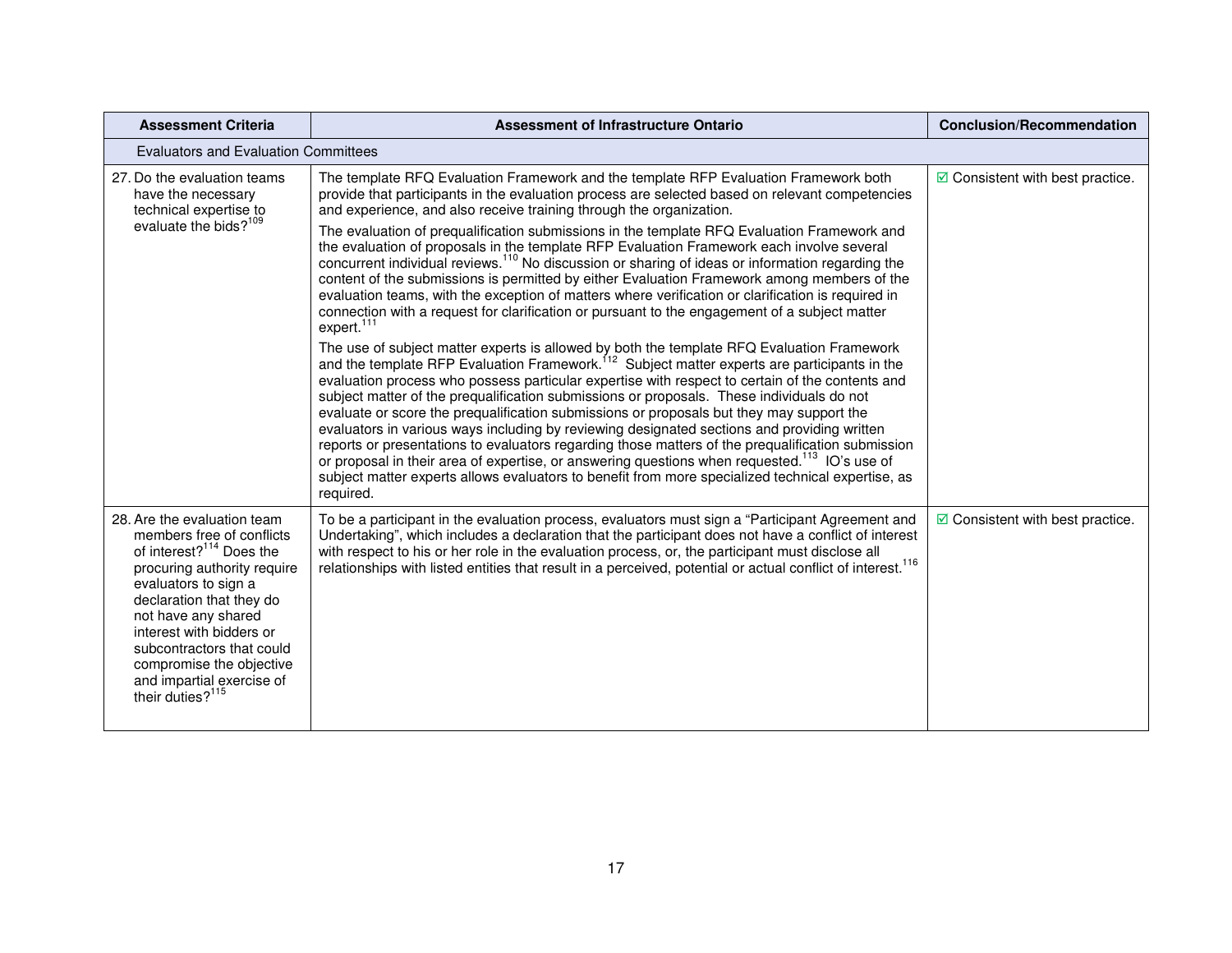| <b>Assessment Criteria</b>                                                                                                                                                                                                                                                                                                                                                                            | <b>Assessment of Infrastructure Ontario</b>                                                                                                                                                                                                                                                                                                                                                                                                                                                                                                                                                                                                                                                                                                                                                  | <b>Conclusion/Recommendation</b>                                                                                                                                         |
|-------------------------------------------------------------------------------------------------------------------------------------------------------------------------------------------------------------------------------------------------------------------------------------------------------------------------------------------------------------------------------------------------------|----------------------------------------------------------------------------------------------------------------------------------------------------------------------------------------------------------------------------------------------------------------------------------------------------------------------------------------------------------------------------------------------------------------------------------------------------------------------------------------------------------------------------------------------------------------------------------------------------------------------------------------------------------------------------------------------------------------------------------------------------------------------------------------------|--------------------------------------------------------------------------------------------------------------------------------------------------------------------------|
| 29. Is a fairness monitor<br>present to ensure that no<br>one evaluation committee<br>member dominates the<br>discussion or influences<br>other members? <sup>117</sup>                                                                                                                                                                                                                               | IO uses a fairness monitor for all of its AFP RFQ and RFP processes.<br>The mandate of the fairness monitor includes: (i) reviewing all documents related to the<br>evaluation process; (ii) attending all evaluation meetings, for the purpose of observing the<br>evaluation process, including the consensus session following completion of individual<br>evaluations; and (iii) observing the evaluation process in order to assess the extent to which the<br>evaluation is fair, transparent, and conducted in accordance with the RFP documents. The<br>fairness monitor reports to the legal and procurement teams during the "in-market" period and to<br>the evaluation committee, as required, during the evaluation process with respect to fairness<br>matters. <sup>118</sup> | $\triangleright$ Consistent with best practice.                                                                                                                          |
| 30. Are evaluators rotated<br>regularly? <sup>119</sup>                                                                                                                                                                                                                                                                                                                                               | While IO does not have a policy that explicitly requires the rotation of evaluators, the<br>methodology by which evaluation teams are selected naturally leads to rotation because for each<br>AFP evaluation process (prequalification and RFP), evaluators are selected from IO as well as<br>the other sponsors (for example, hospitals, sponsoring ministry or agency, etc.) who are different<br>from project to project.<br>In addition, it is IO's practice to include evaluators from IO that are not directly involved in the<br>project. Finally, on most RFP processes, IO also engages third party subject matter experts to<br>provide support to evaluators during the evaluation process and these advisors vary from project<br>to project.                                  | $\boxdot$ Consistent with best practice.<br>Commentary: IO should<br>consider formalizing this<br>principle in a brief policy<br>statement in its Procurement<br>Policy. |
| 31. Are the bids evaluated by<br>an evaluation committee,<br>as opposed to a single<br>individual? <sup>120</sup>                                                                                                                                                                                                                                                                                     | The evaluation of prequalification submissions involves several concurrent, individual reviews<br>which are used to generate a consensus score. <sup>121</sup> The consensus scores of individual<br>evaluators are presented to the evaluation oversight committee, which is tasked with performing<br>due diligence on the consensus results of the technical evaluation team and the financial<br>evaluation team. <sup>122</sup>                                                                                                                                                                                                                                                                                                                                                         | $\boxdot$ Consistent with best practice.                                                                                                                                 |
| 32. Are members of the<br>evaluation committee<br>competent and free of<br>conflicts of interest? <sup>123</sup><br>Does the procuring<br>authority require<br>evaluation team members<br>to sign a declaration that<br>they do not have any<br>shared interest with<br>bidders or subcontractors<br>that could compromise the<br>objective and impartial<br>exercise of their duties? <sup>124</sup> | To be a participant in the evaluation process, evaluators and evaluation committee members<br>must sign a "Participant Agreement and Undertaking", which includes a declaration that the<br>participant does not have a conflict of interest with respect to his or her role in the evaluation<br>process, or, the participant must disclose all relationships with listed entities that result in a<br>perceived, potential or actual conflict of interest. <sup>125</sup>                                                                                                                                                                                                                                                                                                                  | $\boxdot$ Consistent with best practice.                                                                                                                                 |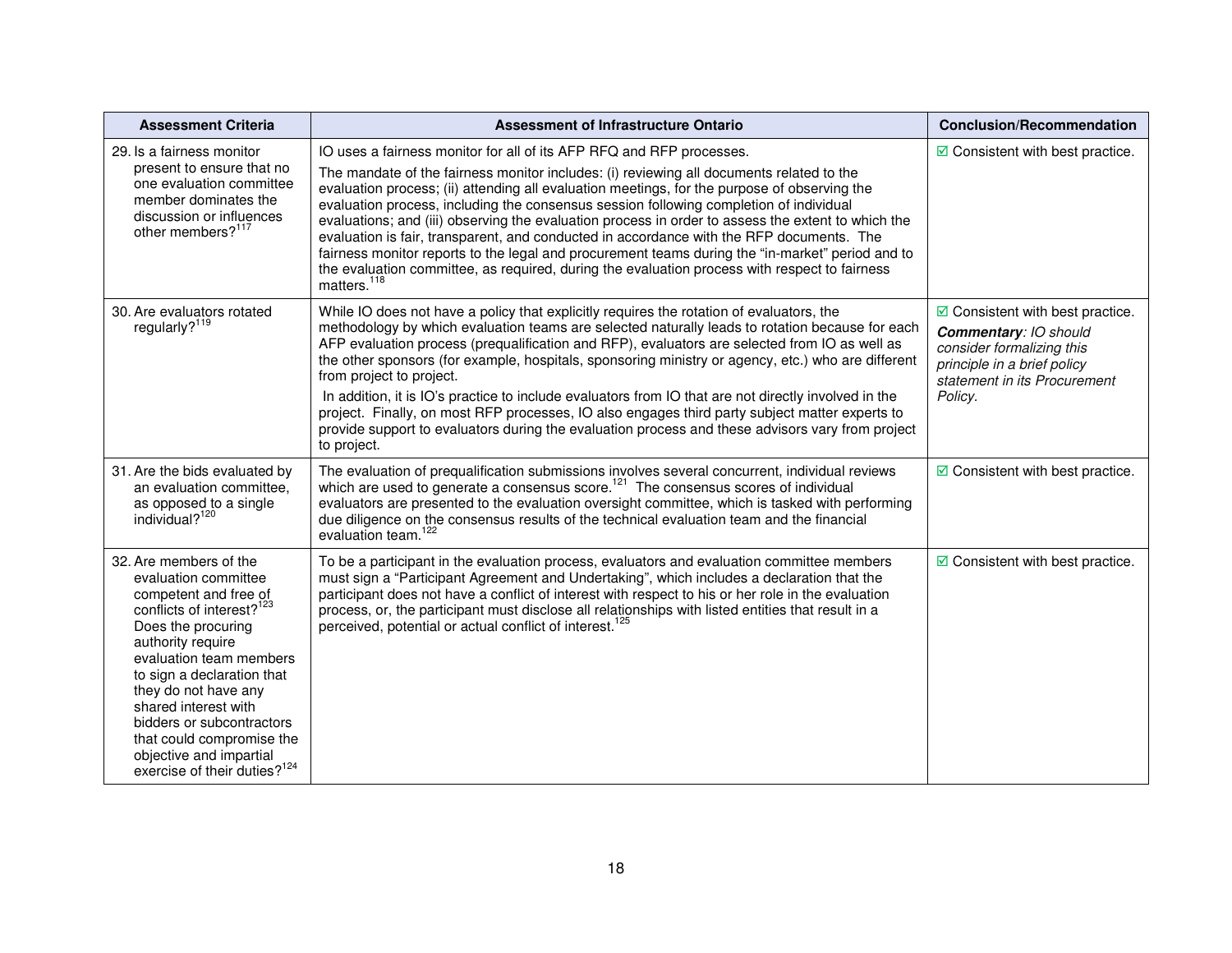| <b>Assessment Criteria</b>                                                                                               | Assessment of Infrastructure Ontario                                                                                                                                                                                                                                                                                                                                                                                                                                                                                                                                      | <b>Conclusion/Recommendation</b>                                                                                                    |
|--------------------------------------------------------------------------------------------------------------------------|---------------------------------------------------------------------------------------------------------------------------------------------------------------------------------------------------------------------------------------------------------------------------------------------------------------------------------------------------------------------------------------------------------------------------------------------------------------------------------------------------------------------------------------------------------------------------|-------------------------------------------------------------------------------------------------------------------------------------|
| 33. Are evaluators insulated<br>from political pressure or<br>interference? <sup>126</sup>                               | As a matter of practice, evaluation processes are conducted in confidence without the intrusion<br>of any individuals other than the evaluation teams and the evaluation committee, subject to<br>special circumstances when legal, financial or executive advice is sought. This principle is<br>strongly supported by Canadian procurement law that requires that evaluation processes be fair<br>and free from impact of political pressure.                                                                                                                           | $\boxdot$ Consistent with best practice.                                                                                            |
| 34. Are evaluation committee                                                                                             | While IO does not have a policy that explicitly requires the rotation of evaluation committee                                                                                                                                                                                                                                                                                                                                                                                                                                                                             | $\boxtimes$ Consistent with best practice.                                                                                          |
| members rotated<br>regularly? <sup>127</sup>                                                                             | members, the methodology by which the evaluation committee is selected naturally leads to<br>rotation because for each AFP evaluation process (prequalification and RFP), the evaluation<br>committee is selected from IO as well as the other sponsors (for example, hospitals, sponsoring<br>ministry or agency, etc.) who are different from project to project.                                                                                                                                                                                                       | <b>Commentary: IO should</b><br>consider formalizing this<br>principle in a brief policy<br>statement in its Procurement<br>Policy. |
| 35. Are multiple and/or<br>different staff involved in<br>different phases of the<br>procurement process? <sup>128</sup> | Yes. IO staff at different levels (and the other sponsor's staff at different levels) participate in the<br>process at various stages. For example, individual evaluators tend to be those with direct<br>involvement in the technical or financial management of the specific project, whereas the<br>evaluation committee tends to be representatives of IO senior management as well as senior<br>representatives of the sponsoring agencies. Lawyers at both the project level as well as the<br>management level participate, as do procurement staff at all levels. | $\boxdot$ Consistent with best practice.                                                                                            |
|                                                                                                                          | IO's integrated approach to the delivery of projects means that individuals from several branches<br>(for example, delivery, legal, procurement, finance, communications, budget and cost<br>management) are involved in an AFP procurement process.                                                                                                                                                                                                                                                                                                                      |                                                                                                                                     |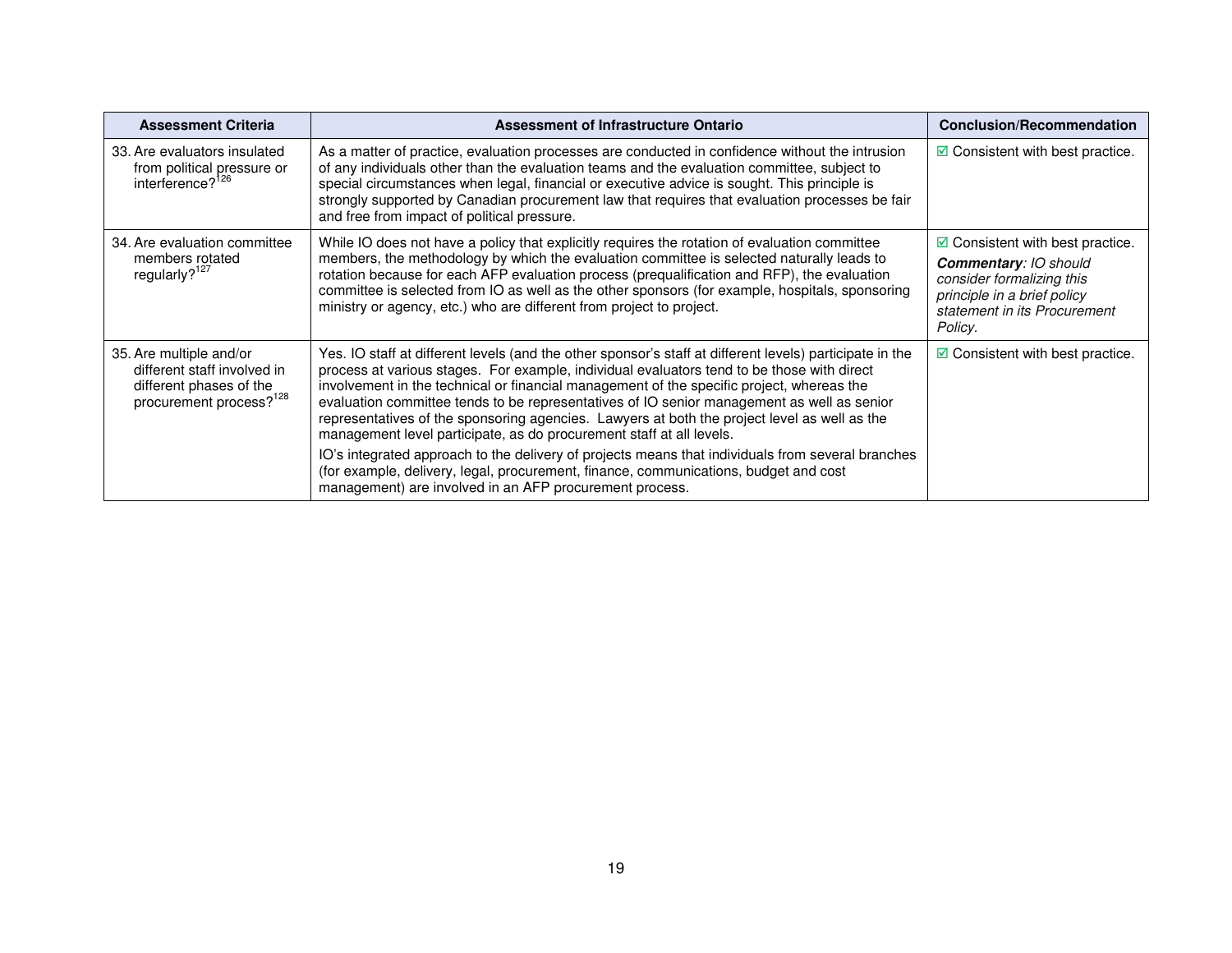| <b>Assessment Criteria</b>                                                                            | Assessment of Infrastructure Ontario                                                                                                                                                                                                                                                                                                                                                                                                                                                                              | <b>Conclusion/Recommendation</b>         |
|-------------------------------------------------------------------------------------------------------|-------------------------------------------------------------------------------------------------------------------------------------------------------------------------------------------------------------------------------------------------------------------------------------------------------------------------------------------------------------------------------------------------------------------------------------------------------------------------------------------------------------------|------------------------------------------|
| Avoidance of Conflict of Interest and Bias                                                            |                                                                                                                                                                                                                                                                                                                                                                                                                                                                                                                   |                                          |
| 36. Does the procuring<br>authority have a conflict of<br>interest code of<br>conduct? <sup>129</sup> | IO has a Code of Conduct as well as a Conflict of Interest and Confidentiality Policy which<br>establish rules with respect to conflicts of interest, and which apply to all employees and<br>appointees of IO. <sup>130</sup> Additionally, IO also has a Confidentiality and Conflict of Interest By-Law. <sup>131</sup><br>IO's employee contracts also include a code of conduct and individuals may be required to<br>reaffirm their compliance with the code of conduct on a periodic basis. <sup>132</sup> | $\boxdot$ Consistent with best practice. |
|                                                                                                       | The Code of Conduct requires, among things, that the employee not place his/her personal<br>interests in conflict with the best interests of IO and the Government of Ontario. The onus is put<br>on employees who believe that they may have a real, potential or perceived conflict of interest to<br>disclose it immediately. <sup>133</sup>                                                                                                                                                                   |                                          |
|                                                                                                       | The Code of Conduct imposes a continuing obligation on employees and appointees to declare<br>any material financial interest in or with those entities that do business with IO. Such<br>declarations are made to the Ethics Executive who, if an actual conflict of interest is found to<br>exist, will require the employee or appointee to divest him or herself of the financial interest.                                                                                                                   |                                          |
|                                                                                                       | The Conflict of Interest and Confidentiality Policy imposes specific financial disclosure<br>requirements on appointees and executive vice presidents of IO who routinely work on matters<br>that might involve the private sector and who have access to confidential information about the<br>matter obtained through their employment at IO. <sup>134</sup>                                                                                                                                                    |                                          |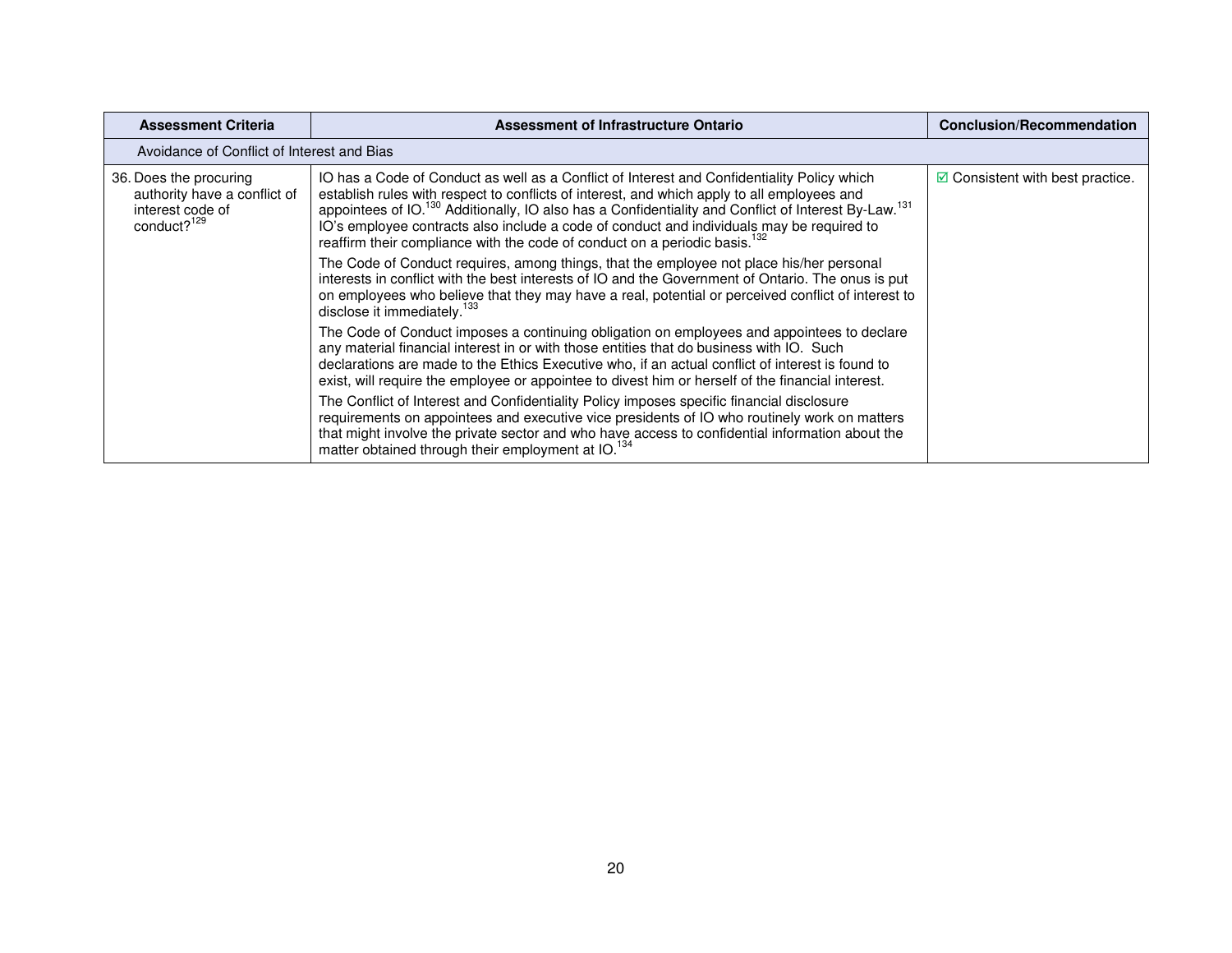| <b>Assessment Criteria</b>                                                                                                                                                          | Assessment of Infrastructure Ontario                                                                                                                                                                                                                                                                                                                                                                                                                                                                                                                                                                                                                                                                                                                                                                                                                                                                                                                                                                                                                                                                                                                                                                                                                                                                                                                                                                                                                                                                                                                                                                                                                                                                                                                                                                                                                                                                                                                                                                                                                     | <b>Conclusion/Recommendation</b>                                                                                                                                                                                                                                                                                                                                                                                                                                                         |
|-------------------------------------------------------------------------------------------------------------------------------------------------------------------------------------|----------------------------------------------------------------------------------------------------------------------------------------------------------------------------------------------------------------------------------------------------------------------------------------------------------------------------------------------------------------------------------------------------------------------------------------------------------------------------------------------------------------------------------------------------------------------------------------------------------------------------------------------------------------------------------------------------------------------------------------------------------------------------------------------------------------------------------------------------------------------------------------------------------------------------------------------------------------------------------------------------------------------------------------------------------------------------------------------------------------------------------------------------------------------------------------------------------------------------------------------------------------------------------------------------------------------------------------------------------------------------------------------------------------------------------------------------------------------------------------------------------------------------------------------------------------------------------------------------------------------------------------------------------------------------------------------------------------------------------------------------------------------------------------------------------------------------------------------------------------------------------------------------------------------------------------------------------------------------------------------------------------------------------------------------------|------------------------------------------------------------------------------------------------------------------------------------------------------------------------------------------------------------------------------------------------------------------------------------------------------------------------------------------------------------------------------------------------------------------------------------------------------------------------------------------|
| 37. Does the procuring<br>authority have a<br>mandatory periodic<br>disclosure of interests? <sup>135</sup>                                                                         | While the Ontario Ministry of Finance will report on the salaries of some senior IO employees (as<br>they do for all high paid government employees through the "sunshine list"), it is not IO's policy to<br>otherwise publicly disclose the financial interests of its employees.<br>The Code of Conduct requires, among things, that the employee not place his/her personal<br>interests in conflict with the best interests of IO and the Government of Ontario. The onus is put<br>on employees who believe that they may have a real, potential or perceived conflict of interest to<br>disclose it immediately. <sup>136</sup><br>The Code of Conduct imposes a continuing obligation on employees and appointees to declare<br>any material financial interest in or with those entities that do business with IO. Such<br>declarations are made to the ethics executive who, if an actual conflict of interest is found to<br>exist, will require the employee or appointee to divest him or herself of the financial interest.<br>In addition to each employee's general obligations pursuant to the Code of Conduct and the<br>Conflict of Interest and Confidentiality Policy, the template Evaluation Framework requires each<br>participant in the evaluation process to sign a "Participant Agreement and Undertaking" which<br>includes a statement that they do not (and their spouses, partners, and children do not) have any<br>interests, activities or relationships, financial or otherwise, with any of the entities or individuals<br>involved in the preparation of the proponents' proposals, a list of which is included as a schedule<br>to the Participant Agreement and Undertaking.<br>The Evaluation Framework further provides that a conflict review team is responsible for<br>ensuring that all participants in an evaluation process are clear of any disclosed conflicts of<br>interest and that any actual, potential or perceived conflicts of interest are adequately managed<br>or mitigated. <sup>138</sup> | $\boxdot$ Consistent with best practice.<br><b>Commentary: IO should</b><br>consider imposing similar<br>disclosure requirements on<br>employees of its co-sponsors<br>who participate in the project<br>procurement process. Any<br>agreement that IO signs with a<br>co-sponsor should include that<br>the co-sponsor disclose (i) its<br>own process for the disclosure<br>of financial interests of its staff,<br>and (ii) any conflict of interest<br>discovered by the co-sponsor. |
| 38. Does the procuring<br>authority implement and<br>provide training on its code<br>of conduct that commits<br>the authority to a strict<br>anti-corruption policy? <sup>139</sup> | Employees and appointees are required to complete training on compliance with the Code of<br>Conduct in the course of employment orientation. As part of IO's annual attestation program,<br>employees and appointees must complete an annual certification, attesting to familiarity with and<br>compliance with the Code of Conduct. <sup>140</sup><br>With respect to individual procurement processes, participants in the evaluation are required to<br>take part in participating training provided by the evaluation coordinator with respect to the<br>evaluation, which includes a review of the participant's confidentiality and conflict of interest<br>obligations and the corresponding statements each participant is required to agree to in the<br>"Participant Agreement and Undertaking". <sup>141</sup>                                                                                                                                                                                                                                                                                                                                                                                                                                                                                                                                                                                                                                                                                                                                                                                                                                                                                                                                                                                                                                                                                                                                                                                                                              | $\blacksquare$ Consistent with best practice.                                                                                                                                                                                                                                                                                                                                                                                                                                            |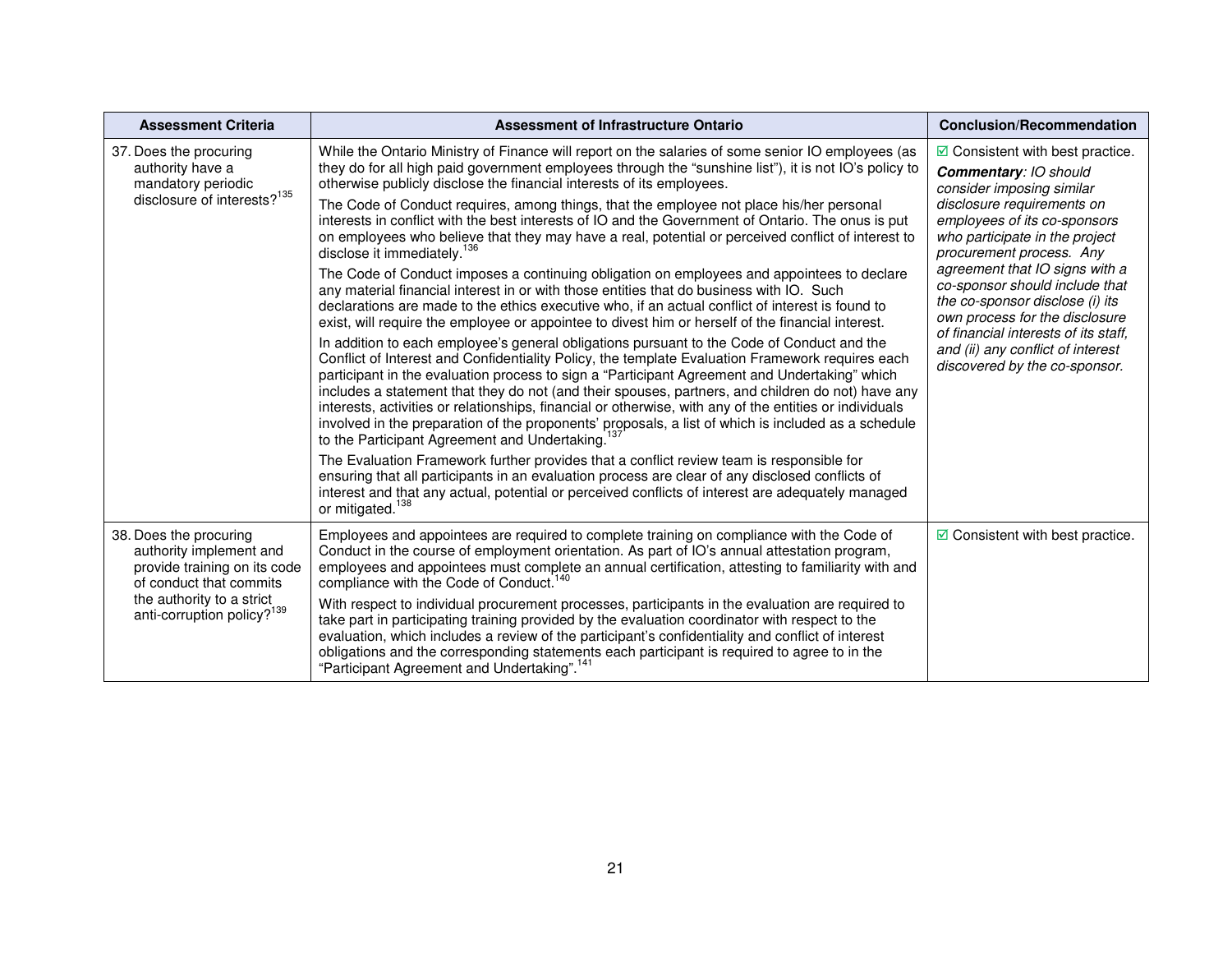| <b>Assessment Criteria</b>                                                                                                                                                                                                                                                                                                                                   | <b>Assessment of Infrastructure Ontario</b>                                                                                                                                                                                                                                                                                                                                                                                                                                                                                                                                                                                                                                                                                                                                                                                                                                                                                                                                                                                                         | <b>Conclusion/Recommendation</b>                                                                                                                                                                                                                                                                                                                                                                                                                                                  |
|--------------------------------------------------------------------------------------------------------------------------------------------------------------------------------------------------------------------------------------------------------------------------------------------------------------------------------------------------------------|-----------------------------------------------------------------------------------------------------------------------------------------------------------------------------------------------------------------------------------------------------------------------------------------------------------------------------------------------------------------------------------------------------------------------------------------------------------------------------------------------------------------------------------------------------------------------------------------------------------------------------------------------------------------------------------------------------------------------------------------------------------------------------------------------------------------------------------------------------------------------------------------------------------------------------------------------------------------------------------------------------------------------------------------------------|-----------------------------------------------------------------------------------------------------------------------------------------------------------------------------------------------------------------------------------------------------------------------------------------------------------------------------------------------------------------------------------------------------------------------------------------------------------------------------------|
| 39. Does the procuring<br>authority's code of conduct<br>prohibit officials from<br>accepting positions at<br>companies with which the<br>government did business,<br>to hold another position in<br>a different branch of<br>government, or to hold a<br>position in a statutory<br>organ of a private<br>entity? $142$                                     | Employees of IO must follow the conflict of interest rules for public servants and former public<br>servants set out in Regulation 381/07 under the Public Service of Ontario Act, 2006. <sup>143</sup> These<br>rules prohibit employees from certain activities including accepting gifts, disclosing confidential<br>information, or engaging in outside business activities that conflict with their public service<br>duties. <sup>144</sup><br>In particular, post-service restrictions include a restriction on "switching sides" in respect of a<br>particular proceeding or transaction for a period of 12 months after ceasing to be an employee at<br>IO, as well as a prohibition applicable to certain senior employees against accepting positions<br>with certain public entities or private entities with which the government did business for a 12<br>month period. <sup>145</sup><br>IO also has a process by which it identifies, on a project by project basis, persons who are<br>ineligible to participate on bidding teams. | $\boxdot$ Consistent with best practice.                                                                                                                                                                                                                                                                                                                                                                                                                                          |
| 40. Does the code of conduct<br>mandate disclosure of<br>personal interests,<br>including ownership in<br>private companies,<br>financial assets, the<br>amount and source of non-<br>government income, the<br>amount and source<br>income of close family<br>members and any outside<br>activities in which an<br>official has a leadership<br>role. $146$ | IO's Code of Conduct includes disclosure requirements whereby all employees and appointees<br>must disclose any material financial interest in or with those entities that do business with IO. <sup>147</sup><br>Employees and appointees are only required to disclose other information including ownership in<br>private companies, financial assets, non-governmental income and leadership roles to the extent<br>such condition constitutes a conflict of interest.<br>IO does require employees of its co-sponsors in AFP procurements to declare personal financial<br>interests if they are "participants" in the evaluation process. However, it does not receive a<br>broad disclosure from the employees of its co-sponsors.                                                                                                                                                                                                                                                                                                           | $\boxdot$ Consistent with best practice.<br>Commentary: IO should<br>consider imposing similar<br>disclosure requirements on<br>employees of its co-sponsors<br>who participate in the project<br>procurement process. Any<br>agreement that IO signs with a<br>co-sponsor should include that<br>the co-sponsor disclose (i) its<br>own process for the disclosure<br>of financial interests of its staff.<br>and (ii) any conflict of interest<br>discovered by the co-sponsor. |
| 41. Does the procuring<br>authority prohibit officials<br>from accepting hospitality<br>from all bidders or<br>proponents or prospective<br>bidders or proponents? <sup>148</sup>                                                                                                                                                                            | IO's Code of Conduct, Conflict of Interest and Confidentiality Policy and the IO Procurement<br>Policy each specify that an appointee or employee of IO must not accept a gift (defined as any<br>benefit over \$10) if a reasonable person might conclude that the gift could influence the<br>appointee or employee when performing his or her duties at IO. In particular, gifts may not be<br>accepted from entities who may do business, are seeking to do business or have had dealings<br>with IO or the Government of Ontario in the past, or who may provide services, are seeking to<br>provide services or are providing service to IO or the Government of Ontario.<br>However, employees and appointees are permitted to accept gifts of nominal value (under \$10) if<br>given as an expression, courtesy or hospitality if doing so is reasonable in the circumstances. <sup>149</sup>                                                                                                                                               | $\triangleright$ Consistent with best practice.                                                                                                                                                                                                                                                                                                                                                                                                                                   |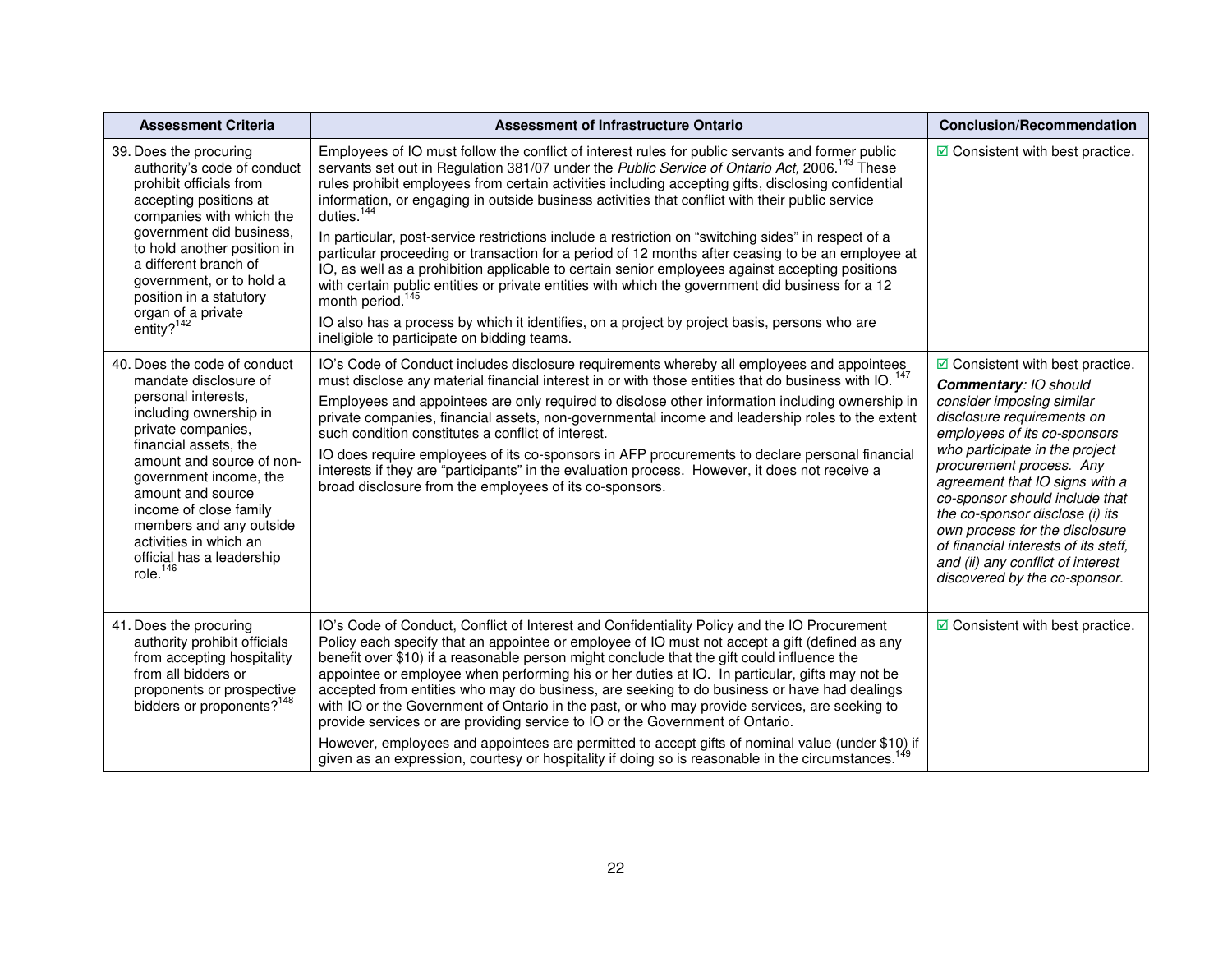| <b>Assessment Criteria</b>                                                                                                                               | <b>Assessment of Infrastructure Ontario</b>                                                                                                                                                                                                                                                                                                                                                                                                                                                                                                                                                                                                                                                                                                                                                                                                                                                                                                                                                                                                                                                                                                                                                                                                                                                                                                                                                                                                                                                                                                                                                                      | <b>Conclusion/Recommendation</b>         |
|----------------------------------------------------------------------------------------------------------------------------------------------------------|------------------------------------------------------------------------------------------------------------------------------------------------------------------------------------------------------------------------------------------------------------------------------------------------------------------------------------------------------------------------------------------------------------------------------------------------------------------------------------------------------------------------------------------------------------------------------------------------------------------------------------------------------------------------------------------------------------------------------------------------------------------------------------------------------------------------------------------------------------------------------------------------------------------------------------------------------------------------------------------------------------------------------------------------------------------------------------------------------------------------------------------------------------------------------------------------------------------------------------------------------------------------------------------------------------------------------------------------------------------------------------------------------------------------------------------------------------------------------------------------------------------------------------------------------------------------------------------------------------------|------------------------------------------|
| 42. Does the procuring<br>authority require bidders or<br>proponents to adopt codes<br>of conduct and to provide<br>integrity assurances? <sup>150</sup> | Proponents must also have internal policies and codes of conduct to participate in the<br>procurement process. The template RFP documents require submission of a certificate of officer<br>confirming that the proponent has internal policies establishing ethical standards for its bidding<br>practices which prohibit inappropriate bidding practices and unethical behaviour, and that the<br>proponent has internal processes and controls in place which monitor its bidding practices to<br>ensure compliance with such policies. <sup>151</sup> In addition, IO recently revised its template RFP<br>documents to provide that a proponent may be disqualified if the proponent, any proponent team<br>member, identified subcontractors or any directors, officers, employees or affiliates have<br>engaged in a prohibited act, or if any such parties are a restricted person. Prohibited acts<br>include offering gifts or other consideration as inducements, breaching or committing offences<br>under applicable law in respect of corrupt or fraudulent acts, and defrauding or attempting to<br>defraud IO. <sup>152</sup>                                                                                                                                                                                                                                                                                                                                                                                                                                                                    | $\boxdot$ Consistent with best practice. |
| 43. Are applicants required to<br>have anti-corruption codes<br>of conduct and policies in<br>place? <sup>153</sup>                                      | The template RFQ documents provide IO with the right to require any or all applicants provide<br>copies of their internal policies, processes and controls establishing ethical standards for its<br>bidding practices and evidence of compliance with such policies, processes and controls. <sup>154</sup> The<br>template RFQ and RFP documents both require the submission of an officer's certificate<br>certifying that the applicant company has internal policies establishing ethical standards for its<br>business practices and internal process and controls to monitor such practices. <sup>155</sup> Additionally,<br>IO now requires proponents provide it with a certificate of a third party accounting firm confirming<br>that the proponent has implemented adequate controls with respect to integrity and ethical<br>bidding practices.<br>Also, IO template RFQ, RFP and project agreements typically include protections to ensure that<br>certain types of restricted persons cannot participate in AFP projects. Restricted persons include<br>persons whose primary business is the illegal manufacture, sale, or distribution of narcotics,<br>arms, or who are involved in terrorism, and individuals who have been sentenced to prison for<br>any criminal offence or Provincial statute (other than Highway Traffic Act sentences). Inclusion of<br>a restricted person in a project is strictly prohibited throughout the project term, including through<br>any transfer of Project Co's ownership interest. Any breach of this term of the agreement is an<br>event of default. | $\boxdot$ Consistent with best practice. |
| Procurement Procedural Safeguards                                                                                                                        |                                                                                                                                                                                                                                                                                                                                                                                                                                                                                                                                                                                                                                                                                                                                                                                                                                                                                                                                                                                                                                                                                                                                                                                                                                                                                                                                                                                                                                                                                                                                                                                                                  |                                          |
| 44. Are tender security<br>requirements in the<br>procurement process<br>applicable to all<br>bidders? <sup>156</sup>                                    | Where proposal security requirements are included in an AFP procurement process, IO's<br>practice is to impose the same proposal security requirement on all proponents.                                                                                                                                                                                                                                                                                                                                                                                                                                                                                                                                                                                                                                                                                                                                                                                                                                                                                                                                                                                                                                                                                                                                                                                                                                                                                                                                                                                                                                         | $\boxdot$ Consistent with best practice. |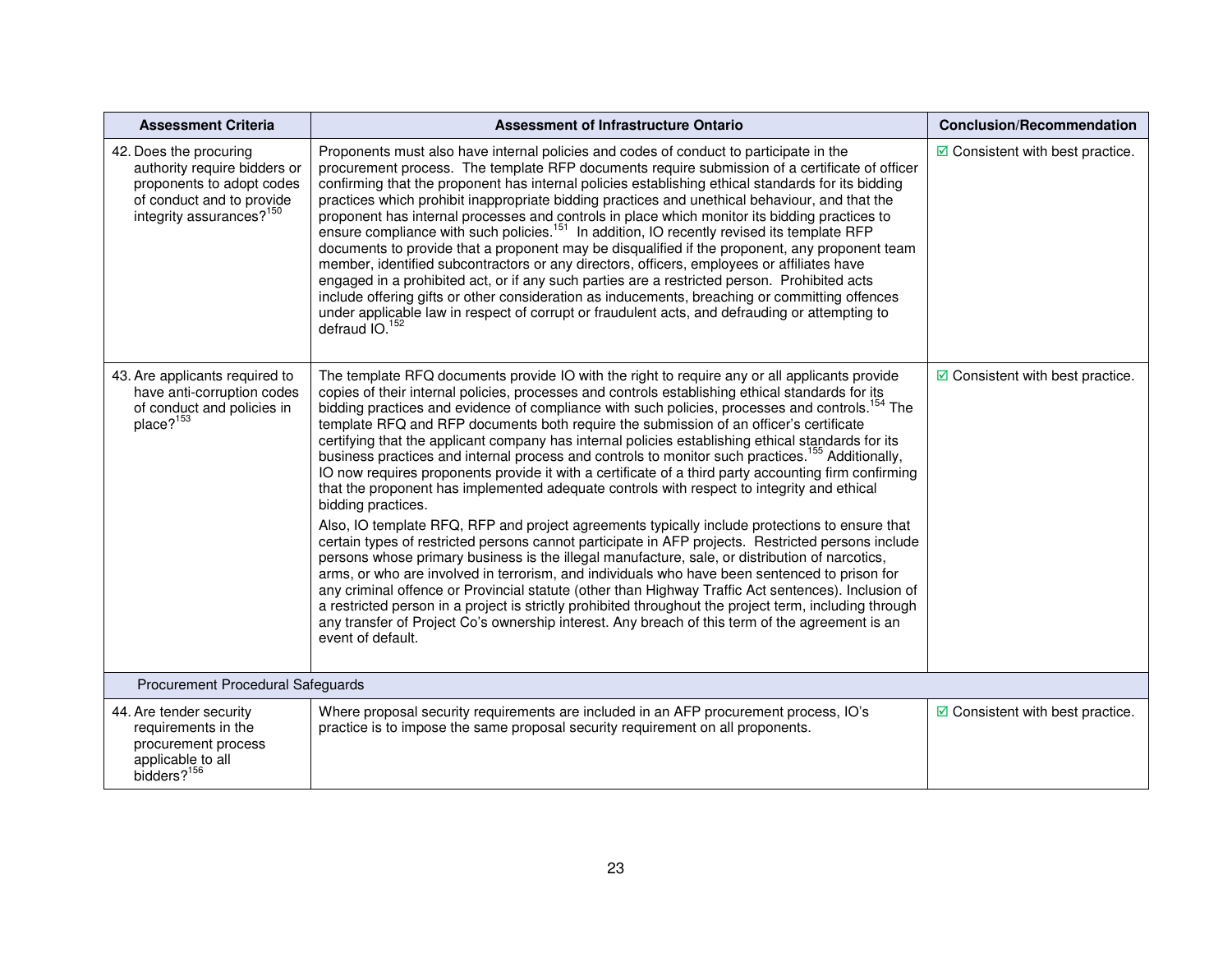| <b>Assessment Criteria</b>                                                                                                                                                         | <b>Assessment of Infrastructure Ontario</b>                                                                                                                                                                                                                                                                                                                                                                                                                                                                                                                                                                        | <b>Conclusion/Recommendation</b>           |
|------------------------------------------------------------------------------------------------------------------------------------------------------------------------------------|--------------------------------------------------------------------------------------------------------------------------------------------------------------------------------------------------------------------------------------------------------------------------------------------------------------------------------------------------------------------------------------------------------------------------------------------------------------------------------------------------------------------------------------------------------------------------------------------------------------------|--------------------------------------------|
| 45. Do the procurement<br>documents specify the<br>form, amount and other<br>principal terms of the<br>security? <sup>157</sup>                                                    | Where proposal security is required, IO's RFP documents specify the form of such proposal<br>security, amount and terms.                                                                                                                                                                                                                                                                                                                                                                                                                                                                                           | $\boxtimes$ Consistent with best practice. |
| 46. Are the details of the<br>permitted methods of<br>submission explicitly set<br>out and adhered to<br>strictly?                                                                 | The template RFQ and RFP documents specify that submissions must be couriered or submitted<br>by hand, and that submissions sent by facsimile, electronic mail, telex or other telegraphic<br>means will not be accepted. <sup>158</sup> The "Compliance and Disqualification Review Guideline" sets out<br>suggested responses to various examples of non-compliance situations in the RFQ and RFP<br>process, including failures to comply with instructions with respect to permitted methods of<br>submission. <sup>159</sup>                                                                                  | $\boxdot$ Consistent with best practice.   |
| 47. Are late bids rejected and<br>returned unopened? <sup>160</sup>                                                                                                                | While the IO Procurement Policy does not specify that late bids must be rejected, the template<br>RFQ documents state that IO must reject late bids without discretion. <sup>161</sup> Similarly, late<br>submissions are not accepted under the template RFP documents, and late bids are returned<br>unopened to the proponent. <sup>162</sup>                                                                                                                                                                                                                                                                   | $\boxtimes$ Consistent with best practice. |
| 48. Are time limits and<br>deadlines explicitly set out<br>in the documents and do<br>they take into<br>consideration the size and<br>complexity of the<br>project? <sup>163</sup> | The IO Procurement Policy mandates that sufficient time must be given to vendors to prepare<br>and submit bid responses. <sup>164</sup> Various deadlines and timeframes are revised on a project-by-<br>project basis taking into account the complexity of the project and the corresponding length of<br>the procurement process.<br>The template RFQ and RFP documents each set out the respective submission deadlines and<br>clearly state that submissions must be received by IO no later than the date and time set out in<br>the documents. <sup>165</sup>                                               | $\boxdot$ Consistent with best practice.   |
| 49. Are deadlines that appear<br>in the procurement<br>documents strictly<br>enforced and applicable to<br>all bidders? <sup>166</sup>                                             | While the IO Procurement Policy does not require late bids to be rejected, the template RFQ<br>documents state that IO must reject late bids without discretion. <sup>167</sup> Similarly, late submissions<br>are not accepted under the template RFP documents, and late bids are returned unopened to<br>the proponent. <sup>168</sup> Also, the Compliance and Disqualification Review Guidelines suggests that<br>late RFQ submissions and late RFP submissions be rejected. <sup>169</sup><br>IO has administrative procedures in place to ensure that all late submissions are recorded and<br>reported on. | $\boxtimes$ Consistent with best practice. |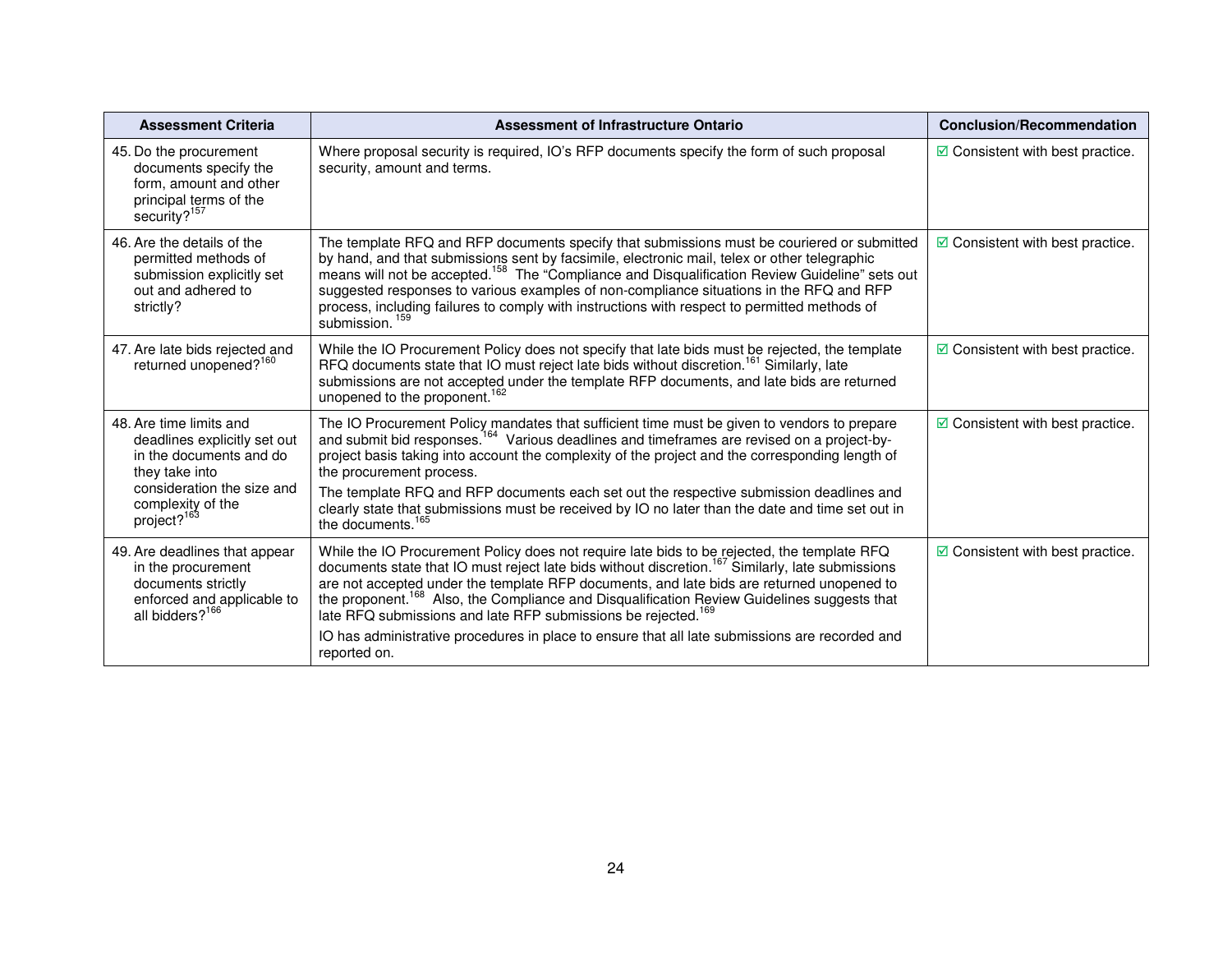| <b>Assessment Criteria</b>                                                                                            | <b>Assessment of Infrastructure Ontario</b>                                                                                                                                                                                                                                                                                                                                                                                                                                                                                                                                                                                                                                                                                                   | <b>Conclusion/Recommendation</b>         |
|-----------------------------------------------------------------------------------------------------------------------|-----------------------------------------------------------------------------------------------------------------------------------------------------------------------------------------------------------------------------------------------------------------------------------------------------------------------------------------------------------------------------------------------------------------------------------------------------------------------------------------------------------------------------------------------------------------------------------------------------------------------------------------------------------------------------------------------------------------------------------------------|------------------------------------------|
| <b>Whistleblower Protection</b>                                                                                       |                                                                                                                                                                                                                                                                                                                                                                                                                                                                                                                                                                                                                                                                                                                                               |                                          |
| 50. Does the whistleblower<br>policy provide protection<br>for whistleblowers? <sup>170</sup>                         | IO's "Disclosure of Wrongdoing and Procedures Policy" provides protection from reprisal for<br>employees and others who disclose wrongdoing and who are directly involved in an<br>investigation. Information with respect to reporting issues, violations or complaints is available<br>on IO's website. <sup>1/1</sup>                                                                                                                                                                                                                                                                                                                                                                                                                      | $\boxdot$ Consistent with best practice. |
|                                                                                                                       | Employees have a choice of reporting internally to their direct report (this can be done on an<br>anonymous basis) or to the Integrity Commissioner, an independent officer specially appointed<br>to, among other things, review and receive disclosures of wrongdoing related to members of<br>Ontario's public service. <sup>172</sup>                                                                                                                                                                                                                                                                                                                                                                                                     |                                          |
|                                                                                                                       | The policy states that no person who in good faith makes an allegation of wrongdoing will be<br>subject to any form of employer reprisal, including dismissal, suspension or any other type of<br>discipline. Where an employee believes that he or she has been retaliated against after bringing<br>forward a good faith allegation of wrongdoing, such employee may file a complaint with the<br>Ontario Labour Relations Board. <sup>173</sup>                                                                                                                                                                                                                                                                                            |                                          |
| <b>Fairness Monitors</b>                                                                                              |                                                                                                                                                                                                                                                                                                                                                                                                                                                                                                                                                                                                                                                                                                                                               |                                          |
| 51. Does the procuring<br>authority use independent<br>monitors to oversee the<br>procurement process? <sup>174</sup> | IO uses an independent third party fairness monitor retained by IO for all of its AFP RFQ and<br>RFP processes. The fairness monitor has oversight during the RFQ and RFP processes on all<br>communication with applicants and proponents, as applicable, including any meetings between<br>IO and applicants or proponents.                                                                                                                                                                                                                                                                                                                                                                                                                 | $\boxdot$ Consistent with best practice. |
|                                                                                                                       | With respect to evaluation, the fairness monitor reviews all documents related to the evaluation<br>process, attends all evaluation meetings, for the purpose of observing the evaluation process,<br>including the consensus session following completion of individual evaluations, observes the<br>evaluation process in order to assess the extent to which the evaluation is fair, transparent, and<br>conducted in accordance with the RFP documents. During the procurement process, the<br>fairness monitor also provides input to IO on fairness issues that may arise, for example, in<br>relation to conflicts of interest, replacement of proponent team members, breach of<br>confidentiality, disqualification or cancellation. |                                          |
|                                                                                                                       | The template RFQ Evaluation Framework and the template RFP Evaluation Framework both<br>provide that a fairness monitor verifies that the evaluation has been carried out in a fair, open<br>and transparent manner. <sup>175</sup> The fairness monitor submits a report to IO at the conclusion of the<br>RFQ process and the RFP process confirming that the respective processes have been<br>conducted fairly. The fairness monitor's letter is publicly disclosed.                                                                                                                                                                                                                                                                      |                                          |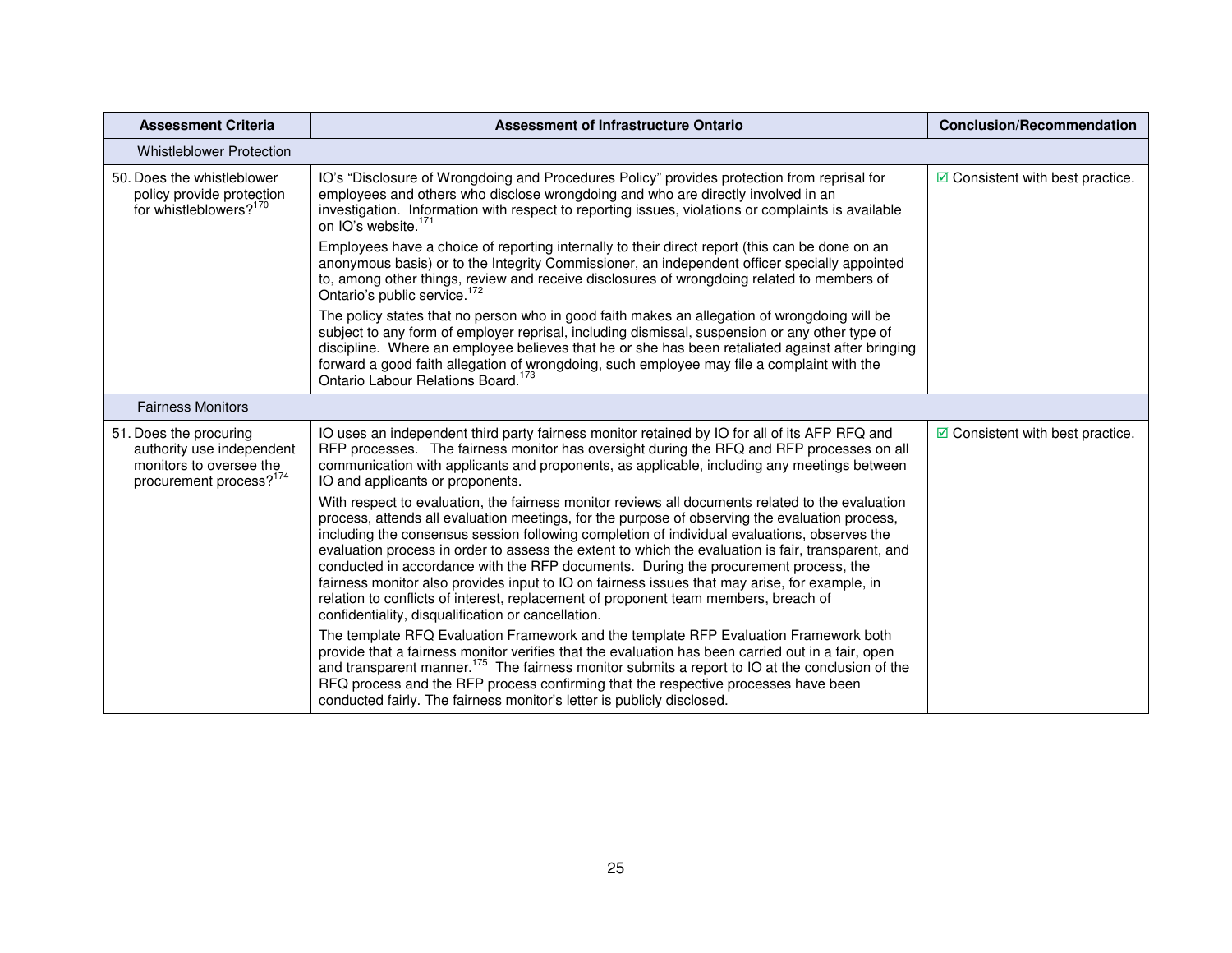| <b>Assessment Criteria</b>                                                                                                                                                                                                                                                                                                                                                                                                                                                                  | <b>Assessment of Infrastructure Ontario</b>                                                                                                                                                                                                                                                                                                                                                                                                                                                                                                                                                                                                                                                                                                                                                                                                                                                                                                                                                                                                                                                                                                                                                                                                    | <b>Conclusion/Recommendation</b>                                                                                                                  |
|---------------------------------------------------------------------------------------------------------------------------------------------------------------------------------------------------------------------------------------------------------------------------------------------------------------------------------------------------------------------------------------------------------------------------------------------------------------------------------------------|------------------------------------------------------------------------------------------------------------------------------------------------------------------------------------------------------------------------------------------------------------------------------------------------------------------------------------------------------------------------------------------------------------------------------------------------------------------------------------------------------------------------------------------------------------------------------------------------------------------------------------------------------------------------------------------------------------------------------------------------------------------------------------------------------------------------------------------------------------------------------------------------------------------------------------------------------------------------------------------------------------------------------------------------------------------------------------------------------------------------------------------------------------------------------------------------------------------------------------------------|---------------------------------------------------------------------------------------------------------------------------------------------------|
|                                                                                                                                                                                                                                                                                                                                                                                                                                                                                             | Cancellation of Procurement Process/Rejection of All Submissions                                                                                                                                                                                                                                                                                                                                                                                                                                                                                                                                                                                                                                                                                                                                                                                                                                                                                                                                                                                                                                                                                                                                                                               |                                                                                                                                                   |
| 52. Does the procuring<br>authority indicate in<br>advance the potential<br>reasons for cancelling the<br>procurement process<br>without awarding the<br>contract? $176$ Is the<br>procuring authority<br>restricted to rejecting all<br>bids in only the following<br>cases: (i) all bids are<br>substantially above the<br>budget, (ii) one bid is<br>received, (iii) two bids with<br>the same price are<br>received, or (iv) where<br>there is a lack of<br>competition? <sup>177</sup> | IO does specify that any bid that is legally non-compliant will be disqualified and it establishes its standard for "material deviations" that constitute a failure to comply. <sup>178</sup> This, however, is a<br>matter of procurement law in Canada and not a "discretionary disqualification".<br>The template RFP documents provide for special circumstances, such as the receipt of only one<br>compliant proposal, at which time IO may cancel the RFP and enter into negotiations with the<br>compliant proponent. <sup>179</sup> If no compliant proposals are received, IO may take a number of<br>actions, including entering into negotiations with any one of the proponents or carrying out a<br>process where proponents can correct material deviations without changing their commercial<br>and financing sections. <sup>180</sup><br>The exercise of discretion to cancel the RFP process is subject Canadian procurement law<br>which imposes an obligation to exercise a cancellation right only in good faith which will limit IO's<br>ability to cancel the RFP process.                                                                                                                                              | $\boxdot$ Consistent with best practice.<br><b>Commentary: Restrictions on</b><br>rejecting all bids are a matter of<br>Canadian procurement law. |
| Awarding to the Highest Ranked Bidder                                                                                                                                                                                                                                                                                                                                                                                                                                                       |                                                                                                                                                                                                                                                                                                                                                                                                                                                                                                                                                                                                                                                                                                                                                                                                                                                                                                                                                                                                                                                                                                                                                                                                                                                |                                                                                                                                                   |
| 53. Is the procuring authority's<br>award decision publicized<br>quickly? <sup>181</sup>                                                                                                                                                                                                                                                                                                                                                                                                    | Under IO's disclosure policy, the winning consortium team/vendor is disclosed without any<br>prescribed delay following execution of the applicable agreement. <sup>182</sup><br>In the case of an RFQ, the pre-qualified parties are typically notified following completion of the<br>evaluation process, in accordance with the IO Notification Process Guideline. <sup>183</sup> For an RFP, the<br>winning consortium is announced following financial close.                                                                                                                                                                                                                                                                                                                                                                                                                                                                                                                                                                                                                                                                                                                                                                             | $\boxdot$ Consistent with best practice.                                                                                                          |
| 54. Are the unsuccessful<br>bidders notified with an<br>offer to explain why their<br>bid was not accepted? <sup>184</sup>                                                                                                                                                                                                                                                                                                                                                                  | The template RFQ and RFP documents both provide that any applicant or proponent that has<br>not been approved to proceed or that is unsuccessful may request a debriefing from IO. <sup>185</sup><br>According to the IO Procurement Policy, the purpose of the debriefing session is to give IO an<br>opportunity to communicate with unsuccessful vendors and to provide them with an explanation<br>of why they were not successful with their submission. <sup>186</sup> The Debriefing Guideline indicates that<br>generally debriefings should take place after financial close unless IO determines that they<br>should be sooner. <sup>18</sup><br>IO's standard approach to debriefing also indicates that the intention of the debriefing is to<br>provide feedback on the specific unsuccessful submission or proposal and to educate the<br>applicant/proponent, educate the market/industry and explain how the applicant/proponent could<br>have improved its submission. Debriefing sessions are not intended to be a forum for the<br>applicant/proponent to provide supplemental information, debate the evaluation criteria or for the<br>applicant/proponent to attempt to influence the evaluation process. <sup>188</sup> | $\boxdot$ Consistent with best practice.                                                                                                          |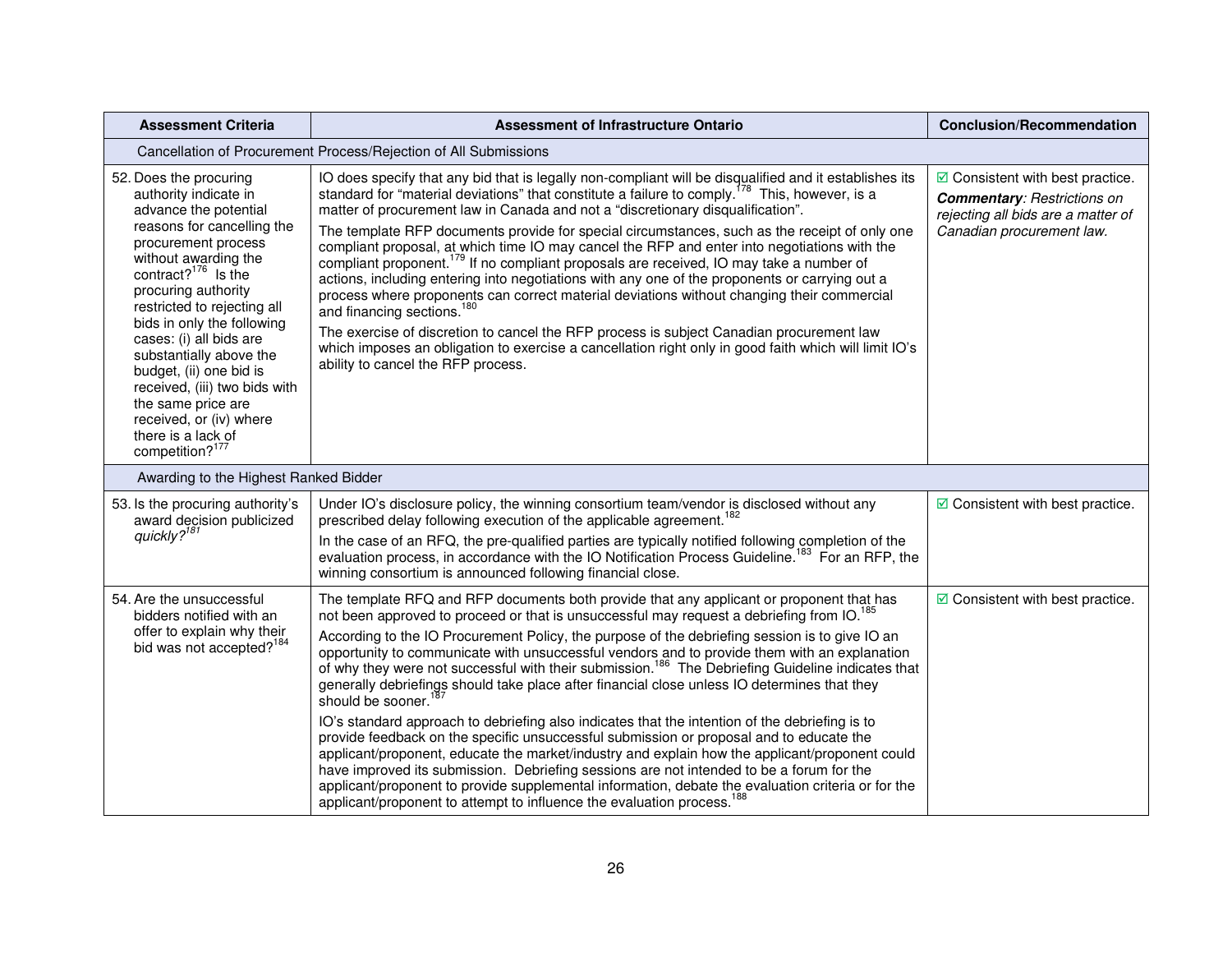| <b>Assessment Criteria</b>                                                                                                                                                                                                                                                 | <b>Assessment of Infrastructure Ontario</b>                                                                                                                                                                                                                                                                                                                                                                                                                                                                                                                                                                                                                                                                                                                                                                                                                                                                                                                                                                                                                                                                                                                                                                                                                                                                                                                                                                                                                                                                                                                                                                                                                                                                                                                                                                                                                                                                         | <b>Conclusion/Recommendation</b>                |
|----------------------------------------------------------------------------------------------------------------------------------------------------------------------------------------------------------------------------------------------------------------------------|---------------------------------------------------------------------------------------------------------------------------------------------------------------------------------------------------------------------------------------------------------------------------------------------------------------------------------------------------------------------------------------------------------------------------------------------------------------------------------------------------------------------------------------------------------------------------------------------------------------------------------------------------------------------------------------------------------------------------------------------------------------------------------------------------------------------------------------------------------------------------------------------------------------------------------------------------------------------------------------------------------------------------------------------------------------------------------------------------------------------------------------------------------------------------------------------------------------------------------------------------------------------------------------------------------------------------------------------------------------------------------------------------------------------------------------------------------------------------------------------------------------------------------------------------------------------------------------------------------------------------------------------------------------------------------------------------------------------------------------------------------------------------------------------------------------------------------------------------------------------------------------------------------------------|-------------------------------------------------|
| 55. Is there a standstill period<br>between announcing the<br>winner and signing the<br>contract (15 days)? <sup>189</sup>                                                                                                                                                 | Given the complex process of commercial and financial close in AFP procurement, this approach<br>is not appropriate.                                                                                                                                                                                                                                                                                                                                                                                                                                                                                                                                                                                                                                                                                                                                                                                                                                                                                                                                                                                                                                                                                                                                                                                                                                                                                                                                                                                                                                                                                                                                                                                                                                                                                                                                                                                                | Not Applicable.                                 |
|                                                                                                                                                                                                                                                                            | Negotiations and Change Orders - Signing the Contract as Bid                                                                                                                                                                                                                                                                                                                                                                                                                                                                                                                                                                                                                                                                                                                                                                                                                                                                                                                                                                                                                                                                                                                                                                                                                                                                                                                                                                                                                                                                                                                                                                                                                                                                                                                                                                                                                                                        |                                                 |
| 56. Does the procuring<br>authority confirm that the<br>final contract conforms to<br>the requirements in the<br>procurement<br>documents? <sup>190</sup>                                                                                                                  | According to IO's negotiations guidelines, the substance of the negotiations cannot result in a<br>modification in the scope of the project to the extent that a fundamentally different scope is<br>created, and further, the substance of the negotiations cannot result in a change in the price or<br>scope of the project such that if the change had been applied equally to other proponents, a different ranking of proponents would have followed. <sup>191</sup> In some procurement processes, IO has<br>adopted an approach to fairly "re-scope" a project in the event that all bids exceed a disclosed<br>affordability threshold.                                                                                                                                                                                                                                                                                                                                                                                                                                                                                                                                                                                                                                                                                                                                                                                                                                                                                                                                                                                                                                                                                                                                                                                                                                                                    | $\boxdot$ Consistent with best practice.        |
|                                                                                                                                                                                                                                                                            | Furthermore, in accordance with Canadian procurement law, IO in its RFP process is only<br>permitted to undertake limited negotiation provided such negotiations are contemplated in the<br>procurement documents and do not result in a "material change" to the terms and conditions of<br>the contract.                                                                                                                                                                                                                                                                                                                                                                                                                                                                                                                                                                                                                                                                                                                                                                                                                                                                                                                                                                                                                                                                                                                                                                                                                                                                                                                                                                                                                                                                                                                                                                                                          |                                                 |
| 57. Does the procuring<br>authority have a system<br>that monitors change<br>orders/variations that<br>affect the price beyond a<br>cumulative threshold? <sup>192</sup><br>Are change<br>orders/variations<br>monitored and approved at<br>a senior level? <sup>193</sup> | The standard governance and project controls for IO construction projects are structured to<br>provide controls on the project works, to manage risks and to ensure a successful project<br>outcome.<br>In the past, IO instituted various oversight measures, including: review and approval of all<br>variations by an IO claims committee and cost consultant review of all variation pricing. <sup>1</sup><br>On a typical project, IO attempts to ensure a clear project governance structure by setting out<br>clear roles and responsibilities for the project sponsor and IO during implementation of the<br>project with respect to oversight and approval of change orders/variations. On typical IO projects<br>change orders/variations are classified into two categories (non-discretionary changes and<br>discretionary changes). Non-discretionary changes are changes that are directly tied to the<br>project's approved scope of work but were unforeseeable based on the background data and<br>due diligence. These are eligible for funding under the "Post Contract Contingency" (PCC)<br>included in the project budget. On typical IO projects, non-discretionary changes with a potential<br>cost greater than \$75,000 require IO review and approval before proceeding. Discretionary<br>changes are scope changes requested by the project sponsor but not eligible for funding under<br>the PCC included in the project budget. On some IO projects, depending on the project sponsor,<br>there are formal approval processes in place to approve discretionary changes initiated by the<br>project sponsor. <sup>19</sup><br>Finally, the various governance agreements that are signed between IO and its co-sponsors<br>have governance requirements intended to manage variations (see, for example, the Project<br>Implementation Plan, Charter and Memorandum of Understanding) | $\triangleright$ Consistent with best practice. |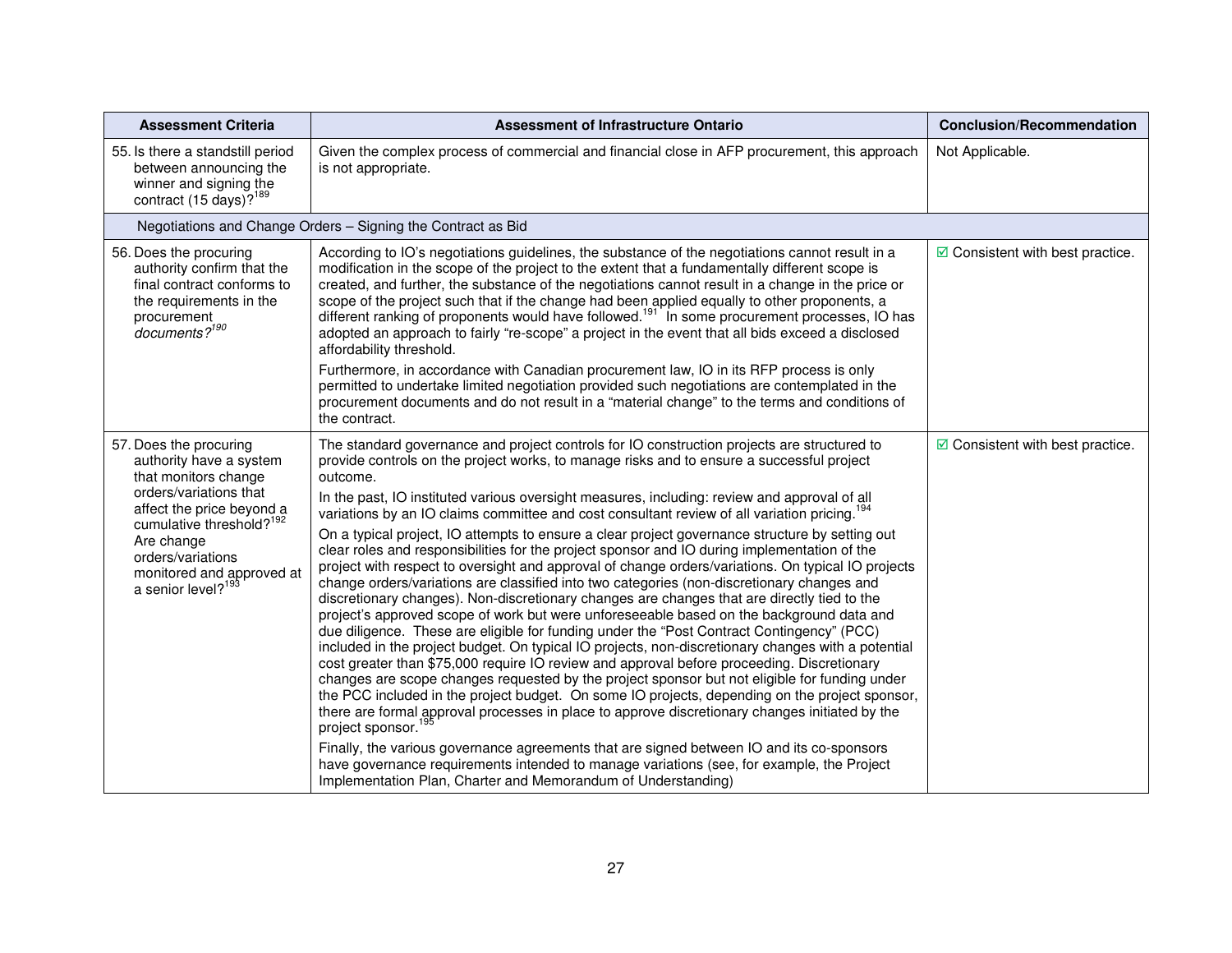| <b>Assessment Criteria</b>                                                                                                          | <b>Assessment of Infrastructure Ontario</b>                                                                                                                                                                                                                                                                                                                                                                                                                                                                                                                                                                                                                                                                                                                                                                                                                                                                                                                                                                                                                                                                                                                                                                                                                                                                                                                                                                                                                                                                                                                                                                                                                                 | <b>Conclusion/Recommendation</b>         |
|-------------------------------------------------------------------------------------------------------------------------------------|-----------------------------------------------------------------------------------------------------------------------------------------------------------------------------------------------------------------------------------------------------------------------------------------------------------------------------------------------------------------------------------------------------------------------------------------------------------------------------------------------------------------------------------------------------------------------------------------------------------------------------------------------------------------------------------------------------------------------------------------------------------------------------------------------------------------------------------------------------------------------------------------------------------------------------------------------------------------------------------------------------------------------------------------------------------------------------------------------------------------------------------------------------------------------------------------------------------------------------------------------------------------------------------------------------------------------------------------------------------------------------------------------------------------------------------------------------------------------------------------------------------------------------------------------------------------------------------------------------------------------------------------------------------------------------|------------------------------------------|
| 58. Does the procuring<br>authority monitor the<br>volume of change<br>orders/variations? <sup>196</sup>                            | On typical IO projects, non-discretionary changes with a potential cost greater than \$75,000<br>require IO review and approval before proceeding. <sup>197</sup> In addition, there may also be<br>requirements for further approvals based on the aggregate value of the variations. On some<br>projects, there may also be a threshold based on the aggregate costs of the variation<br>enquiries. <sup>198</sup>                                                                                                                                                                                                                                                                                                                                                                                                                                                                                                                                                                                                                                                                                                                                                                                                                                                                                                                                                                                                                                                                                                                                                                                                                                                        | $\boxdot$ Consistent with best practice. |
| 59. Does the procuring<br>authority have a system to<br>ensure ongoing<br>compliance with the<br>specifications in the<br>contract? | IO has systems to monitor project implementation. On a typical project, this is done through (i)<br>having a clear governance structure, roles and responsibilities, (ii) having strong project controls<br>in place, and (iii) having an ongoing strong role and involvement of an independent certifier.<br>Specifically, IO's template project agreements require the establishment of a "works committee"<br>whose membership includes representatives appointed by IO and Project Co. This committee is<br>responsible for receiving and reviewing all matters related to the works under the contract. IO<br>also requires various quality management systems, and plans and reserves itself the right to<br>perform periodic monitoring, spot checks and auditing of these quality measures. IO's template<br>project agreements also provide for certain reporting requirements and a detailed design<br>development process that includes submittal reviews by the planning design and compliance<br>team to ensure that the developing design by Project Co continues to meet the project<br>requirements.<br>On IO projects, an independent certifier is retained to monitor and inspect the work. The<br>independent certifier is responsible for certifying substantial completion and providing a list of<br>minor deficiencies. The responsibilities of the independent certifier include conducting<br>inspections of the work as necessary to be satisfied that the works are proceeding in accordance<br>with the requirements of the project agreement.<br>On some IO projects, there are requirements for the use of certain on-line project management | $\boxdot$ Consistent with best practice. |
|                                                                                                                                     | software. This software acts as a repository for project documents (including important<br>submittals and reports). The software also includes workflow processes for submittals, change<br>management (variations) and cash allowance disbursements. The software also provides daily<br>notifications of new activities on the system. <sup>199</sup>                                                                                                                                                                                                                                                                                                                                                                                                                                                                                                                                                                                                                                                                                                                                                                                                                                                                                                                                                                                                                                                                                                                                                                                                                                                                                                                     |                                          |
|                                                                                                                                     | On typical IO projects, variations are tracked monthly to monitor the volume of variations. Also<br>there is a process of regular internal project reporting including the AFP construction committee,<br>AFP continuing improvement committee, and AFP steering committee.                                                                                                                                                                                                                                                                                                                                                                                                                                                                                                                                                                                                                                                                                                                                                                                                                                                                                                                                                                                                                                                                                                                                                                                                                                                                                                                                                                                                 |                                          |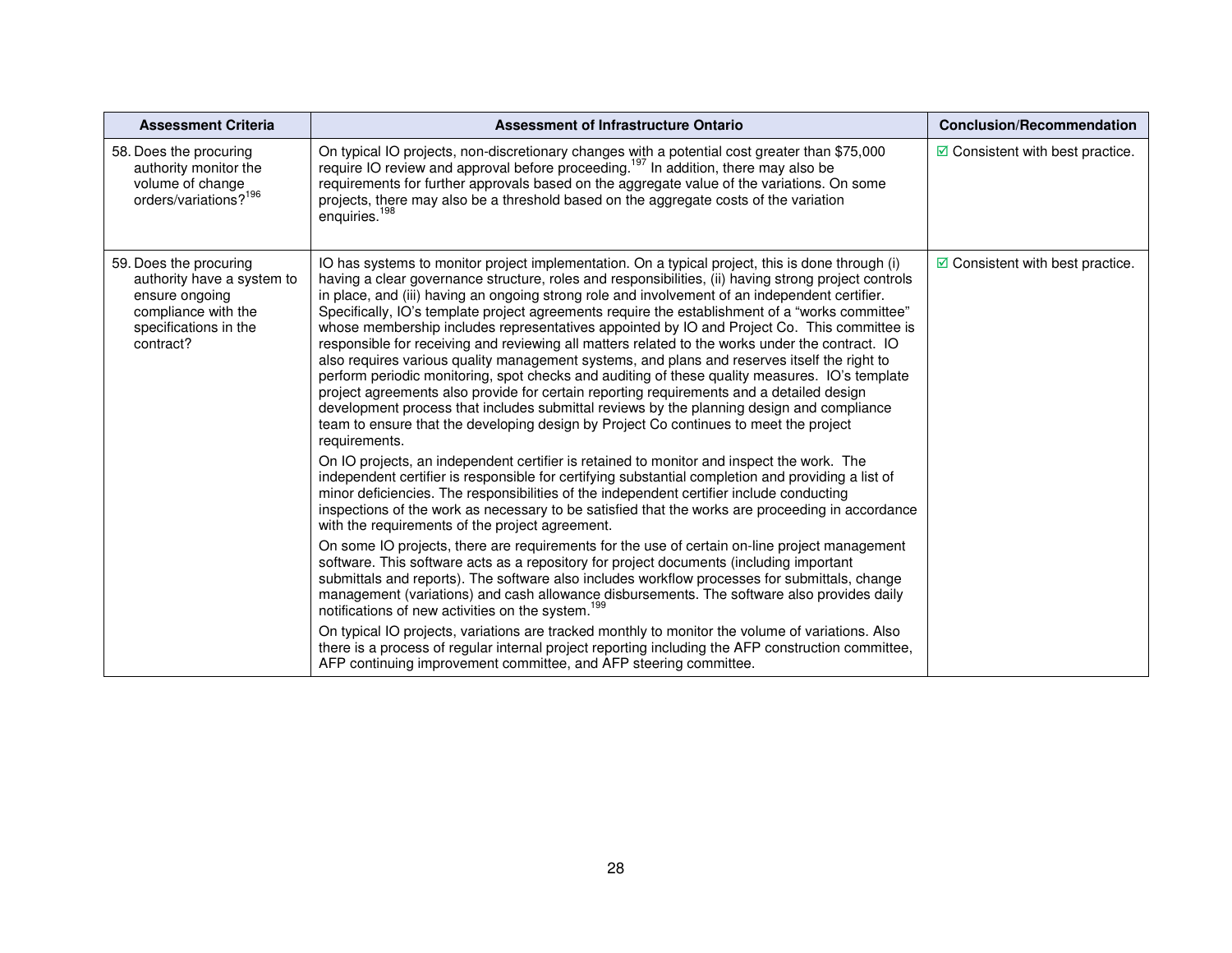| <b>Assessment Criteria</b>                                                                                                                                 | <b>Assessment of Infrastructure Ontario</b>                                                                                                                                                                                                                                                                                                                                                                                                                                                                                                                                                                                                                                                                                                                                                                                                                                                                                                                                                                                                                                                                                               | <b>Conclusion/Recommendation</b>                            |
|------------------------------------------------------------------------------------------------------------------------------------------------------------|-------------------------------------------------------------------------------------------------------------------------------------------------------------------------------------------------------------------------------------------------------------------------------------------------------------------------------------------------------------------------------------------------------------------------------------------------------------------------------------------------------------------------------------------------------------------------------------------------------------------------------------------------------------------------------------------------------------------------------------------------------------------------------------------------------------------------------------------------------------------------------------------------------------------------------------------------------------------------------------------------------------------------------------------------------------------------------------------------------------------------------------------|-------------------------------------------------------------|
| Opportunity to Resolve Complaints and Remedies                                                                                                             |                                                                                                                                                                                                                                                                                                                                                                                                                                                                                                                                                                                                                                                                                                                                                                                                                                                                                                                                                                                                                                                                                                                                           |                                                             |
| 60. Does the procurement<br>process have an<br>independent complaint<br>mechanism to appeal<br>decisions at any time<br>during the process? <sup>200</sup> | The IO Procurement Policy provides a complaint process. Vendors who wish to make a<br>complaint are to contact IO's corporate secretary who will act in a consistent, fair, impartial and<br>timely manner. <sup>201</sup><br>IO uses a fairness monitor for all of its AFP RFQ and RFP processes. The mandate of the<br>fairness monitor includes: (i) reviewing all documents related to the evaluation process; (ii)<br>attending all evaluation meetings for the purpose of observing the evaluation process, including<br>the consensus session following completion of individual evaluations; and (iii) observing the<br>evaluation process in order to assess the extent to which the evaluation is fair, transparent, and<br>conducted in accordance with the RFP documents. The fairness monitor reports to the<br>evaluation committee as required during the evaluation process with respect to fairness matters.<br>Applicants in an RFQ process or proponents in an RFP process are provided with contact<br>information for the fairness monitor and may raise fairness concerns or complaints to the<br>fairness monitor. | $\boxdot$ Consistent with best practice.                    |
| Transparency                                                                                                                                               |                                                                                                                                                                                                                                                                                                                                                                                                                                                                                                                                                                                                                                                                                                                                                                                                                                                                                                                                                                                                                                                                                                                                           |                                                             |
| <b>Publication and Consultation</b>                                                                                                                        |                                                                                                                                                                                                                                                                                                                                                                                                                                                                                                                                                                                                                                                                                                                                                                                                                                                                                                                                                                                                                                                                                                                                           |                                                             |
| 61. Does the procuring<br>authority disseminate<br>information relating to the<br>procurement process<br>widely? <sup>203</sup>                            | IO's Procurement Policy states that the goal of IO's disclosure policy is to provide as much<br>information as possible to the public, while ensure the protection of commercially sensitive<br>information, in order to ensure that private sector entities will continue to participate in IO's<br>procurement processes. <sup>204</sup> IO publishes RFQs for project applicants, RFPs for project<br>proponents, the final project agreement (three to six months post financial close to remove<br>commercially sensitive information) and publicly discloses the total project cost, the winning<br>consortium/vendor, and its value for money reports. It does not disclose the drafts of the project<br>agreement attached to the RFP or contracts for goods, consulting services and non-consulting<br>services excluding construction services except to the extent they are posted on electronic<br>tendering systems. <sup>205</sup>                                                                                                                                                                                          | $\boxdot$ Consistent with best practice<br>(as applicable). |
| 62. Does the procuring<br>authority disseminate<br>information through a web<br>portal? <sup>206</sup>                                                     | Under the IO Procurement Policy, communications with vendors are to be made through easily<br>accessible methods. The RFQ for a project is typically posted on MERX. <sup>207</sup> For the RFP, an<br>internet based platform (a data room) is used to provide the RFP documents, addenda and background information to prequalified parties. <sup>208</sup> This service may be used to circulate<br>questions or requests for clarification to all prospective applicants. <sup>209</sup><br>IO maintains an up to date list of past, current and upcoming projects on its website. Redacted<br>RFP and project agreement documents, news releases and other information concerning the<br>status and the achievement of key milestones of each project including the commencement and<br>completion of construction are also available through this website.                                                                                                                                                                                                                                                                          | $\boxdot$ Consistent with best practice.                    |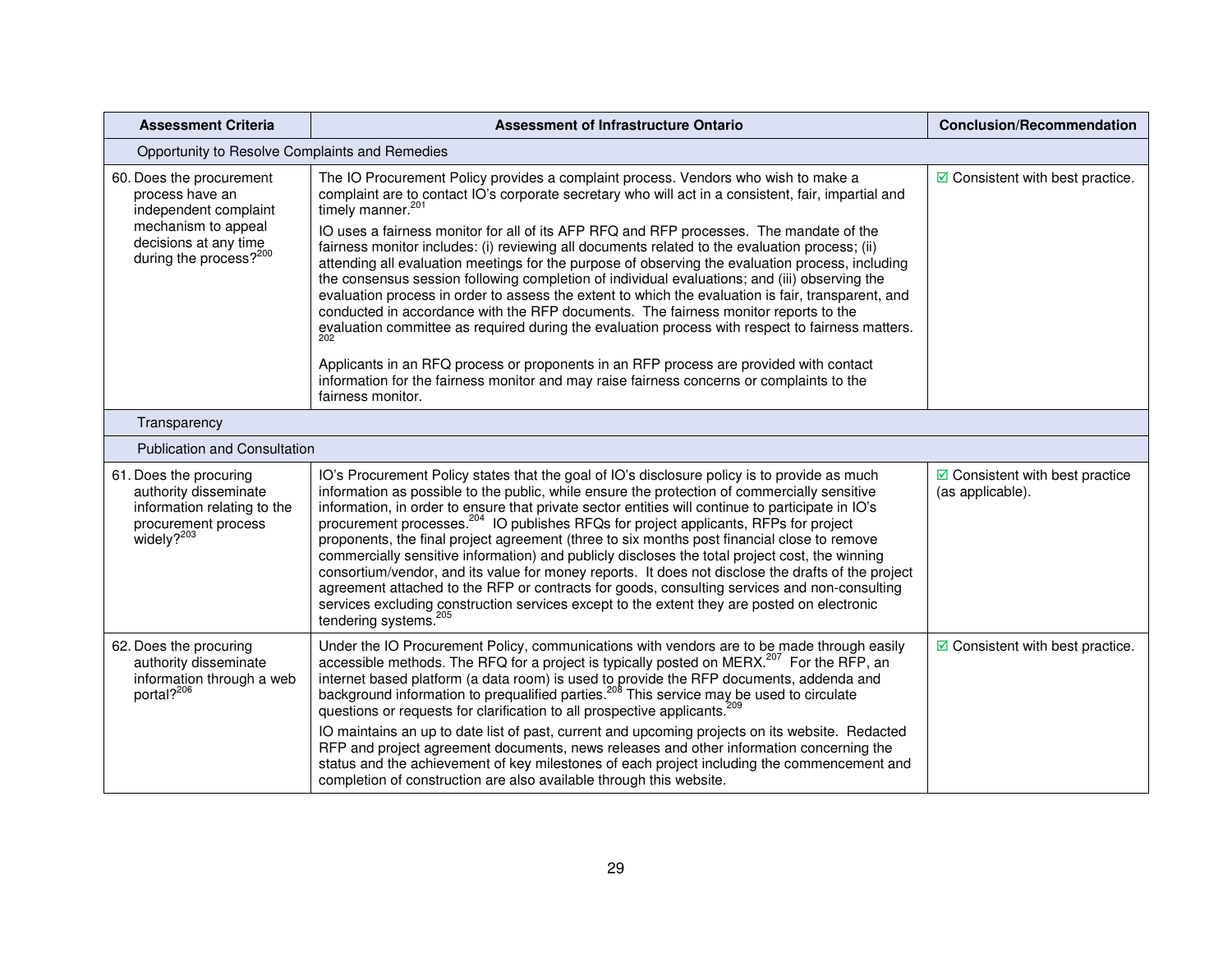| <b>Assessment Criteria</b>                                                                                                                                                                                                                                                                                                                                                                                                                            | <b>Assessment of Infrastructure Ontario</b>                                                                                                                                                                                                                                                                                                                                                                                                                                                                                                                                                                                                                                                                                                                                                                                                                                                                                                                                                                                                                                                                                                                                                                                                                                                                                  | <b>Conclusion/Recommendation</b>         |
|-------------------------------------------------------------------------------------------------------------------------------------------------------------------------------------------------------------------------------------------------------------------------------------------------------------------------------------------------------------------------------------------------------------------------------------------------------|------------------------------------------------------------------------------------------------------------------------------------------------------------------------------------------------------------------------------------------------------------------------------------------------------------------------------------------------------------------------------------------------------------------------------------------------------------------------------------------------------------------------------------------------------------------------------------------------------------------------------------------------------------------------------------------------------------------------------------------------------------------------------------------------------------------------------------------------------------------------------------------------------------------------------------------------------------------------------------------------------------------------------------------------------------------------------------------------------------------------------------------------------------------------------------------------------------------------------------------------------------------------------------------------------------------------------|------------------------------------------|
| 63. Does the procuring<br>authority publish project<br>and procurement<br>information fairly and<br>openly to all bidders or<br>proponents? Does such<br>information include<br>detailed project<br>information, detailed<br>descriptions of the<br>procurement approach,<br>submission requirements,<br>selection criteria, key<br>elements of the evaluation<br>process, contractual<br>obligations and technical<br>specifications? <sup>210</sup> | Requests for Qualification documents are posted to electronic tendering systems that provide<br>vendors with access to information related to open competitive procurements. Requests for<br>Proposals are disclosed on IO's website concurrently with their release to qualified<br>proponents. <sup>211</sup><br>The template RFQ and RFP documents each contain detailed project information and key<br>provisions related to the procurement including the evaluation criteria that will be used in<br>prequalifying entities and selecting a successful applicant/proponent, contact person, the<br>submission deadline and other key dates, and other important information.<br>The template RFP documents attach the draft project agreement, including the project's<br>technical specifications.<br>IO publishes the final project agreement (three to six months post financial close to redact<br>commercially sensitive information) and publicly discloses the total project cost, the winning<br>consortium/vendor, and its value for money reports.<br>See also Assessment Criteria 10 and 20.                                                                                                                                                                                                                | $\boxdot$ Consistent with best practice. |
| 64. Does the procuring<br>authority's procurement<br>policy require the<br>publication of advance<br>notice of an intention to<br>procure a project?                                                                                                                                                                                                                                                                                                  | Under the IO Procurement Policy, communications with vendors are to be made through easily<br>accessible methods. An electronic tendering system and/or publishing notices in one or more<br>newspapers that are easily accessible to the market are required by the policy to be used. <sup>212</sup><br>IO publishes RFQs for project applicants, RFPs for project proponents, the final project<br>agreement (three to six months post-financial close to remove commercially sensitive<br>information), the total project cost, the winning consortium team/vendor, HR transfers and value<br>for money reports (six months following financial close). <sup>213</sup><br>The RFQ documents and associated communications can be obtained by potential applicants<br>through the MERX tendering services (e-procurement). <sup>214</sup> The MERX service may be used to<br>circulate questions or requests for clarification to all prospective applicants. <sup>215</sup><br>The IO Procurement Policy states that it will be responsive to its vendors and potential vendors,<br>including by ensuring that vendors have reasonable notice and opportunity to compete in the<br>procurement process and through consultations with vendors and potential vendors regarding<br>the procurement process. <sup>216</sup> | $\boxdot$ Consistent with best practice. |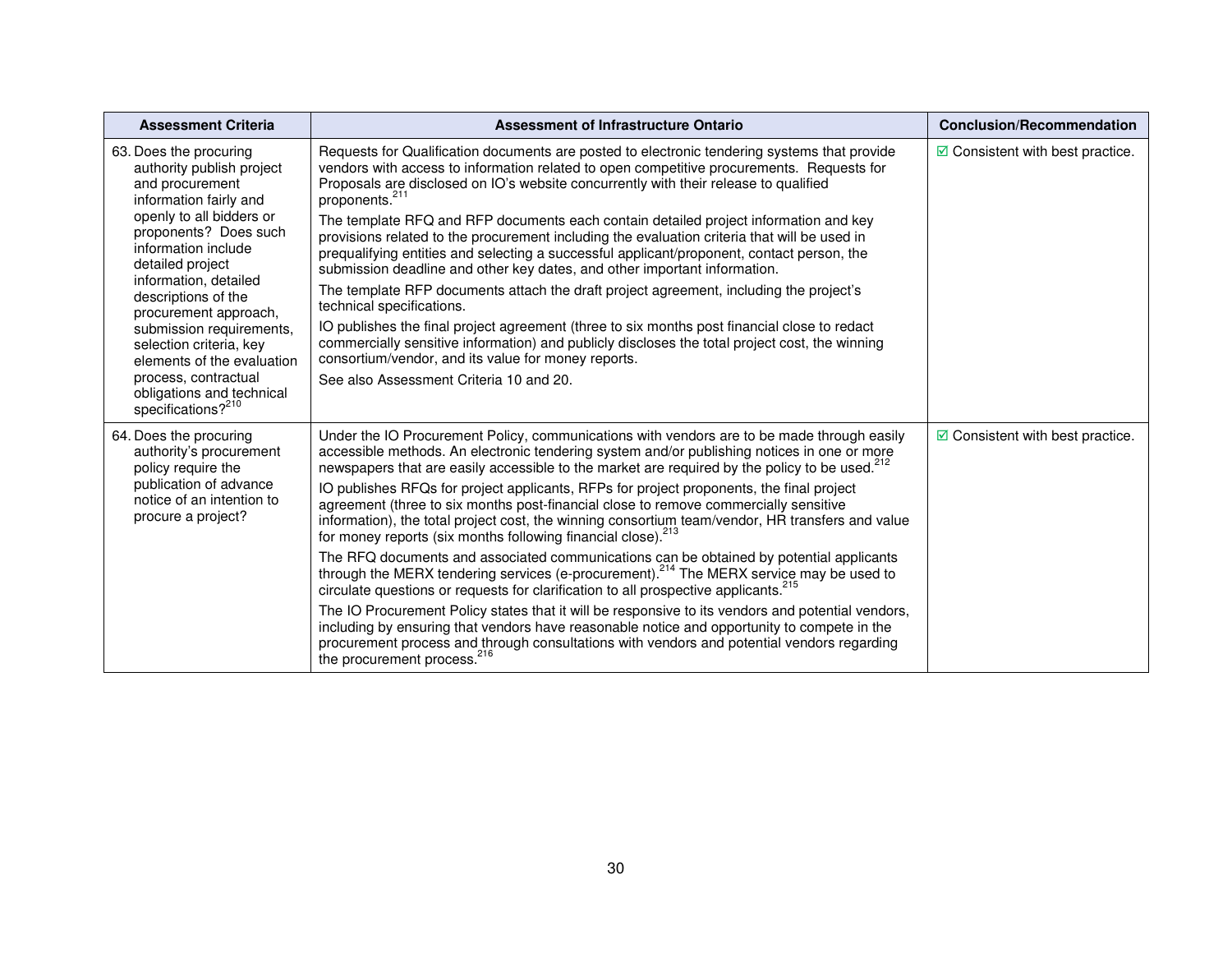| <b>Assessment Criteria</b>                                                                                                                                                                                                                                   | Assessment of Infrastructure Ontario                                                                                                                                                                                                                                                                                                                                                                                                                                                                                                                                                                                                                                                                                                                                                                                                                                                                                                                                                                                | <b>Conclusion/Recommendation</b>           |
|--------------------------------------------------------------------------------------------------------------------------------------------------------------------------------------------------------------------------------------------------------------|---------------------------------------------------------------------------------------------------------------------------------------------------------------------------------------------------------------------------------------------------------------------------------------------------------------------------------------------------------------------------------------------------------------------------------------------------------------------------------------------------------------------------------------------------------------------------------------------------------------------------------------------------------------------------------------------------------------------------------------------------------------------------------------------------------------------------------------------------------------------------------------------------------------------------------------------------------------------------------------------------------------------|--------------------------------------------|
| 65. Does information provided<br>to bidders or proponents<br>include information on the<br>subject matter of the<br>procurement, the deadline<br>for bid submissions, where<br>the procurement<br>documents will be<br>available and contact<br>information? | Yes, the template RFQ and RFP documents each contain a description of the project, relevant<br>information with respect to the coordinates of the contact person or contact persons and rules<br>regarding communication with IO, where to obtain the RFQ or RFP documents, as applicable,<br>the respective submission deadlines, $217$ the rules applicable to the procurement and other<br>important information.                                                                                                                                                                                                                                                                                                                                                                                                                                                                                                                                                                                                | $\boxdot$ Consistent with best practice.   |
| 66. Does the procuring<br>authority publish its<br>evaluation criteria?                                                                                                                                                                                      | Yes, IO provides evaluation criteria for both the RFQ and RFP to applicants and proponents as<br>part of the relevant template procurement documents. The template RFQ documents contain<br>the terms and conditions of the RFQ, evaluation criteria that will be used in prequalifying<br>applicants, the evaluation process, the submission deadline and other important information. <sup>218</sup><br>Similar information is available in the template RFP documents. The template RFP documents<br>identify all pre-qualified parties, provides an overview of the procurement process, sets out the<br>technical specifications, submission requirements, important dates, provides information on the<br>required form of the proposal, the evaluation categories/scoring and evaluation process, general<br>legal terms and conditions, and other relevant information. <sup>219</sup> The RFP is only distributed to pre-<br>qualified parties so the evaluation criteria are not available to the public. | $\boxtimes$ Consistent with best practice. |
| 67. Is the procuring authority<br>cautious not to<br>disseminate information<br>that would enable bidders<br>to effectively engage in bid<br>rigging or market<br>allocation schemes? <sup>220</sup>                                                         | For AFP procurements, there is a small number of bidders capable of carrying out the work. In<br>the bid community, these bidders are known to one another. As a result, tools such as<br>maintaining the confidentiality of the short listed bidders are ineffective.<br>However, the RFP and RFQ documents do impose strict communication rules as well as explicit<br>rules prohibiting collusion.                                                                                                                                                                                                                                                                                                                                                                                                                                                                                                                                                                                                               | Not Applicable.                            |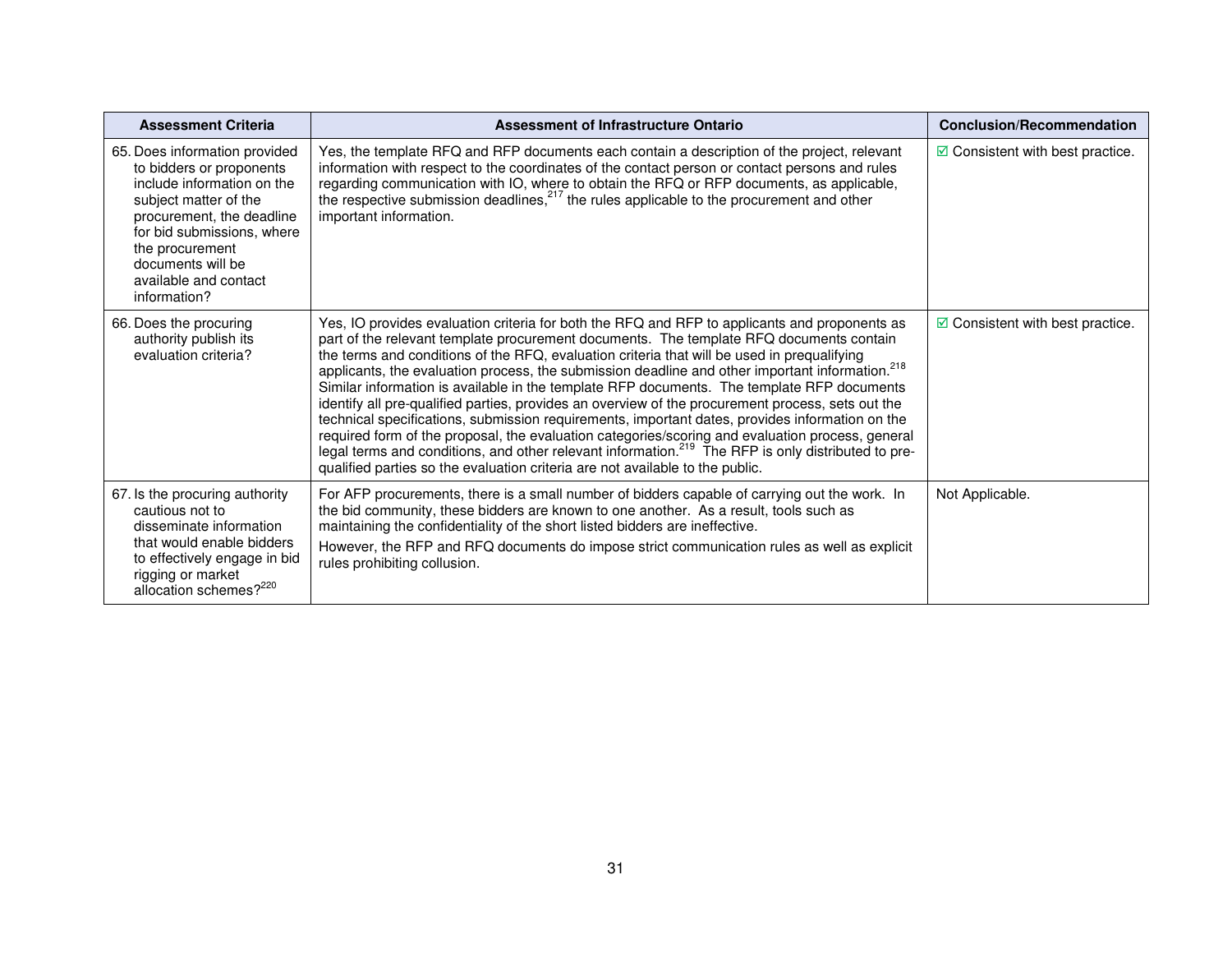| <b>Assessment Criteria</b>                                                                                                                                                                                                                                                           | <b>Assessment of Infrastructure Ontario</b>                                                                                                                                                                                                                                                                                                                                                                                                                                                                                                                                                                                                                                                                                                                                                                                 | <b>Conclusion/Recommendation</b>                                                                                                                                                                                                                                                                                         |
|--------------------------------------------------------------------------------------------------------------------------------------------------------------------------------------------------------------------------------------------------------------------------------------|-----------------------------------------------------------------------------------------------------------------------------------------------------------------------------------------------------------------------------------------------------------------------------------------------------------------------------------------------------------------------------------------------------------------------------------------------------------------------------------------------------------------------------------------------------------------------------------------------------------------------------------------------------------------------------------------------------------------------------------------------------------------------------------------------------------------------------|--------------------------------------------------------------------------------------------------------------------------------------------------------------------------------------------------------------------------------------------------------------------------------------------------------------------------|
| Requests for Information                                                                                                                                                                                                                                                             |                                                                                                                                                                                                                                                                                                                                                                                                                                                                                                                                                                                                                                                                                                                                                                                                                             |                                                                                                                                                                                                                                                                                                                          |
| 68. Are all communications<br>concerning requests for<br>and provision of additional<br>information about the<br>project, or the<br>procurement process, in<br>writing and circulated to<br>each bidder that was<br>provided with the<br>procurement<br>documents? <sup>221</sup>    | Applicants and proponents can solicit clarifications and additional information from IO through a<br>written question and answer or request for information process in both the RFQ and RFP<br>processes. IO issues its written responses to such questions to all applicants/proponents, unless<br>the question is properly categorized as a commercially confidential question. <sup>222</sup> If a request<br>categorized as confidential is determined, in IO's discretion, to be a question of general<br>application then the proponent is given an opportunity to withdraw the question. However, if IO<br>determines that such question would provide significant clarification to proponents, it may issue a<br>clarification dealing with the same subject matter to all applicants or proponents. <sup>223</sup> | $\boxdot$ Consistent with best practice.                                                                                                                                                                                                                                                                                 |
| <b>Public Bid Opening</b>                                                                                                                                                                                                                                                            |                                                                                                                                                                                                                                                                                                                                                                                                                                                                                                                                                                                                                                                                                                                                                                                                                             |                                                                                                                                                                                                                                                                                                                          |
| 69. Are bids opened<br>immediately after the<br>submission deadline? <sup>224</sup>                                                                                                                                                                                                  | IO's policies are silent on the timing of the opening of bids. However, submissions are logged as<br>they are received <sup>225</sup> and the opening of the submissions and performance of a completeness<br>and procurement compliance review is the first step of both the RFQ and RFP evaluation<br>processes. <sup>226</sup>                                                                                                                                                                                                                                                                                                                                                                                                                                                                                           | $\boxdot$ Consistent with best practice.                                                                                                                                                                                                                                                                                 |
| 70. Are bids opened<br>publicly? <sup>227</sup> Are key<br>elements of the bids<br>disclosed at the opening,<br>including bidder identity,<br>bid price, beneficial<br>ownership of corporate<br>bidders and information<br>responsive to the<br>evaluation criteria? <sup>228</sup> | IO does not open bids publicly. For example, the template RFQ documents state that the<br>prequalification submissions will not be opened publicly. <sup>229</sup><br>Under IO's disclosure policy, the total project cost, the winning consortium team/vendor, HR<br>transfers, value for money reports, and the final project agreement are all disclosed following<br>completion of the evaluation process. <sup>230</sup>                                                                                                                                                                                                                                                                                                                                                                                               | Not Applicable.<br><b>Commentary:</b> In procurements<br>in which a technical evaluation is<br>carried out, it is a good<br>procurement practice for this to<br>be carried out "blind" to the<br>prices. This is done in AFP<br>procurements and, therefore,<br>prices cannot be publicly<br>disclosed after submission. |
| 71. Are important pages of the<br>opened bids<br>countersigned by the<br>tender opening officers in<br>the presence of the<br>bidders? <sup>231</sup>                                                                                                                                | IO's procedures do not involve opening any parts of the bids in the presence of applicants or<br>proponents.<br>IO has the right to reject bids submitted in unsealed envelopes. <sup>232</sup>                                                                                                                                                                                                                                                                                                                                                                                                                                                                                                                                                                                                                             | Not Applicable.<br>See Commentary immediately<br>above.                                                                                                                                                                                                                                                                  |
| 72. Are the bids opened in the<br>same place that they are<br>received? <sup>233</sup>                                                                                                                                                                                               | Prequalification submissions and bid submissions are received at IO and are kept in secure<br>rooms. Any relocation or storage at any other location must be approved by the evaluation<br>coordinator. <sup>234</sup>                                                                                                                                                                                                                                                                                                                                                                                                                                                                                                                                                                                                      | $\boxdot$ Consistent with best practice.                                                                                                                                                                                                                                                                                 |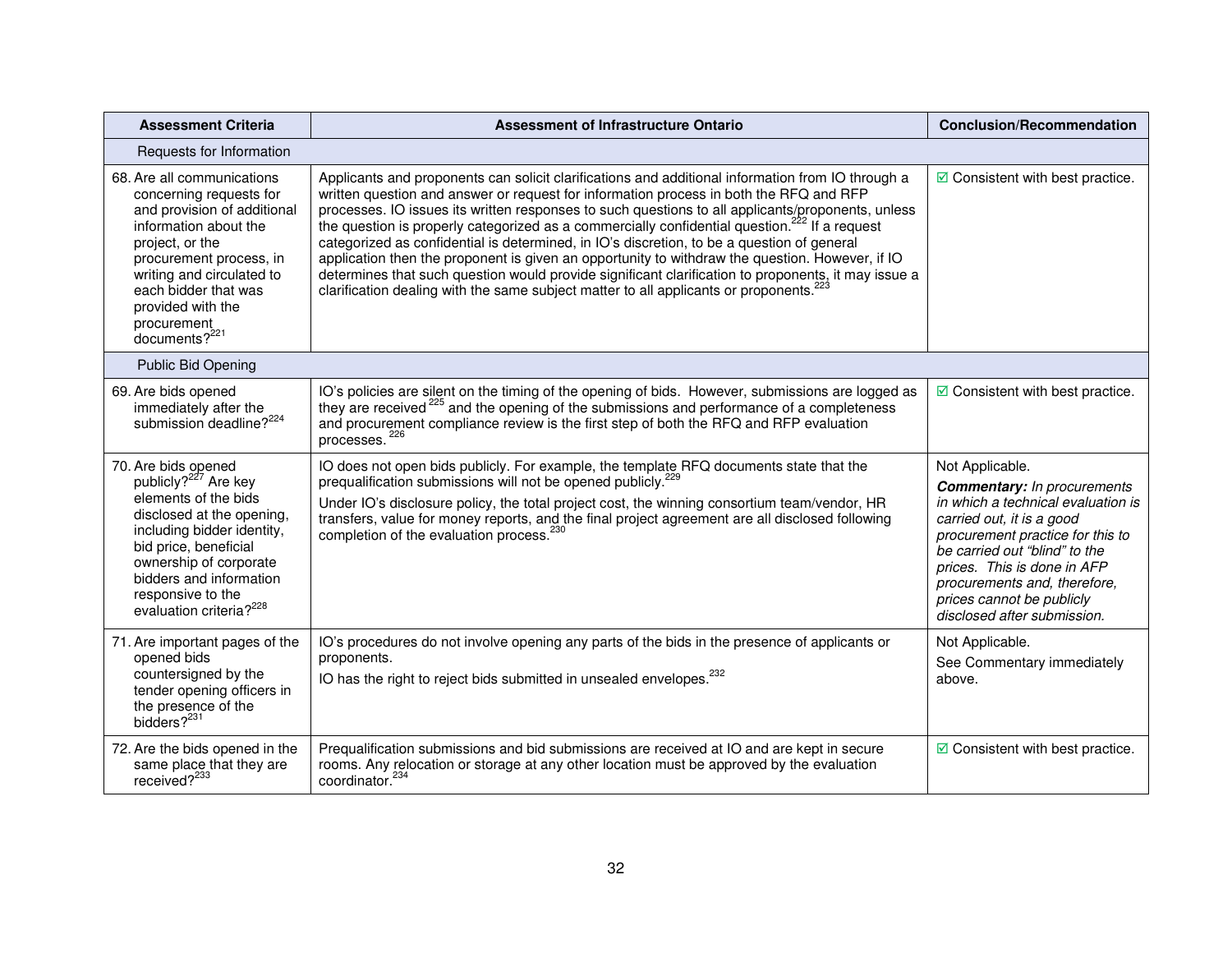| Assessment of Infrastructure Ontario                                                                                                                                                                                                                                                                                                                                                                                                                                                                                                                                                                                                                                                                              | <b>Conclusion/Recommendation</b>                                |
|-------------------------------------------------------------------------------------------------------------------------------------------------------------------------------------------------------------------------------------------------------------------------------------------------------------------------------------------------------------------------------------------------------------------------------------------------------------------------------------------------------------------------------------------------------------------------------------------------------------------------------------------------------------------------------------------------------------------|-----------------------------------------------------------------|
| In accordance with the Evaluation Space/Location Guideline for IO, submissions are stored in<br>spaces/locations with two layers of physical security: an external entrance by means of a locked<br>door as well as an entrance to the evaluation room where materials are to be stored by a locked<br>door. <sup>236</sup> The distribution of keys to the evaluation room and cabinets are controlled and limited<br>only to individuals/evaluators involved in the evaluation process. <sup>237</sup> Electronic copies of<br>submissions are not uploaded to network drives or emailed, only the original CD-ROMS or USB<br>memory sticks are used when the electronic versions are consulted. <sup>238</sup> | $\boxdot$ Consistent with best practice.                        |
| Original versions of the submissions are secured separately by the completeness review<br>team. <sup>239</sup> Participants in the evaluation are not permitted to remove submissions from the rooms<br>designated for evaluation by the evaluation coordinator unless otherwise agreed to by the<br>evaluation coordinator. <sup>240</sup>                                                                                                                                                                                                                                                                                                                                                                       |                                                                 |
| The responsibilities of the evaluation coordinator includes ensuring that all security provisions<br>within the Evaluation Framework are followed and coordinating logistical arrangements required<br>to give effect to document security. <sup>241</sup> Further, the completeness review team is responsible for<br>opening the prequalification submissions and ensuring the safe and secure storage of original<br>copies and digital copies of each submission.                                                                                                                                                                                                                                             |                                                                 |
|                                                                                                                                                                                                                                                                                                                                                                                                                                                                                                                                                                                                                                                                                                                   |                                                                 |
| The IO Procurement Policy restricts any participant in the evaluation process from publicly<br>disclosing, promoting or advertising their role in the evaluation process without the express<br>written consent of the evaluation committee. <sup>243</sup>                                                                                                                                                                                                                                                                                                                                                                                                                                                       | $\boxdot$ Consistent with best practice.                        |
| No member of the evaluation committee is permitted to make disclosure of any of the contents of<br>the evaluation process except as permitted by the Evaluation Framework, including where any<br>occurrence of wrongdoing could compromise the integrity and fairness of the evaluation process,<br>or where information obtained in the course of the process could represent a material enterprise-<br>wide risk to IO outside the project. Such disclosure may be made to IO's legal counsel in such a<br>situation. <sup>244</sup><br>In both the RFQ and RFP, applicants/proponents are prohibited from disclosing matters related                                                                          |                                                                 |
|                                                                                                                                                                                                                                                                                                                                                                                                                                                                                                                                                                                                                                                                                                                   | to the procurement process without IO's consent. <sup>245</sup> |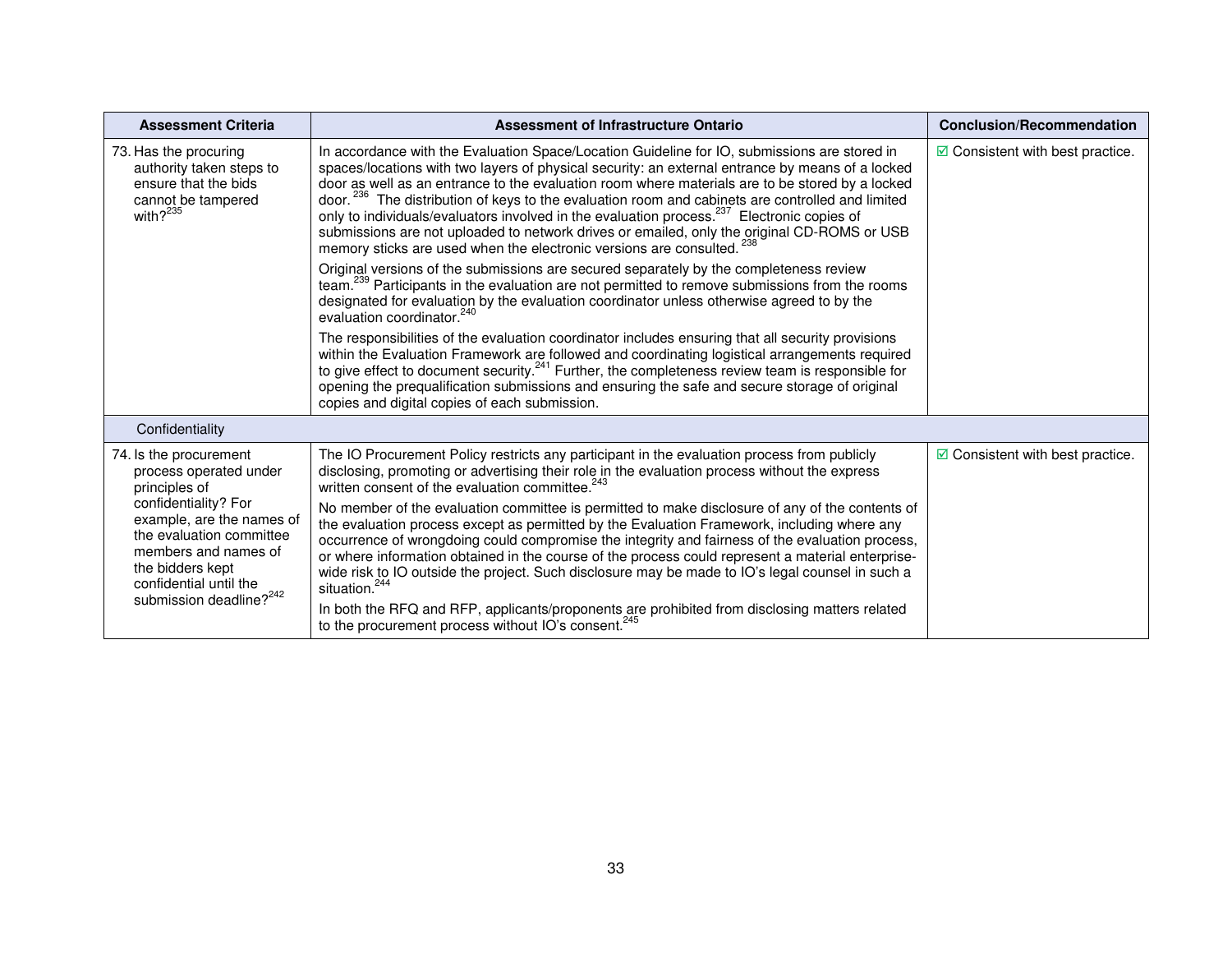| <b>Assessment Criteria</b>                                                                                                                                                                                                                         | <b>Assessment of Infrastructure Ontario</b>                                                                                                                                                                                                                                                                                                                                                                                                                                                                                                                                                                                                                                                                                                    | <b>Conclusion/Recommendation</b>         |
|----------------------------------------------------------------------------------------------------------------------------------------------------------------------------------------------------------------------------------------------------|------------------------------------------------------------------------------------------------------------------------------------------------------------------------------------------------------------------------------------------------------------------------------------------------------------------------------------------------------------------------------------------------------------------------------------------------------------------------------------------------------------------------------------------------------------------------------------------------------------------------------------------------------------------------------------------------------------------------------------------------|------------------------------------------|
| <b>Ensuring Accountability</b>                                                                                                                                                                                                                     |                                                                                                                                                                                                                                                                                                                                                                                                                                                                                                                                                                                                                                                                                                                                                |                                          |
| <b>Diligent Record Keeping</b>                                                                                                                                                                                                                     |                                                                                                                                                                                                                                                                                                                                                                                                                                                                                                                                                                                                                                                                                                                                                |                                          |
| 75. Does the procuring<br>authority have policies in<br>place to ensure diligent<br>record keeping of a<br>procurement process?                                                                                                                    | The Evaluation Frameworks each contain provisions requiring evaluation worksheets, and notes<br>in the case of the RFP, to be archived in accordance with applicable law.                                                                                                                                                                                                                                                                                                                                                                                                                                                                                                                                                                      | $\boxdot$ Consistent with best practice. |
| <b>Independent Monitors</b>                                                                                                                                                                                                                        |                                                                                                                                                                                                                                                                                                                                                                                                                                                                                                                                                                                                                                                                                                                                                |                                          |
| 76. Does the procuring<br>authority involve<br>independent monitors? <sup>246</sup>                                                                                                                                                                | While IO does not have a formal "social witness programme", it does engage independent third<br>party monitors of its AFP procurement processes.<br>In addition, in support of public transparency, IO publishes RFQs for project applicants, RFPs for                                                                                                                                                                                                                                                                                                                                                                                                                                                                                         | $\boxdot$ Consistent with best practice. |
|                                                                                                                                                                                                                                                    | project proponents, the final project agreement (three to six months post financial close to<br>remove commercially sensitive information) and publicly discloses the total project cost, the<br>winning consortium/vendor, and its value for money reports.                                                                                                                                                                                                                                                                                                                                                                                                                                                                                   |                                          |
|                                                                                                                                                                                                                                                    | Monitoring and Dealing with Unethical Procurement Practices by Bidders or Proponents                                                                                                                                                                                                                                                                                                                                                                                                                                                                                                                                                                                                                                                           |                                          |
| 77. Does the procuring<br>authority reserve the right<br>to reject any bidder that<br>offers to give a gratuity to<br>any current or former<br>officer or employee of the<br>procuring entity? (This<br>includes an offer of<br>employment.) $247$ | Yes, the template RFP documents reserve rights for IO to reject a Proposal or replace any<br>proponent in the event that IO determines that a proponent has or may have engaged in inappropriate bidding practices or unethical behavior. <sup>248</sup> Further, a proponent may be<br>disqualified if there are any convictions related to inappropriate bidding practices or unethical<br>behaviour by the proponent or any of its affiliates in relation to a public or broader public sector<br>tender or procurement in any Canadian jurisdiction. <sup>249</sup>                                                                                                                                                                        | $\boxdot$ Consistent with best practice. |
|                                                                                                                                                                                                                                                    | An officer of the proponent is required to execute a certificate certifying that the proponent has<br>conducted itself with integrity and has not engaged in any inappropriate bidding practices or<br>unethical behavior in the course of the procurement, disclosing any relevant convictions,<br>acknowledging that the prohibition on such bidding practices applies to current and former<br>employees which they were under the control of the company, and certifying that the company<br>has internal policies establishing ethical standards for its bidding practices.                                                                                                                                                               |                                          |
|                                                                                                                                                                                                                                                    | Also, IO template RFQ, RFP and project agreements typically include protections to ensure that<br>certain types of restricted persons cannot participate in AFP projects. Restricted persons include<br>persons whose primary business is the illegal manufacture, sale, or distribution of narcotics,<br>arms or who are involved in terrorism and individuals who have been sentenced to prison for any<br>criminal offence or Provincial statute (other than Highway Traffic Act sentences). Inclusion of a<br>restricted person in a project is strictly prohibited throughout the project term, including through<br>any transfer of Project Co's ownership interest. Any breach of this term of the agreement is an<br>event of default. |                                          |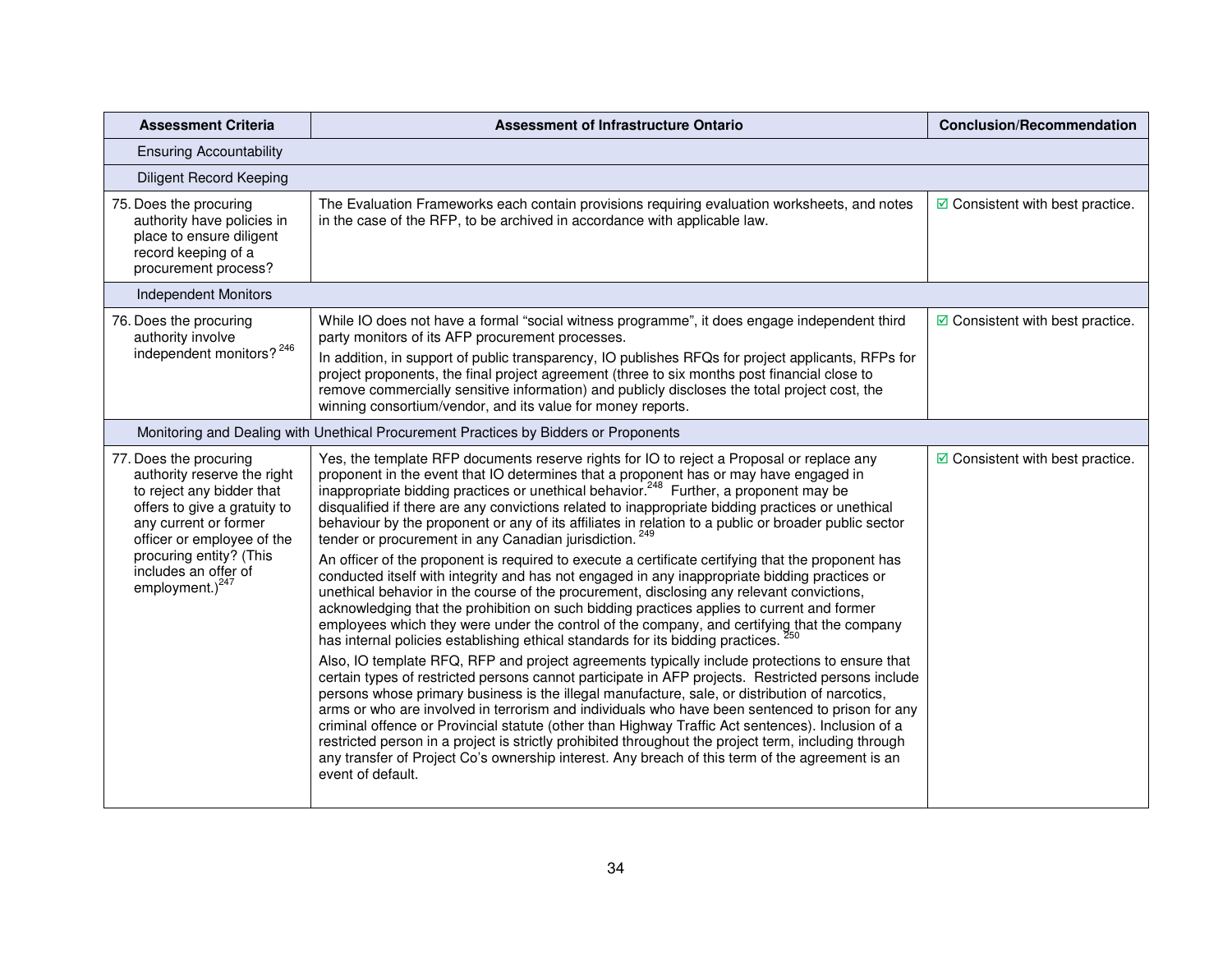| <b>Assessment Criteria</b>                                                                                                                                                  | <b>Assessment of Infrastructure Ontario</b>                                                                                                                                                                                                                                                                                                                                                                                                                                                                                                                                                                                                                                                                                                                                                                                                                                                | <b>Conclusion/Recommendation</b>                            |
|-----------------------------------------------------------------------------------------------------------------------------------------------------------------------------|--------------------------------------------------------------------------------------------------------------------------------------------------------------------------------------------------------------------------------------------------------------------------------------------------------------------------------------------------------------------------------------------------------------------------------------------------------------------------------------------------------------------------------------------------------------------------------------------------------------------------------------------------------------------------------------------------------------------------------------------------------------------------------------------------------------------------------------------------------------------------------------------|-------------------------------------------------------------|
| 78. Are bidders assessed as<br>to whether they have<br>unfair competitive<br>advantage or a conflict of<br>interest? <sup>251</sup>                                         | The template RFP documents require proponent team members to sign a declaration confirming<br>that they are not involved in political lobbying to influence the outcome of the RFP, that they<br>have not discussed the RFP with any other proponent, that they do not have any actual or<br>perceived conflict of interest, and that they do not have relevant confidential information that was<br>received outside the RFP process. <sup>252</sup> The template RFQ documents also require disclosure of<br>any instance of unfair advantage. <sup>253</sup><br>In addition, the template RFQ and RFP documents each incorporate a regime of entities<br>ineligible to participate in the procurement process by virtue of their involvement with IO or other<br>sponsors of a given project. <sup>254</sup> These "ineligible persons" are disclosed in the respective data<br>sheets. | $\Box$ Consistent with best practice.                       |
| 79. Is a process in place to<br>manage or mitigate<br>conflicts of interest or to<br>reject a bidder where a<br>conflict cannot be<br>managed or mitigated?                 | The template RFP documents provide that, in the event a perceived, potential or actual conflict<br>of interest exists or arises in respect of a proponent, the proponent may be asked to provide its<br>proposed means to mitigate and minimize to the greatest extent practicable any perceived,<br>potential or actual conflict of interest. IO reserves the right to exclude any proponent, team<br>member or advisor on the grounds of conflict of interest or to waive any such conflict of interest<br>upon such terms and conditions as IO requires to satisfy itself that the conflict of interest has<br>been appropriately managed, mitigated and minimized, including requiring the proponent to put<br>in place such policies, procedures, measures and other safeguards as may be required by and<br>acceptable to IO. <sup>255</sup>                                         | $\boxdot$ Consistent with best practice.                    |
| <b>Sanctions</b>                                                                                                                                                            |                                                                                                                                                                                                                                                                                                                                                                                                                                                                                                                                                                                                                                                                                                                                                                                                                                                                                            |                                                             |
| 80. Does the procuring<br>authority have (or have<br>access to) administrative<br>or judicial processes to<br>sanction any corrupt or<br>fraudulent conduct? <sup>256</sup> | IO has the powers conferred upon it by the Ontario Infrastructure and Lands Corporation Act. <sup>257</sup><br>While IO does not have the capability to prescribe criminal penalties for contravention of its<br>processes, IO does have the ability to craft procurement policies that dis-incentivize unethical<br>acts or other bad behaviour. For example, IO can disqualify a proponent from the procurement<br>process for convictions related to unethical practice. <sup>2</sup>                                                                                                                                                                                                                                                                                                                                                                                                   | $\boxdot$ Consistent with best practice<br>(as applicable). |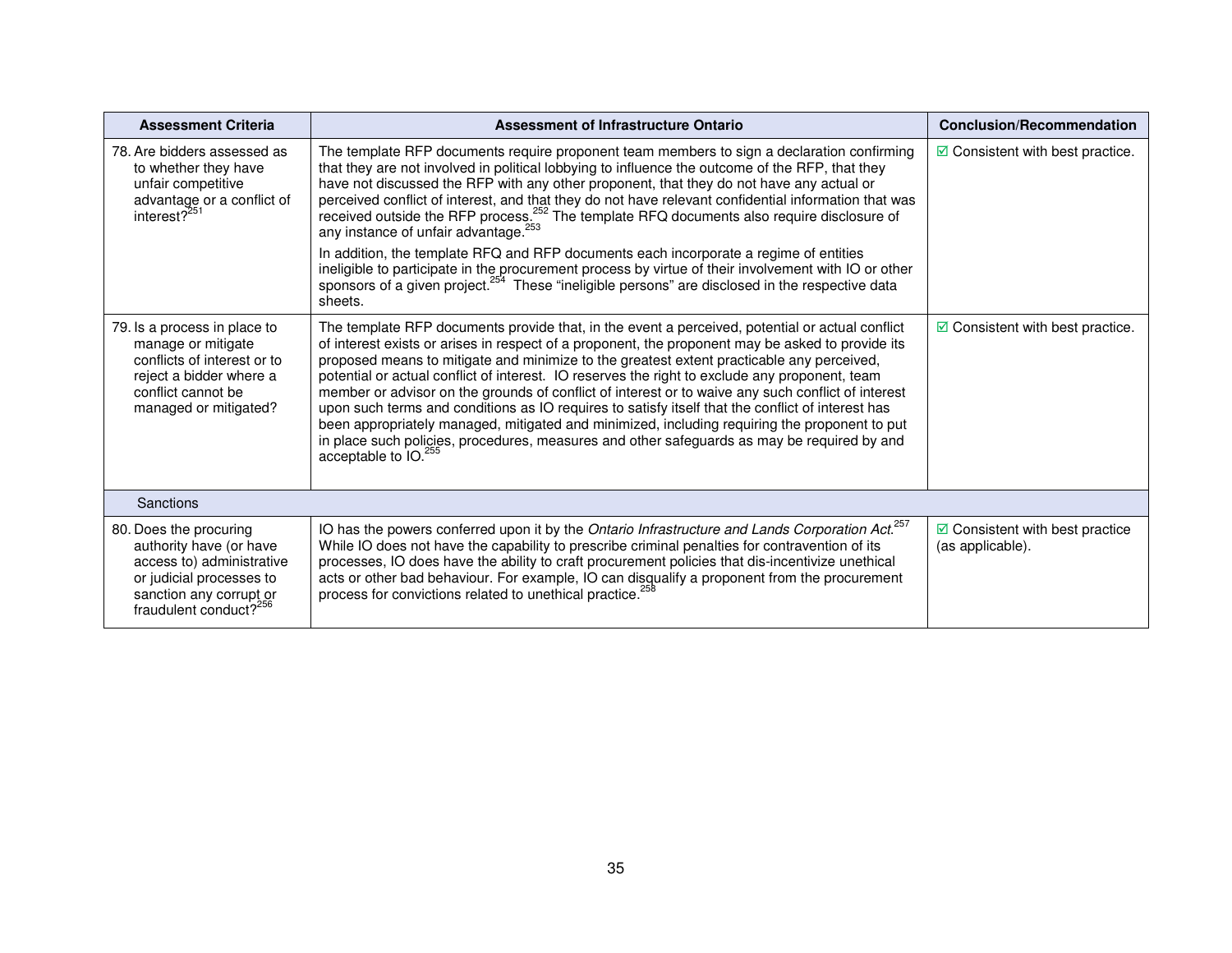| <b>Assessment Criteria</b>                                                                                                                                                                                                                                      | Assessment of Infrastructure Ontario                                                                                                                                                                                                                                                                                                                                                                                                                                                                                                                                                                                                                                                                                                                                                                                                                                                                                                                                                                                                                                                                                                                                                                                                                                                                                          | <b>Conclusion/Recommendation</b>                                                                                                                                                                                                                                                                                                                                                                                                                                                                                                                  |  |  |
|-----------------------------------------------------------------------------------------------------------------------------------------------------------------------------------------------------------------------------------------------------------------|-------------------------------------------------------------------------------------------------------------------------------------------------------------------------------------------------------------------------------------------------------------------------------------------------------------------------------------------------------------------------------------------------------------------------------------------------------------------------------------------------------------------------------------------------------------------------------------------------------------------------------------------------------------------------------------------------------------------------------------------------------------------------------------------------------------------------------------------------------------------------------------------------------------------------------------------------------------------------------------------------------------------------------------------------------------------------------------------------------------------------------------------------------------------------------------------------------------------------------------------------------------------------------------------------------------------------------|---------------------------------------------------------------------------------------------------------------------------------------------------------------------------------------------------------------------------------------------------------------------------------------------------------------------------------------------------------------------------------------------------------------------------------------------------------------------------------------------------------------------------------------------------|--|--|
|                                                                                                                                                                                                                                                                 | Debarment, Suspension and Integrity Pacts                                                                                                                                                                                                                                                                                                                                                                                                                                                                                                                                                                                                                                                                                                                                                                                                                                                                                                                                                                                                                                                                                                                                                                                                                                                                                     |                                                                                                                                                                                                                                                                                                                                                                                                                                                                                                                                                   |  |  |
| 81. Does the procuring<br>authority maintain a list of<br>companies for which there<br>is sufficient evidence of<br>their involvement in corrupt<br>activities to preclude them<br>from participating in the<br>procuring authority's<br>procurement processes? | It does not appear that IO maintains a registry of automatically precluded entities. However, IO<br>has implemented provisions into its procurement process that creates, in essence, a<br>discretionary debarment policy. The provisions give IO the right to disqualify applicants and<br>proponents due to unethical bidding practices or convictions in both the RFQ and the RFP<br>processes. <sup>259</sup><br>While not a debarment framework per se, IO recently revised its template RFP documents to<br>provide that a proponent may be disqualified if the proponent, any proponent team member,<br>identified subcontractors or any directors, officers, employees or affiliates have engaged in a<br>prohibited act, or if any such parties are a restricted person. Prohibited acts include offering gifts<br>or other consideration as inducements, breaching or committing offences under applicable law in<br>respect of corrupt or fraudulent acts, and defrauding or attempting to defraud IO. <sup>260</sup> In addition,<br>these new disqualification rights include a right to disqualify a proponent that has failed to<br>disclose an actual conflict of interest of it or any proponent team member in the current or any IO<br>procurement process occurring in the past 12 months. <sup>261</sup> | $\boxdot$ Mostly consistent with best<br>practice.<br><b>Commentary:</b> Note that<br>debarment policies are often<br>controversial in the market and<br>must be exercised with great<br>care. Such policies must be<br>introduced to a market with<br>great care. IO should consider<br>(i) including its ethical bidding<br>requirements in its AFP<br>Procurement Policy as well as in<br>its template documents, and (ii)<br>considering the implementation<br>of a debarment policy for<br>unethical bidding practices<br>and/or corruption. |  |  |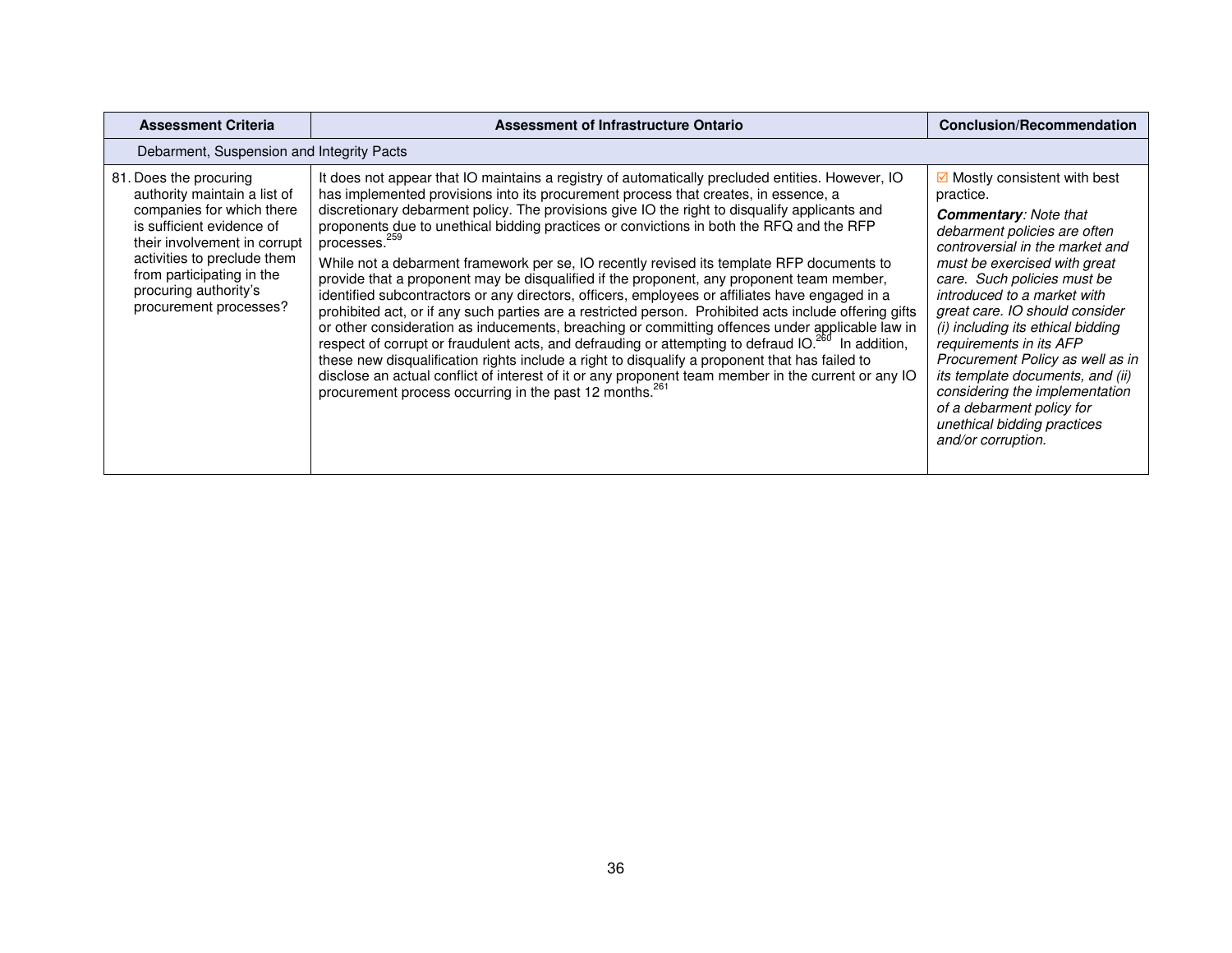| <b>Assessment Criteria</b>                                                                                                                                                                                                                                              | <b>Assessment of Infrastructure Ontario</b>                                                                                                                                                                                                                                                                                                                                                                                                                                                                                                                                                                                                                                                                                                                                                                                                                                                             | <b>Conclusion/Recommendation</b>                                                                                                                                                              |
|-------------------------------------------------------------------------------------------------------------------------------------------------------------------------------------------------------------------------------------------------------------------------|---------------------------------------------------------------------------------------------------------------------------------------------------------------------------------------------------------------------------------------------------------------------------------------------------------------------------------------------------------------------------------------------------------------------------------------------------------------------------------------------------------------------------------------------------------------------------------------------------------------------------------------------------------------------------------------------------------------------------------------------------------------------------------------------------------------------------------------------------------------------------------------------------------|-----------------------------------------------------------------------------------------------------------------------------------------------------------------------------------------------|
| 82. Does any debarment<br>policy in place have clearly<br>defined rules for<br>debarments, including the<br>length of debarment, the<br>potential reasons for<br>debarment and the criteria<br>that will be exercised in<br>discretionary<br>debarments? <sup>262</sup> | IO does not have a formal debarment policy and as a result, debarment is on a case-by-case<br>basis within a specific procurement policy.                                                                                                                                                                                                                                                                                                                                                                                                                                                                                                                                                                                                                                                                                                                                                               | $\boxdot$ Mostly consistent with best<br>practice.                                                                                                                                            |
|                                                                                                                                                                                                                                                                         | The template RFQ documents specify that IO may disqualify an applicant where the applicant or<br>any team member has been disqualified from an IO procurement process as the result of any<br>convictions related to: (i) inappropriate bidding practices, (ii) unethical bidding practices, (iii)<br>unethical behaviour in relation to a public or broader public sector tender, or (iv) procurement in<br>any Canadian jurisdiction. <sup>263</sup> The template RFQ documents include Form C-3, which requires<br>disclosure of any conviction determined in the previous five years involving fraud, fraudulent<br>misrepresentation or professional misconduct. <sup>264</sup>                                                                                                                                                                                                                    | <b>Commentary: Note that</b><br>debarment policies are often<br>controversial in the market and<br>must be exercised with great<br>care. Such policies must be<br>introduced to a market with |
|                                                                                                                                                                                                                                                                         | The template RFP documents provide that a proponent (or proponent team member) may be<br>disqualified if the proponent (or proponent team member), among other things: (i) has been<br>convicted of an offense in connection with IO (and any other sponsors), or any Ministry, agency,<br>board or commission of the province of Ontario, (ii) has been convicted, relating to inappropriate<br>bidding practices or unethical conduct in relation to a public or broader public sector tender or<br>procurement in any Canadian jurisdiction, or (iii) has committed a material breach of any existing<br>agreement between the proponent and IO (or any other sponsors). <sup>265</sup>                                                                                                                                                                                                              | great care.                                                                                                                                                                                   |
|                                                                                                                                                                                                                                                                         | The rules are clear that the right to disqualify a proponent for unethical practice is limited to<br>cases where a relevant conviction has been entered against the particular proponent.                                                                                                                                                                                                                                                                                                                                                                                                                                                                                                                                                                                                                                                                                                               |                                                                                                                                                                                               |
|                                                                                                                                                                                                                                                                         | While not a debarment framework per se, IO recently revised its template RFP documents to<br>provide that a proponent may be disqualified if the proponent, any proponent team member,<br>identified subcontractors or any directors, officers, employees or affiliates have engaged in a<br>prohibited act or if any such parties are a restricted person. Prohibited acts include offering gifts<br>or other consideration as inducements, breaching or committing offences under applicable law in<br>respect of corrupt or fraudulent acts, and defrauding or attempting to defraud IO. <sup>266</sup> In addition,<br>these new disqualification rights include a right to disqualify a proponent that has failed to<br>disclose an actual conflict of interest of it or any proponent team member in the current or any IO<br>procurement process occurring in the past 12 months. <sup>267</sup> |                                                                                                                                                                                               |
| 83. Does the procuring<br>authority publish its<br>registry of debarred<br>entities?                                                                                                                                                                                    | IO does not publish a registry of debarred entities.                                                                                                                                                                                                                                                                                                                                                                                                                                                                                                                                                                                                                                                                                                                                                                                                                                                    | Not Applicable.<br><b>Commentary: IO does not yet</b><br>have a registry of debarred<br>entities.                                                                                             |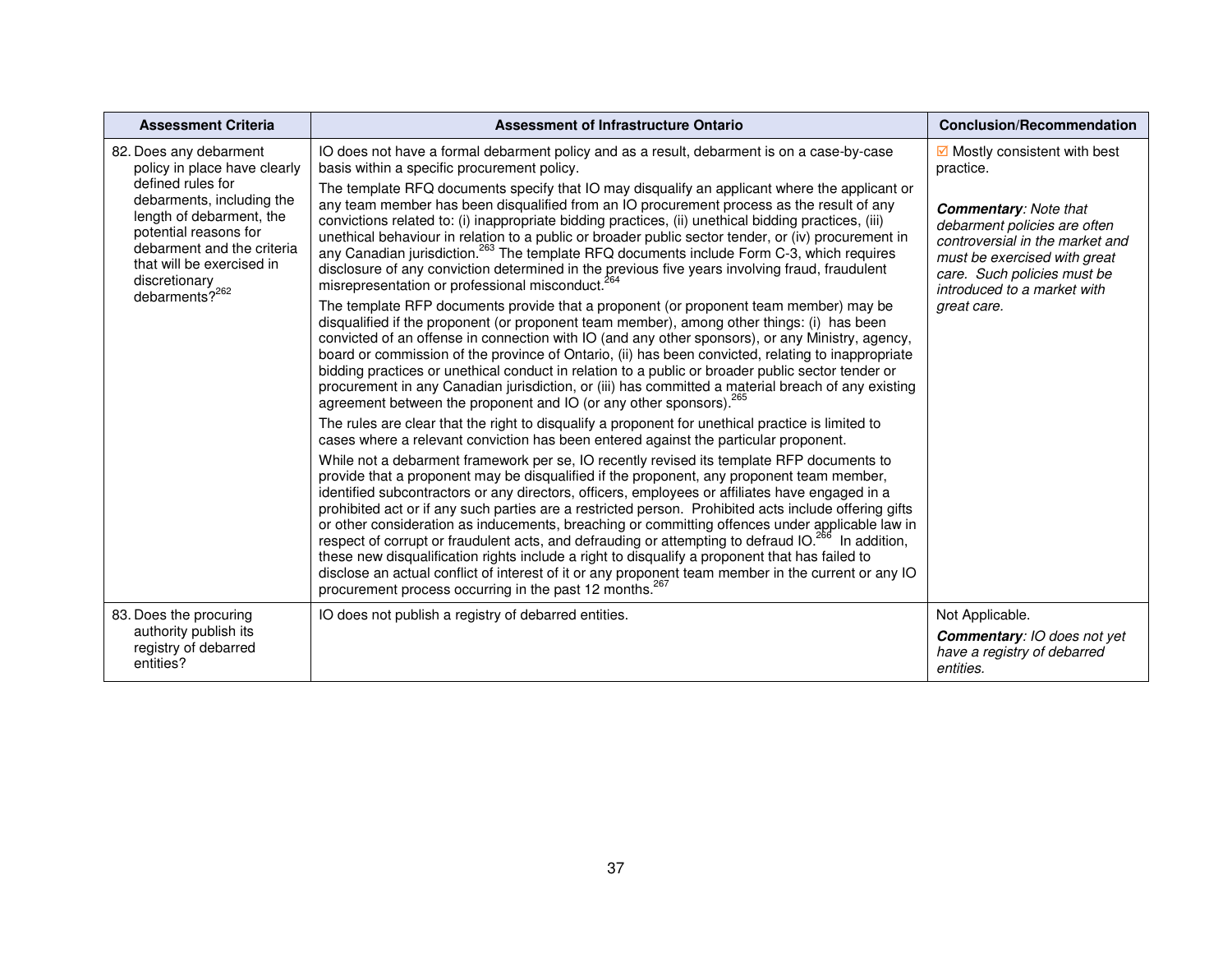| <b>Assessment Criteria</b>                                                                                                                                                                                    | <b>Assessment of Infrastructure Ontario</b>                                                                                                                                                                                                                                                                                                                                                                                                                                                                                                                                                                                                                                                                                                                                                                                         | <b>Conclusion/Recommendation</b>         |
|---------------------------------------------------------------------------------------------------------------------------------------------------------------------------------------------------------------|-------------------------------------------------------------------------------------------------------------------------------------------------------------------------------------------------------------------------------------------------------------------------------------------------------------------------------------------------------------------------------------------------------------------------------------------------------------------------------------------------------------------------------------------------------------------------------------------------------------------------------------------------------------------------------------------------------------------------------------------------------------------------------------------------------------------------------------|------------------------------------------|
| 84. Does the procuring<br>authority require its<br>bidders to sign "integrity<br>pacts" or similar<br>documents as corruption<br>prevention tools that are<br>appropriate for large,<br>complex projects? 268 | Although IO does not enter into standalone "integrity pacts" with applicants or proponents, many<br>features of such documents have been incorporated into the IO procurement process and are<br>therefore considered to be a form of mandatory "integrity pact". <sup>269</sup>                                                                                                                                                                                                                                                                                                                                                                                                                                                                                                                                                    | $\boxdot$ Consistent with best practice. |
|                                                                                                                                                                                                               | All participants (including the evaluation team members, evaluation committee members, the<br>fairness monitor and the subject matter experts) must sign a "Participant Agreement and<br>Undertaking" that, among other things, addresses conflicts of interest and confidentiality<br>issues. $270$                                                                                                                                                                                                                                                                                                                                                                                                                                                                                                                                |                                          |
|                                                                                                                                                                                                               | Applicants and proponents must have internal policies and codes of conduct to participate in the<br>procurement process. For example, the template RFQ documents include Form C-4, which<br>requires an officer's certificate certifying that the applicant company has internal policies<br>establishing ethical standards for its business practices and internal processes and controls to<br>monitor such practices. <sup>271</sup>                                                                                                                                                                                                                                                                                                                                                                                             |                                          |
|                                                                                                                                                                                                               | The template RFP documents state that IO can disqualify any proponent who colludes (directly<br>or indirectly) with another proponent (or proponent team member, or any of their respective<br>advisors, employees or representatives), whose proposal reveals a conflict of interest, or for any<br>convictions related to inappropriate bidding practices or unethical behaviour by the proponent or<br>the proponent team in relation to a public or broader public sector tender or procurement in any<br>Canadian jurisdiction. <sup>272</sup>                                                                                                                                                                                                                                                                                 |                                          |
|                                                                                                                                                                                                               | The template RFP documents require team members to sign a declaration confirming that: (i)<br>they are not involved in political lobbying to influence the outcome of the RFP, (ii) they have not<br>discussed the RFP with any other proponent, (iii) they do not have any actual or perceived<br>conflict of interest, and (iv) they do not have relevant confidential information that was received<br>outside the RFP process. <sup>273</sup> A certificate of an officer confirming that the proponent has not<br>engaged in inappropriate bidding practices or unethical behaviour, that the code of conduct<br>extends to employees, and that there are no convictions related to inappropriate bidding<br>practices or unethical behaviour by the proponent or its affiliates is required of all proponents. <sup>274</sup> |                                          |
|                                                                                                                                                                                                               | Additionally, IO now requires proponents to provide it with a certificate of a third party accounting<br>firm confirming that the proponent has implemented adequate controls with respect to integrity<br>and ethical bidding practices.                                                                                                                                                                                                                                                                                                                                                                                                                                                                                                                                                                                           |                                          |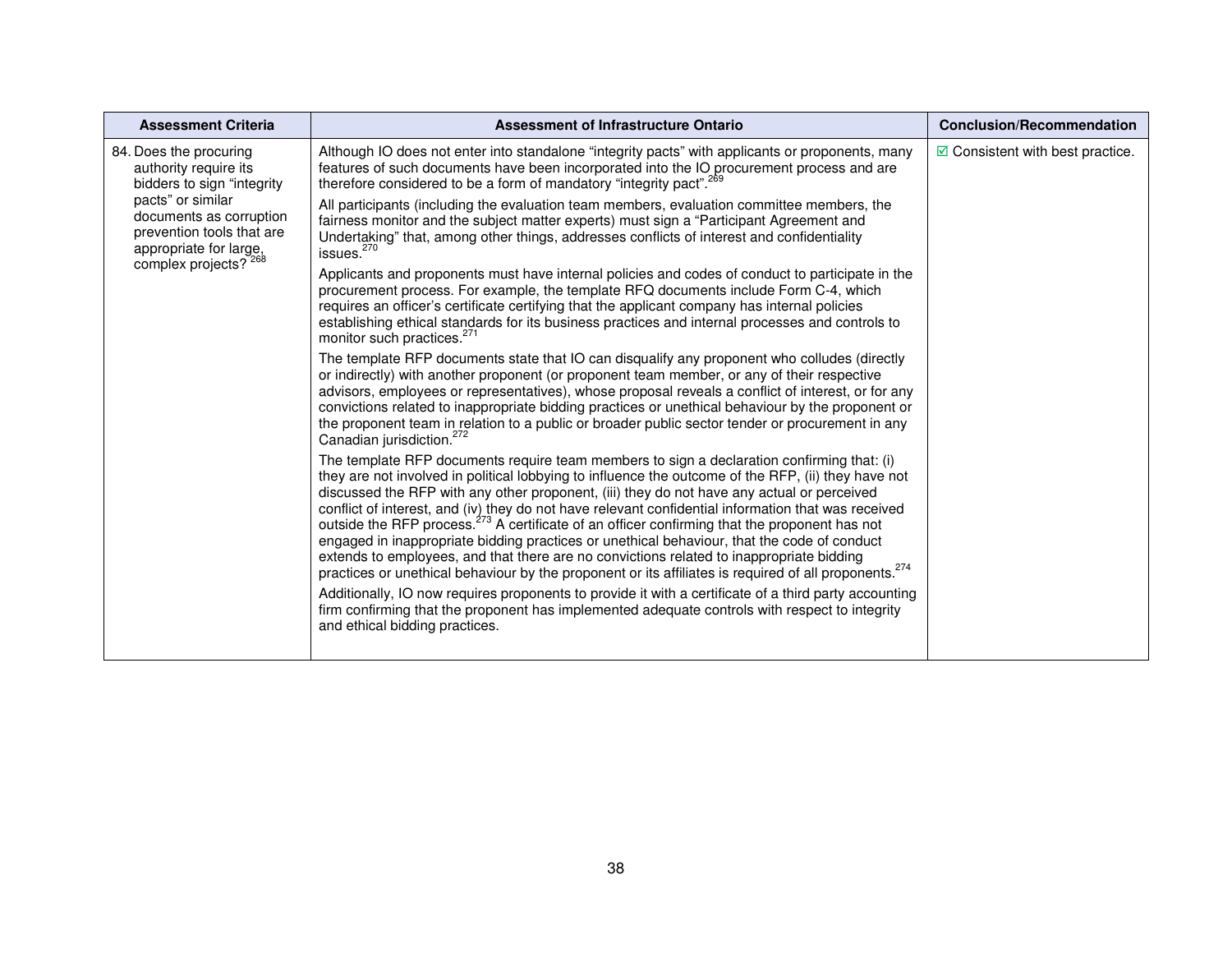| <b>Assessment Criteria</b>                                                                                                                                                                                                                                                                                                      | Assessment of Infrastructure Ontario                                                                                                                                                                                                                                                | <b>Conclusion/Recommendation</b>                |  |
|---------------------------------------------------------------------------------------------------------------------------------------------------------------------------------------------------------------------------------------------------------------------------------------------------------------------------------|-------------------------------------------------------------------------------------------------------------------------------------------------------------------------------------------------------------------------------------------------------------------------------------|-------------------------------------------------|--|
| Professionalism of Procurement Activities                                                                                                                                                                                                                                                                                       |                                                                                                                                                                                                                                                                                     |                                                 |  |
| <b>Procurement Professionals</b>                                                                                                                                                                                                                                                                                                |                                                                                                                                                                                                                                                                                     |                                                 |  |
| 85. Has the procuring<br>authority developed and<br>implemented a<br>professional procurement<br>group or department? Is<br>the group recognized as<br>such and supported in<br>their enforcement of<br>procurement rules and<br>obligations? Are<br>procurement professionals<br>well-trained on a regular<br>basis? $2^{275}$ | IO has a procurement group which consists of staff who are procurement specialists. These<br>individuals are supervised by a senior vice president of procurement. In addition, the<br>procurement group is a division of the Legal Department and is supported by IO's legal team. | $\triangleright$ Consistent with best practice. |  |
| 86. Do the procurement<br>professionals have access<br>to legal expertise on<br>procurement?                                                                                                                                                                                                                                    | IO's procurement professionals have access to both in house and external legal expertise on<br>procurement.                                                                                                                                                                         | $\boxdot$ Consistent with best practice.        |  |
| 87. Does the procuring<br>authority have a clear<br>chain of responsibility<br>within the procuring<br>authority's organization,<br>with clearly defined<br>delegated levels of<br>authority? <sup>276</sup>                                                                                                                    | The reporting lines and responsibilities within IO are clear and spelled out in organizational<br>charts.                                                                                                                                                                           | $\boxdot$ Consistent with best practice.        |  |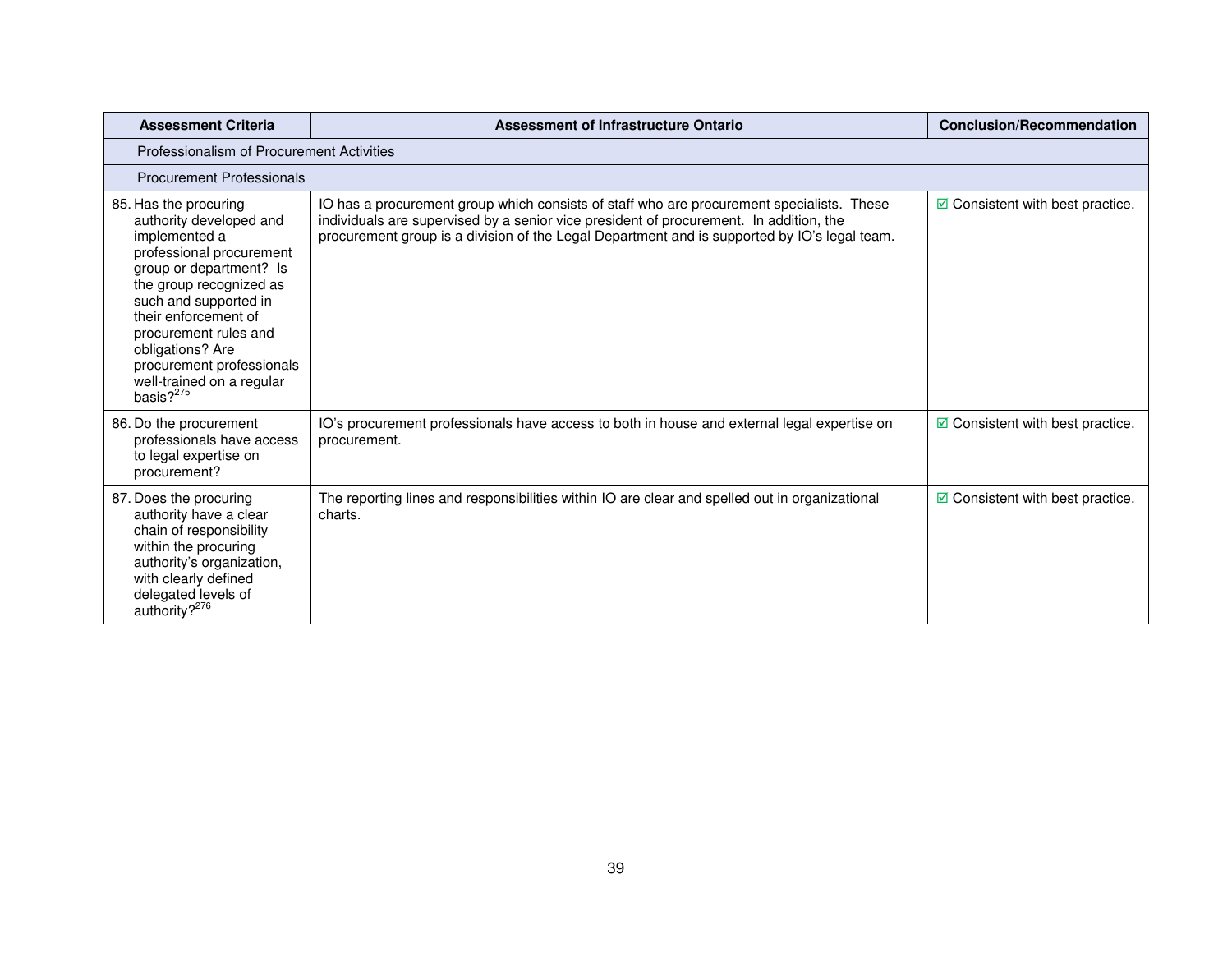| <b>Assessment Criteria</b>                                                                                                                                                                                                     | <b>Assessment of Infrastructure Ontario</b>                                                                                                                                                                                                                                                                                                                        | <b>Conclusion/Recommendation</b>                                                                                                                                                                                                                                                        |
|--------------------------------------------------------------------------------------------------------------------------------------------------------------------------------------------------------------------------------|--------------------------------------------------------------------------------------------------------------------------------------------------------------------------------------------------------------------------------------------------------------------------------------------------------------------------------------------------------------------|-----------------------------------------------------------------------------------------------------------------------------------------------------------------------------------------------------------------------------------------------------------------------------------------|
| In-House Expertise                                                                                                                                                                                                             |                                                                                                                                                                                                                                                                                                                                                                    |                                                                                                                                                                                                                                                                                         |
| 88. Does the procuring<br>authority have in-house<br>technical and financial<br>expertise?                                                                                                                                     | IO has both technical and financial expertise in house and experts in each of these areas are<br>assigned to each AFP project to assist in all aspects of the procurement process and the<br>implementation of the contract.                                                                                                                                       | $\boxdot$ Consistent with best practice.                                                                                                                                                                                                                                                |
| <b>Ethics Training</b>                                                                                                                                                                                                         |                                                                                                                                                                                                                                                                                                                                                                    |                                                                                                                                                                                                                                                                                         |
| 89. Does the procuring<br>authority carry out ethics<br>training as a tool to raise<br>awareness of integrity<br>issues and conflict of<br>interest issues that may<br>arise during the<br>procurement process? <sup>277</sup> | Employees and appointees are required to complete training on compliance with the code of<br>conduct in the course of employment orientation. As part of IO's annual attestation program,<br>employees and appointees must complete an annual certification, attesting to familiarity with and<br>compliance with the code of conduct. <sup>278</sup>              | $\boxdot$ Consistent with best practice.                                                                                                                                                                                                                                                |
| 90. Does the procuring<br>authority carry out<br>procurement training on a<br>regular basis? <sup>279</sup>                                                                                                                    | The template RFQ and RFP Evaluation Framework documents set out pre-evaluation<br>procedures that require evaluator training, which includes a review of the obligations of<br>participants pursuant to the "Participant Agreement and Undertaking", the communications<br>protocol and the general roles and responsibilities of the participants. <sup>280</sup> | $\boxdot$ Consistent with best practice.<br><b>Commentary:</b> Given the<br>importance that procurement<br>plays in the AFP program, IO<br>should consider instituting a<br>requirement for regular<br>procurement training for staff<br>involved in procurement and for<br>evaluators. |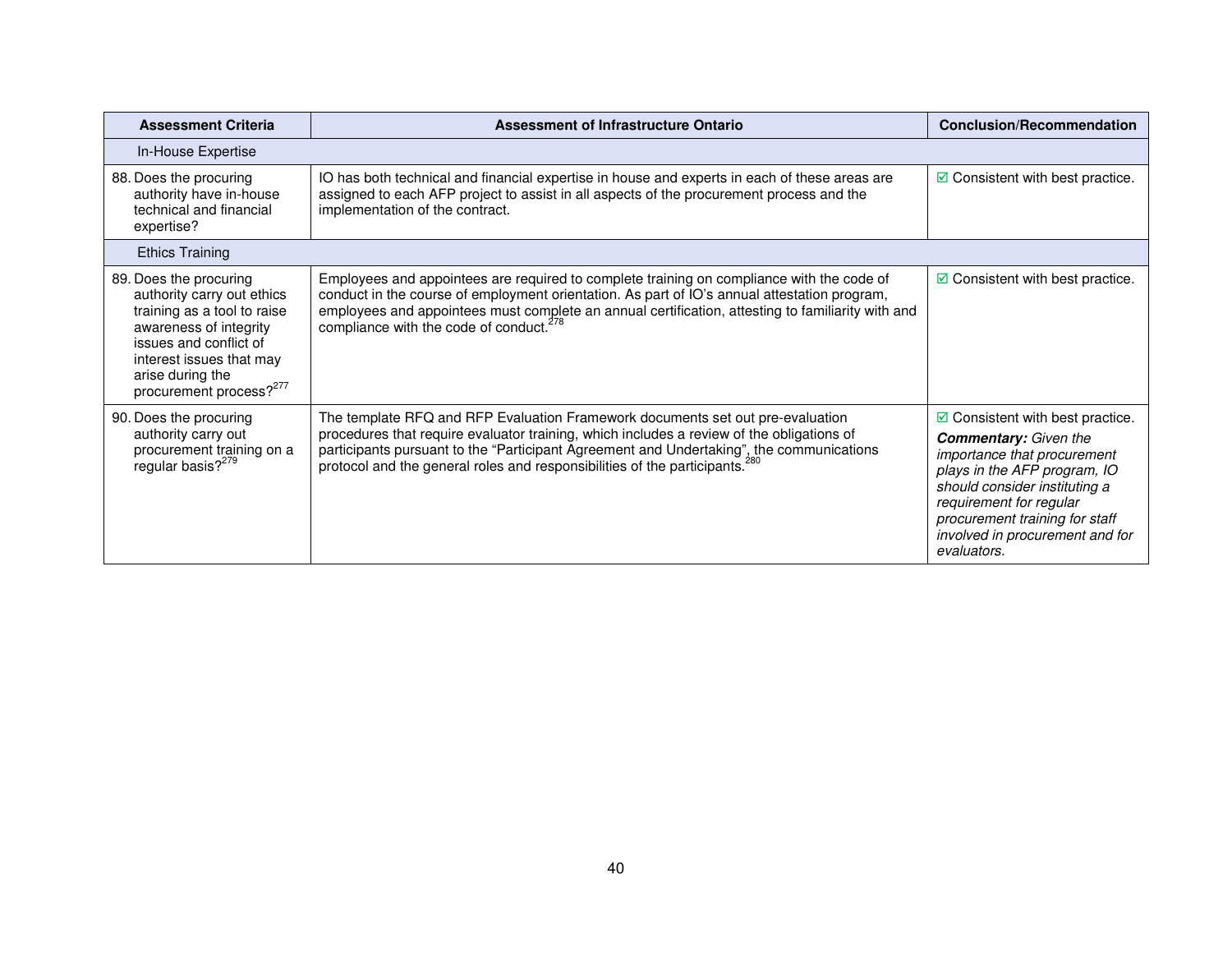#### **End Notes**

22939443.1

- Ontario Infrastructure and Lands Corporation Procurement Policy, Infrastructure Ontario, January 17, 2013, s 6.0. 3
- $3$  Ontario Public Sector Procurement Directive, December 2014, s. 3 and Ontario Infrastructure and Lands Corporation Procurement Policy, Infrastructure Ontario, January 17, 2013, s 6.0. 4

<sup>'\*</sup> Design, Build, Finance and Maintain – Civil Sector Projects: Template Request for Qualifications (Draft Version 3), Infrastructure Ontario, October 7 2015, s 6.<br><sup>15</sup> Design, Build, Finance and Maintain – Civil Sector

<sup>16</sup> Infrastructure Ontario Template Request For Proposals Schedule 3 Part 4 Proposal Format and Evaluation, Infrastructure Ontario, 2015, s 2.0.

```
<sup>17</sup> Design, Build, Finance and Maintain – Civil Sector Projects: Template Request for Qualifications (Draft Version 3), Infrastructure Ontario, October 7, 2015, s<br>7.6(4). See also Infrastructure Ontario Template Request F
```
 $18$  Evaluation Framework – Request for Proposals (Version 1.0), Infrastructure Ontario, November 25, 2015, s 1.1(b). See also Evaluation Framework- Request for Qualifications (Version 1.1), Infrastructure Ontario, October 6, 2015,s 1.1(a). See also Evaluation Framework – Request for Qualifications (Version 1.1),Infrastructure Ontario, October 6, 2015, s 1.1(a).

 $\frac{19}{19}$  Evaluation Framework – Request for Proposals (Version 1.0), Infrastructure Ontario, November 25, 2015, s 1.1(b). See also Evaluation Framework- Request for Qualifications (Version 1.1), Infrastructure Ontario, October 6, 2015, s 1.1(b).

<sup>20</sup> Evaluation Framework – Request for Proposals (Version 1.0), Infrastructure Ontario, November 25, 2015, s 2.2, 3.2, 3.3 and 4.2. See also Evaluation

Framework- Request for Qualifications (Version 1.1), Infrastructure Ontario, October 6, 2015, s 2.2, 3.2, 3.3 and 4.2<br><sup>21</sup> Evaluation Framework Request for D

Evaluation Framework – Request for Proposals (Version 1.0), Infrastructure Ontario, November 25, 2015, s 4.3.

<sup>22</sup> Evaluation Framework – Request for Proposals (Version 1.0), Infrastructure Ontario, November 25, 2015, s 3.2. See also Evaluation Framework – Request for Qualifications (Version 1.1), Infrastructure Ontario, October 6, 2015, s 3.2. 23

 Evaluation Framework – Request for Qualifications (Version 1.1), Infrastructure Ontario, October 6, 2015, s 2.2(1)(b)(vi)(A). See also Evaluation Framework – Request for Proposals (Version 1.0), Infrastructure Ontario, November 25, 2015, s 2.2(1)(b)(vi)(A).

 Evaluation Framework – Request for Proposals (Version 1.0),Infrastructure Ontario, November 25, 2015, s 2.2(4). See also Evaluation Framework – Request for Qualifications (Version 1.1), Infrastructure Ontario, October 6, 2015, s 2.2(4).

<sup>&</sup>lt;sup>1</sup> Broader Public Sector Procurement Directive, Management Board of Cabinet, July 1, 2011.

The Ontario Infrastructure and Lands Corporation Procurement Policy, Infrastructure Ontario, January 17, 2013, s 6.0.<br><sup>5</sup> Outring Osmustics in Rublic Procurements A Prostinct Outrine Russeau Kuba and Laure Pharmace Transpo

<sup>&</sup>lt;sup>3</sup> Curbing Corruption in Public Procurement: A Practical Guide, Susanne Kuhn and Laura Sherman, Transparency International, July 2014, page 12. 6 (2014) 2014, page 12. 6 (2016) 2016 and the Sherman Andrew Cortain and the

<sup>&</sup>lt;sup>o</sup> Ontario Infrastructure and Lands Corporation Procurement Policy, Infrastructure Ontario, January 17, 2013, s 6.<br>7

 $\frac{7}{8}$  Ontario Infrastructure and Lands Corporation Procurement Policy, Infrastructure Ontario, January 17, 2013, s 6.

Ontario Infrastructure and Lands Corporation Procurement Policy, Infrastructure Ontario, January 17, 2013, s 6.

of Ontario Infrastructure and Lands Corporation Procurement Policy, Infrastructure Ontario, January 17, 2013, s 6.<br><sup>10</sup> Ruitlian A Batter Terresonator As Infrastructure Plannica. Financian and Procurement Francuscul: Fer O

Building A Better Tomorrow: An Infrastructure Planning, Financing and Procurement Framework For Ontario's Public Sector, July 27, 2004.

 $11$  Design, Build, Finance and Maintain – Civil Sector Projects: Template Request for Qualifications (Draft Version 3), Infrastructure Ontario, October 7, 2015, s 3.6,

<sup>7.1</sup> and 7.8. See also Infrastructure Ontario Template Request For Proposals, Infrastructure Ontario, 2015, 3.2 and 3.3.

Design, Build, Finance and Maintain - Civil Sector Projects: Template Request for Qualifications (Draft Version 3), Infrastructure Ontario, October 7, 2015, s 3.6.

See also *Infrastructure Ontario Template Request For Proposals*, Infrastructure Ontario, 2015, 3.2.<br><sup>13</sup> Design, Build, Finance and Maintain – Civil Sector Projects: Template Request for Qualifications (Draft Version 3), 7.11. See also *Infrastructure Ontario Template Request For Proposals*, Infrastructure Ontario, 2015, 3.9.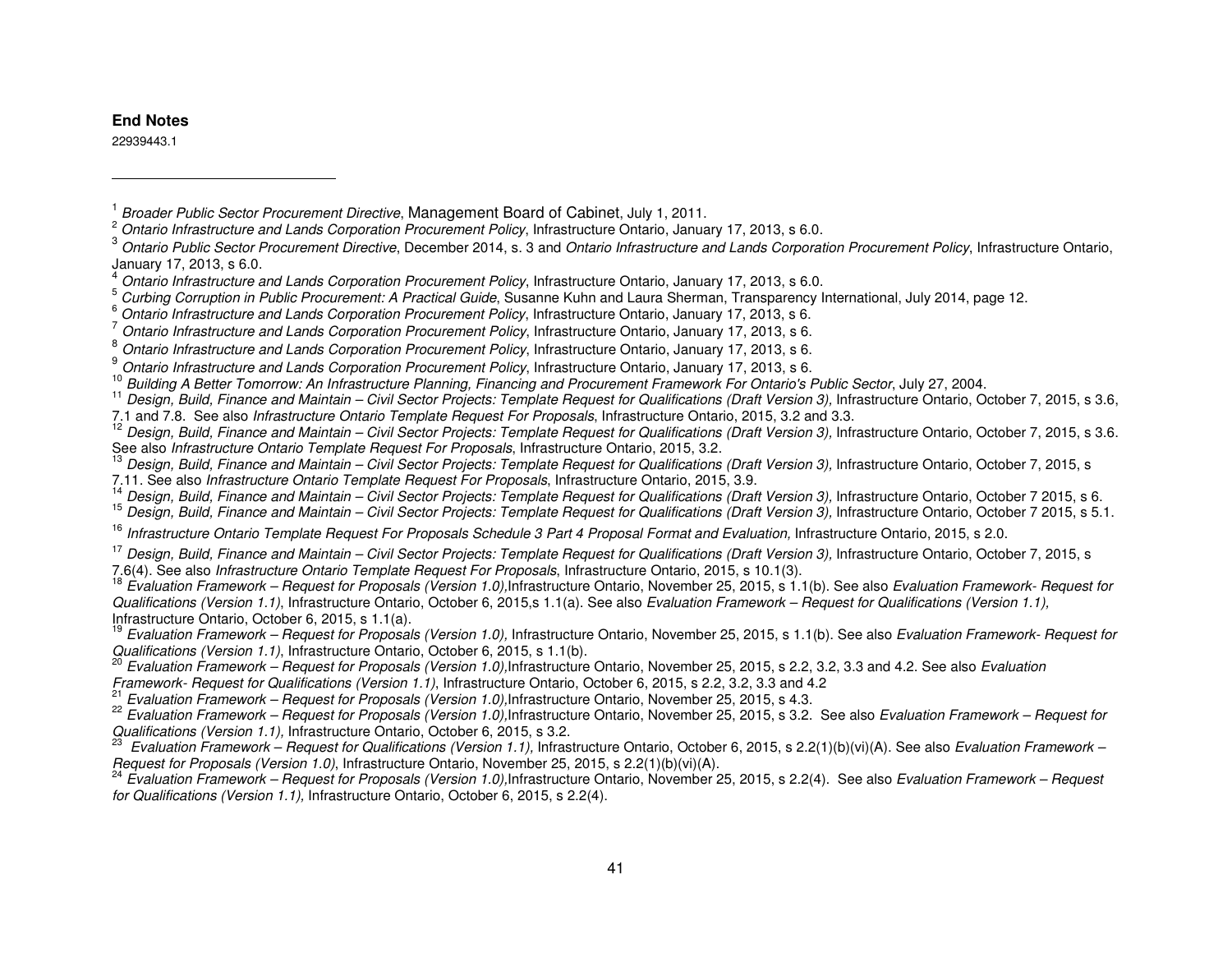<sup>34</sup> Ontario Infrastructure and Lands Corporation Procurement Policy, Infrastructure Ontario, January 17, 2013, s 8.<br><sup>35</sup> 2014 17:2013, s 7:

 $^\circ$  Ontario Infrastructure and Lands Corporation Procurement Policy, Infrastructure Ontario, January 17, 2013, s 7.4 and *Ontario Infrastructure and Lands* Corporation Delegations of Authority, December 10, 2015.

<sup>36</sup> Integrity in Public Procurement Good Practice from A to Z, Organisation for Economic Co-Operation and Development, 2007, page 45. See also Public Procurement Law and Corruption, Maira Martini, Transparency International, June 12 2015, page 6.

Ontario Infrastructure and Lands Corporation Delegations of Authority, December 10, 2015.

<sup>38</sup> Curbing Corruption in Public Procurement: A Practical Guide, Susanne Kuhn and Laura Sherman, Transparency International, July 2014, page 19.

<sup>39</sup> Ontario Infrastructure and Lands Corporation Procurement Policy, Infrastructure Ontario, January 17, 2013, Schedule 2, item (a).

<sup>40</sup> Guidebook on Anti-Corruption in Public Procurement and the Management of Public Finances: Good Practices in Ensuring Compliance with article 9 of the United Nations Convention against Corruption, United Nations Office on Drugs and Crime, September 2013, page 18.

Ontario Infrastructure and Lands Corporation Procurement Policy, Infrastructure Ontario, January 17, 2013, s 12.6.

 $^{42}$  Design, Build, Finance and Maintain – Civil Sector Projects: Template Request for Qualifications (Draft Version 3), Infrastructure Ontario, October 7 2015, Appendix B, Table 1.

 Design, Build, Finance and Maintain – Civil Sector Projects: Template Request for Qualifications (Draft Version 3), Infrastructure Ontario, October 7 2015, Appendix A – RFQ Data Sheet, RFQ Section 6.1(2) – Evaluation Categories.

 Guidebook on Anti-Corruption in Public Procurement and the Management of Public Finances: Good Practices in Ensuring Compliance with article 9 of the United Nations Convention against Corruption, United Nations Office on Drugs and Crime, September 2013, page 10.

<sup>45</sup> Design, Build, Finance and Maintain – Civil Sector Projects: Template Request for Qualifications (Draft Version 3), Infrastructure Ontario, October 7 2015, Appendix A – RFQ Data Sheet, RFQ Section 6.1(2) – Evaluation Categories. 46

 Design, Build, Finance and Maintain – Civil Sector Projects: Template Request for Qualifications (Draft Version 3), Infrastructure Ontario, October 7 2015, Appendix 5 – Technical Evaluation Team.

 Evaluation Framework – Request for Qualifications (Version 1.1), Infrastructure Ontario, October 6, 2015, s 2.2(1)(b)(vi)(A). See also Evaluation Framework – Request for Proposals (Version 1.0), Infrastructure Ontario, November 25, 2015, s 2.2(1)(b)(vi)(A).

Curbing Corruption in Public Procurement: A Practical Guide, Susanne Kuhn and Laura Sherman, Transparency International, July 2014, page 15.

 $49$  Design, Build, Finance and Maintain – Civil Sector Projects: Template Request for Qualifications (Draft Version 3), Infrastructure Ontario, October 7 2015, Table  $1, s 2.1.$ 

Curbing Corruption in Public Procurement: A Practical Guide, Susanne Kuhn and Laura Sherman, Transparency International, July 2014, page 17.

<sup>&</sup>lt;sup>25</sup> Guidebook on Anti-Corruption in Public Procurement and the Management of Public Finances: Good Practices in Ensuring Compliance with article 9 of the United Nations Convention against Corruption, United Nations Office on Drugs and Crime, September 2013, page 16. See also: Curbing Corruption in Public Procurement: A Practical Guide, Susanne Kuhn and Laura Sherman, Transparency International, July 2014, page 23.

<sup>&</sup>lt;sup>26</sup> Ontario Infrastructure and Lands Corporation Procurement Policy, Infrastructure Ontario, January 17, 2013, s 7.3.

<sup>&</sup>lt;sup>27</sup> Ontario Infrastructure and Lands Corporation Procurement Policy, Infrastructure Ontario, January 17, 2013, s 8.

Ontario Infrastructure and Lands Corporation Procurement Policy, Infrastructure Ontario, January 17, 2013, Schedule 1. 29

<sup>&</sup>lt;sup>29</sup> Ontario Infrastructure and Lands Corporation Procurement Policy, Infrastructure Ontario, January 17, 2013, s. 7.5.

<sup>&</sup>lt;sup>30</sup> Ontario Infrastructure and Lands Corporation Procurement Policy, Infrastructure Ontario, January 17, 2013, s 7.3.<br><sup>31</sup> 21 31 321 31 321 321 321 322 323 324 325 326 327 328 329 329 329 329 329 329 329 320 320 320 320 3

<sup>&</sup>lt;sup>31</sup> Ontario Infrastructure and Lands Corporation Procurement Policy, Infrastructure Ontario, January 17, 2013, s 7.3.

<sup>&</sup>lt;sup>32</sup> Ontario Infrastructure and Lands Corporation Procurement Policy, Infrastructure Ontario, January 17, 2013, s 7.7.

<sup>&</sup>lt;sup>33</sup> Guidebook on Anti-Corruption in Public Procurement and the Management of Public Finances: Good Practices in Ensuring Compliance with article 9 of the United Nations Convention against Corruption, United Nations Office on Drugs and Crime, September 2013, page 5. See also: Curbing Corruption in Public Procurement: A Practical Guide, Susanne Kuhn and Laura Sherman, Transparency International, July 2014, page 23. See also UNCITRAL Model Law on Public Procurement, United Nations Commission on International Trade Law, January 2014, Articles 27-32.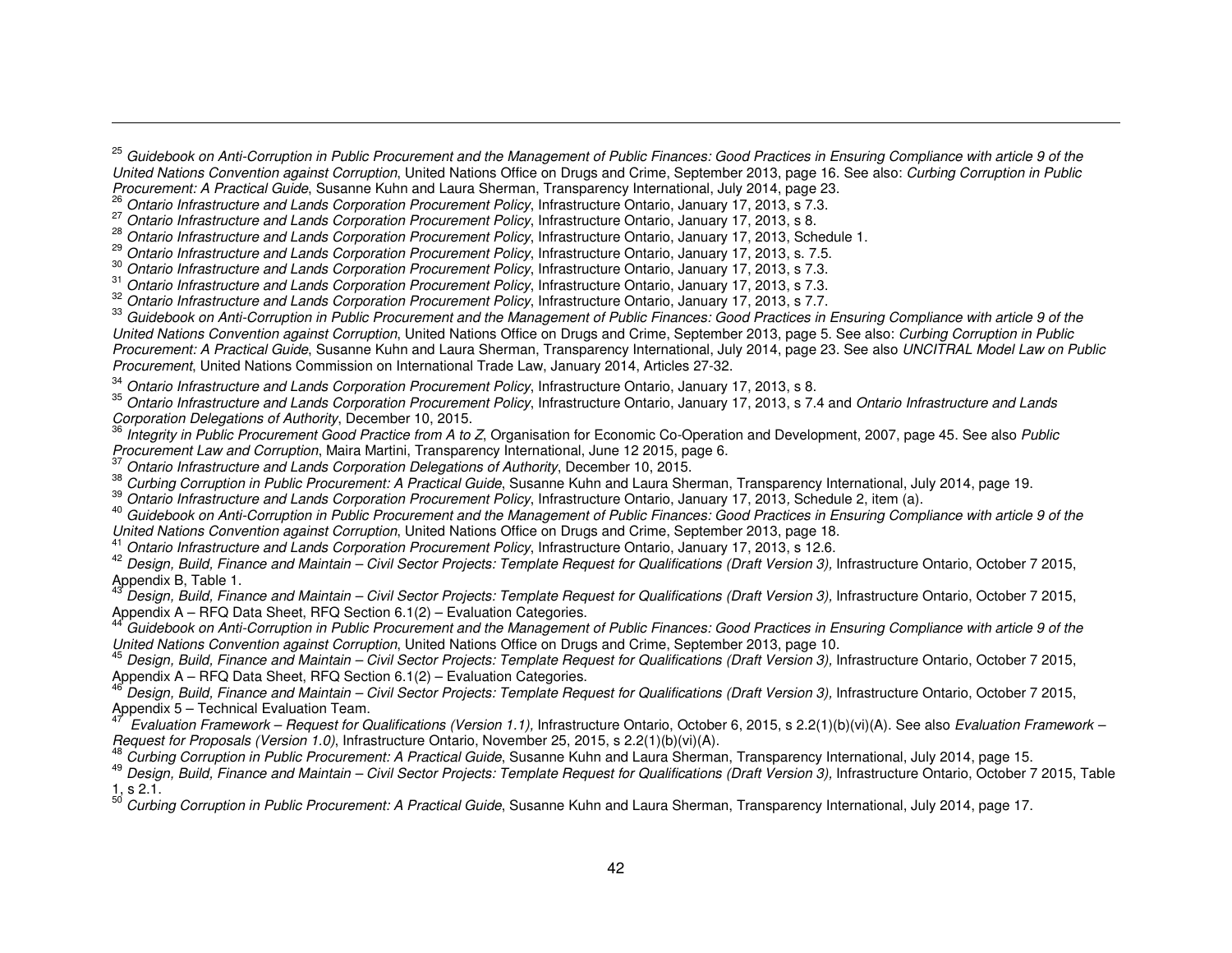$\frac{37}{2}$  Design, Build, Finance and Maintain – Civil Sector Projects: Template Request for Qualifications (Draft Version 3), Infrastructure Ontario, October 7 2015, s. 2.2. 588 Informations (Draft Version 3), Infrastruc

<sup>3°</sup> Infrastructure Ontario Template Request For Proposals, Infrastructure Ontario, 2015, s. 1.2, 1.3, 3.1, 3.2.1, 3.3., 4, 6 and 10.  $\frac{59}{10}$ 

<sup>39</sup> Design, Build, Finance and Maintain – Civil Sector Projects: Template Request for Qualifications (Draft Version 3), Infrastructure Ontario, October 7 2015, s. 3.6.<br><sup>60</sup> Infostmetum Ortaria Termulate Remused For Propee <sup>60</sup> Infrastructure Ontario Template Request For Proposals, Infrastructure Ontario, 2015, s 3.2.

<sup>61</sup> Guidebook on Anti-Corruption in Public Procurement and the Management of Public Finances: Good Practices in Ensuring Compliance with article 9 of the United Nations Convention against Corruption, United Nations Office on Drugs and Crime, September 2013, page 16.

 Design, Build, Finance and Maintain – Civil Sector Projects: Template Request for Qualifications (Draft Version 3), Infrastructure Ontario, October 7 2015, Appendix A – RFQ Data Sheet, RFQ Section 6.1(2) – Evaluation Categories. 63

Design, Build, Finance and Maintain – Civil Sector Projects: Template Request for Qualifications (Draft Version 3), Infrastructure Ontario, October 7 2015, s.

3.12.<br><sup>64</sup> Design, Build, Finance and Maintain – Civil Sector Projects: Template Request for Qualifications (Draft Version 3), Infrastructure Ontario, October 7 2015, s. 5.2.<br><sup>65</sup> Infostmeture Ortaria Termulate Remocal Esc <sup>os</sup> Infrastructure Ontario Template Request For Proposals, Infrastructure Ontario, 2015, s 3.6.<br><sup>66</sup> de desembla de Template De de de la proposal de la proposal de la proposal de la proposal de la proposal de

<sup>oo</sup> Infrastructure Ontario Template Request For Proposals, Infrastructure Ontario, 2015, s 3.6(9).<br><sup>67</sup> Infrastructure Ortario Template Request Fer Presencels Infrastructure Ortario 2015, s 3.6(9).

°′ Infrastructure Ontario Template Request For Proposals, Infrastructure Ontario, 2015, s 8.1.<br><sup>68</sup> Guidebook on Anti-Corruption in Public Procurement and the Management of Public Finances: Good Practices in Ensuring Compl United Nations Convention against Corruption, United Nations Office on Drugs and Crime, September 2013, page 16.

<sup>69</sup> Design, Build, Finance and Maintain – Civil Sector Projects: Template Request for Qualifications (Draft Version 3), Infrastructure Ontario, October 7 2015, s. 7.6 and Infrastructure Ontario Template Request For Proposals, Infrastructure Ontario, 2015, s 10.1.

 Design, Build, Finance and Maintain – Civil Sector Projects: Template Request for Qualifications (Draft Version 3), Infrastructure Ontario, October 7 2015, s. 7.6 and Infrastructure Ontario Template Request For Proposals, Infrastructure Ontario, 2015, s 10.1. 71

' Curbing Corruption in Public Procurement: A Practical Guide, Susanne Kuhn and Laura Sherman, Transparency International, July 2014, page 17.<br><sup>72</sup> See Infrastructure Ontario Template Request For Proposals Schedule 3 Part

<sup>74</sup> Guidebook on Anti-Corruption in Public Procurement and the Management of Public Finances: Good Practices in Ensuring Compliance with article 9 of the

United Nations Convention against Corruption, United Nations Office on Drugs and Crime, September 2013, page 9.<br><sup>75</sup> Ontario Infrastructure and Lands Corporation Procurement Policy, Infrastructure Ontario, January 17, 2013

<sup>76</sup> Design, Build, Finance and Maintain – Civil Sector Projects: Template Request for Qualifications (Draft Version 3), Infrastructure Ontario, October 7 2015, s 6.<br><sup>77</sup> Design, Build, Finance and Maintain – Civil Sector

<sup>78</sup> Infrastructure Ontario Template Request For Proposals Schedule 3 Part 4 Proposal Format and Evaluation, Infrastructure Ontario, 2015, s 2.0.

<sup>ov</sup> Ontario Infrastructure and Lands Corporation Procurement Policy, Infrastructure Ontario, January 17, 2013, s 7.3.<br><sup>81</sup> Ontario Infrastructure and Lands Corporation Procurement Policy, Infrastructure Ontario, January 1

Ontario Infrastructure and Lands Corporation Procurement Policy, Infrastructure Ontario, January 17, 2013, s 8. 82

<sup>82</sup> Ontario Infrastructure and Lands Corporation Procurement Policy, Infrastructure Ontario, January 17, 2013, s 7.4.

<sup>&</sup>lt;sup>51</sup> Evaluation Framework – Request for Qualifications (Version 1.1), Infrastructure Ontario, October 6, 2015. Evaluation Framework – Request for Proposals

*<sup>(</sup>Version 1.0)*, Infrastructure Ontario, November 25, 2015.<br><sup>52</sup> "Building Systems Design Guidelines", Infrastructure Ontario, accessed December 10, 2015,

<sup>&</sup>lt;http://www.infrastructureontario.ca/Templates/DoingBusinessWithUs.aspx?id=2147492748&langtype=1033>.

<sup>&</sup>lt;http://www.infrastructureontario.ca/Templates/DoingBusinessWithUs.aspx?id=2147492748&langtype=1033>.<br><sup>53</sup> See Infrastructure Ontario Template Request For Proposals Schedule 3 Part 1 Technical Submission Requirements, Inf

<sup>&</sup>lt;sup>33</sup> UNCITRAL Model Law on Public Procurement, United Nations Commission on International Trade Law, January 2014, Article 10.<br><sup>56</sup> Infoatmeters Cataria Tampleta Remuert Fer Processia Infoatmeters Ontaria 2015 - 6.84

<sup>&</sup>lt;sup>36</sup> Infrastructure Ontario Template Request For Proposals, Infrastructure Ontario, 2015, s 6.3.1.<br>57 December - Carl II Finance Antonio Carl Contracto December 1996

<sup>&</sup>lt;sup>79</sup> Ontario Infrastructure and Lands Corporation Procurement Policy, Infrastructure Ontario, January 17, 2013, s 7.3.<br><sup>80</sup> Ontario Infrastructure and Lands Corporation Procurement Policy Infrastructure Ontario, January 17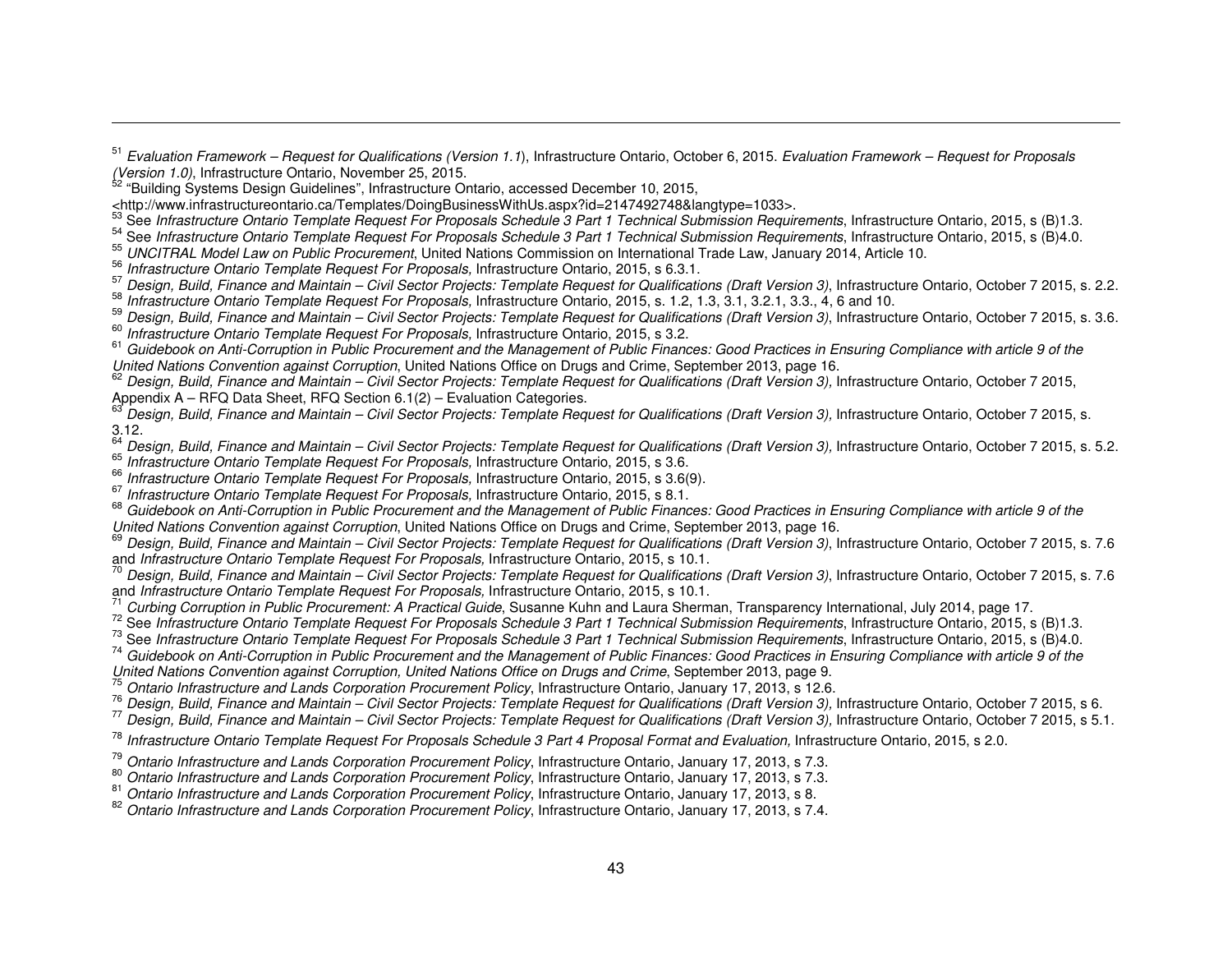°<sup>4</sup> Ontario Infrastructure and Lands Corporation Procurement Policy, Infrastructure Ontario, January 17, 2013, s 7.5.<br><sup>85</sup> Ontario Infrastructure and Lands Corporation Procurement Policy, Infrastructure Ontario, January 1

<sup>86</sup> Infrastructure Ontario Template Request For Proposals, Infrastructure Ontario, 2015, s 10.1(1)(a).

<sup>87</sup> Infrastructure Ontario Template Request For Proposals, Infrastructure Ontario, 2015, s 10.1(1)(g).

<sup>88</sup> Ontario Infrastructure and Lands Corporation Procurement Policy, Infrastructure Ontario, January 17, 2013, s 12.5.<br><sup>89</sup> Ontario Infrastructure and Lands Corporation Procurement Policy, Infrastructure Ontario, January 11.2.

<sup>91</sup> Infrastructure Ontario Template Request For Proposals, Infrastructure Ontario, 2015, s 6.3(3).

 $^{92}$  Guidebook on Anti-Corruption in Public Procurement and the Management of Public Finances: Good Practices in Ensuring Compliance with article 9 of the United Nations Convention against Corruption, United Nations Office on Drugs and Crime, September 2013, page 21.

 Evaluation Framework – Request for Qualifications (Version 1.1), Infrastructure Ontario, October 6, 2015, s 5.2. See also Evaluation Framework – Request for Proposals (Version 1.0), Infrastructure Ontario, November 25, 2015, s 5.2.

 $^{94}$  Guidebook on Anti-Corruption in Public Procurement and the Management of Public Finances: Good Practices in Ensuring Compliance with article 9 of the United Nations Convention against Corruption, United Nations Office on Drugs and Crime, September 2013, page 21.

<sup>95</sup> Design, Build, Finance and Maintain – Civil Sector Projects: Template Request for Qualifications (Draft Version 3), Infrastructure Ontario, October 7 2015, s3.9. See also Infrastructure Ontario Template Request For Proposals, Infrastructure Ontario, 2015, s 5.3.

 Guidebook on Anti-Corruption in Public Procurement and the Management of Public Finances: Good Practices in Ensuring Compliance with article 9 of the United Nations Convention against Corruption, United Nations Office on Drugs and Crime, September 2013, page 21. See also: UNCITRAL Model Law on Public Procurement, United Nations Commission on International Trade Law, January 2014, Article 20.

<sup>3'</sup> Infrastructure Ontario Template Request For Proposals, s 3.2.2.<br><sup>98</sup> Infrastructure Ortario Template Request For Proposals, s 3.2.2.

<sup>36</sup> Infrastructure Ontario Template Request For Proposals, s7.1.2(1)(a).<br><sup>99</sup> 11<sup>2</sup>

 $\frac{99}{100}$  Infrastructure Ontario Template Request For Proposals, s7.1.2(1)(e).

100 UNCITRAL Model Law on Public Procurement, United Nations Commission on International Trade Law, January 2014, Article 20, s1.

 Guidebook on Anti-Corruption in Public Procurement and the Management of Public Finances: Good Practices in Ensuring Compliance with article 9 of the United Nations Convention against Corruption, United Nations Office on Drugs and Crime, September 2013, page 10. See also Rapport de la Commission d'enquête sur l'octroi et la gestion des contrats publics dans l'industrie de la construction (Charbonneau Commission's Report), France Charbonneau and Renaud Lachance, November 2015, Part 4, Chapter 2, page 29.

<sup>102</sup> Ontario Infrastructure and Lands Corporation Procurement Policy, Infrastructure Ontario, January 17, 2013, s 12.6.

<sup>103</sup> Design, Build, Finance and Maintain – Civil Sector Projects: Template Request for Qualifications (Draft Version 3), Infrastructure Ontario, October 7, 2015, s 5.1.

<sup>104</sup> Infrastructure Ontario Template Request For Proposals, Infrastructure Ontario, 2015, Schedule 3, Part 4.<br><sup>105</sup> L. C. 105 L. C. 105 L. C. 2015, S. 105 L. 105 C. 105 L. 105 C. 105 C. 105 C. 105 C. 105 C. 105 C. 105 C.

<sup>105</sup> Infrastructure Ontario Template Request For Proposals, Infrastructure Ontario, 2015, Schedule 3, Part 4, s 3.0.<br><sup>106</sup> Infrastructure Ontario Template Request For Proposals, Infrastructure Ontario, 2015, Schedule 2, P

106 Infrastructure Ontario Template Request For Proposals, Infrastructure Ontario, 2015, Schedule 3, Part 4, s 2.0.

 Evaluation Framework – Request for Proposals (Version 1.0), Infrastructure Ontario, November 25, 2015, s 4.3. Evaluation Framework – Request for Proposals(Version 1.0), Infrastructure Ontario, November 25, 2015, s 4.3.

<sup>&</sup>lt;sup>83</sup> Curbing Corruption in Public Procurement: A Practical Guide, Susanne Kuhn and Laura Sherman, Transparency International, July 2014, page 14. See also Rapport de la Commission d'enquête sur l'octroi et la gestion des contrats publics dans l'industrie de la construction (Charbonneau Commission's Report), France Charbonneau and Renaud Lachance, November 2015, Part 4, Chapter 2, pages 42-44.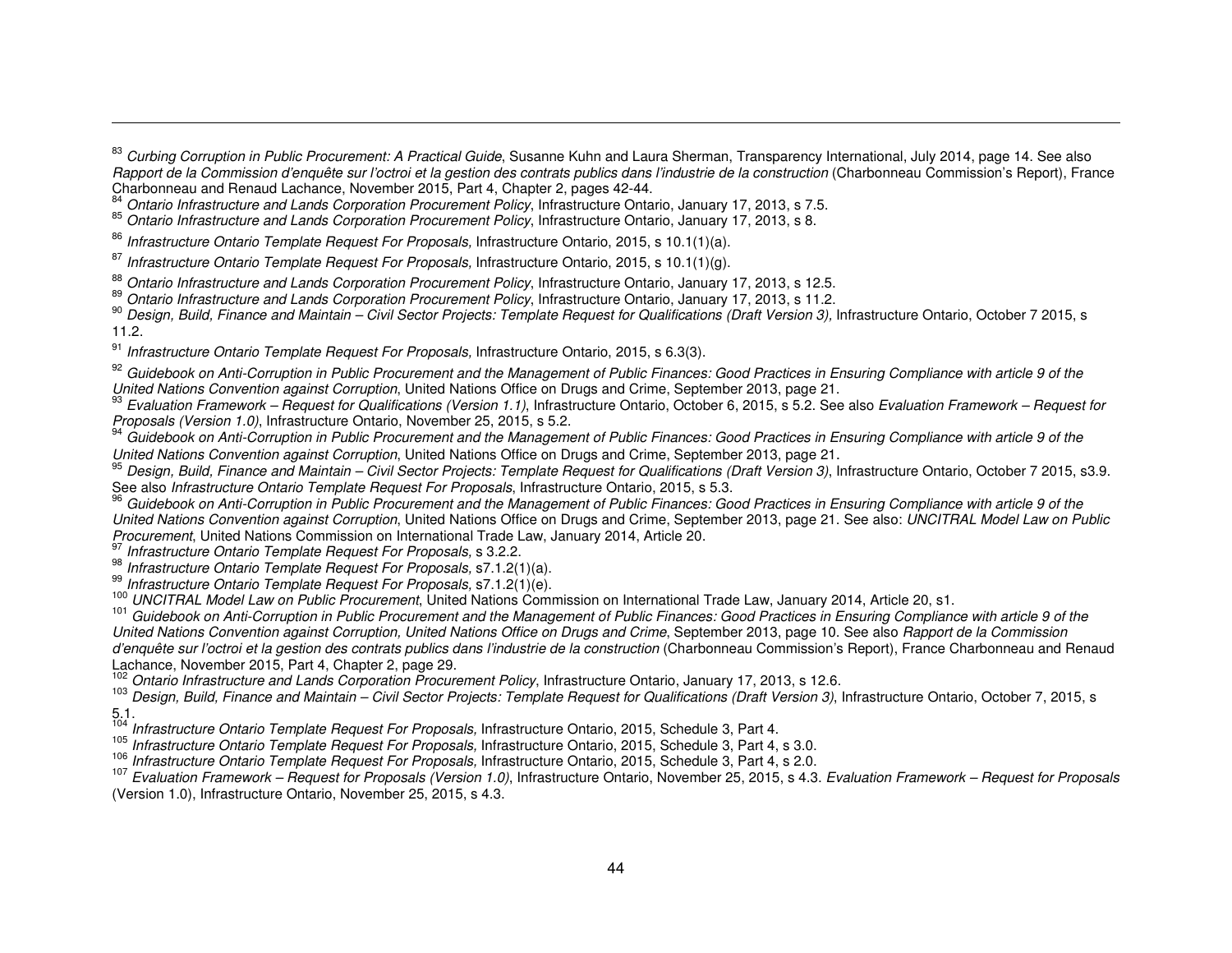<sup>108</sup> Evaluation Framework – Request for Qualifications (Version 1.1), Infrastructure Ontario, October 6, 2015,s 2.2(1)(b)(vi)(A). See also Evaluation Framework –<br>Request for Proposals (Version 1.0), Infrastructure Ontario

<sup>109</sup> Curbing Corruption in Public Procurement: A Practical Guide, Susanne Kuhn and Laura Sherman, Transparency International, July 2014, page 24.

Evaluation Framework – Request for Qualifications (Version 1.1), Infrastructure Ontario, October 6, 2015, s 4.3. 111

''' Evaluation Framework – Request for Qualifications (Version 1.1), Infrastructure Ontario, October 6, 2015, s 4.3(2)(b); Evaluation Framework – Request for<br>Proposals (Version 1.0), Infrastructure Ontario, November 25, 20

 $\frac{122}{12}$  Evaluation Framework – Request for Qualifications (Version 1.1), Infrastructure Ontario, October 6, 2015, s 2.2(10); Evaluation Framework – Request for Proposals (Version 1.0), Infrastructure Ontario, November 25, 2015, s 2.2(10).

<sup>113</sup> Evaluation Framework – Request for Qualifications (Version 1.1), Infrastructure Ontario, October 6, 2015, s 2.2(10); Evaluation Framework – Request for Proposals (Version 1.0), Infrastructure Ontario, November 25, 2015, s 2.2(10). 114

Curbing Corruption in Public Procurement: A Practical Guide, Susanne Kuhn and Laura Sherman, Transparency International, July 2014, page 24.

<sup>115</sup> Conflict of Interest in Public Procurement, Maira Martini, Transparency International. January 17, 2013, page 3.

<sup>116</sup> Evaluation Framework – Request for Qualifications (Version 1.1), Infrastructure Ontario, October 6, 2015, Appendix 1, s 6. See also Evaluation Framework – Request for Proposals (Version 1.0), Infrastructure Ontario, November 25, 2015, s 3.2.

''' Rapport de la Commission d'enquête sur l'octroi et la gestion des contrats publics dans l'industrie de la construction (Charbonneau Commission's Report),<br>France Charbonneau and Renaud Lachance, November 2015, Part 4, C

<sup>119</sup> Evaluation Framework – Request for Proposals (Version 1.0), Infrastructure Ontario, November 25, 2015, s 3.2.<br><sup>119</sup> Curbing Corruption in Public Procurement: A Practical Guide, Susanne Kuhn and Laura Sherman, Transpa

name Curbing Corruption in Public Procurement: A Practical Guide, Susanne Kuhn and Laura Sherman, Transparency International, July 2014, page 15.<br><sup>121</sup> Evaluation Framework – Request for Qualifications (Version 1.1), Infra

<sup>12</sup> Evaluation Framework – Request for Qualifications (Version 1.1), Infrastructure Ontario, October 6, 2015, s 4.3.<br><sup>122</sup> E de la Castaliana de la Castaliana de la Castaliana de la Castaliana de la Castaliana de la Cast

'<sup>∠∠</sup> Evaluation Framework – Request for Qualifications (Version 1.1), Infrastructure Ontario, October 6, 2015, s 4.4.<br><sup>123</sup> Rapport de la Commission d'enquête sur l'octroi et la gestion des contrats publics dans l'indust France Charbonneau and Renaud Lachance, November 2015, Part 4, Chapter 2, page 28.<br><sup>124</sup> Conflict of Interest in Public Procurement Maira Martini, Transparency International, Jan

Conflict of Interest in Public Procurement, Maira Martini, Transparency International. January 17, 2013, page 3.

<sup>125</sup> Evaluation Framework – Request for Qualifications (Version 1.1), Infrastructure Ontario, October 6, 2015, Appendix 1, s 6. See also Evaluation Framework – Request for Proposals (Version 1.0), Infrastructure Ontario, November 25, 2015, s 3.2.

 Curbing Corruption in Public Procurement: A Practical Guide, Susanne Kuhn and Laura Sherman, Transparency International, July 2014, page 24. See also Rapport de la Commission d'enquête sur l'octroi et la gestion des contrats publics dans l'industrie de la construction (Charbonneau Commission's Report), France Charbonneau and Renaud Lachance, November 2015, Part 5, Chapter 2, pages 99-100. 127

 $^{127}$  Rapport de la Commission d'enquête sur l'octroi et la gestion des contrats publics dans l'industrie de la construction (Charbonneau Commission's Report), France Charbonneau and Renaud Lachance, November 2015, Part France Charbonneau and Renaud Lachance, November 2015, Part 4, Chapter 2, page 28.<br><sup>128</sup>. Qurbinal Qarmatian in Dublic Pressurement: A Prestical Quide, Questina (Ciliar and Laure)

<sup>126</sup> Curbing Corruption in Public Procurement: A Practical Guide, Susanne Kuhn and Laura Sherman, Transparency International, July 2014, page 15. 129 According to the Procurement: A Practical Guide, Susanne Kuhn and Laura

<sup>129</sup> Conflict of Interest in Public Procurement, Maira Martini, Transparency International, January 17, 2013, page 2.<br>130 April 1200 F

<sup>130</sup> Ontario Infrastructure and Lands Corporation Code of Conduct, Infrastructure Ontario, April 7, 2015 and Ontario Infrastructure and Lands Corporation Conflict of Interest and Confidentiality Policy, Infrastructure Ontario, April 1, 2015.

Ontario Infrastructure and Lands Corporation Confidentiality and Conflict of Interest By-Law 3, Infrastructure Ontario, June 6, 2011. 132

<sup>132</sup> Ontario Infrastructure and Lands Corporation Procurement Policy, Infrastructure Ontario, January 17, 2013, s 9.1.

<sup>133</sup> Ontario Infrastructure and Lands Corporation Procurement Policy, Infrastructure Ontario, January 17, 2013, s 9.2.

<sup>134</sup> Ontario Infrastructure and Lands Corporation Conflict of Interest and Confidentiality Policy, Infrastructure Ontario, April 1, 2015, s. 6.2.<br><sup>135</sup> Ontario Lateractio Public Presumentat Major Martini, Transaccum unter

<sup>133</sup> Conflict of Interest in Public Procurement, Maira Martini, Transparency International, January 17, 2013, page 3.<br>136 September 17, 2013, page 3.

Ontario Infrastructure and Lands Corporation Procurement Policy, Infrastructure Ontario, January 17, 2013, s 9.2.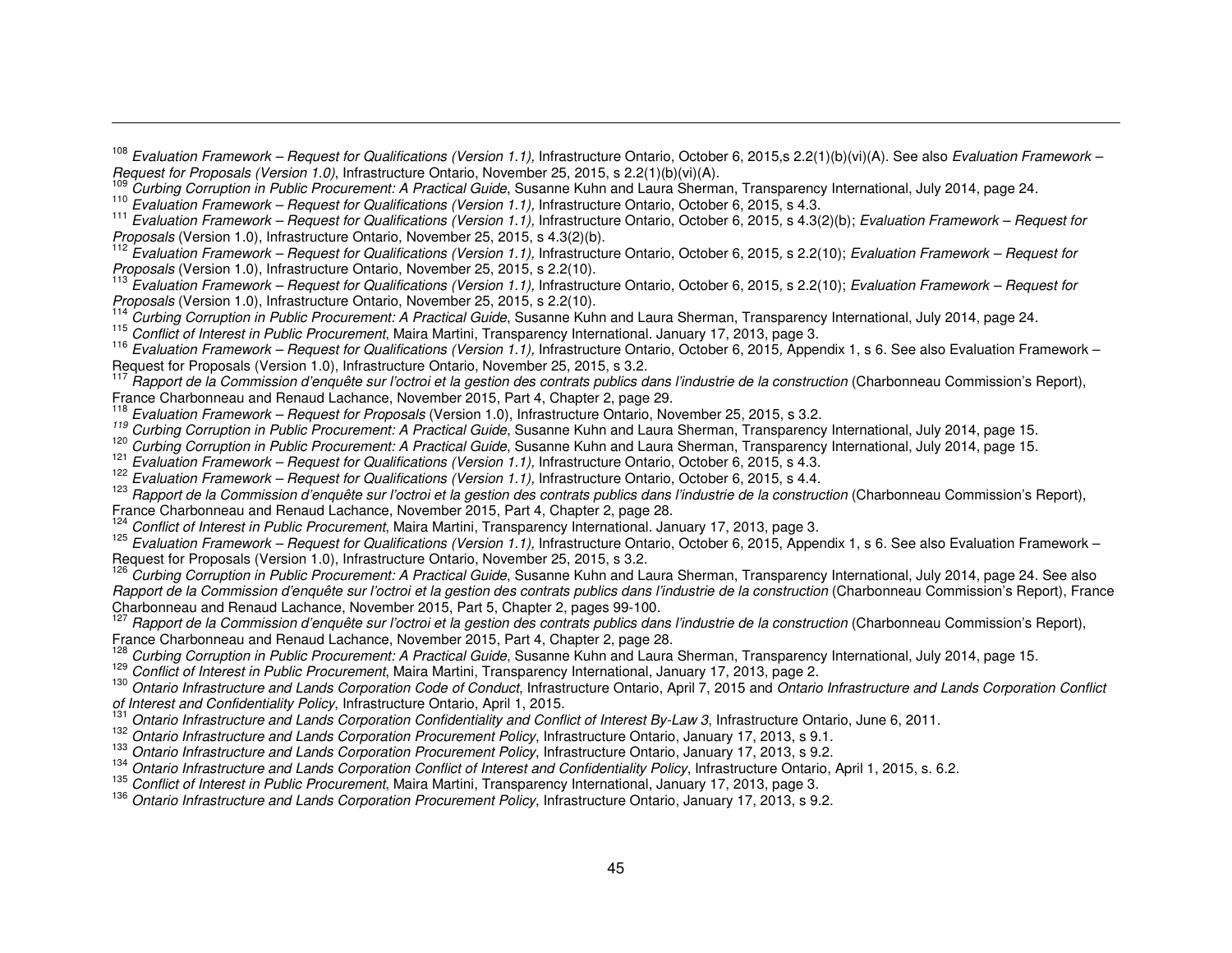<sup>137</sup> Evaluation Framework – Request for Proposals (Version 1.0), Infrastructure Ontario, November 25, 2015, s. 3.2, 4.2 and Appendix 1.<br><sup>138</sup> Euclestian Framework – Request for Ovelifications (Version 4.4) Infrastructure

<sup>136</sup> Evaluation Framework – Request for Qualifications (Version 1.1), Infrastructure Ontario, October 6, 2015, s 2.2(4).<br><sup>139</sup> Qualitate Osmuntian in Dublic Pressurement: A Prestical Quide Queense Kultus and Laure Olesma

<sup>139</sup> Curbing Corruption in Public Procurement: A Practical Guide, Susanne Kuhn and Laura Sherman, Transparency International, July 2014, page 14.<br><sup>140</sup> See Ontario Infrastructure and Lands Corporation Code of Conduct, Inf

'<sup>41</sup> *Evaluation Framework – Request for Proposals (Version 1.0),* Infrastructure Ontario, November 25, 2015, s 3.1.<br><sup>142</sup> Conflict of Interest in Public Procurement, Maira Martini, Transparency International, January 17, sur l'octroi et la gestion des contrats publics dans l'industrie de la construction (Charbonneau Commission's Report), France Charbonneau and Renaud Lachance,<br>November 2015, Part 4, Chapter 2, page 38, Part 5, Chapter 2, p

<sup>143</sup> See Ontario Infrastructure and Lands Corporation Code of Conduct, Infrastructure Ontario, April 7, 2015, s 6.1.<br><sup>144</sup> See Ontario Infrastructure and Lands Corporation Code of Conduct, Infrastructure Ontario, April 7, <sup>146</sup> Curbing Corruption in Public Procurement: A Practical Guide, Susanne Kuhn and Laura Sherman, Transparency International, July 2014, page 14.<br><sup>147</sup> See *Ontario Infrastructure and Lands Corporation Code of Conduct*, I

<sup>146</sup> Conflict of Interest in Public Procurement, Maira Martini, Transparency International, January 17, 2013, page 4.<br><sup>149</sup> Ortaria Infrastructure and Landa Campartiae Dreamment Deliau Interstructure Ortaria, Increased 7,

 Ontario Infrastructure and Lands Corporation Procurement Policy, Infrastructure Ontario, January 17, 2013, s. 9.1, Ontario Infrastructure and Lands Corporation Code of Conduct, Infrastructure Ontario, April 7, 2015, s. 6.6 and Ontario Infrastructure and Lands Corporation Conflict of Interest and Confidentiality Policy, Infrastructure Ontario, April 1, 2015, s. 6.4.3.

nation details Chians, April 1, 2010, S. C. 110.<br><sup>150</sup> Curbing Corruption in Public Procurement: A Practical Guide, Susanne Kuhn and Laura Sherman, Transparency International, July 2014, page 15.

Infrastructure Ontario Template Request For Proposals, Infrastructure Ontario, 2015, Schedule 5A.<br>
<sup>152</sup> Infrastructure Ontario Template Request For Proposals, Infrastructure Ontario, 2015, Schedule 5A.

<sup>132</sup> Infrastructure Ontario Template Request For Proposals, Infrastructure Ontario, 2015, s. 7.1.2.

<sup>133</sup> *Conflict of Interest in Public Procurement*, Maira Martini, Transparency International, January 17, 2013, page 2.<br><sup>154</sup> Design, Build, Finance and Maintain – Civil Sector Projects: Template Request for Qualification  $7.6(4).$ 

 $^{155}$  Design, Build, Finance and Maintain – Civil Sector Projects: Template Request for Qualifications (Draft Version 3), Infrastructure Ontario, October 7 2015, Appendix C, Form C-3. See also Infrastructure Ontario Template Request For Proposals, Infrastructure Ontario, 2015, Schedule 5A.

UNCITRAL Model Law on Public Procurement, United Nations Commission on International Trade Law, January 2014, Article 17. 157

<sup>157</sup> UNCITRAL Model Law on Public Procurement, United Nations Commission on International Trade Law, January 2014, Article 17.

<sup>158</sup> Design, Build, Finance and Maintain – Civil Sector Projects: Template Request for Qualifications (Draft Version 3), Infrastructure Ontario, October 7 2015, s 3.3. See also *Infrastructure Ontario Template Request For Proposals*, Infrastructure Ontario, 2015, s 5.1(2).

Infrastructure Ontario Compliance and Disqualification Guideline, Infrastructure Ontario, January 2008.

<sup>160</sup> UNCITRAL Model Law on Public Procurement, United Nations Commission on International Trade Law, January 2014, Article 40. See also: Curbing Corruption in Public Procurement: A Practical Guide, Susanne Kuhn and Laura Sherman, Transparency International, July 2014, page 23.

<sup>161</sup> Design, Build, Finance and Maintain – Civil Sector Projects: Template Request for Qualifications (Draft Version 3), Infrastructure Ontario, October 7 2015, s<br>7.6(i).

7.6(i).<br><sup>162</sup> Infrastructure Ontario Template Request For Proposals, Infrastructure Ontario, 2015, s 5.1.<br><sup>163</sup> P. *L.* 2011

<sup>163</sup> Public Procurement Law and Corruption, Maira Martini, Transparency International, June 12 2015, page 6.<br>1<sup>64</sup> Ortaria Infrastructure and Landa Corresponding Procurement Deliau Interstructure Ortaria, Increment 7, 201

<sup>164</sup> Ontario Infrastructure and Lands Corporation Procurement Policy, Infrastructure Ontario, January 17, 2013, s 12.4.

<sup>165</sup> Design, Build, Finance and Maintain – Civil Sector Projects: Template Request for Qualifications (Draft Version 3), Infrastructure Ontario, October 7 2015, s 3.3. 166 December 7 2015, s 3.3.

<sup>166</sup> Public Procurement Law and Corruption, Maira Martini, Transparency International, June 12 2015, page 6. See also Integrity in Public Procurement Good Practice from A to Z, Organisation for Economic Co-Operation and Development, 2007, page 22.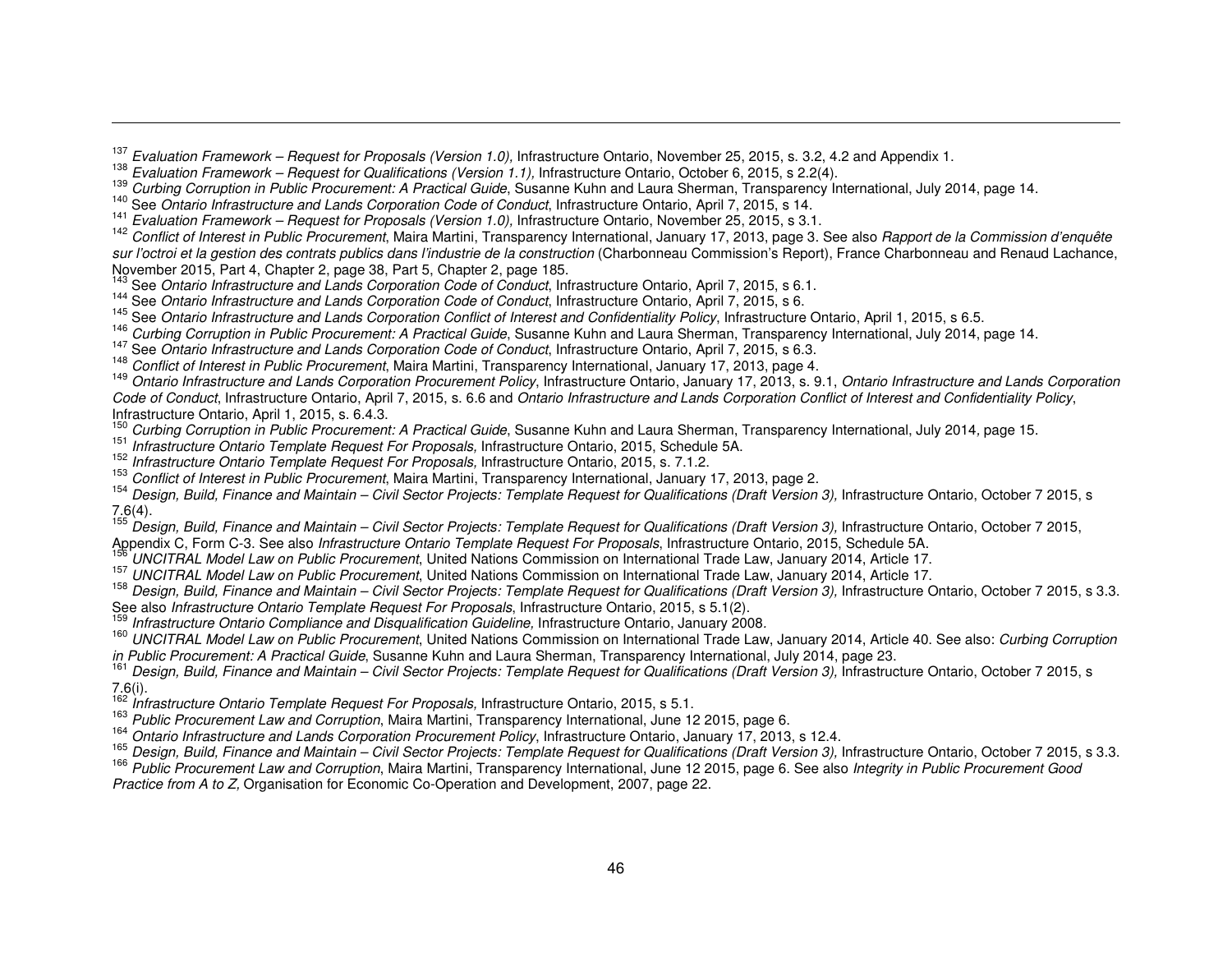<sup>167</sup> Design, Build, Finance and Maintain – Civil Sector Projects: Template Request for Qualifications (Draft Version 3), Infrastructure Ontario, October 7 2015, s

7.6(i).<br><sup>168</sup> Infrastructure Ontario Template Request For Proposals, Infrastructure Ontario, 2015, s 5.1.<br><sup>169</sup> Infrastructure Ontario Compliance and Disqualification Guideline, Infrastructure Ontario, January 2008.<br><sup>170</sup>

' Curbing Corruption in Public Procurement: A Practical Guide, Susanne Kuhn and Laura Sherman, Transparency International, July 2014, pages 14, 16.<br><sup>171</sup> See *Ontario Infrastructure and Lands Corporation Code of Conduct*,

Ontario, accessed December 9, 2015, < http://www.infrastructureontario.ca/Templates/AboutUs.aspx?id=2147490162&langtype=1033><br><sup>172</sup> See Ontario Infrastructure and Lands Corporation Code of Conduct, Infrastructure Ontario,

173 See Ontario Infrastructure and Lands Corporation Code of Conduct, Infrastructure Ontario, April 7, 2015, s 6.2 and Infrastructure Ontario Disclosure of<br>Wrongdoing Policy and Procedures, April 1, 2015, s 6.2. Wrongdoing Policy and Procedures, April 1, 2015, s 6.2.

<sup>174</sup> Curbing Corruption in Public Procurement: A Practical Guide, Susanne Kuhn and Laura Sherman, Transparency International, July 2014, page 29.<br><sup>175</sup> Infoatmetum Ontaria Templata Resursat FanRussaale Infoatmetum Ontaria

<sup>113</sup> Infrastructure Ontario Template Request For Proposals, Infrastructure Ontario, 2015.<br>1<sup>76</sup> Putting

<sup>116</sup> Public Procurement Assessment: Review of Laws and Practice in the EBRD region, European Bank for Reconstruction and Development, 2011, page 193.

 $\frac{178}{2}$  Public Procurement Assessment: Review of Laws and Practice in the EBRD region, European Bank for Reconstruction and Development, 2011, page 193.

<sup>116</sup> Evaluation Framework – Request for Proposals (Version 1.0), Infrastructure Ontario, November 25, 2015, s 4.1.<br><sup>179</sup> Infrastructure Ontario Tennelate Democratic Fra Democrate Infrastructure Ontario, 2015, s 4.0 0.

Infrastructure Ontario Template Request For Proposals, Infrastructure Ontario, 2015, s 10.2.<br>
<sup>180</sup> Infrastructure Ontario Template Request For Proposals, Infrastructure Ontario, 2015, s 10.2.

<sup>Iov</sup> Infrastructure Ontario Template Request For Proposals, Infrastructure Ontario, 2015, s 10.2.<br><sup>181</sup> LINOITRAL Madal Law an Rublic Reservation to lating National Commission an International i

<sup>161</sup> UNCITRAL Model Law on Public Procurement, United Nations Commission on International Trade Law, January 2014, Article 21 s 2.<br><sup>182</sup> Ontario Infrastructure and Lands Corporation Procurement Policy, Infrastructure Onta

'°<del>'</del> UNCITRAL Model Law on Public Procurement, United Nations Commission on International Trade Law, January 2014, Article 21 s 2.<br><sup>185</sup> Design, Build, Finance and Maintain – Civil Sector Projects: Template Request for Qu

7.10. See also Infrastructure Ontario Template Request For Proposals, Infrastructure Ontario, 2015, s 11.

Ontario Infrastructure and Lands Corporation Procurement Policy, Infrastructure Ontario, January 17, 2013, s 11.4.

<sup>187</sup> Infrastructure Ontario Debriefing Guideline, Infrastructure Ontario, January 2008, s 1.2.<br><sup>188</sup> Infrastructure Ortaria Debriefing Quideline, Infrastructure Ortaria, January 2008, s 2.0.

188 Infrastructure Ontario Debriefing Guideline, Infrastructure Ontario, January 2008, s 3.2.

<sup>189</sup> Public Procurement Law and Corruption, Maira Martini, Transparency International, June 12, 2015, page 8.

<sup>190</sup> Curbing Corruption in Public Procurement: A Practical Guide, Susanne Kuhn and Laura Sherman, Transparency International, July 2014, page 24. 191 Margaretime Rest avaluation (Res. 2014) and 191 Margaretime Rest avalua

<sup>191</sup> Memorandum – Post-evaluation/Pre-Closing Negotiations in AFP projects: General Overview (Draft), Infrastructure Ontario, June 17, 2014, section C.<br><sup>192</sup> Curbing Corruption in Public Procurement: A Practical Guide, Su

193 Curbing Corruption in Public Procurement: A Practical Guide, Susanne Kuhn and Laura Sherman, Transparency International, July 2014, page 16.<br><sup>194</sup> See Governance of St Michaels Hospital Project Memorandum: IO Role on S

195 See Governance of St Michaels Hospital Project Memorandum: IO Role on St Michael's Hospital Project – Construction Phase, Infrastructure Ontario, s. 1.

196 Curbing Corruption in Public Procurement: A Practical Guide, Susanne Kuhn and Laura Sherman, Transparency International, July 2014, page 25.

197 See Governance of St Michaels Hospital Project Memorandum: IO Role on St Michael's Hospital Project - Construction Phase, Infrastructure Ontario, s. 1.1.2.1.

<sup>198</sup> See Governance of St Michaels Hospital Project Memorandum: IO Role on St Michael's Hospital Project – Construction Phase, Infrastructure Ontario, s. 1.1.2.1.

<sup>199</sup> See Governance of St Michaels Hospital Project Memorandum: IO Role on St Michael's Hospital Project – Construction Phase, Infrastructure Ontario, s. 1.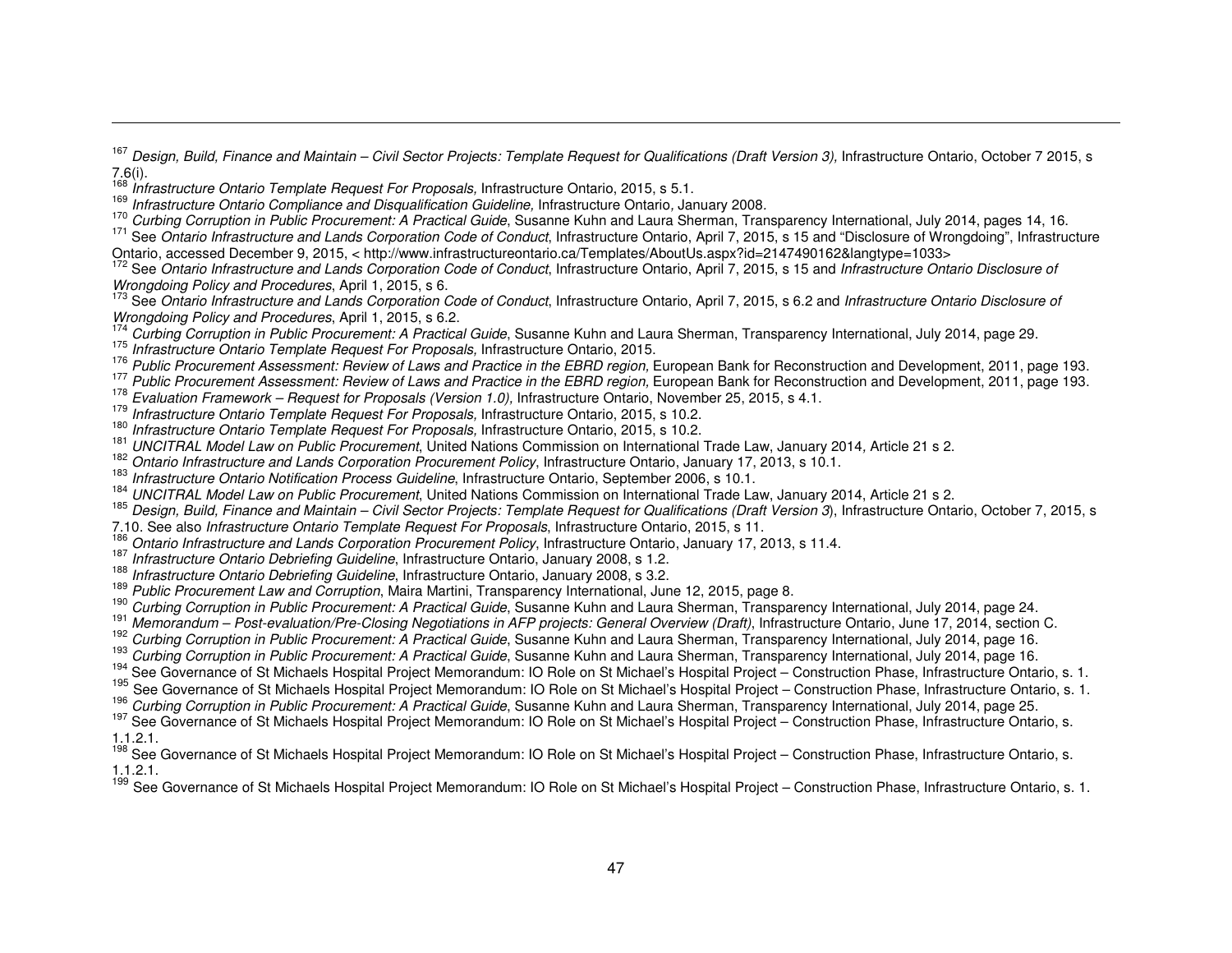$\frac{205}{100}$  Ontario Infrastructure and Lands Corporation Procurement Policy, Infrastructure Ontario, January 17, 2013, s 10.1.

- 212 Ontario Infrastructure and Lands Corporation Procurement Policy, Infrastructure Ontario, January 17, 2013, s 11.1.
- <sup>213</sup> Ontario Infrastructure and Lands Corporation Procurement Policy, Infrastructure Ontario, January 17, 2013, s 10.1.

<sup>214</sup> Design, Build, Finance and Maintain – Civil Sector Projects: Template Request for Qualifications (Draft Version 3), Infrastructure Ontario, October 7 2015, s 3.1.<br><sup>215</sup> Design, Build, Finance and Maintain – Civil Oct

215 Design, Build, Finance and Maintain – Civil Sector Projects: Template Request for Qualifications (Draft Version 3), Infrastructure Ontario, October 7 2015, s 3.6(3).<br><sup>216</sup>. 2

- <sup>216</sup> Ontario Infrastructure and Lands Corporation Procurement Policy, Infrastructure Ontario, January 17, 2013, s 6.0.<br><sup>217</sup> Pasima Build Finance and Mainteire *Civil Castar Projects: Tamplets Parment for Qualifications (*
- 217 Design, Build, Finance and Maintain Civil Sector Projects: Template Request for Qualifications (Draft Version 3), Infrastructure Ontario, October 7 2015, s 3.1, 3.3 and 3.4.<br><sup>218</sup> Deciment

Design, Build, Finance and Maintain – Civil Sector Projects: Template Request for Qualifications (Draft Version 3), Infrastructure Ontario, October 7 2015, s. 3.1, 3.3, 3.4, 5.1 and 7.1. 219

Infrastructure Ontario Template Request For Proposals, Infrastructure Ontario, 2015, s. 1.2, 1.3, 3.1, 3.2.1, 3.3., 4, 6 and 10.

 Rapport de la Commission d'enquête sur l'octroi et la gestion des contrats publics dans l'industrie de la construction (Charbonneau Commission's Report), France Charbonneau and Renaud Lachance, November 2015, Part 4, Chapter 2, page 30. See also Integrity in Public Procurement Good Practice from A to Z, Organisation for Economic Co-Operation and Development, 2007, page 12.

Guidebook on Anti-Corruption in Public Procurement and the Management of Public Finances: Good Practices in Ensuring Compliance with article 9 of the

*United Nations Convention against Corruption*, United Nations Office on Drugs and Crime, September 2013, page 20.<br><sup>222</sup> Infrastructure Ontario Template Request For Proposals, Infrastructure Ontario, 2015, s3.2.2. See also Projects: Template Request for Qualifications (Draft Version 3), Infrastructure Ontario, October 7, 2015, s 3.6. 223 Infrastructure Ontario, October 7, 2015, s 3.6.

 $\frac{223}{24}$  Infrastructure Ontario Template Request For Proposals, Infrastructure Ontario, 2015, s3.2.2

 Guidebook on Anti-Corruption in Public Procurement and the Management of Public Finances: Good Practices in Ensuring Compliance with article 9 of the United Nations Convention against Corruption, United Nations Office on Drugs and Crime, September 2013, page 20.<br><sup>225</sup> Infrastructure Ontario Procurement Closing Guidelines, Infrastructure Ontario, October 2010.

226 Evaluation Framework – Request for Qualifications (Version 1.1), Infrastructure Ontario, October 6, 2015, s 4.1 and Evaluation Framework – Request for Proposals (Version 1.0), Infrastructure Ontario, November 25, 2015, s 4.1.

<sup>&</sup>lt;sup>200</sup> Curbing Corruption in Public Procurement: A Practical Guide, Susanne Kuhn and Laura Sherman, Transparency International, July 2014, page 16-17. See also Guidebook on Anti-Corruption in Public Procurement and the Management of Public Finances: Good Practices in Ensuring Compliance with article 9 of the United Nations Convention against Corruption, United Nations Office on Drugs and Crime, September 2013, page 11.<br><sup>201</sup> Ortaria Infrastructure and Landa Corresponding Dreamentary Deliver Infrastructure Ortaria Incrementary 2019

Ontario Infrastructure and Lands Corporation Procurement Policy, Infrastructure Ontario, January 17, 2013, s 11.5 202

<sup>&</sup>lt;sup>202</sup> Evaluation Framework – Request for Proposals (Version 1.0), Infrastructure Ontario, November 25, 2015, s 3.2.

Curbing Corruption in Public Procurement: A Practical Guide, Susanne Kuhn and Laura Sherman, Transparency International, July 2014, page 15-16.

<sup>204</sup> Ontario Infrastructure and Lands Corporation Procurement Policy, Infrastructure Ontario, January 17, 2013, s 10.1.

<sup>&</sup>lt;sup>206</sup> Curbing Corruption in Public Procurement: A Practical Guide, Susanne Kuhn and Laura Sherman, Transparency International, July 2014, page 15-16.<br><sup>207</sup> "AFD Draiast International Catalia International of Processing Dis

<sup>&</sup>lt;sup>207</sup> "AFP Project Information: Ontario Information and Lands Corporation Disclosure Practices", Infrastructure Ontario, accessed December 9 2015 and December

<sup>17 2015, &</sup>lt; http://www.infrastructureontario.ca/Templates/AboutUs.aspx?id=2147488455&langtype=1033>.

Infrastructure Ontario Template Request For Proposals, Infrastructure Ontario, 2015, s 2.4.

<sup>&</sup>lt;sup>209</sup> Evaluation Framework – Request for Qualifications (Version 1.1), Infrastructure Ontario, October 6, 2015, s 3.6(3).<br><sup>210</sup> Curbing Carruption in Public Programment: A Progried Cuide Superna Kubn and Laure Sharman, Tr

<sup>&</sup>lt;sup>210</sup> Curbing Corruption in Public Procurement: A Practical Guide, Susanne Kuhn and Laura Sherman, Transparency International, July 2014, page 15.

Ontario Infrastructure and Lands Corporation Procurement Policy, Infrastructure Ontario, January 17, 2013, s10.1.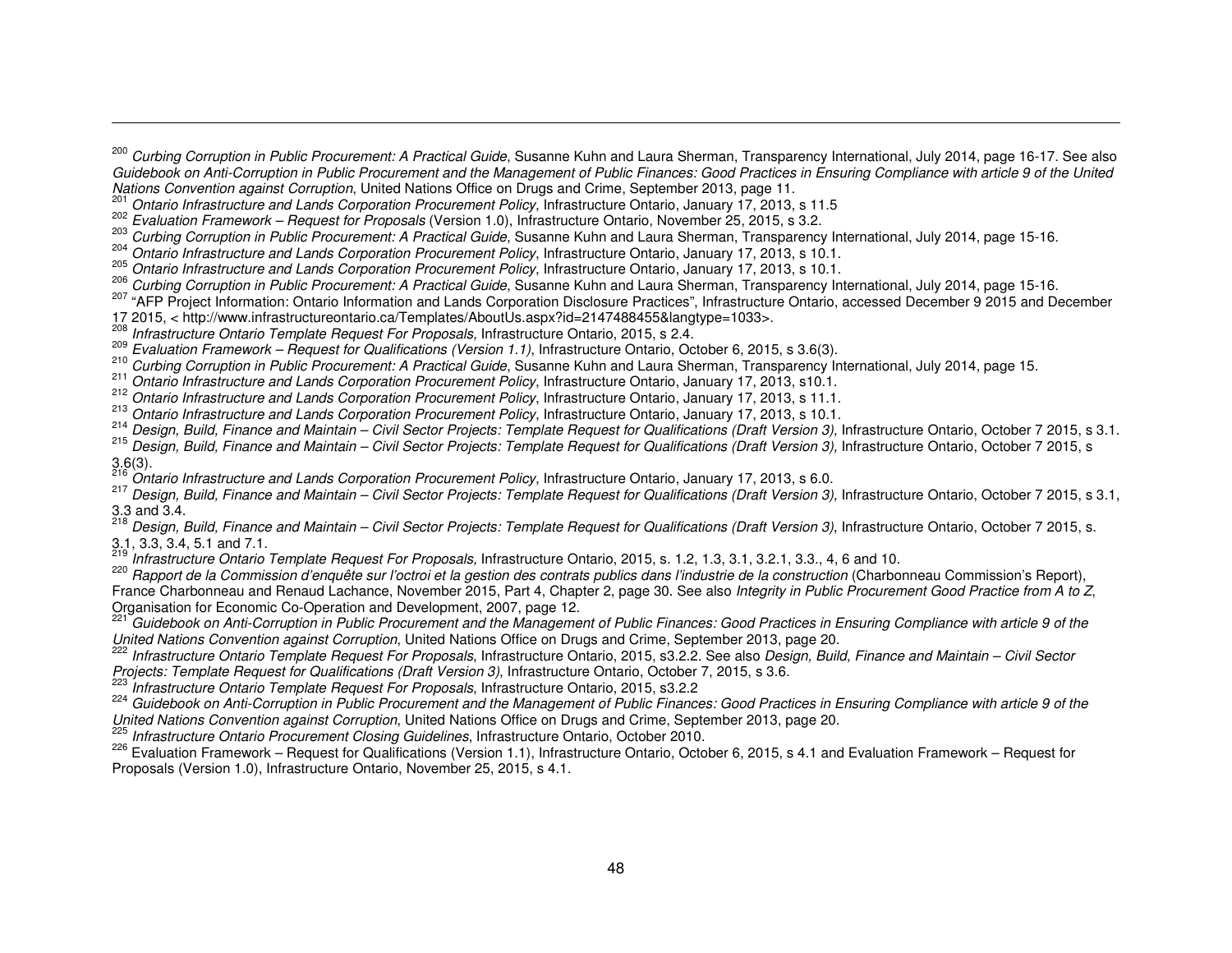Design, Build, Finance and Maintain – Civil Sector Projects: Template Request for Qualifications (Draft Version 3), Infrastructure Ontario, October 7, 2015, 5.1. Ontario Infrastructure and Lands Corporation Procurement Policy, Infrastructure Ontario, January 17, 2013, s 10.1.

- 
- <sup>231</sup> Curbing Corruption in Public Procurement: A Practical Guide, Susanne Kuhn and Laura Sherman, Transparency International, July 2014, page 23.<br><sup>232</sup>2 Reversion of the European Correct of the Correct of Team of the Corr
- 232 Design, Build, Finance and Maintain Civil Sector Projects: Template Request for Qualifications (Draft Version 3), Infrastructure Ontario, October 7, 2015, s  $7.6(1)(j)$ .
- Curbing Corruption in Public Procurement: A Practical Guide, Susanne Kuhn and Laura Sherman, Transparency International, July 2014, page 23.
- Evaluation Framework Request for Qualifications (Version 1.1), Infrastructure Ontario, October 6, 2015, s 3.3 (a). See also: Evaluation Framework Request for Proposals (Version 1.0), Infrastructure Ontario, November 25, 2015, s 3.3(a).<br><sup>235</sup> Curbing Carruntian in Bublie Progument: A Prestigel Cuide, Sugarno Kubn.
- <sup>235</sup> Curbing Corruption in Public Procurement: A Practical Guide, Susanne Kuhn and Laura Sherman, Transparency International, July 2014, page 23.
- <sup>236</sup> Infrastructure Ontario Evaluation Space/Location Guideline for IO, July 2010, s 1.<br><sup>237</sup> Letter Contains Formulation Contains Contains Contains 2010, s 237
- <sup>237</sup> Infrastructure Ontario Evaluation Space/Location Guideline for IO, July 2010, s 2.<br><sup>238</sup> Infrastructure Ontario Eurly time Occas (Lasstine Originalise for IO, July 2010, s 4.
- 
- <sup>236</sup> Infrastructure Ontario Evaluation Space/Location Guideline for IO, July 2010, s 4.<br><sup>239</sup> Evaluation Framework Request for Qualifications (Version 1.1), Infrastructure Ontario, October 6, 2015, s 3.3(b). See also *E*
- 
- $\frac{240}{2}$  Evaluation Framework Request for Qualifications (Version 1.1), Infrastructure Ontario, October 6, 2015, s 3.3(c).<br><sup>241</sup> E de 2015, s 3.3(c).
- <sup>241</sup> *Evaluation Framework Request for Qualifications (Version 1.1*), Infrastructure Ontario, October 6, 2015, s 2.2(2)(b)(iii).<br><sup>242</sup> Rapport de la Commission d'enquête sur l'octroi et la gestion des contrats publics d France Charbonneau and Renaud Lachance, November 2015, Part 5, Chapter 2, page 130.
- <sup>243</sup> Evaluation Framework Request for Qualifications (Version 1.1), Infrastructure Ontario, October 6, 2015, s 5.6.<br><sup>244</sup> Evaluation Framework Request for Qualifications (Version 1.1), Infrastructure Ontario, October
- 
- 245 Infrastructure Ontario Template Request For Proposals, Infrastructure Ontario, 2015, s 3.3.3.
- <sup>246</sup> *Curbing Corruption in Public Procurement: A Practical Guide*, Susanne Kuhn and Laura Sherman, Transparency International, July 2014, page 29.<br><sup>247</sup> UNCITRAL Model Law on Public Procurement, United Nations Commission
- 
- <sup>248</sup> Infrastructure Ontario Template Request For Proposals, Infrastructure Ontario, 2015, s 10.1(5).
- <sup>249</sup> Infrastructure Ontario Template Request For Proposals, Infrastructure Ontario, 2015, s 7.1.2(1)(j).
- <sup>250</sup> Infrastructure Ontario Template Request For Proposals, Infrastructure Ontario, 2015, Schedule 5A Certificate of an Officer.
- <sup>251</sup> UNCITRAL Model Law on Public Procurement, United Nations Commission on International Trade Law, January 2014, Article 21 s1(b).<br><sup>252</sup> Informative Orteria Terry late Procurent Fra Processels Informatives Orteria, 2015
- <sup>252</sup> Infrastructure Ontario Template Request For Proposals, Infrastructure Ontario, 2015, Schedule 5.

 Design, Build, Finance and Maintain – Civil Sector Projects: Template Request for Qualifications (Draft Version 3), Infrastructure Ontario, October 7, 2015, Appendix C, Form C-3.

- Design, Build, Finance and Maintain Civil Sector Projects: Template Request for Qualifications (Draft Version 3), Infrastructure Ontario, October 7, 2015,
- s.7.11 and *Infrastructure Ontario Template Request For Proposals*, Infrastructure Ontario, 2015, s 3.9.2.<br><sup>255</sup> Jafaatwature Ortaria Template Request Far Proposals Infrastructure Ortaria 2015, s 3.9.2.
- <sup>233</sup> Infrastructure Ontario Template Request For Proposals, Infrastructure Ontario, 2015, s 3.9.<br><sup>256</sup> Qurbing Qarmutian in Dublic Pressurement: A Prestical Quide Queenna Kulm and Laure Ob
- 256 Curbing Corruption in Public Procurement: A Practical Guide, Susanne Kuhn and Laura Sherman, Transparency International, July 2014, page 16.<br><sup>257</sup> SO 2011. c9. Schedule 32, s6.
- 

<sup>&</sup>lt;sup>227</sup> Curbing Corruption in Public Procurement: A Practical Guide, Susanne Kuhn and Laura Sherman, Transparency International, July 2014, page 23. See also Benchmarking Public Procurement 2016: Assessing Public Procurement Systems in 77 Economies, World Bank Group, 2016, page 28. See also UNCITRAL Model Law on Public Procurement, United Nations Commission on International Trade Law, January 2014, Article 42, s2.

Curbing Corruption in Public Procurement: A Practical Guide, Susanne Kuhn and Laura Sherman, Transparency International, July 2014, page 15. See also UNCITRAL Model Law on Public Procurement, United Nations Commission on International Trade Law, January 2014, Article 42, s3.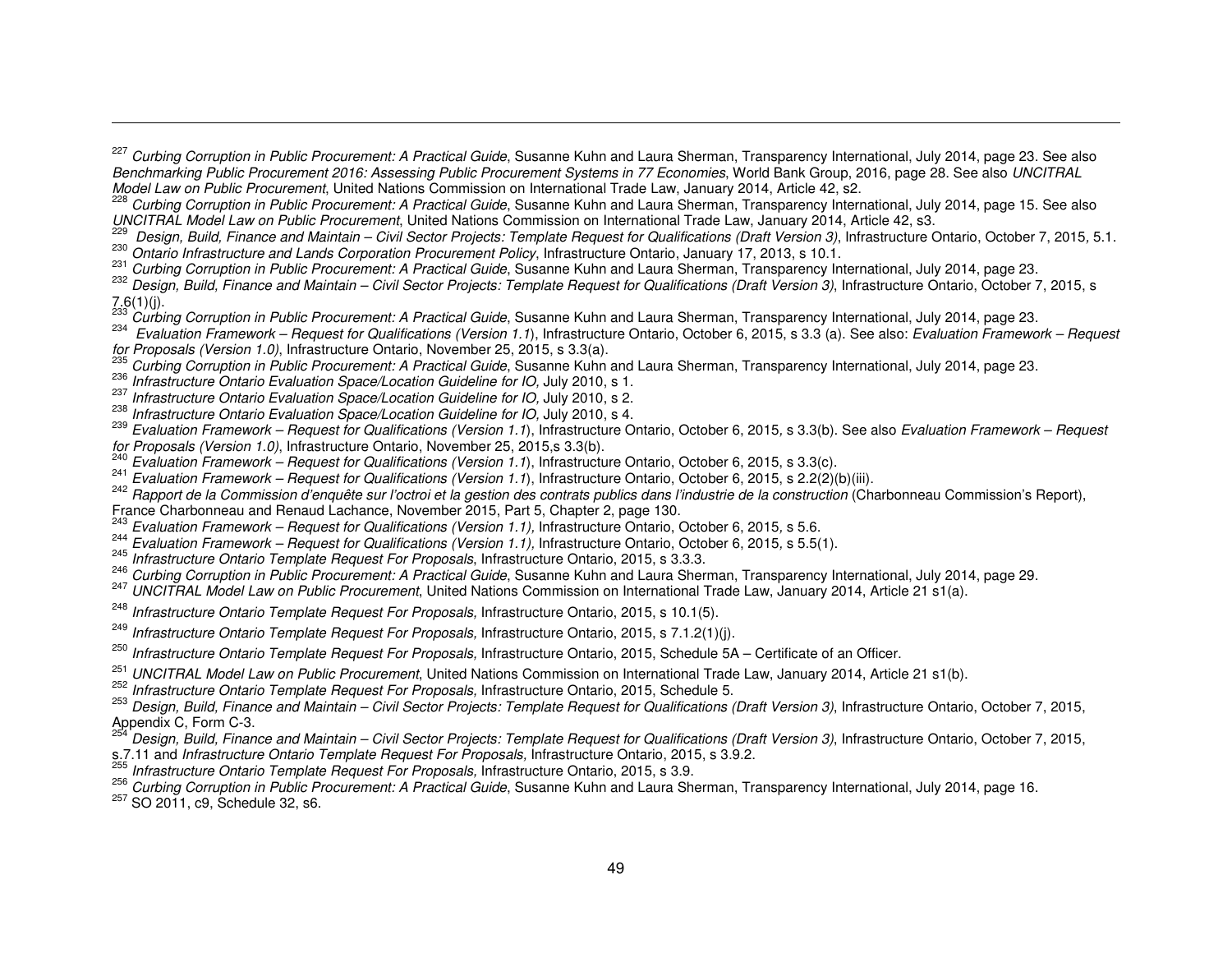<sup>258</sup> Infrastructure Ontario Template Request For Proposals, Infrastructure Ontario, 2015, s 7.1.2.<br><sup>259</sup> See Alternative Finance and Procure Projects – Procurement Overview, Presentation by David Ho, Infrastructure Ontari

- <sup>260</sup> Infrastructure Ontario Template Request For Proposals, Infrastructure Ontario, 2015, s. 7.1.2.<br><sup>261</sup> L. C. 2015, s. 7.1.2.
- <sup>261</sup> Infrastructure Ontario Template Request For Proposals, Infrastructure Ontario, 2015, s. 7.1.2.

<sup>202</sup> "The Rise of Corporate Death Penalty: Understanding Suspensions and Debarments", Adam K. Larksy and Oles Morrison, 2013.<br><sup>263</sup> *Design, Build, Finance and Maintain – Civil Sector Projects: Template Request for Qualif* 

s7.6(1)(a).<br><sup>264</sup> Design, Build, Finance and Maintain – Civil Sector Projects: Template Request for Qualifications (Draft Version 3), Infrastructure Ontario, October 7 2015, Appendix C, Form C-3.<br><sup>265</sup> Infrastructure Ontario Template Request For Proposals, Infrastructure Ontario, 2015, s7.1.2.

- 266 Infrastructure Ontario Template Request For Proposals, Infrastructure Ontario, 2015, s. 7.1.2.
- 

267 Infrastructure Ontario Template Request For Proposals, Infrastructure Ontario, 2015, s. 7.1.2.<br><sup>268</sup> Integrity Pacts in Public Procurement: An Implementation Guide, Juanita Olaya, Transparency International, 2013, page

<sup>269</sup> Design, Build, Finance and Maintain – Civil Sector Projects: Template Request for Qualifications (Draft Version 3), Infrastructure Ontario, October 7 2015, page

39.<br><sup>270</sup> Evaluation Framework – Request for Proposals (Version 1.0), Infrastructure Ontario, November 25, 2015, s 3.2.<br><sup>271</sup> Parima Build Finance and Maintain - Qiril Sastar Praiastar Tarrylata Bermant for Qualifications

 $\frac{271}{27}$  Design, Build, Finance and Maintain – Civil Sector Projects: Template Request for Qualifications (Draft Version 3), Infrastructure Ontario, October 7 2015, Appendix C, Form C-3.

Infrastructure Ontario Template Request For Proposals, Infrastructure Ontario, 2015, s 7.1.2.<br>
<sup>273</sup> Infrastructure Ontario Template Request For Proposals, Infrastructure Ontario, 2015, Schedule 5.

<sup>213</sup> Infrastructure Ontario Template Request For Proposals, Infrastructure Ontario, 2015, Schedule 5.<br><sup>274</sup> Letter Contario Turbulle Contario Turbulle Contario Contario Contario Contario Contario Contario F.

<sup>214</sup> Infrastructure Ontario Template Request For Proposals, Infrastructure Ontario, 2015, Schedule 5A.<br><sup>275</sup> Qurbing Qarmatian in Dublic Pressurement: A Prestical Quide Queenna Kulm and Laure Obarrese. 7

<sup>213</sup> Curbing Corruption in Public Procurement: A Practical Guide, Susanne Kuhn and Laura Sherman, Transparency International, July 2014, page 17.<br><sup>276</sup> kets with in Public Procurement Casel Practice from A to 7 Conspirati

<sup>276</sup> Integrity in Public Procurement Good Practice from A to Z, Organisation for Economic Co-Operation and Development, 2007, page 93.

<sup>277</sup> Tools to Reduce Private Sector Engagement in Grand Corruption During the Award of Public Contracts, Concessions and Licenses, Sofia Wickberg, Transparency International, April 30 2013, page 7.<br>
<sup>278</sup> See Ontario Infrastructure and Lands Corporation Code of Conduct, Infrastructure Ontario, April 7, 2015, s 14.

279 Tools to Reduce Private Sector Engagement in Grand Corruption During the Award of Public Contracts, Concessions and Licenses, Sofia Wickberg, Transparency International, April 30 2013, page 7.

<sup>280</sup> Evaluation Framework – Request for Qualifications (Version 1.1), Infrastructure Ontario, October 6, 2015, s 5.2, s 3.1. See also Evaluation Framework – Request for Proposals (Version 1.0), Infrastructure Ontario, November 25, 2015, s 3.1.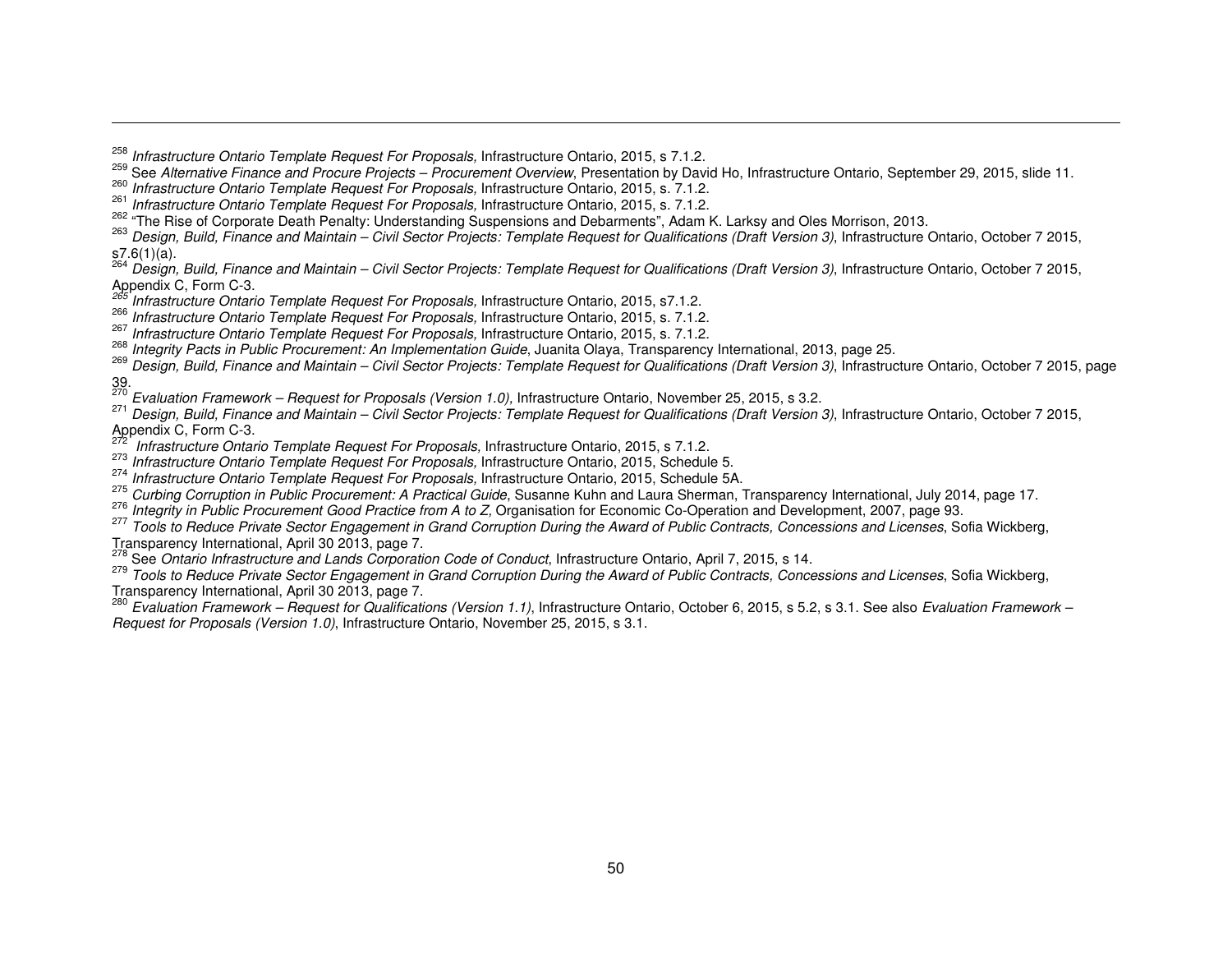CONFIDENTIAL

# **APPENDIX B TO THE SPECIAL COMMITTEE REPORT**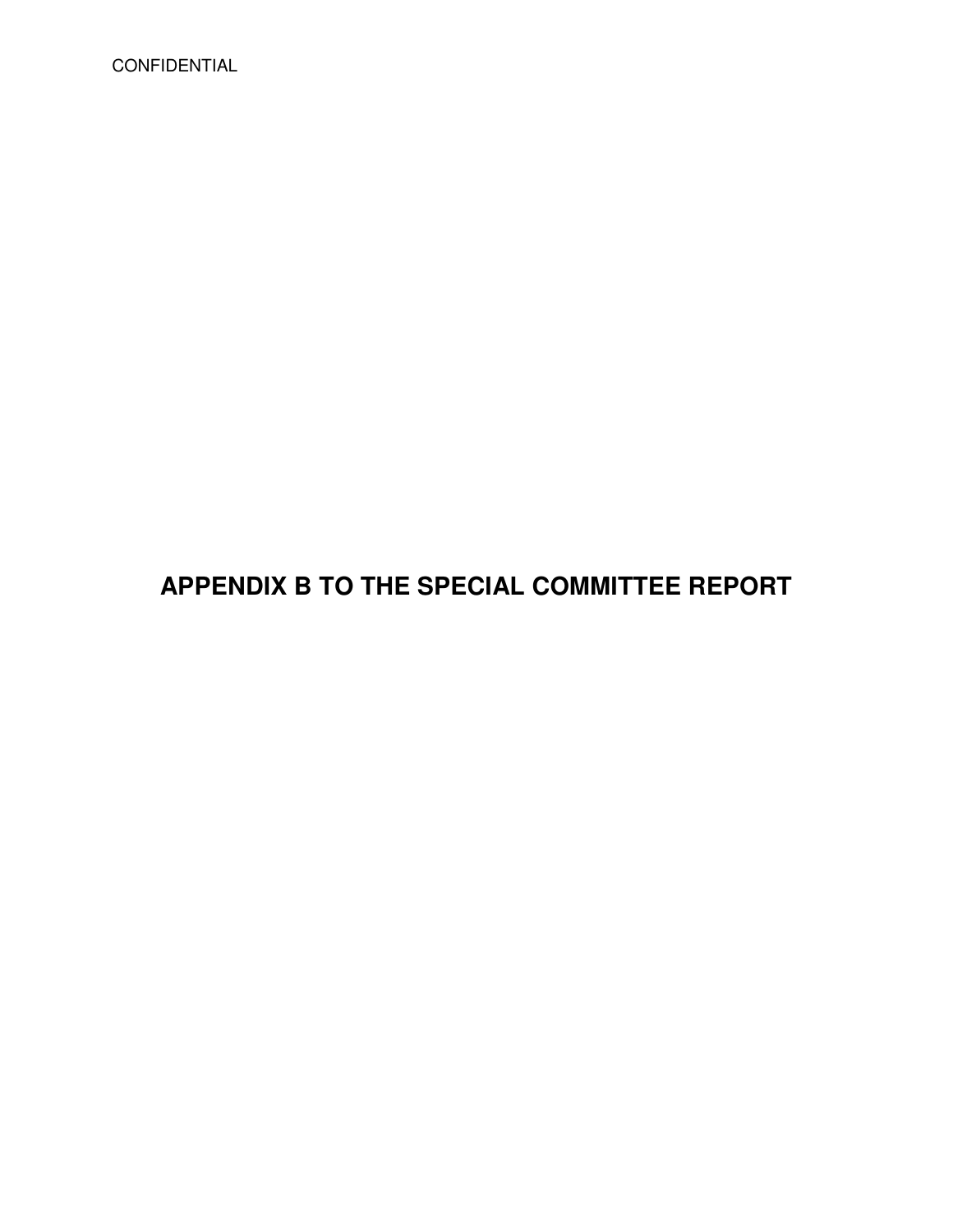## **APPENDIX B TO THE SPECIAL COMMITTEE REPORT**

### **INFRASTRUCTURE ONTARIO REVIEW AND INVESTIGATION – BLAKES AND CHS RECOMMENDATIONS**

#### Procurement and Conflict of Interest Recommendations

Blakes was asked by the Special Committee to provide recommendations on opportunities for continuous improvement of Infrastructure Ontario's procurement processes. We note that as the Blakes review progressed, both IO staff and Blakes identified a number of procurement changes (from "tweaks" to more detailed changes) that IO should considering implementing in its AFP programme. Both the Special Committee and IO believed that there was no reason to delay the implementation of these suggested improvements. As a result, IO initiated changes and Blakes' advice and formal recommendations have either already been implemented or are in the process of being implemented.

Blakes recommendations (including the CHS Recommendations) are as follows:

#### General

- 1. Revise Infrastructure Ontario's current procurement policy to include policies specifically related to AFP projects and make that procurement policy available to the public. The AFP procurement policy should include a description of Infrastructure Ontario's approach to:
	- A. unethical bidding practices (i.e. in addition to the provisions that exist in the template RFP documents); and
	- B. compliance issues (for example, distinguishing between the types of failures to comply with the Request for Proposal that can result in disqualification and those that would merely result in a lower score) (and make the corresponding changes in the RFP documents).
- 2. Clarify the respective roles of legal opinions and fairness opinions in AFP procurement processes (particularly related to compliance).
- 3. Wrap-up all procurement processes with the preparation of a procurement file for each project containing all relevant and material documents (including all documentation related to the evaluation processes).

#### Conflict of Interest

4. Update the existing third party auditor report requirements (on whether proponents have systems in place to monitor conflict of interest disclosures and unethical bidding practices) to take account of any adjustments to the IO template documents, policies and practices.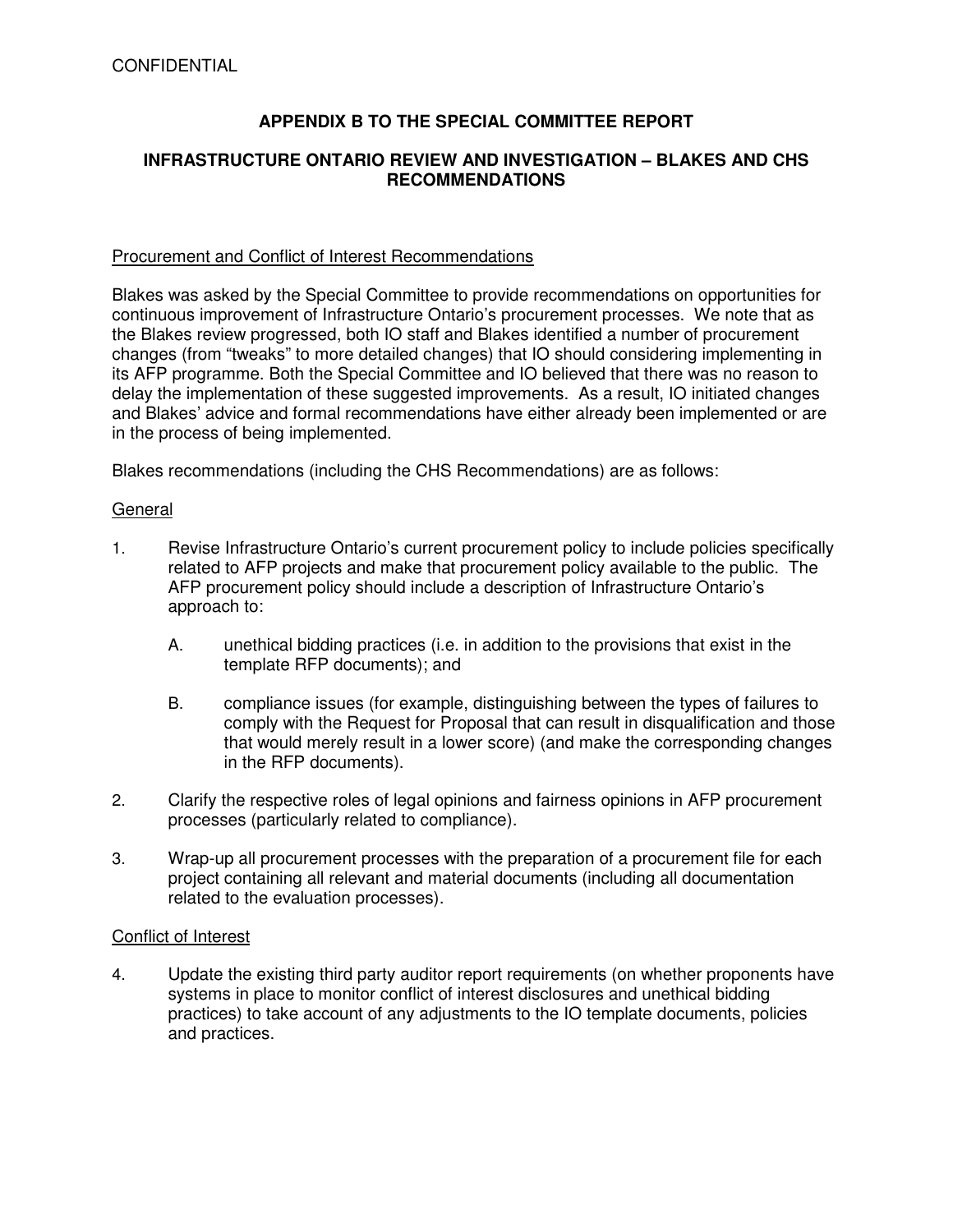- 5. Reinforce by on-going training and through revisions to the Conflict of Interest Agreement and Undertaking that all potential conflicts of interest are to be disclosed to, and dealt with by, the Conflict Review Team.
- 6. In the RFQ and RFP processes, amend the existing procurement documents to require Applicants and Proponents to disclose the names of their team members (in draft and only for the purpose of assessing conflicts) at an earlier stage of the in-market period to allow the Conflict Review Team a reasonable length of time to assess the potential conflicts of interests of all Sponsor-side participants in the evaluation process.
- 7. Review operational practices in the preparation of the list that identifies the individuals on the proponent teams that should be checked by participants in the evaluation process for conflicts (Schedule A).
- 8. Clarify the obligation of proponents and proponent team members to disclose potential conflicts of interest relating to conflicts that may exist for their significant individuals in their personal capacities.
- 9. In the IO agreements and memoranda of understanding with co-Sponsors, include provisions that require co-Sponsors to investigate and disclose any potential conflicts of interest of their employees who will be involved in the applicable project.

#### Financial/Construction Oversight Recommendations

- 10. IO should (i) implement a centralized repository for project data, (ii) memorialize projects once completed, and (iii) track project data in a consistent manner.
- 11. IO should update, on an ongoing basis, the methods and tools by which IO protects the construction oversight period (in its AFP projects) from any financial improprieties.

#### Human Resources Recommendations

- 12. Retain IO's existing policy on the provision of references and provide training to IO staff on the policy.
- 13. Infrastructure Ontario's Executive Vice President, Human Resources or other senior Human Resources personnel, as determined by Infrastructure Ontario, should be involved in (i) all decisions relating to the dismissal of senior employees, and (ii) the messaging to IO staff with respect to such dismissals. The IO Executive Vice President, Human Resources (or his or her delegate) should ensure that all relevant details regarding a dismissal are placed in the employee's file.

22939441.1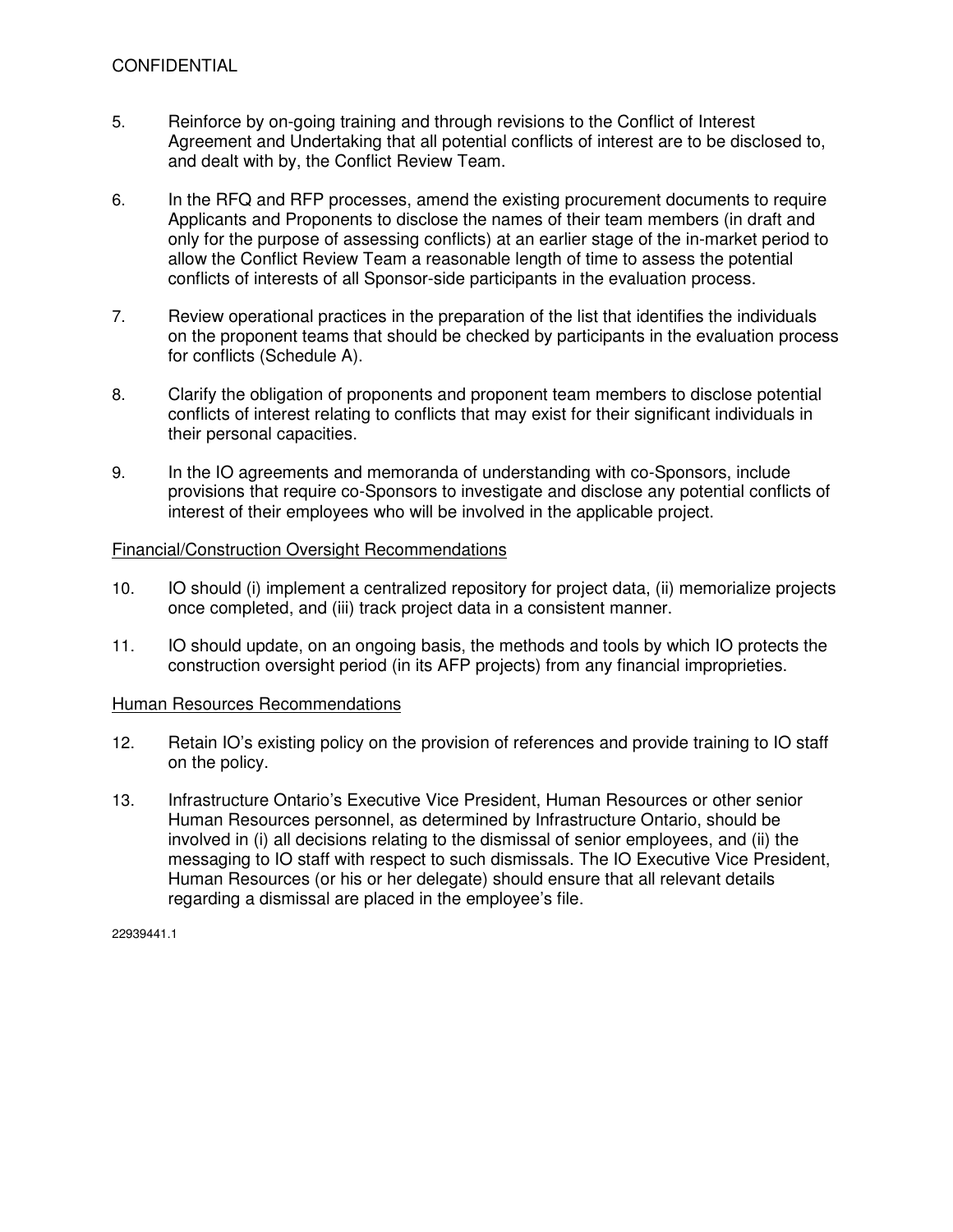Blakes

Blake, Cassels & Graydon LLP Barristers & Solicitors Patent & Trade-mark Agents 199 Bay Street Suite 4000, Commerce Court West Toronto ON M5L 1A9 Canada Tel: 416-863-2400 Fax: 416-863-2653

> Judy L. Wilson Partner Dir: 416 863 5820 judy.wilson@blakes.com

Reference: 00071244/000061

August 12, 2016

**HAND DELIVERED** PRIVILEGED & CONFIDENTIAL

Mr. George Zegarac **Deputy Minister** Ministry of Infrastructure 3rd Floor Hearst Block, 900 Bay Street, Toronto, ON M7A 1L2

Dear Mr. Zegarac:

Further to the letter from Minister Chiarelli to the Chair of the Board of Directors of Infrastructure Ontario (received on August 2, 2016) I am writing to provide further information regarding the report of the Special Committee to the IO Board of Directors that was presented to the IO Board on June 23, 2016 and provided to the Minister's counsel on June 24, 2016.

As you are aware, the Special Committee Report was supported by extensive legal advice and analysis provided by Blake, Cassels and Graydon, LLP and the forensic accounting analysis of Cohen Hamilton Steger & Co. Inc. ("CHS"), retained by Blakes. In our view, the scope of the review and investigation carried out by Blakes and CHS was appropriate and thorough.

The purpose of this letter is to confirm that the findings and recommendations of the Special Committee Report faithfully and accurately reflect the advice and analysis of the legal/forensic accounting team. We also confirm that the Special Committee Report does not omit any material finding, advice or recommendation provided by Blakes.

Yours truly,

dudy Cle

Judy L. Wilson

Linda Robinson, Chair, Board of Directors, Infrastructure Ontario  $C^*$ John Swinden, Co-chair, Special Committee Vito Sgro, Member, Special Committee Bert Clark, CEO, Infrastructure Ontario Marni Dicker, EVP, General Counsel & Corporate Secretary Infrastructure Ontario William Braithwaite, Stikeman Elliott LLP Katherine Kay, Stikeman Elliott LLP

22967415.3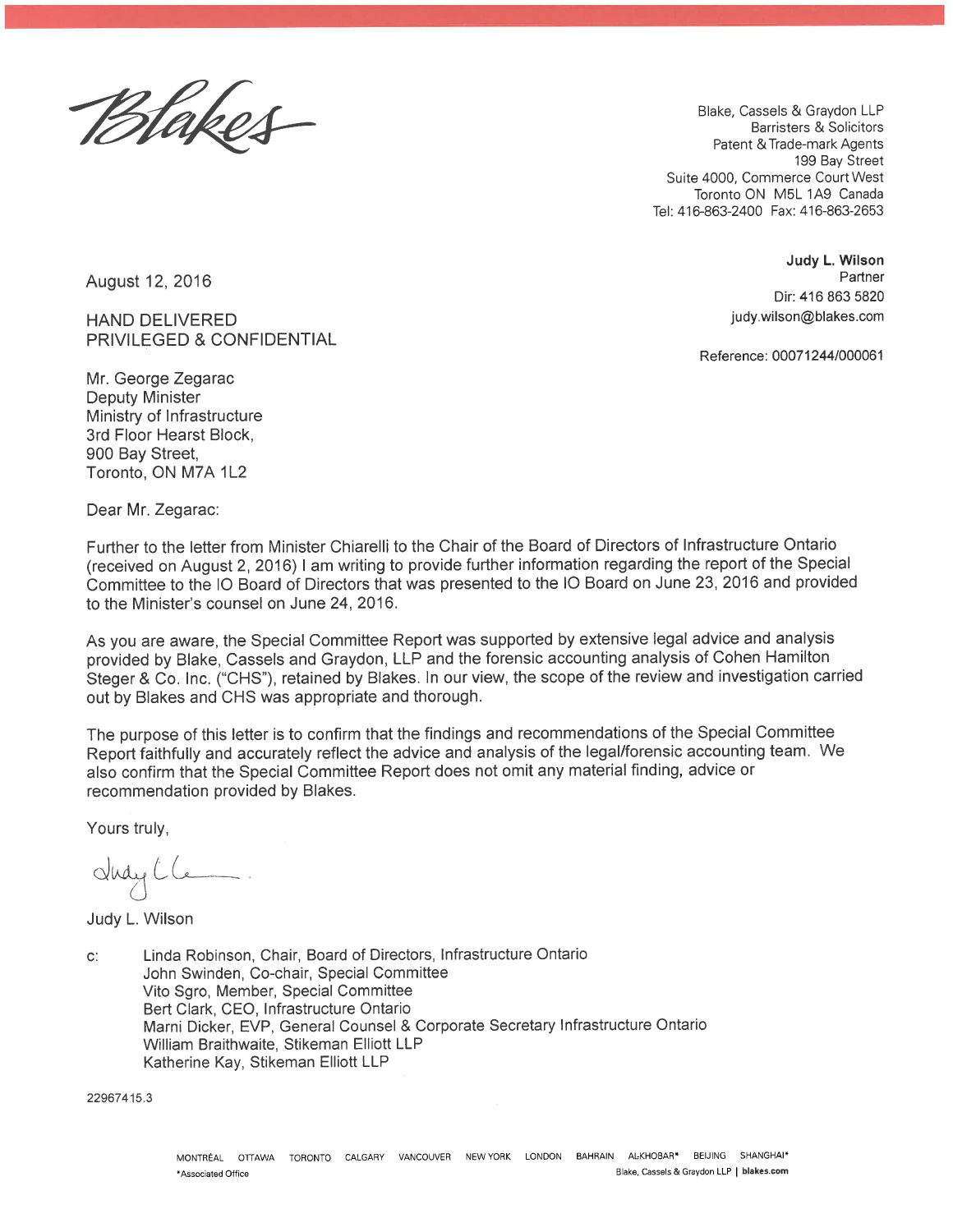

Expertise. Independence. Objectivity.

Peter Steger Direct: 416 304-7018 psteger@cohenhamiltonsteger.com

Prem Lobo Direct: 416 304-7020 plobo@cohenhamiltonsteger.com

August 12, 2016

## **PRIVILEGED & CONFIDENTIAL**

Mr. George Zegarac Deputy Minister Ministry of Infrastructure 3rd Floor Hearst Block 900 Bay St, Toronto, ON M7A 1L2

Dear Mr. Zegarac:

# **RE: INFRASTRUCTURE ONTARIO – FORENSIC ACCOUNTING REVIEW OF CERTAIN OF IO'S PROJECTS**

Dear Mr. Zegarac:

Further to the letter from Minister Chiarelli to the Chair of the Board of Directors of Infrastructure Ontario (received on August 2, 2016) we are writing to provide further information regarding the report of the Special Committee to the IO Board of Directors that we understand was presented to the IO Board on June 23, 2016 and provided to the Minister's counsel on June 24, 2016.

We understand that the Special Committee Report was supported by legal advice and analysis provided by Blake, Cassels and Graydon, LLP and the forensic accounting analysis of Cohen Hamilton Steger & Co. Inc. ("CHS"), retained by Blakes.

Specifically, Part C of the Special Committee Report was entitled "Vas Georgiou and Bondfield Projects Forensic Audit" and presented a summary of the methodology and findings from the forensic accounting review of certain of IO's projects that our firm, Cohen Hamilton Steger & Co. Inc. ("CHS") had undertaken pursuant to our retainer with Blakes, as set out in a report that we provided to Blakes dated June 6, 2016.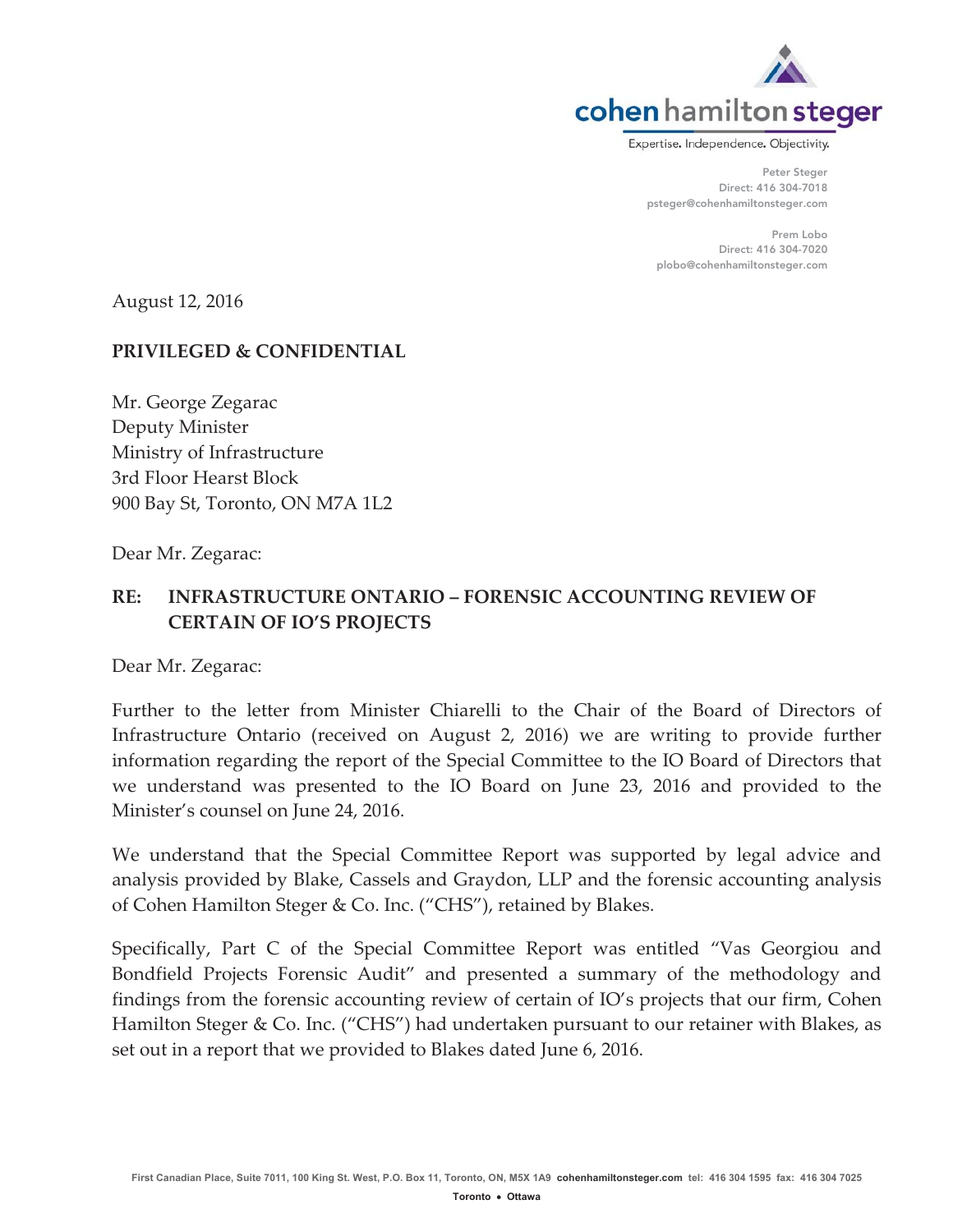Page 2 Mr. George Zegarac August 12, 2016

We have reviewed Part C of the Special Committee Report and confirm that the summary of the analyses, methodology and findings set out therein faithfully and accurately reflect the analyses, methodology and findings as set out in our report of June 6, 2016. We also confirm that Part C of the Special Committee Report does not omit any material finding or recommendation provided by CHS.

Please do not hesitate to contact us if you have any questions.

Yours truly,

**COHEN HAMILTON STEGER & CO. INC.**

Per: Peter Steger CPA, CA.IFA, CBV, CFE Principal

Frem Fol

Per: Prem Lobo CPA, CA, CBV, CPA (ILLINOIS), CFE, CFF Principal

c: Judy Wilson, Blake, Cassels & Graydon LLP Linda Robinson, Chair, Board of Directors, Infrastructure Ontario John Swinden, Co-chair, Special Committee Vito Sgro, Member, Special Committee Bert Clark, CEO, Infrastructure Ontario Marni Dicker, EVP, General Counsel & Corporate Secretary Infrastructure Ontario William Braithwaite, Stikeman Elliott LLP

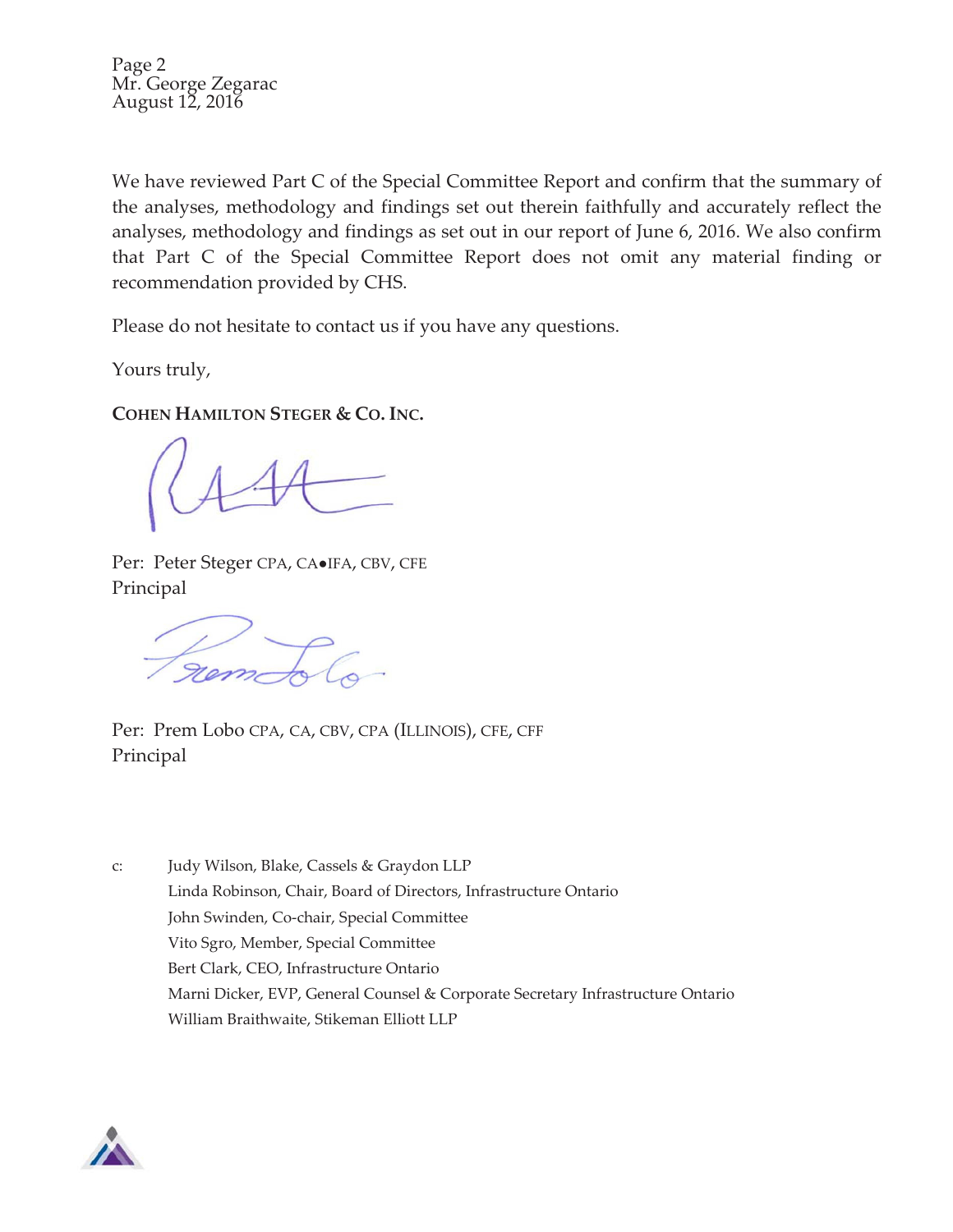

- **To: Infrastructure Ontario Board of Directors**
- **From: Bert Clark, President and Chief Executive Officer**
- **Cc: Marni Dicker, Executive Vice President, General Counsel and Corporate Secretary**

**Ehren Cory, Divisional President, Project Delivery** 

**Date: June 23, 2016** 

**Re: Management Response to the Special Committee Report** 

## **CONFIDENTIAL AND COMMERCIALLY SENSITIVE**

The purpose of this memorandum is to set out the various changes that have been implemented, or are in the process of being implemented, by IO management in response to the Special Committee review and recommendations.

As the Special Committee Report notes: "...the Blakes legal review of IO's AFP procurement practices identified a number of procurement changes (from "tweaks" to more detailed changes) that IO should consider implementing in its AFP program. Both the Special Committee and IO believed that there was no reason to delay the implementation of these suggested improvements. As a result, much of Blakes' advice has either already been implemented or is in the process of being implemented" as summarized in this memorandum.

#### **1. Infrastructure Ontario Procurement Policy**

**Special Committee Report:** The Special Committee Report includes a recommendation to revise Infrastructure Ontario's current procurement policy and to make it available to the public. The recommendation also stated that the procurement policy should include a section that is dedicated to the AFP procurement process and describes Infrastructure Ontario's approach to, (a) unethical bidding practices (in addition to the provisions that already exist in the template RFQ and RFP documents) and the potential to exclude bidders who have engaged in unethical bidding practices; and (b) compliance issues (for example, distinguishing between the types of failure to comply with the RFP that can result in disqualification and those that would merely result in a lower score).

#### **Actions Taken by IO:**

#### **Recommendation is being implemented. Revisions to the AFP procurement policy are nearing completion.**

IO is currently developing a revised procurement policy that will account for and incorporate these recommendations, and IO plans to make the revised procurement policy available to the public following consultation with the ministry. The policy will permit IO to exclude bidders from future procurements where they have engaged in unethical bidding practices or breached conflict of interest requirements.

With respect to the concept of compliance issues, clarifying language has been implemented in all RFP documents and will be included in the procurement policy.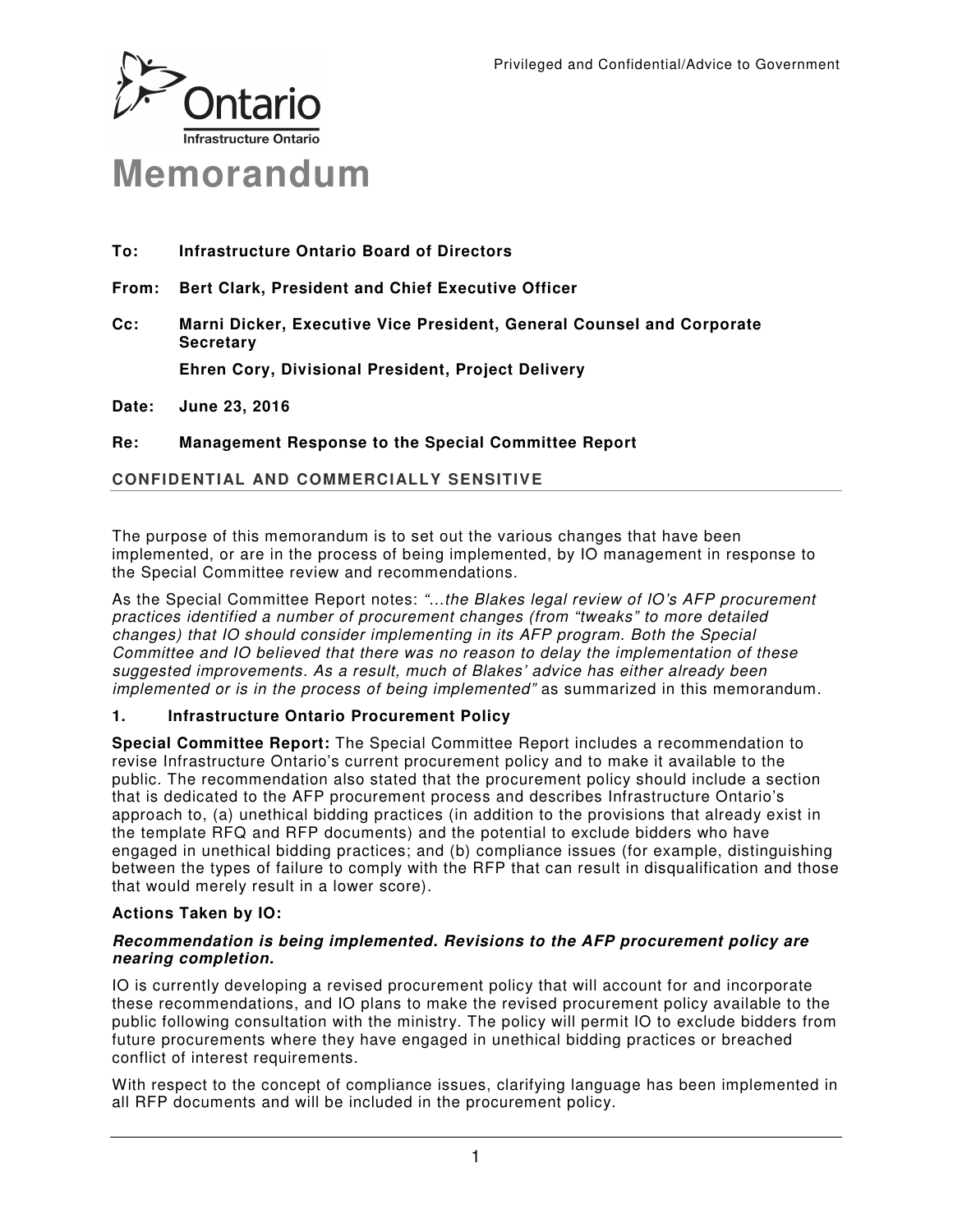IO has already implemented the concept of "sequential evaluation" of proposals (i.e. the financial envelope is not opened until the technical evaluation is complete) to support the principle that all compliance and technical evaluation decisions are made without knowledge of price and this principle will also be contained in the policy.

## **2. Legal Opinions and Fairness Opinions**

**Special Committee Report:** The Special Committee Report contains a recommendation that the respective roles of legal opinions and fairness opinions in AFP procurement processes be clarified (particularly related to compliance).

## **Actions Taken by IO:**

## **Recommendation has been implemented.**

IO has clarified the role of subject matter experts, including the fairness monitor and legal counsel, in the template Evaluation Framework to ensure that determinations of fairness are subject to review by legal counsel and made under the umbrella of the legal standard of fairness under Canadian law. Further, IO has clarified that only IO and the relevant procuring partners (e.g. Ministry, hospital, college, etc.), and not their third-party advisors, determine whether a Proposal is compliant in accordance with the terms of the RFP. The changes that appear in the template Evaluation Frameworks will be included in the IO procurement policy.

## **3. Preparation of Wrap-up Procurement File**

**Special Committee Report:** The Special Committee Report includes a recommendation that IO "wrap-up" all procurement processes with the preparation of a procurement file containing all relevant and material documents (including all documentation related to the evaluation process).

#### **Actions Taken by IO:**

#### **Recommendation is being implemented as part of an enterprise-wide records management plan.**

IO has developed an enterprise-wide records management plan. The records management plan includes an internal restructuring of file management for AFP projects that will enable consolidated records of all procurement content for AFP projects. This file management restructuring system is currently in development by IO, and IO anticipates that it will be implemented for AFP projects going forward in the latter part of 2016.

Additionally, IO is undertaking an electronic evaluation environment pilot project for a live inmarket RFP procurement to ensure that an electronic audit trail is available for all relevant procurement records. As part of IO's continuous improvement process, implementation of the initiative on a program-wide basis will follow the completion of the pilot project.

## **4. Third-Party Auditor Reports**

**Special Committee Report:** The Special Committee Report includes a recommendation that IO update the existing third-party auditor report requirements (on whether Proponents have systems in place to monitor conflict of interest disclosure and unethical bidding practices) to take account of any adjustments to the IO template documents, policies and practices.

## **Actions Taken by IO:**

## **Recommendation has been implemented.**

IO implemented the third-party auditor reports during the Special Committee review. The thirdparty audit firms are required to confirm that construction prime team members have appropriate internal policies, processes and controls establishing ethical standards for bidding practices (including with respect to reporting on conflicts of interest) in place, and that such policies, processes and controls, if consistently followed, are designed to provide a reasonable level of protection against unethical bidding practices, including failure to disclose conflicts of interest.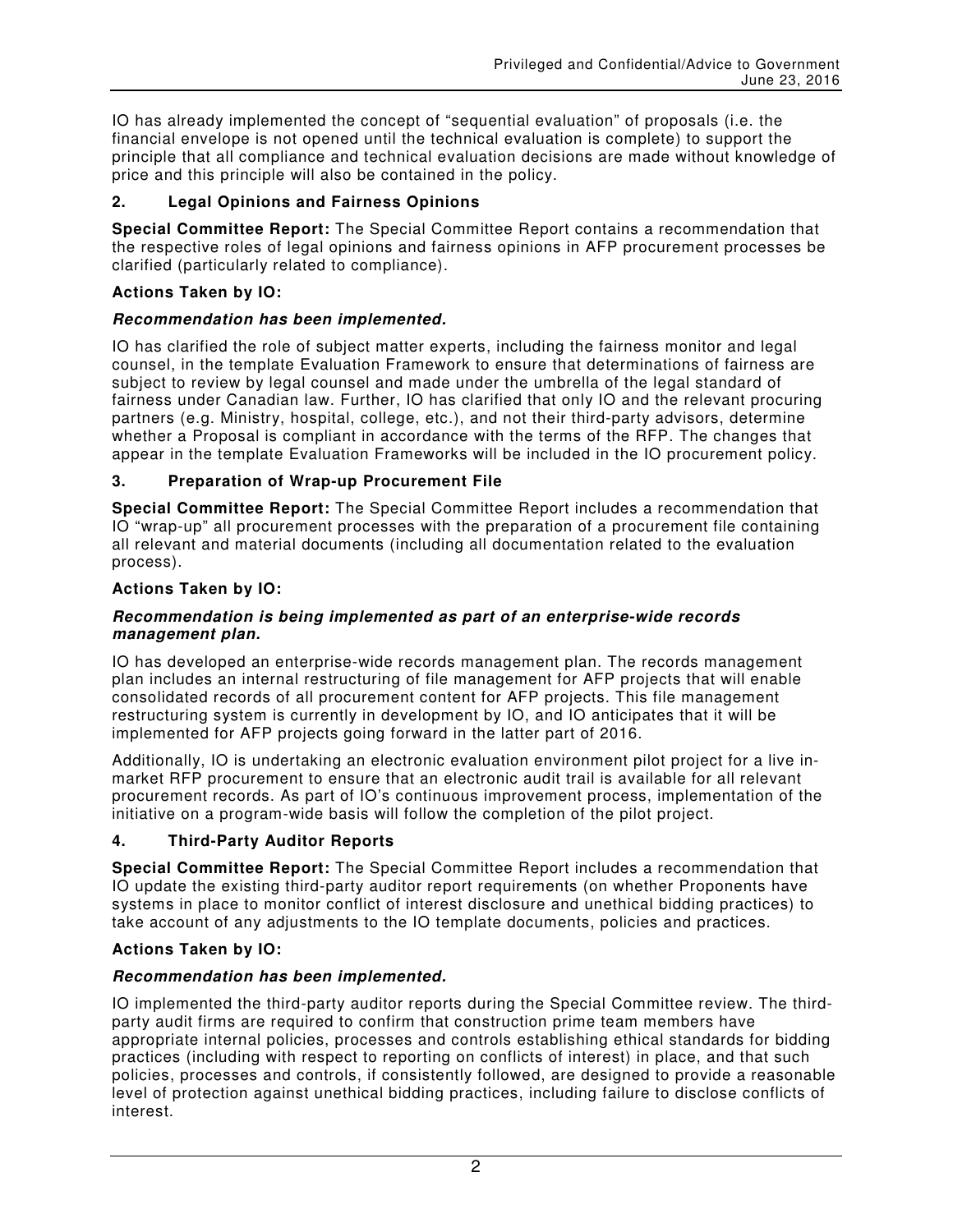The third-party audit firm letters supplement the existing requirement in IO RFQs and RFPs for officers of the Applicant and Proponent Team Members to certify that they have not engaged in any unethical bidding practices, have the appropriate ethical bidding practice and conflict of interest policies in place, and have adhered to and followed such policies.

## **5. Revisions to Conflict of Interest Agreement and Undertaking and Training**

**Special Committee Report**: The Special Committee Report includes a recommendation that the Conflict of Interest Agreement and Undertaking be revised to state that all potential conflicts of interest are to be disclosed to, and dealt with by, the Conflict Review Team. The Special Committee Report also includes a recommendation that this should be reinforced through on-going training.

#### **Actions Taken by IO:**

## **Recommendation has been implemented.**

IO has developed a revised Conflict of Interest Agreement and Undertaking (signed by Sponsors' participants in the evaluation process). The revisions make clear that all potential conflicts of interest during an evaluation are to be disclosed to, and dealt with by, the conflict review team that includes IO procurement and legal staff and which is convened on a projectby-project basis. Each project's conflict review team will be ultimately accountable to the General Counsel of IO, who will oversee an AFP conflict of interest committee that will make conflict of interest determinations based on the principles set out in the IO procurement policy.

IO currently provides training to all evaluators and will provide enhanced training going forward to all evaluators with respect to the revised Conflict of Interest Agreement and Undertaking.

#### **6. Earlier Disclosure of Proponent Team Members**

**Special Committee Report**: The Special Committee Report includes a recommendation to amend the existing template procurement documents to require Applicants and Proponents to disclose the names of their team members at an earlier stage of the in-market period in order to allow the Conflict Review Team a more reasonable length of time to assess the potential conflicts of interest.

## **Actions Taken by IO:**

## **Recommendation is being implemented.**

IO is currently developing a set of revisions to the RFP procurement documents to require this earlier disclosure of Proponent Team Members which will be implemented in the coming months. The early disclosure by Proponents will include requirement to disclose the "significant individuals" referred to in recommendation #8, below.

Additionally, IO is implementing a process by which, before the RFP is issued, employees and advisors of the Sponsors on the applicable project will be required to confirm they do not have conflicts of interest in respect of the list of team members disclosed by Applicants in response to the RFQ.

#### **7. List of Proponent Individuals for Conflict of Interest Screening**

**Special Committee Report:** The Special Committee Report includes a recommendation that IO review its operational practices in the preparation of the list that identifies the individuals on the bidding teams that should be checked by participants in the evaluation process for conflicts (Schedule A to the Conflict of Interest Agreement and Undertaking).

#### **Actions Taken by IO:**

#### **Recommendation has been implemented.**

IO reviewed its operational practices with respect to the screening of disclosed Applicant and Proponent team members for conflicts of interest. As a result of the review, IO implemented changes in the RFQ and RFP to prescribe the format by which Applicants and Proponents list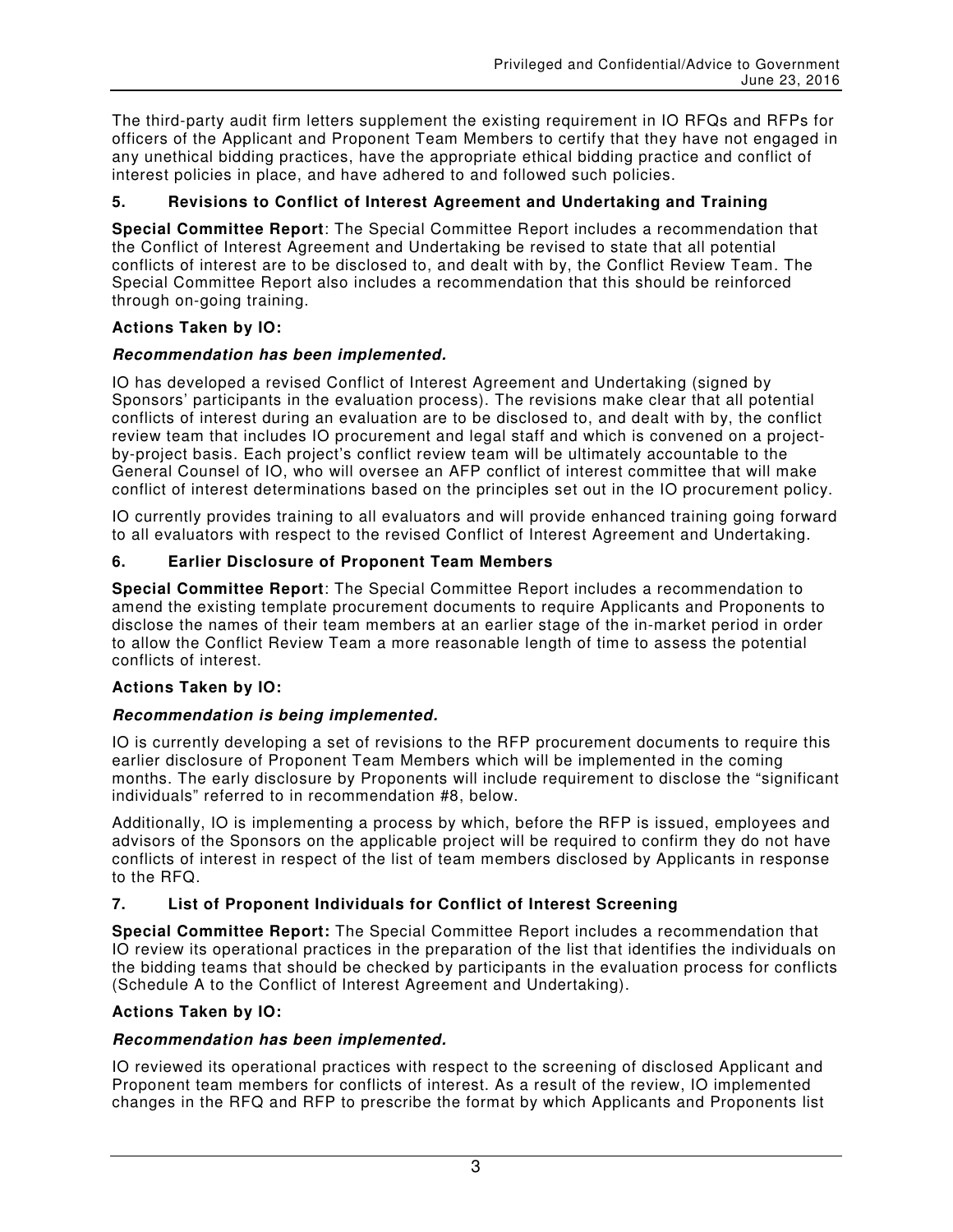each individual (and corresponding team member) named in the prequalification submission or proposal, respectively. The bidders are now obliged to acknowledge that the Sponsors will use the contents of the lists provided to assess any perceived, potential or actual conflict of interest.

These revisions, and the corresponding revisions to internal operational practices, have allowed IO to perform more accurate due diligence with respect to the names added to "Schedule A" Conflict of Interest Agreement and Undertaking and have increased the amount of time available to the project's Conflict Review Team to assess perceived, potential or actual conflicts of interest.

## **8. "Significant Individuals" Obligation to Disclose Conflicts Of Interest**

**Special Committee Report**: The Special Committee Report includes a recommendation to clarify the obligation of bidders to disclose potential conflicts of interest relating to conflicts that may exist for individuals (including in their personal capacities) who have had a significant role in the development of the prequalification submission or proposal.

#### **Actions Taken by IO:**

#### **Recommendation has been implemented.**

IO has developed revisions to the template RFQ and RFP documents, which will be included in upcoming RFQs and RFPs, designed to ensure that Applicants and Proponents, (i) identify their "significant individuals", which will include the concept of individuals who may not be specifically named within the bid or identified as an Applicant or Proponent Team Member, but who have had significant involvement in the development (or oversight) of the Prequalification Submission or Proposal and (ii) that such individuals disclose all perceived, potential or actual conflicts of interest.

#### **9. Co-Sponsors and Conflicts of Interest**

**Special Committee Report:** The Special Committee Report includes a recommendation that, in agreements or memoranda of understanding with co-Sponsors, IO include provisions that require co-Sponsors to assess and disclose any potential conflicts of interest of co-Sponsor employees who will be involved in the applicable project.

## **Actions taken by IO:**

#### **Recommendation has been implemented.**

All future project memoranda of understanding with co-Sponsors will include an on-going obligation for co-Sponsors to disclose to IO all conflicts of interest or potential conflicts of interest that they are aware of involving the co-Sponsors' employees.

#### **10. Tracking of Project Data**

**Special Committee Report**: The Special Committee Report included a recommendation that IO (i) implement a centralized repository for project data, (ii) memorialize projects once completed, and (iii) track project data in a consistent manner.

#### **Actions taken by IO:**

#### **Recommendation is being implemented as part of an enterprise-wide records management plan.**

IO has developed an enterprise-wide records management plan. The records management plan includes an internal restructuring of file management for AFP projects that will enable consolidated records of all procurement content for AFP projects. This file management restructuring system is currently in development by IO, and IO anticipates that it will be implemented for AFP projects going forward in the latter part of 2016.